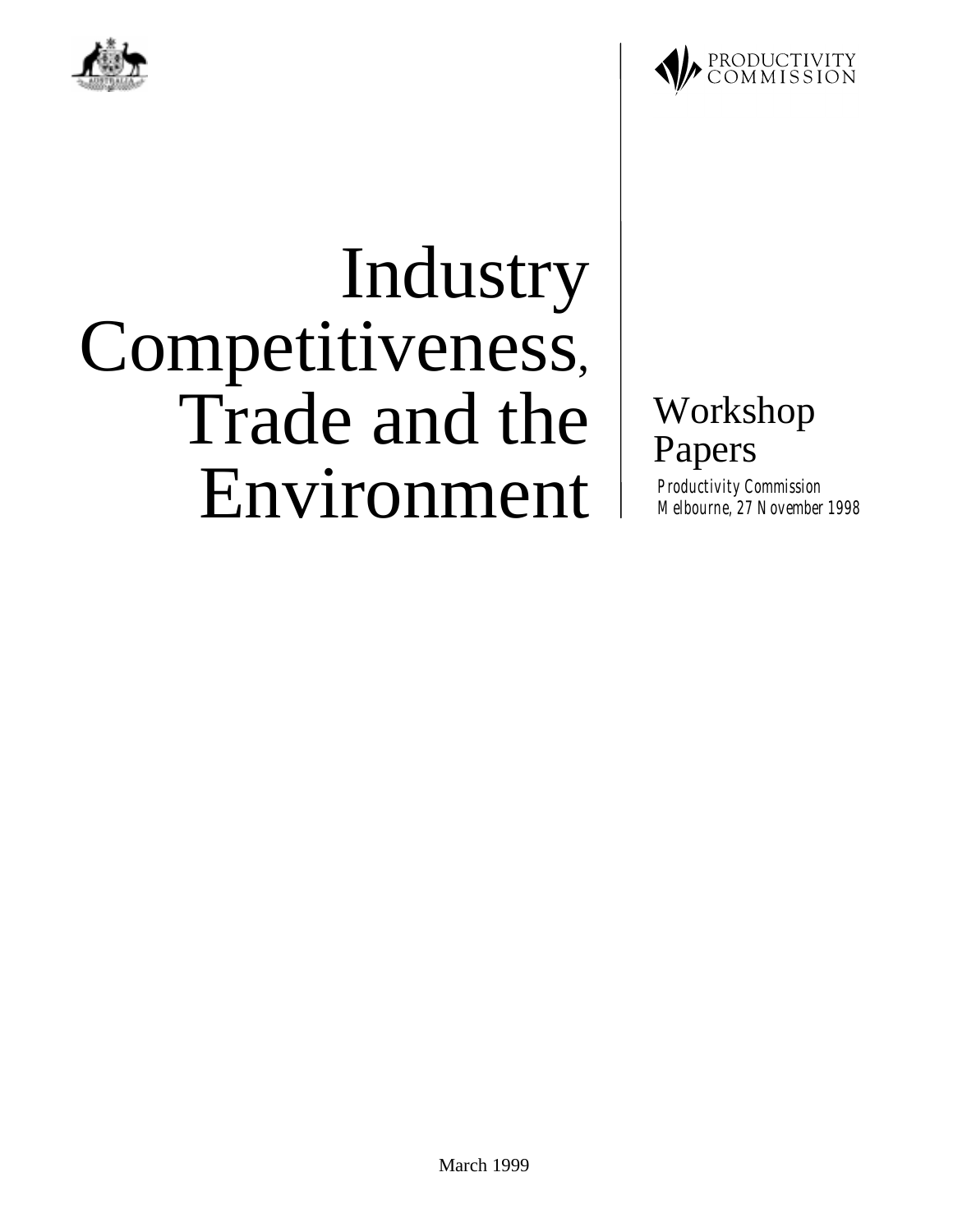#### Commonwealth of Australia 1999

This work is subject to copyright. Apart from any use as permitted under the *Copyright Act 1968*, the work may be reproduced in whole or in part for study or training purposes, subject to the inclusion of an acknowledgment of the source. Reproduction for commercial use or sale requires prior written permission from AusInfo. Requests and inquiries concerning reproduction and rights should be addressed to the Manager, Legislative Services, AusInfo, GPO Box 1920, Canberra, ACT, 2601.

#### **Inquiries:**

Media and Publications Productivity Commission Locked Bag 2 Collins Street East Post Office Melbourne Vic 8003

Tel: (03) 9653 2244 Fax: (03) 9653 2303 Email: maps@pc.gov.au

#### **An appropriate citation for this paper is:**

Productivity Commission 1999, *Industry Competitiveness, Trade and the Environment*, Workshop Papers, AusInfo, Canberra, March.

**The views expressed in these workshop papers are those of the authors and do not necessarily reflect those of the Productivity Commission. References to the views printed in this publication should be attributed to the authors and not the Productivity Commission.**

#### *The Productivity Commission*

The Productivity Commission, an independent Commonwealth agency, is the Government's principal review and advisory body on microeconomic policy and regulation. It conducts public inquiries and research into a broad range of economic and social issues affecting the welfare of Australians.

The Commission's independence is underpinned by an Act of Parliament. Its processes and outputs are open to public scrutiny and are driven by concern for the wellbeing of the community as a whole.

Information on the Productivity Commission, its publications and its current work program can be found on the World Wide Web at www.pc.gov.au or by contacting Media and Publications on (03) 9653 2244.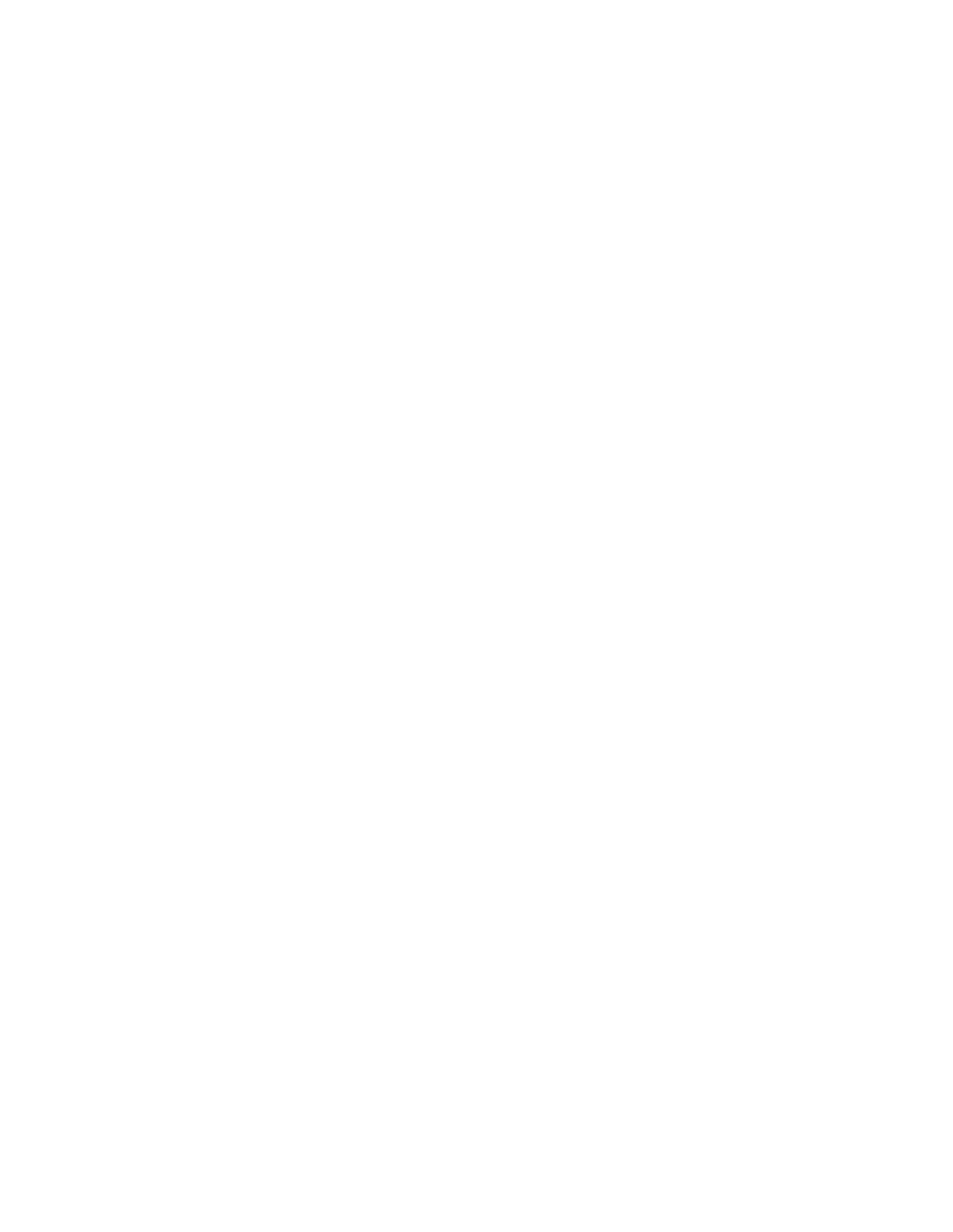# **Contents**

| Acknowledgments                                                        |                                                                                                    | $\mathbf{m}$      |
|------------------------------------------------------------------------|----------------------------------------------------------------------------------------------------|-------------------|
| List of participants                                                   |                                                                                                    | $\mathbf{m}$      |
| Competition, trade and the environment: An Overview<br>Opening remarks |                                                                                                    | $\mathbf{1}$<br>9 |
|                                                                        |                                                                                                    |                   |
| $\mathbf{1}$                                                           | The Political Economy of Article XX                                                                | 13                |
| $\overline{2}$                                                         | A Trade Negotiator's Perspective of the Links between Trade and<br><b>Environmental Policies</b>   | 21                |
| 3                                                                      | Trade and Environment in Sustainable Development                                                   | 31                |
|                                                                        | PART B INSTITUTIONAL CHANGE                                                                        |                   |
| 4                                                                      | Role of the World Trade Organisation in Influencing the International<br><b>Environment Agenda</b> | 39                |
| 5                                                                      | MEAs and the WTO - The real trade and environment issues                                           | 47                |
| 6                                                                      | Some Implications of the Shrimp-Turtle Decision                                                    | 53                |
|                                                                        | PART C OTHER ISSUES                                                                                |                   |
|                                                                        | Implications for Gains from Trade of Changes in Methods of Support<br>Overseas                     | 59                |
| 8                                                                      | The Biotechnology Action Agenda: Implications for Trade and the<br>Environment                     | 73                |
| 9                                                                      | Incorporating Risk Assessment in Trade Policy                                                      | 81                |
|                                                                        |                                                                                                    |                   |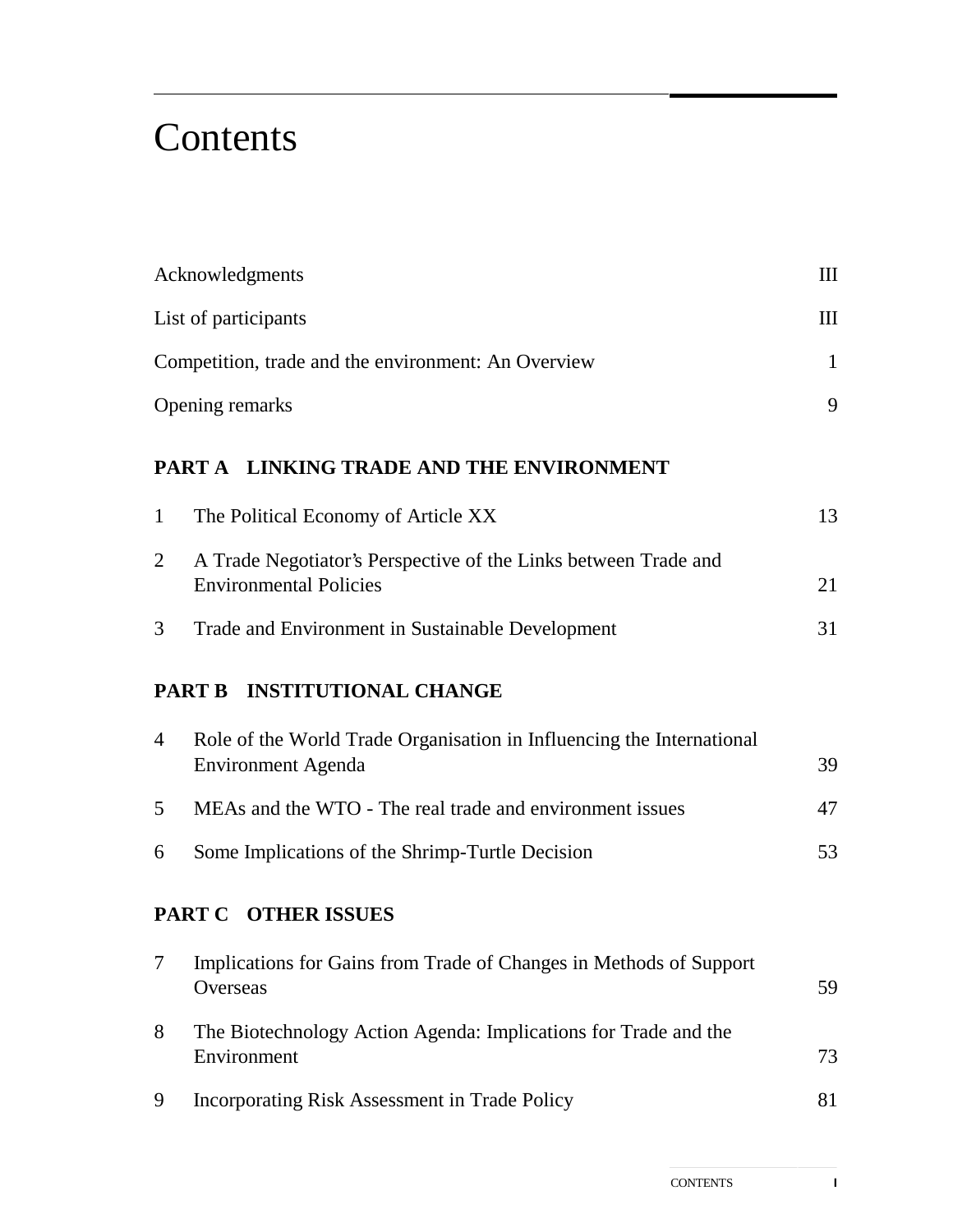# Acknowledgments

In November 1998, the Productivity Commission held a workshop on industry competitiveness, trade and the environment. The particular focus of the workshop was on the interlinkages between trade and environmental issues.

Thanks are due to the workshop participants, particularly those who prepared papers. The workshop was organised by Don Gunasekera and Andrew Coleman. Assistance from Robert Kerr, Alan Oxley, Neil Byron, Richard Snape, Andrew Dolling and Vicki Thompson are gratefully acknowledged.

March 1999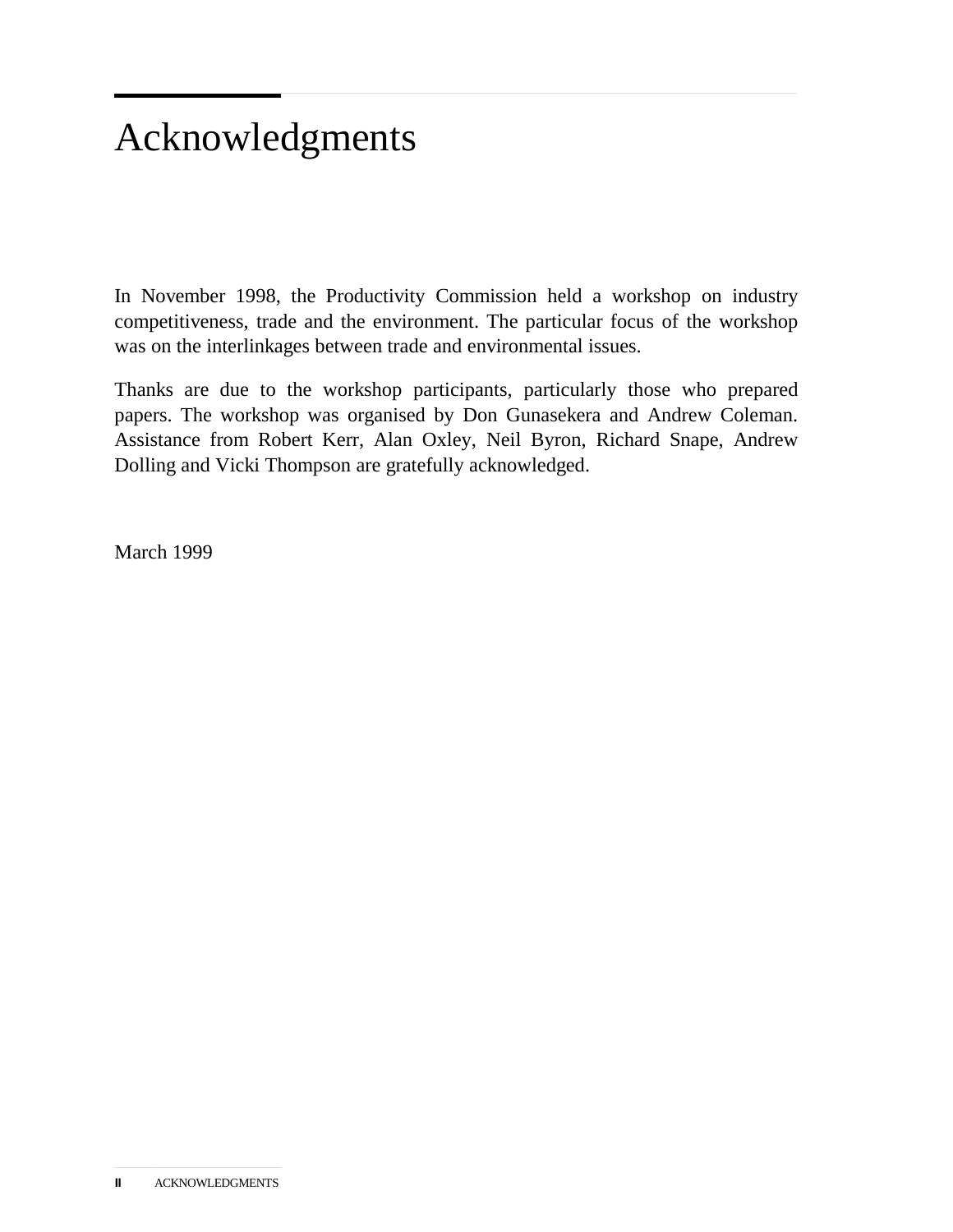# List of participants

Mr Paul Belin Productivity Commission Dr Neil Byron Productivity Commission Mr Andrew Coleman Productivity Commission Dr Gerry Gentle Productivity Commission Dr Don Gunasekera Productivity Commission Mr Robert Kerr Productivity Commission Mr Ivan Roberts **ABARE** Professor Richard Snape Productivity Commission Ms Anke Wurzbacher Productivity Commission

Mr Bruce Bowen Department of Agriculture, Fisheries and Forestry Dr Margaret Clarke Department of Environment & Heritage Mr Donn Corcoran Department of Industry Science & Resources Dr Leo Dobes Bureau of Transport Economics Mr Ray Evans Western Mining Corporation Mr Tim Fisher **Australian Conservation Foundation** Mr Justin Hill Department of Industry Science & Resources Mr Lyall Howard National Farmers' Federation Mr Bruce Jones Department of Foreign Affairs & Trade Ms Nicole Matthews Department of Prime Minister & Cabinet Professor David Robertson Melbourne Business School Ms Elizabeth Siebert S.A. Department of Environment Mr Graeme Thomson Department of Foreign Affairs and Trade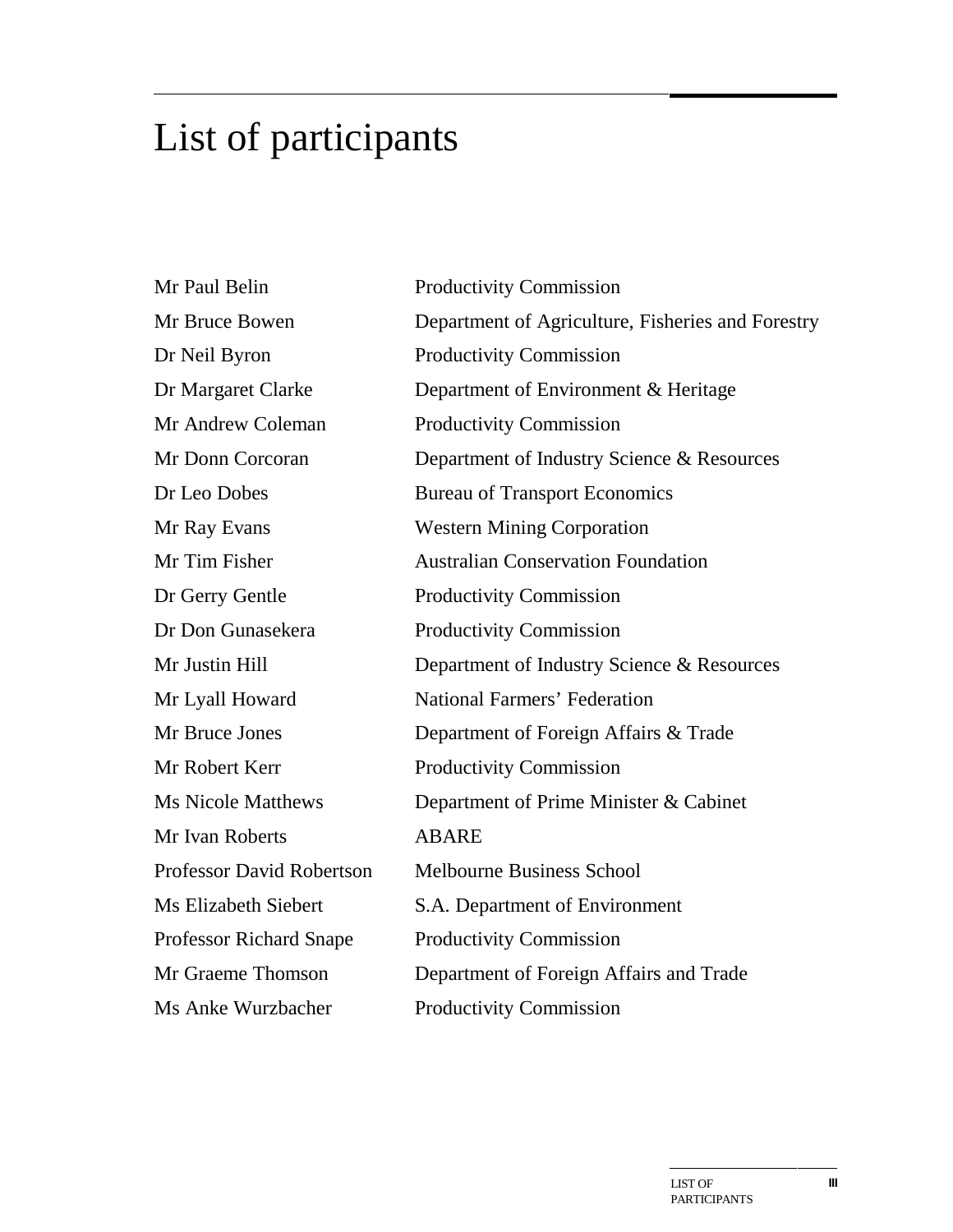## Competition, trade and the environment: An Overview

#### Andrew Dolling, Andrew Coleman and Don Gunasekera

Interest in competition, trade and the environment has intensified over the last few decades. Technological progress, freer trade policies, and relatively stable economic and political conditions have contributed to increasing international competition and trade — with world exports reaching around \$US 5.5 trillion in 1997 (IMF 1998). At the same time, heightened community, government and business awareness of environmental issues has been such that they are now very much part of the domestic and international agenda.

This increased awareness and concern for the environment has led to a number of responses by national governments. Many of these have been to address domestic environmental concerns  $\frac{1}{\sqrt{1-\frac{1}{\sqrt{1-\frac{1}{\sqrt{1-\frac{1}{\sqrt{1-\frac{1}{\sqrt{1-\frac{1}{\sqrt{1-\frac{1}{\sqrt{1-\frac{1}{\sqrt{1-\frac{1}{\sqrt{1-\frac{1}{\sqrt{1-\frac{1}{\sqrt{1-\frac{1}{\sqrt{1-\frac{1}{\sqrt{1-\frac{1}{\sqrt{1-\frac{1}{\sqrt{1-\frac{1}{\sqrt{1-\frac{1}{\sqrt{1-\frac{1}{\sqrt{1-\frac{1}{\sqrt{1-\frac{1}{\sqrt{1-\frac{1}{\sqrt{1-\frac{1}{\sqrt{$ and loss of biodiversity. Regulations and resource management policies have been increasingly used to address these domestic environmental concerns. There has also been increasing recognition and support for coordinated action across nations to address a range of environmental issues which have inter-jurisdictional consequences. This has lead to a growing number of Multilateral Environmental Agreements (MEAs)  $\rightarrow$  about 185 at present (with around 20 containing trade provisions) — including agreements on hazardous waste, greenhouse gases and ozone depleting chemicals.

#### **Linking trade and the environment**

The increased prominence of the environment in government, community and business activities, and the expansion of trade and its role in the global economic system, has generated several topical policy issues and highlighted some of the important 'fundamental' links between trade and the environment.

One policy issue of considerable importance at present is the use of trade policies to pursue environmental objectives. For some including the Australian Conservation Foundation — trade sanctions are seen as an effective and appropriate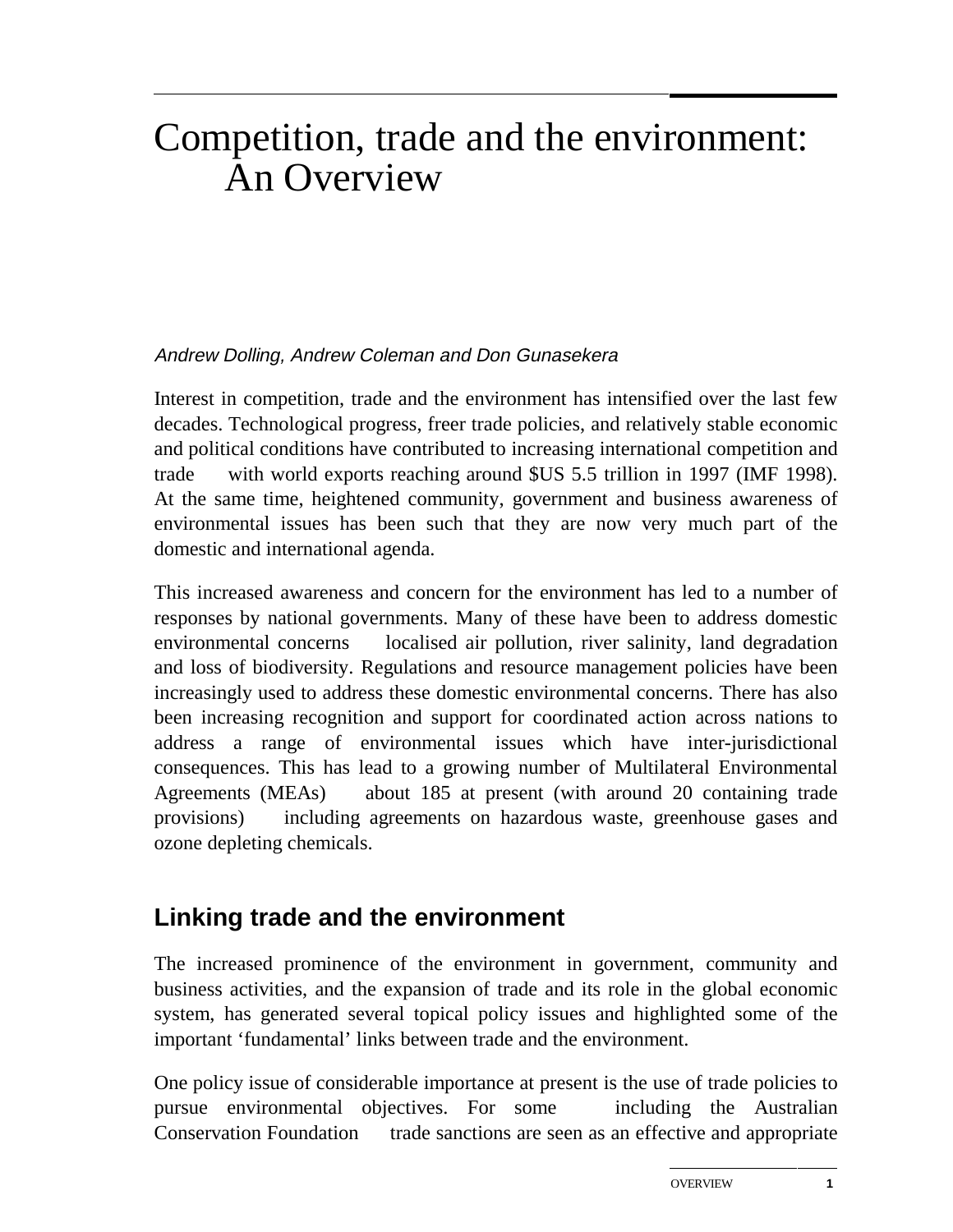means of encouraging compliance with domestic and cross-jurisdictional environmental policies and agreements where other enforcement mechanisms are limited.

The potential (or actual) use of domestic environmental policies to restrict trade has also emerged as a topical issue, as has possible conflicts between environmental policies and agreements and WTO provisions. Issues regarding the jurisdictional limits of agreements which go beyond those generally accepted as part of the 'global commons' (which include issues such as ocean fish stocks and global air quality) have also raised some concerns.

At the same time, the expansion of trade has also highlighted the policy links between trade and the environment. In particular, questions have been raised over the ability of nations to maintain domestic environmental standards in light of expanded trade and trade agreements. Concerns have been expressed that a more open trading system may put some producers facing relatively high environmental standards at a competitive disadvantage, which may in turn create pressure for the migration of 'dirty industries' to pollution havens and/or global deregulation of environmental policies. Concerns have also been raised that the expansion of trade may stimulate the over-harvesting and depletion of natural resources, especially fish and forest resources.

These topical policy issues sit along side a complex array of what might be referred to as 'fundamental' inter-linkages between trade and the environment. As Tim Fisher highlights in his paper:

...[environmental standards and economic policies] are inextricably entwined. Ultimately, the degradation or destruction of environmental values will have an economic dimension, just as inefficient economic production will invariably have an environmental dimension. (Fisher in chapter 4).

As both trade and the environment continue to play increasingly significant roles in global and domestic policy making, and questions are asked about the future role of these policies, these 'fundamental' linkages become increasingly important. Some of these linkages are between:

• trade, economic growth and the environment — where there are a number of relationships. For example, while economic growth (which can be stimulated by trade) has a 'wear and tear' effect on the environment, it can also help provide the wherewithal to fund improvements in the environment. Increasing incomes associated with economic growth have also often been associated with growing preference for environmental quality. There are also dynamic effects of both strong economic growth and trade, particularly in terms of technological development and diffusion  $\frac{1}{\sqrt{2}}$  some of which can improve the quality and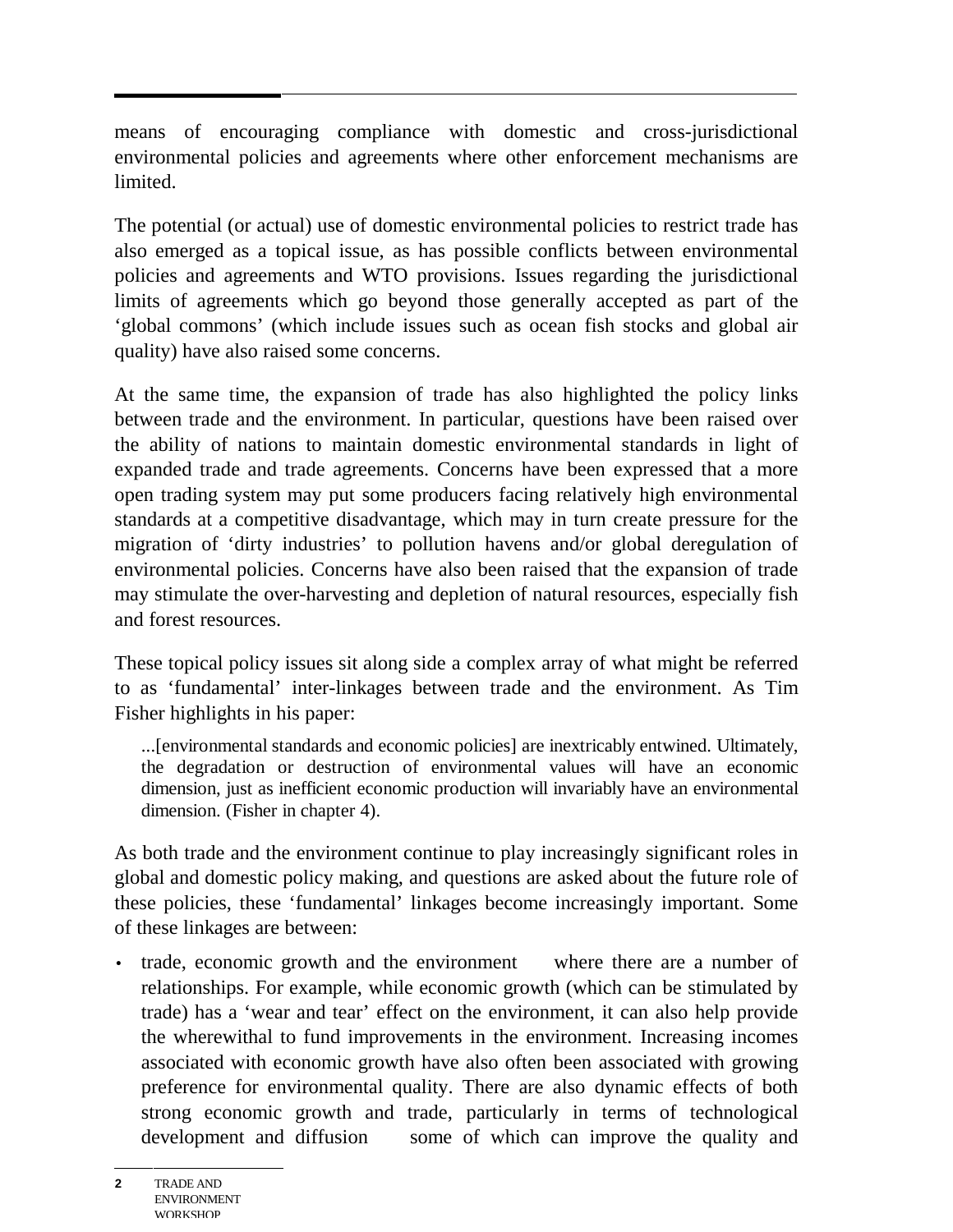sustainability of the environment, while others can have adverse impacts. (The potential impacts of biotechnology are particularly relevant in this context with potential benefits and costs for the environment.<sup>1</sup>);

- trade and the efficient allocation of resources where, in general, freer trade promises a more efficient allocation of the world's resources with consequential benefits for the environment. A central reason for this is because efficiently allocated production allows any given world output to be produced with fewer resources. Also, because highly subsidised agriculture tends to have adverse environmental effects, the reduction and reform of agricultural income support policies through free trade arrangements is generally seen as useful contributor to improved environmental sustainability. Ensuring these benefits of more efficient production  $-$  and free trade  $-$  are fully realised, however, also requires the full costing of resources, including natural resources, and as such the internalising of externalities; and
- domestic and inter-jurisdictional environmental policies and the pattern and location of production (and therefore trade) within and between countries.

These linkages are not new — the General Agreement on Tariffs and Trade (GATT) has always recognised them - but they are now broader and more complex (Thomson, chapter 2). There is, as mentioned above, a higher and expanded profile for environmental issues, expanded reach of trade negotiations, and increased trade in products and services which have environmental implications. There have also been changes in the conceptual frameworks surrounding the relationship between trade and the environment with the popularisation of the concept of sustainable development.

Recognising the increased significance of these linkages can be important for both trade and the environment. In the case of trade, appreciating environmental concerns can be important for maintaining public support for the trade reform process. In the case of the environment, appreciation and integration of trade issues is likely to further the case for environmental sustainability given the considerable potential impacts of trade on the environment.

This deepening of the relationship between trade and the environment has already been reflected in a range of policy and institutional responses at the multi-national level (Sampson 1999). For example, the WTO Agreement incorporates sustainable development in its objectives. The WTO has also created the Committee on

 $<sup>1</sup>$  Potential benefits of biotechnology include more efficient agriculture and pest resistant crops</sup> which require less chemical pesticide. Potential costs include the possible creation of new varieties of pest species and loss of biodiversity through the use of genetically uniform varieties of crops.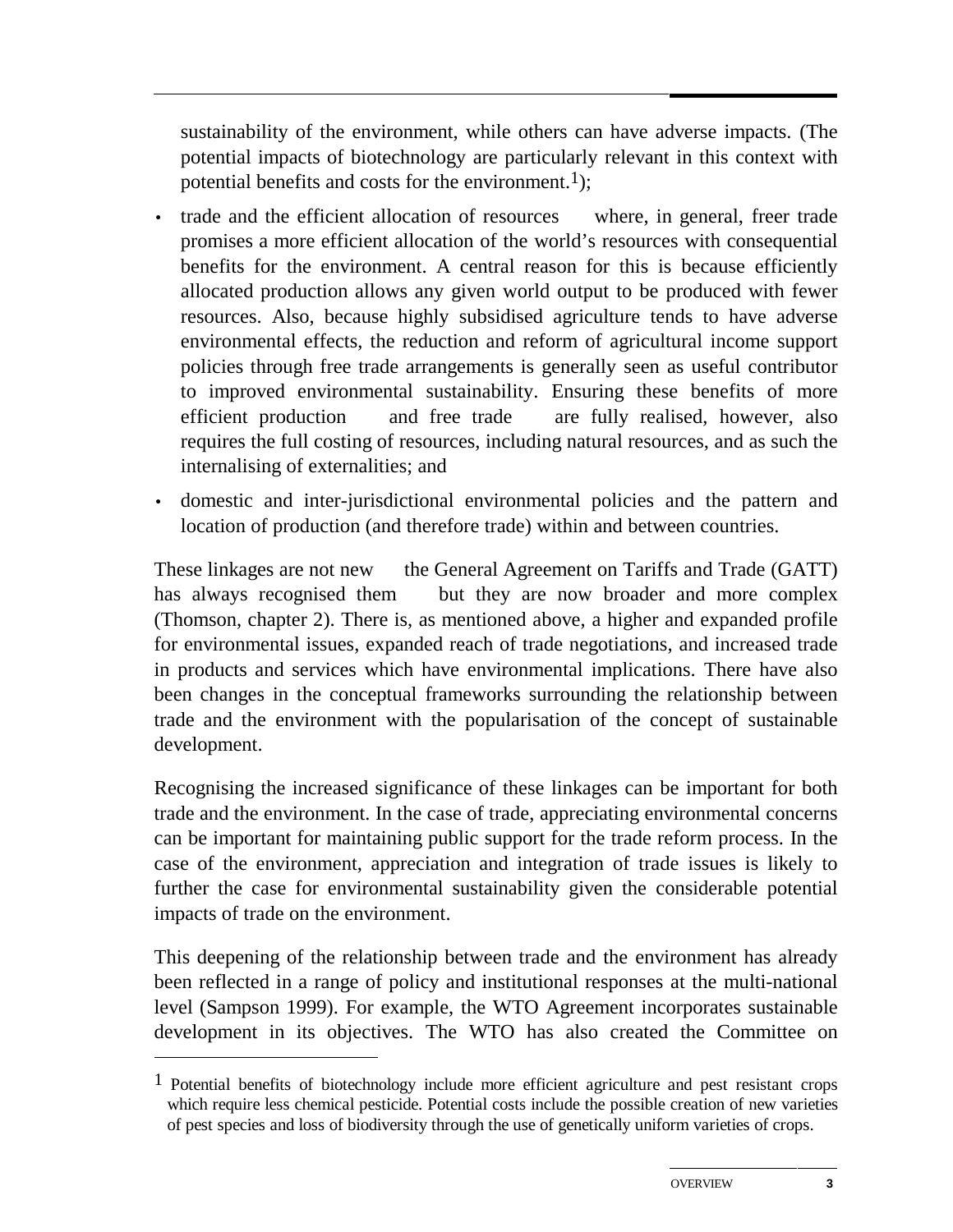Environment and Trade to explore and make policy recommendations regarding the relationships between trade and the environment, and to bring such issues into the mainstream of WTO work. Also, a series of information sessions involving MEA Secretariats and WTO delegations have helped promote greater understanding between them.

Needless to say, these developments raise a number of interesting policy questions. One of the more fundamental of these which was raised in several of the papers given at the Workshop is how far integration between trade policy and environmental policy should go, and how it should be facilitated.

### **Institutional change**

The debate on how to integrate trade and environmental issues has lead to a number of proposals for change. Some suggestions included in the papers which follow include:

- amending or clarifying Article XX of the GATT<sup>2</sup>;
- changing the operating procedures and composition of GATT arrangements including greater inclusion of Non-Government Organisations in decision making, greater use of environmental expertise in decision making and improved transparency;
- the use of a High Level Meeting to provide improved direction;
- greater coordination between trade and environmental agencies at the national and multi-national level;
- improved decision making processes including the consideration of trade impacts in environmental negotiations and environmental impacts in trade negotiations; the consideration of a broad range of alternatives (including alternative enforcement regimes for MEAs and alternative policy instruments for environmental issues such as market based instruments); greater and more consistent use of risk assessments in both the development of MEAs and trade negotiations (particularly regarding technical standards); and more generally placing the decision making process within the broad framework of sustainable development; and

 $2$  Article XX provides exemptions from some of the general rules of the GATT for measures which are necessary to protect human, animal or plant life or health, or relate to the conservation of exhaustible natural resources, if such measures are made in conjunction with restrictions on domestic production or consumption. Other requirements for such exemption under Article XX include that the measure is not unjustifiably or arbitrarily discriminatory between countries where the same conditions prevail, or a disguised restriction of international trade.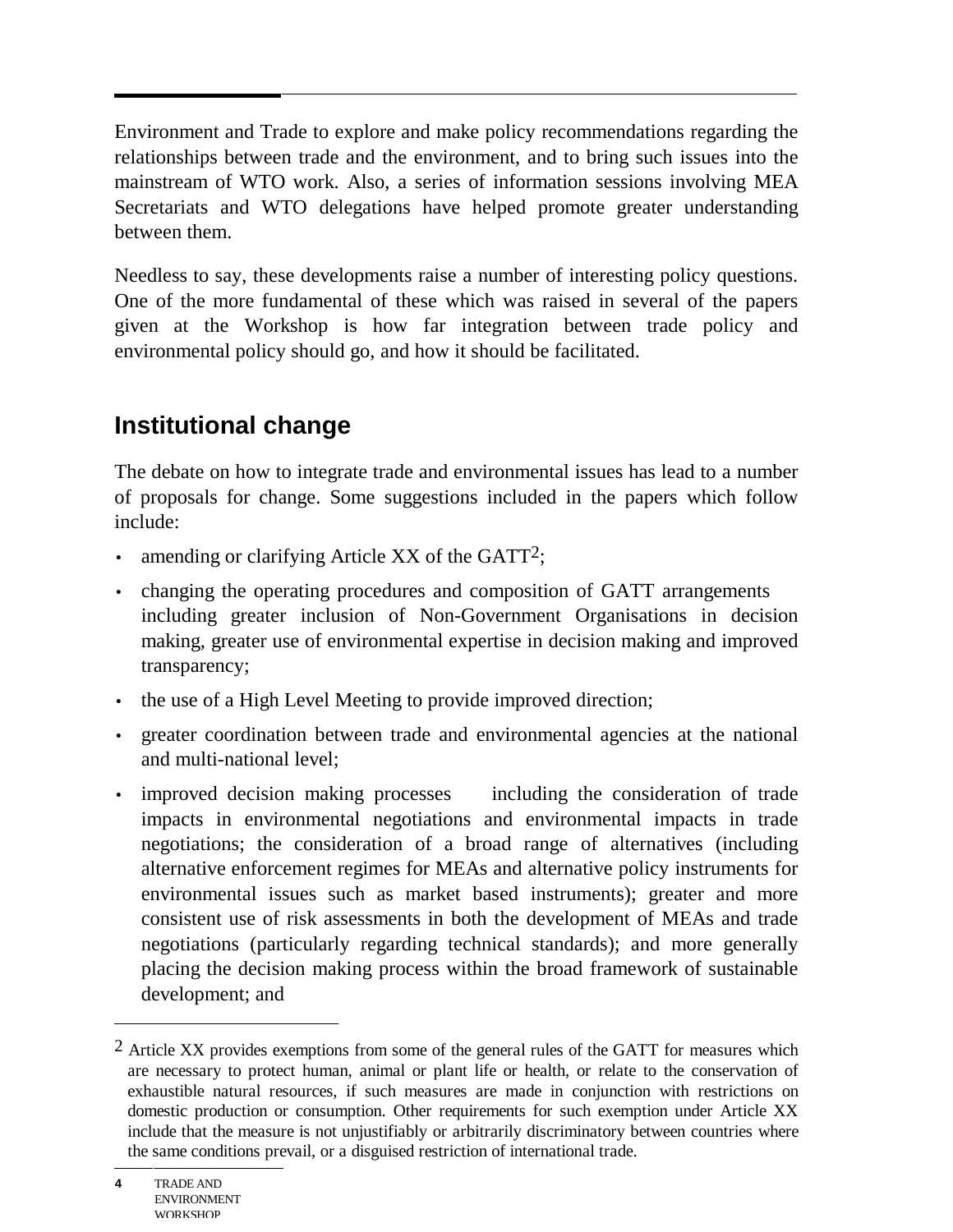• using the WTO framework to incorporate directly sector specific environmental objectives (such as water reforms).

While all these issues are important, the use of Article XX to support environmental policies and agreements is perhaps the most topical and relevant in the context of this workshop. Indeed, Ray Evans in his paper stated:

The battle over Article XX is, in my view, now the key strategic issue for the Environmentalists. (Evans, chapter 1)

Those in favour of using Article XX to support environmental goals have argued that it can be a useful starting point to weave environmental considerations into both the agenda of the WTO and the enforcement of environmental policies and agreements (Fisher, chapter 4). The limited range of mechanisms for enforcing compliance with environment policies and agreements, and the close linkages between trade and the environment, have been seen by some as justification for the use of Article XX for such purposes:

We don't have a global tax. We don't have a global police force. If you can't use trade sanctions to protect the environment what other enforcement mechanisms do you have? (Elizabeth May, Executive Director of the Sierra Club of Canada, cited in Evans chapter 1).

Those arguing against the use of GATT, and in particular Article XX, as a means to enforce environmental policies have raised several counter points. On the one hand, some argue that there is little point in using the GATT to legitimise measures which are seen as inappropriate, ineffective or inefficient instruments of environmental policy (particularly in light of the infrequent use of market based instruments) (Oxley, chapter 5). Others argue that the practical difficulties of incorporating environmental considerations into trade negotiations could stall the trade reform process and the benefits that come with it. Indeed, such moves can be seen as threatening the open global trading system as a whole by introducing exemptions which may encourage a range of self-interests which might either directly threaten freer trade, or hinder its accomplishment by adding complexities or potential disputes in the negotiation and implementation process (Snape and Gunasekera, 1997). Some have also raised concerns that trade policy can be a rather blunt instrument for enforcing environmental policies, particularly if it is not targeted on the products or processes causing the environmental damage (Snape, 1994). There is particular concern over the unilateral imposition of national environmental standards by one country on to others through the threat of trade sanctions, both on efficiency and equity grounds. This is especially the case regarding environmental issues for which there is debate about whether they are part of the 'global commons'.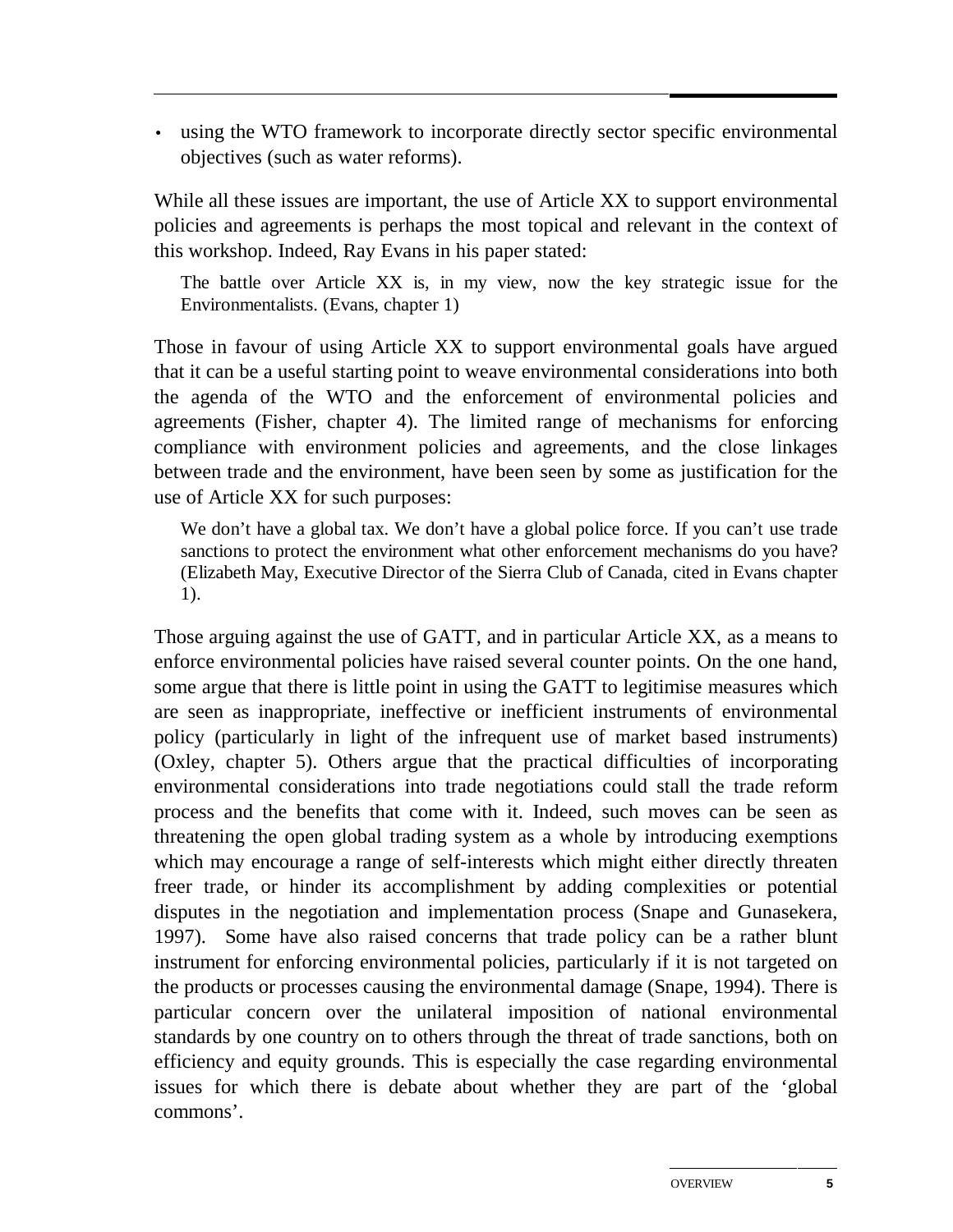A recent decision by the WTO Appellate Body in the Shrimp-Turtle decision (1998)  $3$  may prove significant in the context of the use of Article XX, and may have already tipped the scale in favour of expanding the use of trading policies to support environmental objectives. The decision expands, or 'evolves' in the words of the panel, Article XX to include living as well as non-living exhaustible resources, and appears to have extended possible exemptions to include measures which affect the process of production as well as the product itself (which had previously been a significant constraint on the enforcement of many environmental policies through trade sanctions). The decision also raised the applicability of the Preamble to the WTO, such that the trade effects of a measure may be subsidiary to more general considerations such as sustainable development. (Snape, chapter 6).

### **Further work**

The linkages between trade and the environment are complex, and often significant. How the 'international community' and individual nations respond to these linkages will be important for both international trade and the environment. Improved coordination and integration may be an appropriate path, but caution is needed because of potential pitfalls and perverse outcomes.

The significance and uncertainties of these issues invites a challenging and necessary research agenda. Some of these areas for research include:

- a better understanding of the linkages between trade and the environment, and sustainable development more generally — including the development of improved indicators of environmental quality and sustainability, and a better understanding of the dynamic effects of trade (particularly regarding technological progress and diffusion), the scope of the 'global commons' and the income distribution effects between countries of trade and environmental policies;
- consideration of alternative enforcement mechanisms for MEAs (perhaps using the International Court of Justice, or picking up on Canada's use of its own court system rather than the trade provisions of NAFTA for the enforcement of NAFTA (Snape, 1994);
- a fuller understanding of the implications of the WTO Appellate Body's decision in the Shrimp-Turtle case, and consideration of appropriate institutional and other responses to ensure the outcomes of the decision are managed in the best

 $3$  More formally referred to as the United States - Import Prohibition of Certain Shrimp and Shrimp Products (AB-1998-4).

**<sup>6</sup>** TRADE AND ENVIRONMENT **WORKSHOP**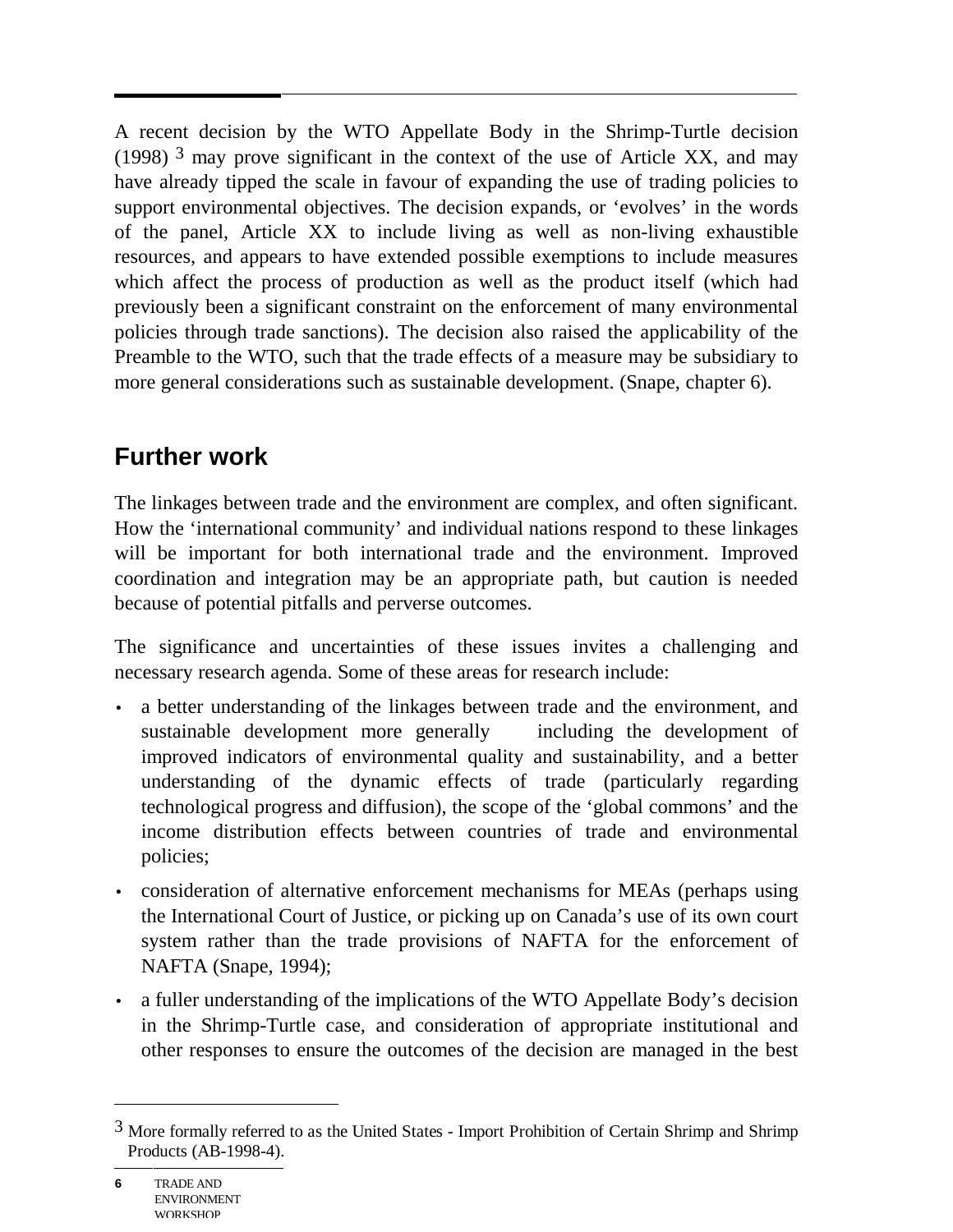interests of global welfare, incorporating both trade and environment contributions to that end;

- appropriate domestic institutional arrangements for managing trade and environmental issues; and
- the identification of priority areas for 'win win' outcomes, where trade and environmental policies work together to help achieve both trade and environmental goals.

### **References**

International Monetary Fund 1998, *International Financial Statistics*, November.

Sampson, G. 1999, 'Trade, Environment, and the WTO: A Framework for Moving Forward', *ODC Policy Paper*, Overseas Development Council, Washington DC (http://www.odc.org), February.

Snape, R. and Gunasekera, D. 1997, 'Problems of the Global Commons', Paper prepared for the *'Countdown to Koyoto': The Consequences of Mandatory Global CO2 Emissions Reductions Conference,* National Convention Centre, Canberra.

Snape, R. 1994, 'Trade and Multilateral Trade Agreements: Effects on the Global Environment', *Tasman Institute Conference, Environmental Health and Economic Wealth: Conflict or Concord?,* Canberra.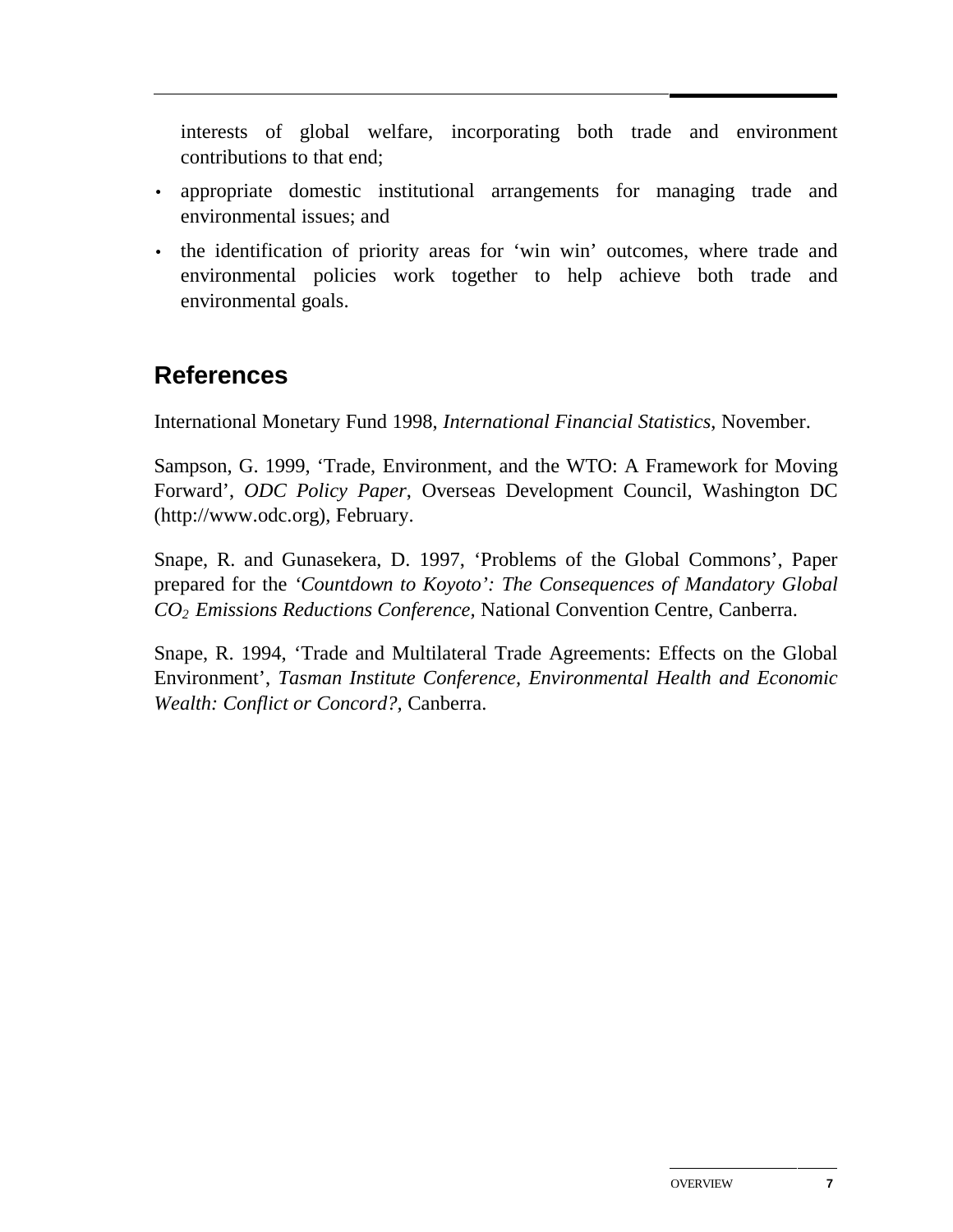# Opening remarks

#### Neil Byron

This roundtable on competitiveness, trade and the environment has come at an appropriate time  $\sim$  not only in the context of the growing significance of trade and environment issues, but also in light of recent WTO rulings concerning these issues. The commencement of a new round of trade negotiations in 1999 also complements the timing of this event.

There have also been growing concerns in government, business and the community about the linkages between international trade policy and environmental policies. Some of these concerns have arisen in response to the increasing number of Multilateral Environmental Agreements (MEAs) and their possible implications for the competitiveness of domestic industry.

Other concerns have been in response to the effects MEAs may potentially (or actually) have on restricting trade, and the possible conflicts between them and trade agreements. A relevant question in this context is whether it is appropriate to use trade policy measures to actively enforce initiatives aimed at pursuing environmental objectives. If so, under what conditions should they be used, and with what safeguards, checks and balances? There certainly seems to be a consensus that the GATT/WTO does what it was set up to do quite well. Indeed, it may be argued that its success in the regulation and enforcement of agreed trade rules is attracting envious glances from those concerned with MEAs and who fear that MEAs lack enforcement mechanisms. The conceptual linkages being looked at extend from considering the environmental consequences of WTO decisions, to consciously using WTO mechanisms to pursue environmental (and human rights) objectives.

From an environmental perspective, effective tools which help meet environmental goals are desirable and should be embraced. On the other hand, there are fears that loading environmental requirements into trade negotiations could 'sink the WTO  $\sin \theta$  with the gains from trade liberalisation risked without any guarantees of significant gains in either the environment or human rights and social justice. The fundamental question may come down to whether trade restrictions are a legitimate means of pursuing environmental and social objectives, with the subsidiary question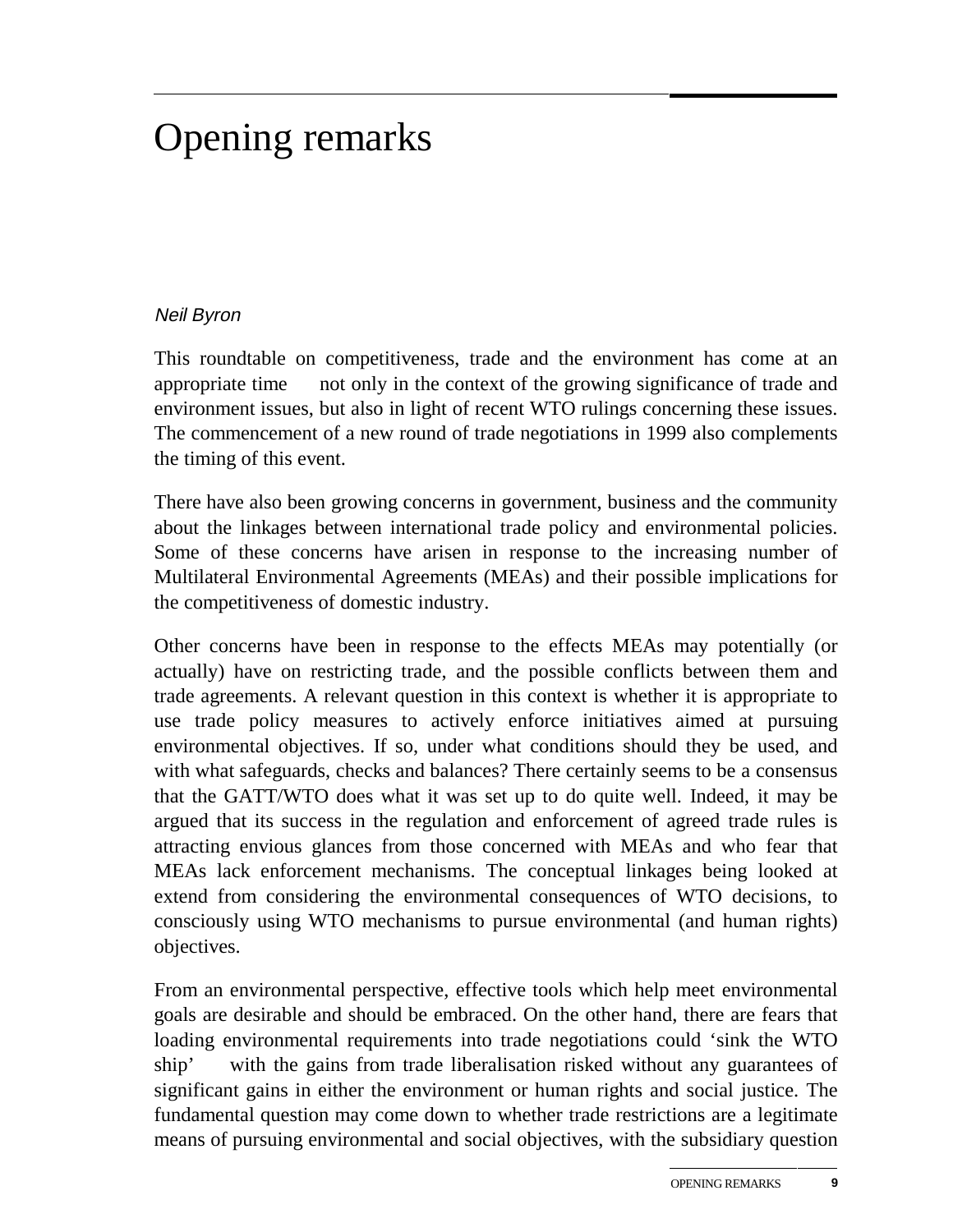being how the WTO might differentiate between legitimate environmental and social concerns and thinly veiled attempts to restore protectionism.

There have also been some concerns that the expanding scope of trade and trade agreements might impinge on a country's ability to introduce and enforce its domestic environmental policies.

Needless to say, complex and important policy issues have been emerging as a result.

Resolving these policy issues will not be easy. However, given their importance to achieving environmental and trade goals, and the formulation of appropriate government policies, understanding the linkages between them becomes an important task. Among other things, a better understanding of these linkages can complement a greater degree of integration between trade and environment policies, and avoid unnecessary conflict and uncertainty between the two. In 1995, the OECD urged countries to do just that in terms of their trade and environment policies.

The purpose of this roundtable is to look at some of these policy issues within the context of the topics that individual speakers have chosen. Hopefully, this roundtable, and the debate it encourages, can contribute to a better understanding of these issues and from that encourage better policies and better trade and environment outcomes.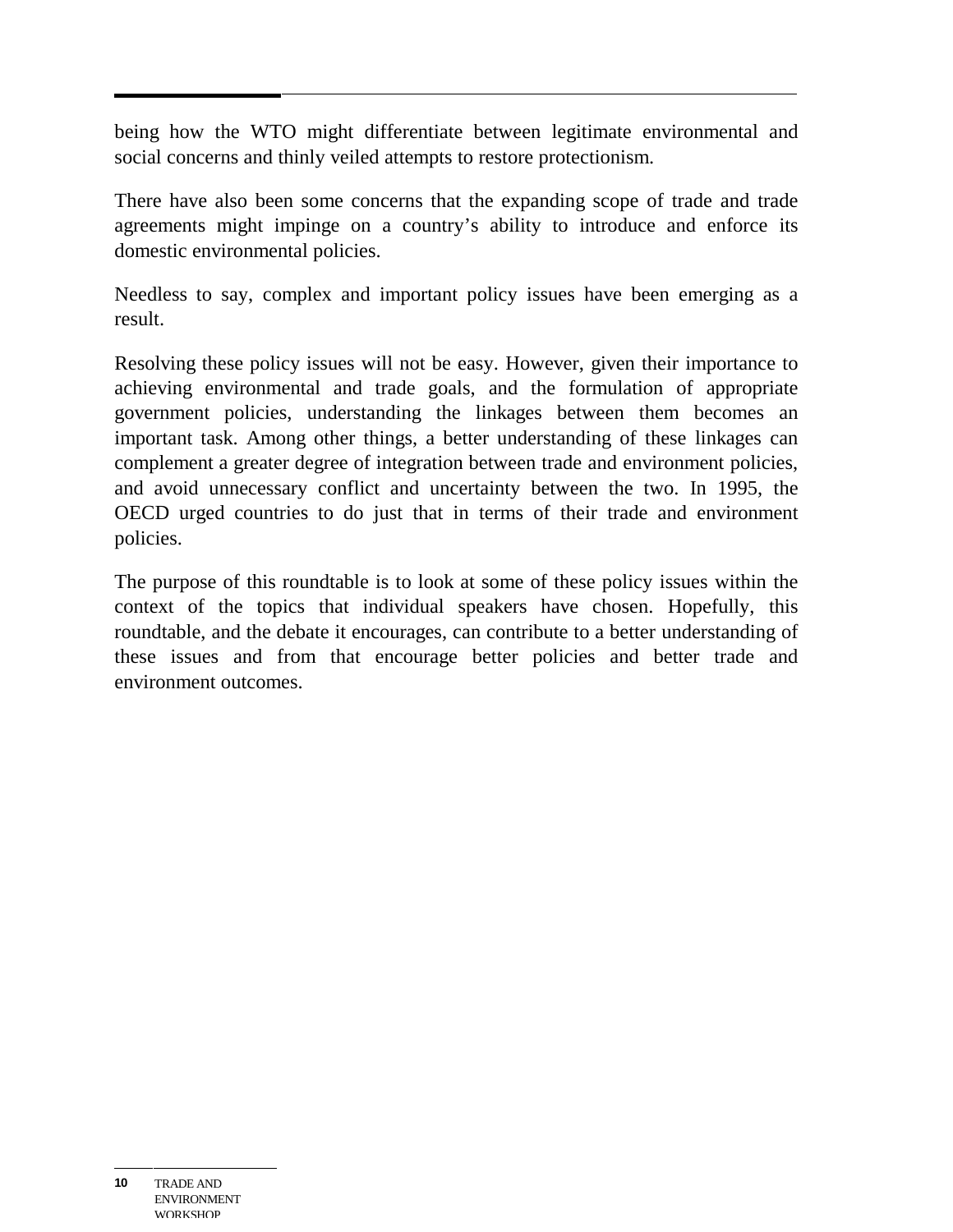PART A

### LINKING TRADE AND THE ENVIRONMENT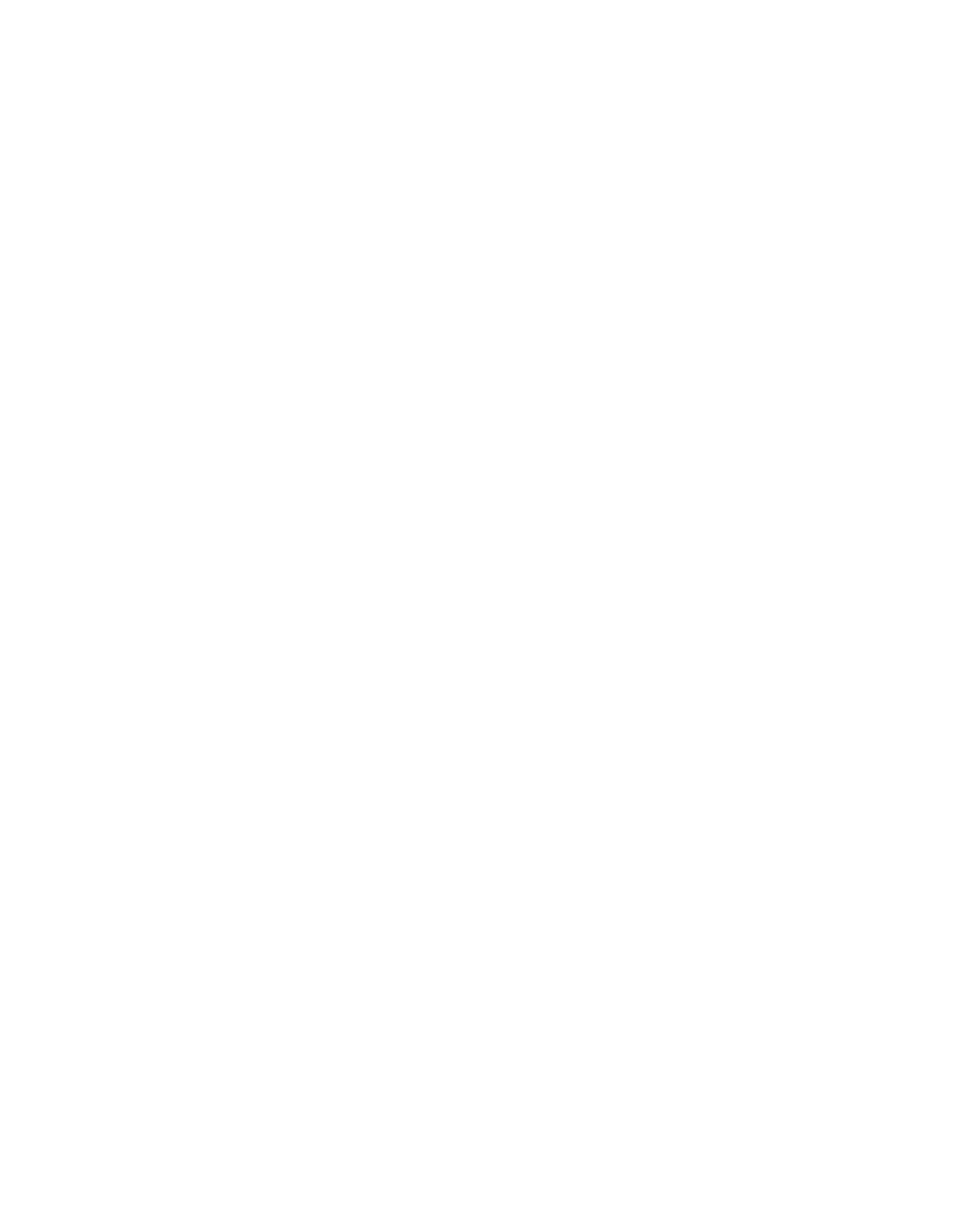# 1 The Political Economy of Article XX

*Ray Evans*

 $\overline{a}$ 

#### **"We are all Socialists now-a-days."1**

In order to make sense of this topic we have to understand how we got to this point. How is it that we are discussing, today, this issue, Trade and Environment, rather than one which was of concern to Western political and commercial elites from the C16 through to the C19, - Trade and Christianity.

The reason, simple enough, is that Environmentalism, as a more or less coherent and organised doctrine, has, over the last 30 years, become a powerful political force within Western societies.

The late American sociologist, Robert Nisbet, in 1983 wrote in a review article in the American Spectator,

"As an historian, I am obliged by the record of the Western past to see Environmentalism - of the kind espoused by the Commoners and the Ehrlichs - as the third great wave of redemptive struggle in Western history; the first being Christianity, the second modern socialism."

"The appeal of Environmentalism, in its more extreme manifestations at least, becomes irresistible to that permanent cadre of political and social radicals Western society has nurtured ever since the French Revolution. This cadre has never been primarily interested in the protection of nature, but if such a movement carries with it even the possibility of political and social revolution, it is well that the cadre join it; which, starting with the late 1960's, it did."

One of the most important insights into the place which Environmentalism has in our culture and history was written more than 30 years ago by Lynn White Jr.2

I personally doubt that disastrous ecologic backlash can be avoided by applying to our problems more science and more technology. Our science and technology have grown out of Christian attitudes towards man's relation to nature which are almost universally held not only by Christians and neo-Christians but also by those who fondly regard themselves as post-Christians. Despite Copernicus, all the cosmos rotates around our

<sup>1</sup> Prince of Wales, later Edward VII, Speech at Mansion House, 5 Nov 1895.

<sup>2</sup> Lynn White Jr. Historical Roots of Our Ecologic Crisis, Science, March 1967.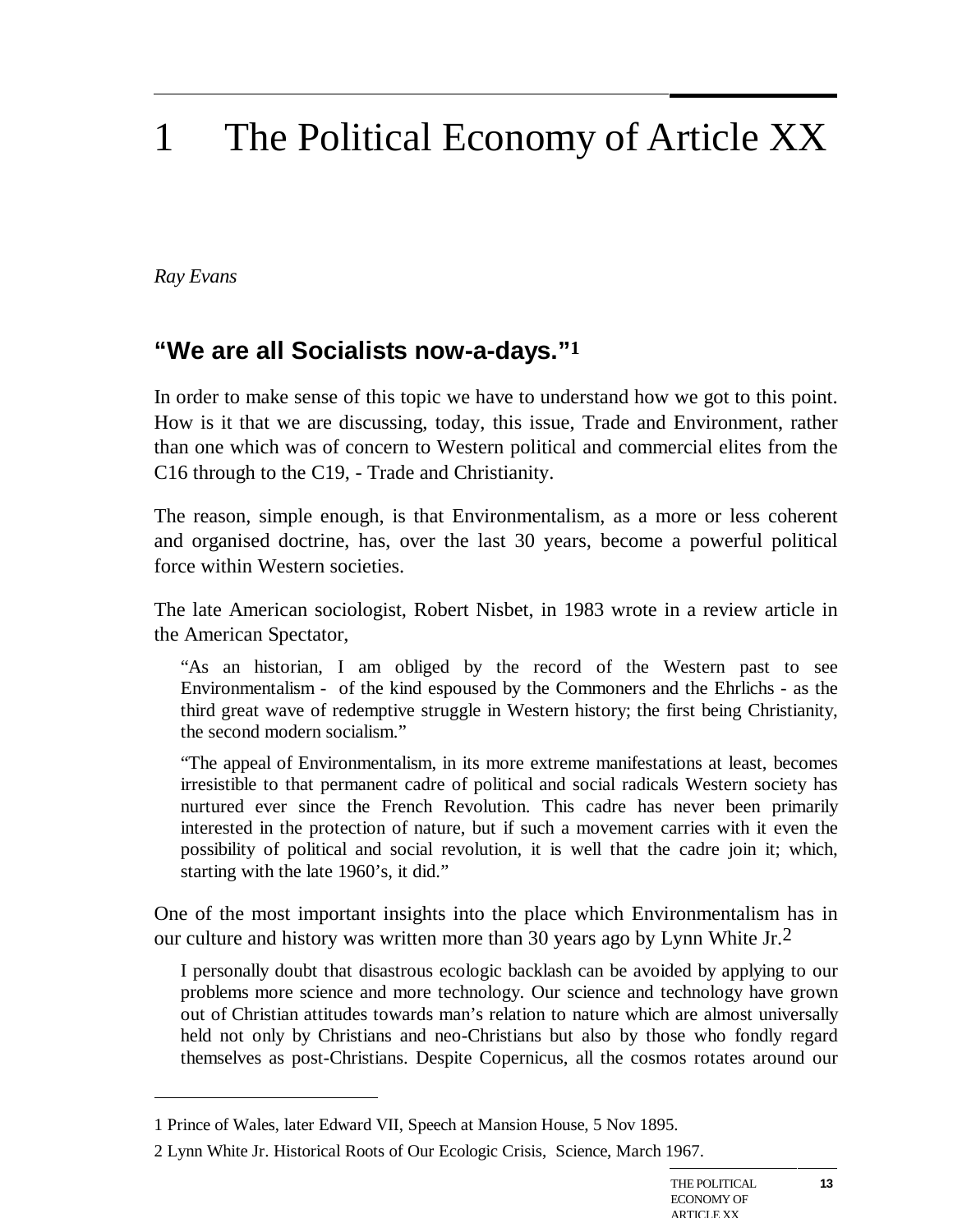little globe. Despite Darwin, we are **not**, in our hearts, part of the natural process. We are superior to nature, contemptuous of it, willing to use it for our slightest whim. The newly elected Governor of California*3*, like myself a churchman but less troubled than I, spoke for the Christian tradition when he said (as is alleged) "when you've seen one redwood tree, you've seen them all." To a Christian a tree can be no more than a physical fact. The whole concept of the sacred grove is alien to Christianity and to the ethos of the West. For nearly two millennia Christian missionaries have been chopping down sacred groves, which are idolatrous because they assume spirit in nature."

I have brought in these considerations at the outset because in reviewing Gary Sampson's paper of July 1997,<sup>4</sup> and Richard Snape's paper of August 1997,<sup>5</sup> it was immediately apparent that the two authors were considering the problem we face as a technical problem, for which an appropriately adroit technical solution had to be found.

It is interesting and necessary to discuss the technicalities which make up the various threads of the tapestry of the problem, but if we do not understand the design of the tapestry, what it is all about, then whilst we may be much better informed, we will be none the wiser.

At issue here is the survival of the WTO (and the rules of the GATT), in the face of attempts by powerful political forces to either capture the WTO, or beat it into submission. The GATT was founded after the Nazi attack on Western Christendom had been beaten back, and much of Germany destroyed in the process. The GATT fathers were well aware of the political dislocation which accompanied the economic distress of the 1930s and of the part which competitive (beggar-thyneighbour) protectionism had played in causing that distress. What they wanted was the ITO, but because US opinion became increasingly hostile to the ITO, they had to be content with the GATT. And in due course, as we know, the ugly duckling of the GATT became the glorious swan of the international constellation that we now know as the WTO.

The GATT was an agreement reached by the Western Allies (essentially the US and the UK) immediately after the War<sup>6</sup>. The basic principles were simple, they had

<sup>3</sup> Ronald Reagan

<sup>4</sup> Speaking notes, WTO Rules and Global Environmental Treaties, Melbourne Business School, July 1997

<sup>5</sup> Problems of the Global Commons, Countdown to Kyoto Conference, Canberra, August 19-21, 1997

<sup>6</sup> See for example "The Bretton Woods - GATT System, Retrospect and Prospect after Fifty Years" edited Orin Kirshner, 1996, M E Sharpe, New York. On the issue of imperial preference the following passage from a speech in the House of Commons is cited:- "If the Government tries to eliminate Empire Preference a number of us will conduct such a nationwide campaign in this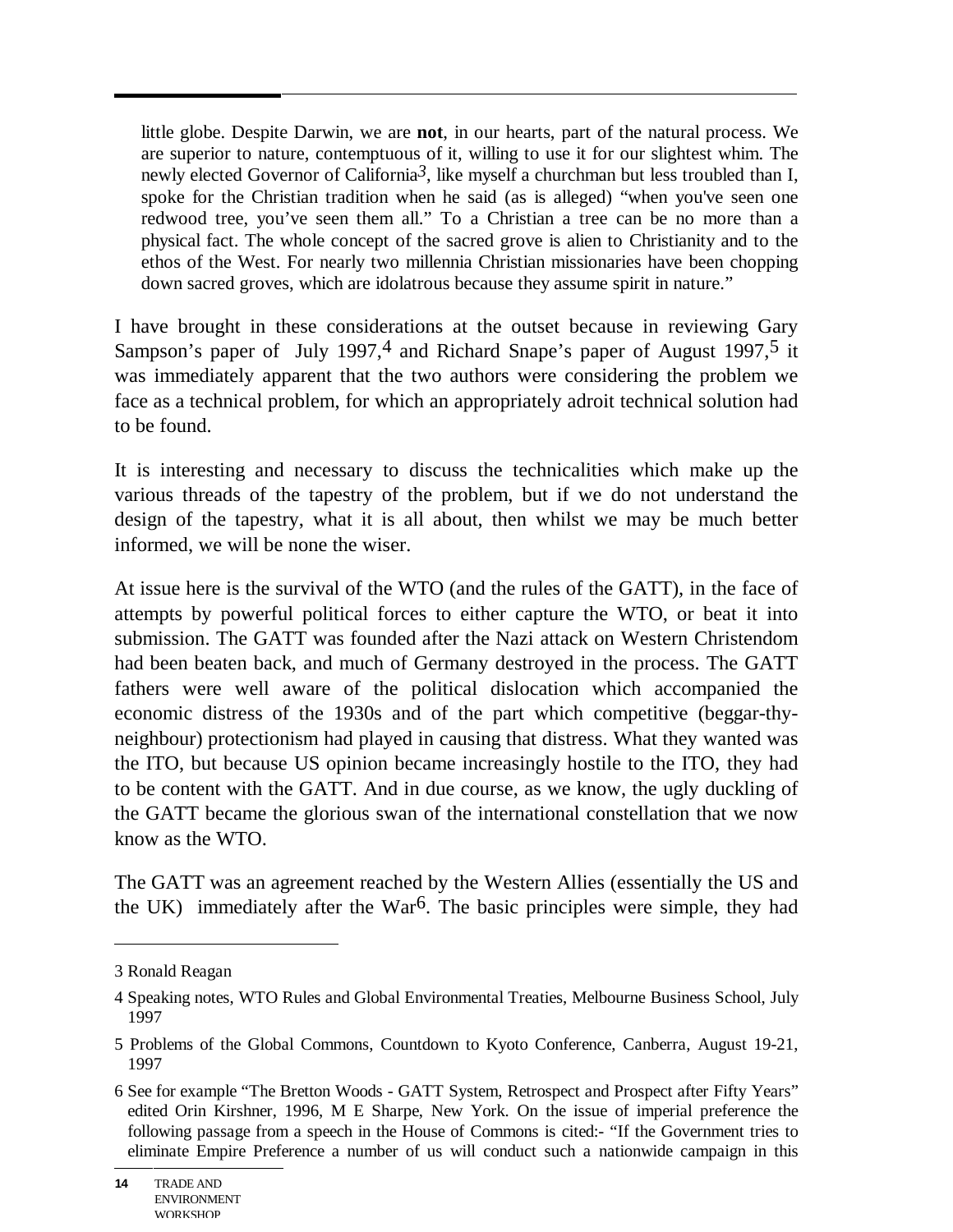been talked about for some time, and the greatest difficulty which separated the two major players, the US and the UK, was imperial preference. These basic principles were, first the MFN principle (Art I), and second the equal treatment principle (Art III). Trade barriers were to be "tarrified" (Art IX) and the exceptions to these rules were set out in Art XX and Art XIV (imperial preference).

The value of the GATT, from a geo-political rather than an economic point of view, is best understood by asking the question "What benefit would a country with a long-term, firm and consistent free-trade policy obtain from GATT (or WTO) membership?"

The answer is that such membership has provided, and under the WTO provides more effectively, a high level of protection for the sovereignty of the member state. This result was built into the GATT from the very beginning because, during the thirties, specific trade sanctions had been used as easy alternatives to military force, and these measures later came to be regarded as having been counterproductive.7 Further, the existence of effective appeal mechanisms to which aggrieved member states could turn for remedy, was the crucial differentiating element which distinguished the GATT from every other international body. And it was this distinguishing characteristic of the GATT which has aroused the deep and unrelenting hostility of the Environmentalists. For example, Jessica Mathews, Vice President of the World Resources Institute, columnist for the Washington Post, Senior Fellow at the Council on Foreign Relations, and close confidante of VP Al Gore wrote

"Meanwhile, climate change, other environmental trends, and growing economic interdependence are undermining sovereignty in ways we cannot restore. **The United Nations Charter may still condemn outside interference in the domestic affairs of member states,** but unequivocally "domestic" concerns are becoming an endangered species."*8*

Just prior to the WTO Ministerial held in Singapore in Dec 1996, Ms Mathews let fly again with a broadside at the WTO and the Committee on Trade and Environment particularly.<sup>9</sup> She began with an attack against the GATT decision in the tuna-dolphin case.

The task of untangling the intricate links between trade and environmental protection had just begun when a 1991 GATT ruling on a dispute between the US and Mexico

country as will light the very beacons on the hills. We will attack them in the marketplace, in the towns, and the cities, we will rouse this country against them in such a crusade as will overcome this Government, because we will not have it."

<sup>7</sup> See for example, Geoffrey Blainey "The Causes of War".

<sup>8</sup> Washington Post, 2 Feb 1991

<sup>9</sup> Washington Post, 14 Oct 1996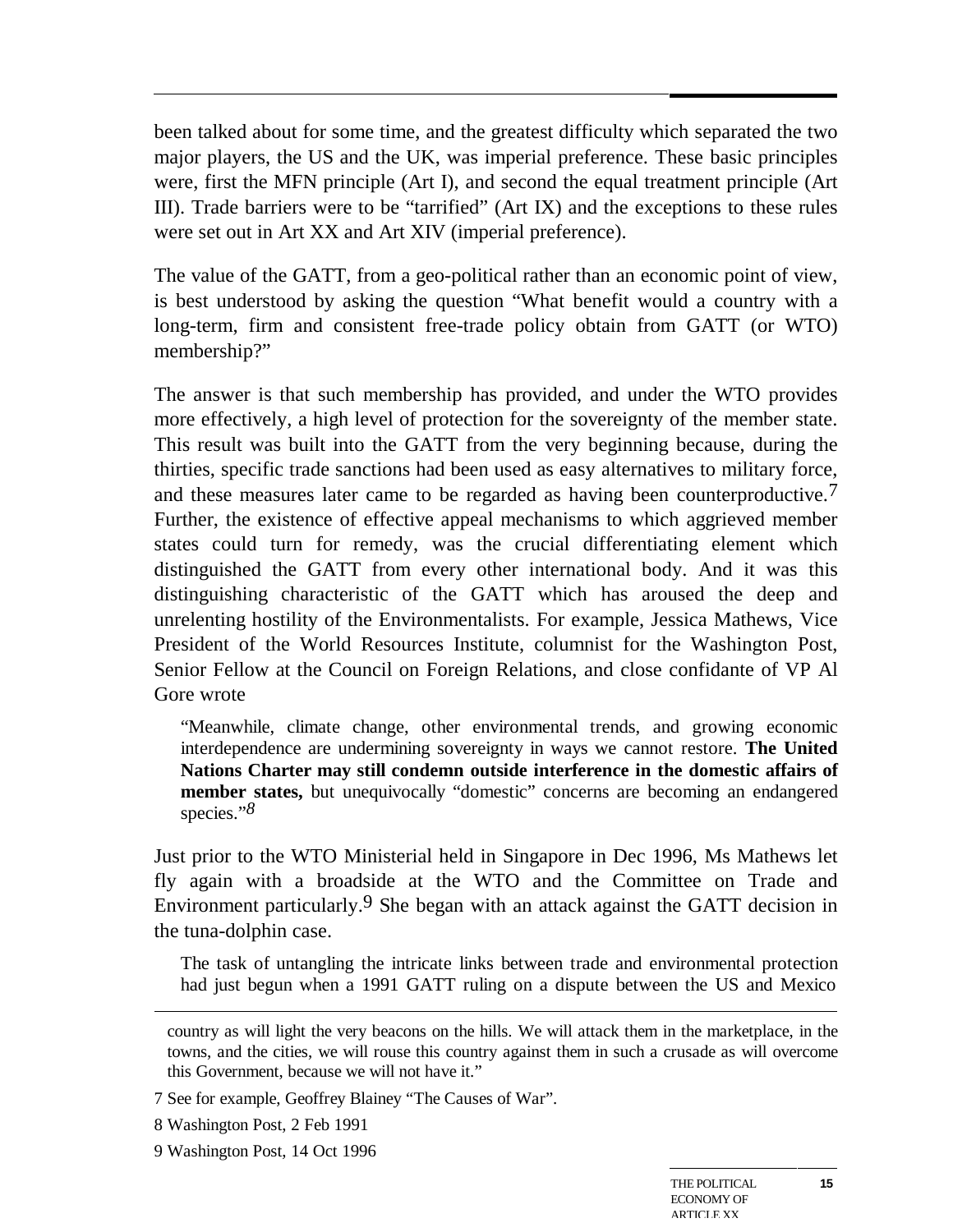over tune fishing methods threw the scene into chaos. Nations can use trade measures to protect natural resources - for example, air quality -said the GATT judges, but only within their own borders, not beyond. So what happens when the wind blows?

While perhaps a legally valid interpretation of the 45-year-old GATT agreement, the ruling was obviously preposterous.

#### She went on

With the signing of the Uruguay Round in 1994 came the next opportunity; the creation of an environment committee in the new World Trade Organisation. As will be clear at Singapore, this group, too, has achieved nothing. Even the simplest issue - the legitimisation of multilateral agreements that use trade measures, a step that should have taken no more than a week - proved to be beyond it.

#### And finally

Five years of backsliding is enough. As the administration begins to establish its secondterm priorities, this issue belongs on the list. As for the GATT/WTO, the message is: Get going or get out. If neither institution can meet the need, a new one may have to be created.

Summarising the situation, then, the WTO is a club with a membership made up of nation-states. The nation-state is a political institution which developed out of Western Europe during the Middle Ages and the ubiquity of which, in Europe, provided fertile ground for the development of those crucial institutions which provide the fabric of successful market economies. The essential characteristic of the nation-state is sovereignty,  $10$  the exercise of legitimate political authority within a defined geographic area, and the capacity to relate to other sovereign states on a basis of mutual recognition.

Since the War, international bodies such as the UN and its agencies, the IMF, the World Bank, the OECD, have together brought into being something described as the "international community". It is interesting to note that the GATT Secretariat was never located in this constellation and the WTO is seen by most "internationalists" as a rogue organisation. The reason is obvious. The GATT was a club whose purpose was not only to advance the particular economic interests of the members, but also to safeguard the sovereignty, and the national interests, of those same members. The WTO has the same purpose, but perhaps more so. And since Environmentalism, as an organised doctrine, has in large measure captured the centres of power in Western Europe, and has arguably reached the limits of its political potential in the US, then these international organisations are automatically targets in the power game. Thus the World Bank, the IMF, the UN, the OECD, have

<sup>10</sup> For one of the best contemporary discussions on sovereignty see Noel Malcolm "Sense on Sovereignty", 1991, Centre for Policy Studies, London

**<sup>16</sup>** TRADE AND ENVIRONMENT **WORKSHOP**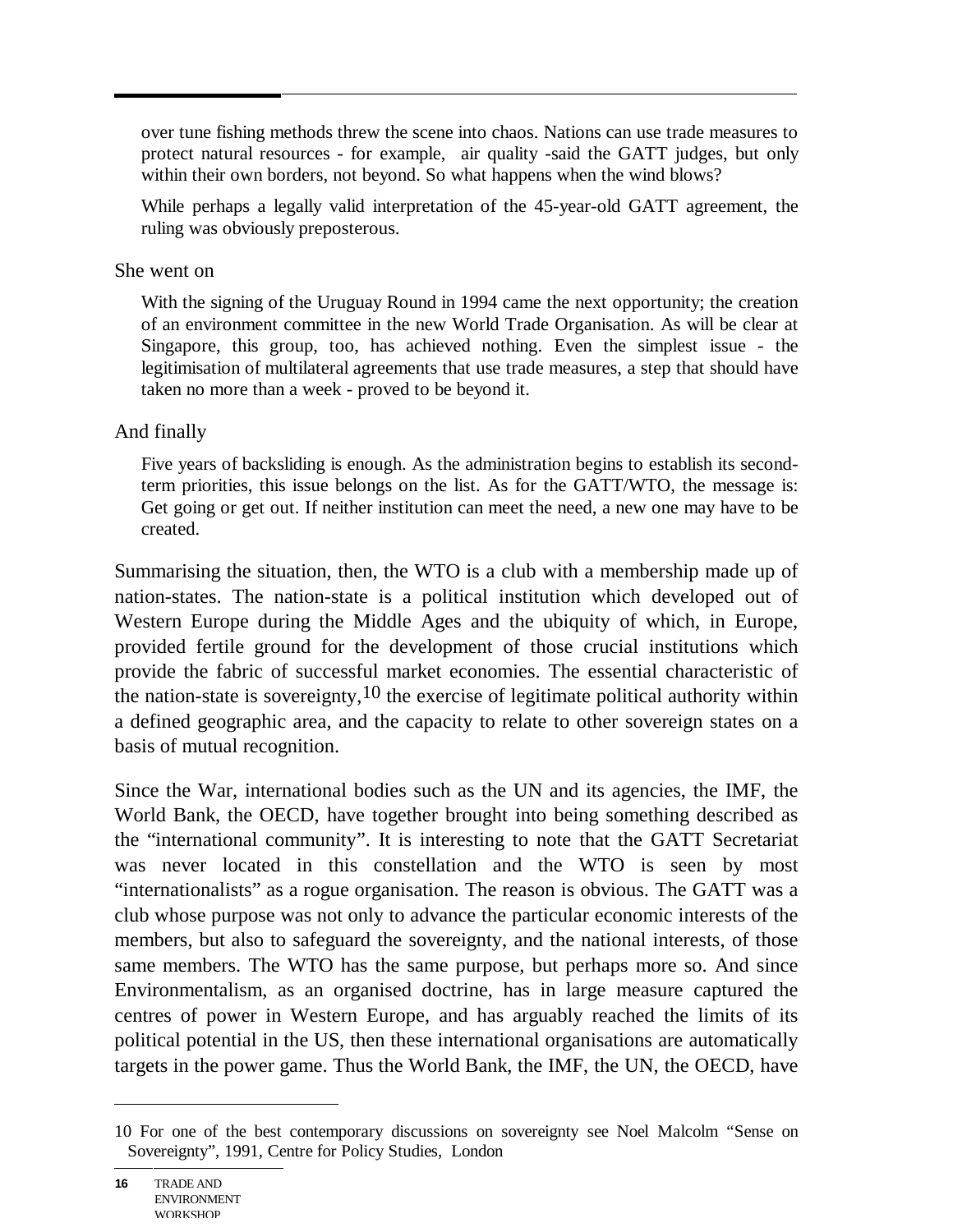been infiltrated to a greater or lesser degree. (A good example of capture was the near successful attempt in 1995 to pass an OECD Council Act banning lead in OECD member states.)

Environmentalism is an ideology or a religion which appeals to elites. Within Europe, where hierarchy is dominant, Environmentalism is hardly ever challenged, and Global Warming is accepted orthodoxy. In the US, where "every man (is) a king", Clinton's BTU tax was killed in Congress, and Rush Limbaugh mocks greenhouse science as part of his daily talk-back routine.

Australia is more democratic than Europe, but more heirarchic than the US. Thus the Environmentalists are less powerful here than in Europe but mainstream Australian opinion is not as well articulated here as mainstream American opinion is in the US.

### **Article XX and sovereignty.**

Article I forbids the use of specific trade sanctions against particular countries as a method of enforcing environmental (or labor market) policies extraterritorially. Article XX is the exceptions clause which legitimises the banning of particular imports from particular countries. The Uruguay Round tightened Article XX procedures and definitions as our salmon and pig producers have discovered. It has been the long-standing ambition of the Environmentalists to expand Article XX so that trade sanctions can be used as an instrument of extraterritoriality in pursuit of their policy objectives. Their ambitions were frustrated in December 1996 but they are back (with President Clinton's support) for another go next year. The battle over Article XX is, in my view, now the key strategic issue for the Environmentalists.

Recall that twelve months ago, in the run-up to Kyoto, the protagonists for an international protocol of enforced carbon withdrawal warned our Government of two consequences of refusal to accept the European and US demands. The first was that Australia would, if it refused to sign the protocol, become an international pariah. The second was that trade sanctions would, as the manifestation of international disapproval, be used against us. This latter claim appeared in print a number of times, perhaps twenty times, and I thought at the time that it was an adverse reflection on the Government's handling of the debate that it was never officially rebutted. It was surprising at the time to discover that a number of people, who should know better, readily accepted the argument that trade sanctions could be used against us if we do not accept the carbon withdrawal policies demanded by the Environmentalists.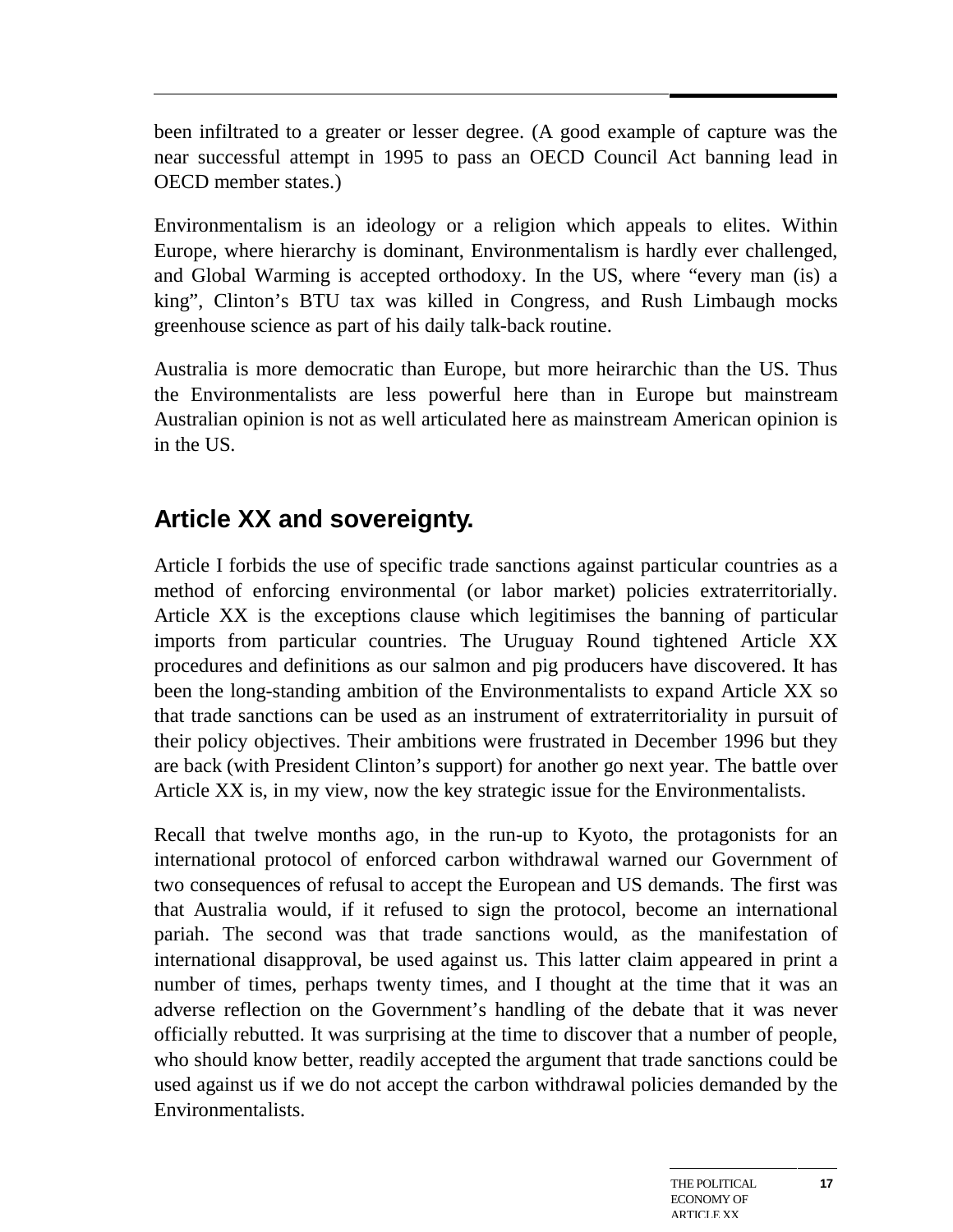Sampson rightly emphasised the significance of Kyoto in his discussion on the incompatibility between Article XX and Environmentalist ambition.<sup>11</sup> The three GATT-incompatible MEAs, CITES, Montreal and Basel are, economically speaking, minnows compared to Kyoto. Wildavsky's comment is apposite in this context.12

"Global Warming is the mother of all environmental scares. In the scope of its consequences for life on planet Earth and the immense size of its remedies, global warming dwarfs all the environmental; and safety scares of our time put together. Warming (and warming alone), through its primary antidote of withdrawing carbon from production and consumption, is capable of realising the environmentalists dream of an egalitarian society based on rejection of economic growth in favour of a smaller population eating lower on the food chain, consuming a lot less, and sharing a much lower level of resources much more equally."

The wealth transfers implicit in Kyoto are historically unprecedented and once that fact becomes more widely appreciated the political pressures will increase commensurately. From the Environmentalists' perspective the early establishment of effective control mechanisms, capable of suppressing widespread resentment, is essential.

If we exclude military treaties such as the Hitler-Stalin Pact from consideration, no international treaty in the past has had the impact on daily life in the West that is embedded in Kyoto. Our civilisation is based on the abundant supply of cheap energy, and every institution which underpins our lives will be affected by ideologically imposed energy rationing. Most significantly, the nation-state will find its sovereignty deeply compromised. And this is where Article XX moves into the front-line. Article XX sets the limit to extra-territorial power through the use of trade sanctions. And since the Environmentalists are unable, as yet, to argue for the use of military power as a policing mechanism for Kyoto or other environmental

<sup>11</sup> Ibid. "The Climate Convention raises questions about the overall compatibility between legal obligations assumed by governments which are members of the WTO - there are currently 131 WTO members - and commitments taken under MEAs, and the measures used to achieve the emission targets, if such targets are agreed to. For example, what will the implications be if the Climate Convention follows the example of other MEAs, such as the Montreal Protocol, and employs discriminatory trade measures against non-parties to the MEA? Given that such an approach is in theory against the spirit of basic GATT law covering most favoured nations (MFN) and national treatment, how can potentially incompatible policy goals - a legal commitment under the WTO towards further trade liberalisation on the one hand and the possible use of trade restrictions in an MEA on the other - be reconciled? And if a formal dispute arises involving trade measures in an MEA, where should they be resolved? Under the currently loose and untested dispute settlement provisions of the MEAs or under the binding provisions of the WTO?"

<sup>12</sup> Aaron Wildavsky, Introduction to Robert Ballings' "The Heated Debate", 1992, Pacific Research Institute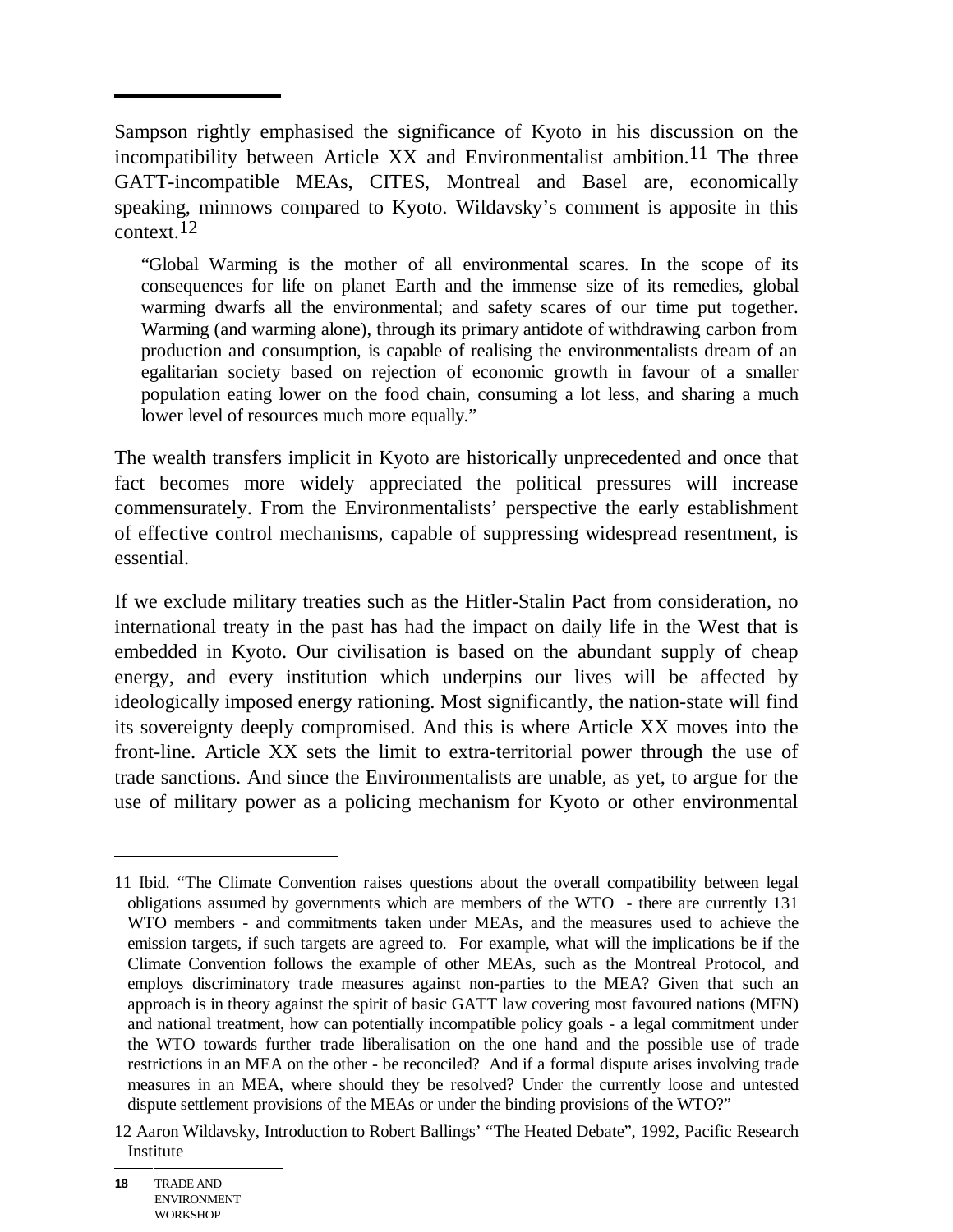policies, Article XX, and the integrity of the WTO as a club, not a cartel, of sovereign states, stands between them and their ambitions.<sup>13</sup>

Economists, taking Environmentalist propaganda at face value, are wont to pop the global warming issue into the pigeon hole labelled "problems of the commons", and then proceed to prescribe market mechanisms, such as permit trading which will lessen the pain of solving this alleged problem.

There are real global commons problems, the most pressing, as I understand it, being fishing on the high seas. (Greenpeace has set itself the task of banning all such fishing). Every economist knows that the most effective solution to commons' tragedies is allocation of property rights and their continuing defense.14 But significant expansion of national sovereignty beyond the 200 mile limit, whilst highly desirable, is not going to happen soon. And so the only alternative is promoting contractual relationships amongst all the users of the commons about the use of the commons.

It is important in this debate to confine our attention to real commons' problems. Some thought should be given to criteria which could be applied to claims demanding recognition as a commons' problem.

<sup>13 &</sup>quot;We don't have a global tax. We don't have a global police force. If you can't use trade sanctions to protect the environment what other enforcement mechanisms do you have?" Elizabeth May, Exec Director of the Sierra Club of Canada, Edmonton Journal, May 4, 1997.

<sup>14 &</sup>quot;The prime element in the value of all property is the knowledge that its peaceful enjoyment will be publicly defended. Without this legal and public defence the value of your tall buildings would shrink to the price of the waterfront of old Carthage, or corner lots in ancient Babylon." President Calvin Coolidge in a speech to the New York Chamber of Commerce, in Oct 1925.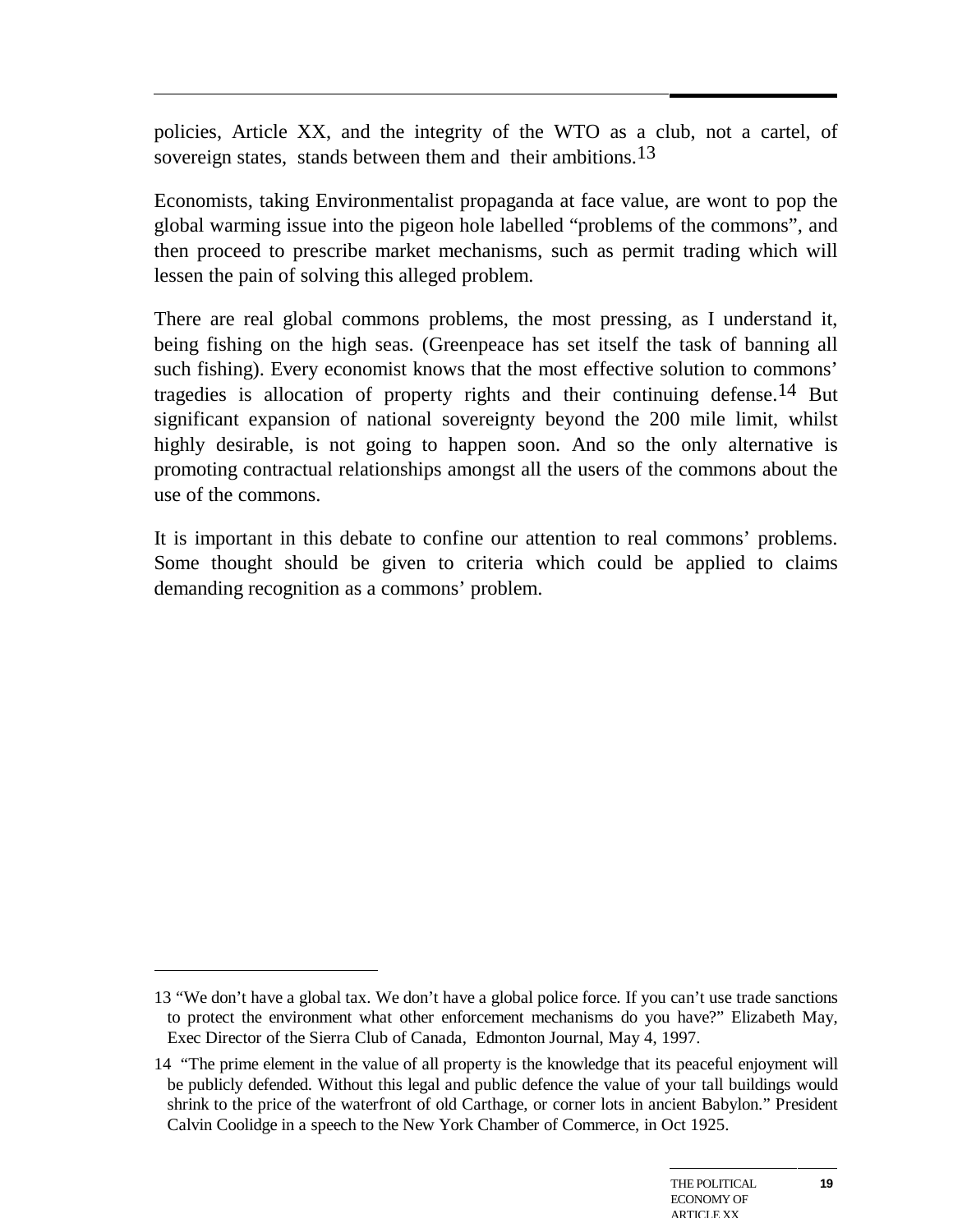# 2 A Trade Negotiator's Perspective of the Links between Trade and Environmental Policies

*Graeme Thomson*1

### **Introduction**

 $\overline{a}$ 

The issue of the relationship between international trade and the environment has received significant public attention in recent years. Some have expressed concern that the multilateral trade rules of the WTO may place inappropriate constraints on the ability of governments to respond to environmental problems. A key focus for some of these concerns have been several GATT or WTO disputes particularly the tuna/dolphin and shrimp/turtle cases. Others have expressed concern that new and emerging environmental measures may adversely affect market access opportunities and erode some of the benefits expected from the WTO.

It would be a mistake to think that environmental concerns are a totally new issue for the multilateral trading system. When the General Agreement on Tariffs and Trade (GATT) was first drawn up there was explicit recognition of the potential intersection between trade policy and a range of other important public policies. The general exceptions provision of Article XX of the GATT was designed to ensure that GATT disciplines would not prevent countries from continuing to give priority to these other public policy objectives.

Policy objectives identified in Article XX that are clearly relevant to the environment are XX(b), covering measures necessary to protect human, animal or plant life or health, and  $XX(g)$ , covering measures relating to the conservation of exhaustible natural resources. Article XX states that nothing in the GATT shall be construed to prevent the adoption of such measures subject to compliance with a number of safeguards to prevent the abuse of this provision.

<sup>&</sup>lt;sup>1</sup> Principal Adviser, Trade Negotiations Division, Department of Foreign Affairs and Trade. The paper was prepared with the assistance of Milton Churche and Bruce Jones.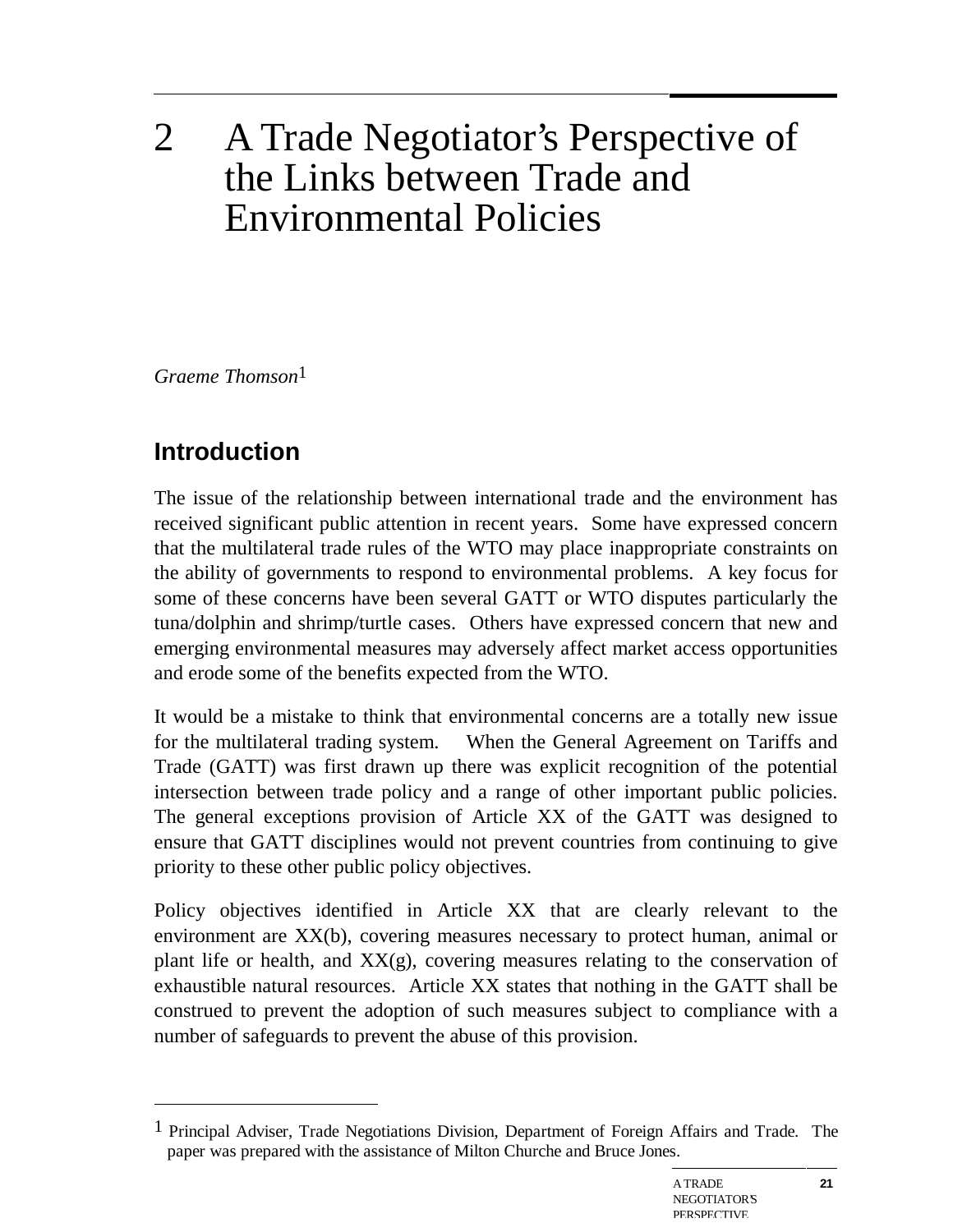However, the issues posed by today's trade and environment debate are much broader and more complex than when the GATT was negotiated some fifty years ago. In part, this change is a reflection of the higher profile which environmental issues have assumed in public policy making in the last twenty-five years. There have been considerable developments in environmental policy making at both the domestic and international levels, involving an expansion in the activities affected by these policies and in the range of policy tools used. This has implications for the multilateral trading system, whether directly through the use of trade or traderelated measures for environmental purposes or indirectly through possible impacts of environmental policy on the structure, scale, intensity and location of economic activity.

The greater breadth and complexity of today's trade and environment debate is also a reflection of the expansion in the reach of the multilateral trade disciplines, especially in the Tokyo and Uruguay Round negotiations. One of the significant features of the WTO is the greater detail of its disciplines in traditional areas of trade policy rule making, and the range of domestic policy areas which are touched by its disciplines. In particular, there are its rules on technical standards and regulations, sanitary and phytosanitary measures, subsidies, agricultural support, trade in services and trade-related intellectual property rights. There are references to the environment in all of the WTO agreements covering these issues. This extension in the sphere of interest of the trade community is a response to a number of developments. These include the greater impingement of some non-trade policy areas on trade and the increased importance of non-tariff and domestic barriers to trade as tariffs have been reduced through successive rounds of trade negotiations.

It is important, therefore, to recognise that the trade and environment debate is a product of developments in both environmental and trade policy. However, there is another dimension to the current trade and environment debate. This is to be found in fundamental changes in the conceptual understanding of the relationship between economic activity and the environment, and in the relationship between environmental policy, development policy and trade policy. The change in conceptual understanding was most strikingly represented by the introduction of the concept of "sustainable development" into policy debate, especially with the Brundtland Report in 1987.

The international community's increasing acceptance of the notion of sustainable development was part of the international context to the Uruguay Round negotiations. The objectives of the WTO, as set out in the preamble to the Marrakesh Agreement Establishing the WTO, are largely based on those of the GATT. But, significantly, these have been modified to make direct reference to the objective of sustainable development and the need to protect and preserve the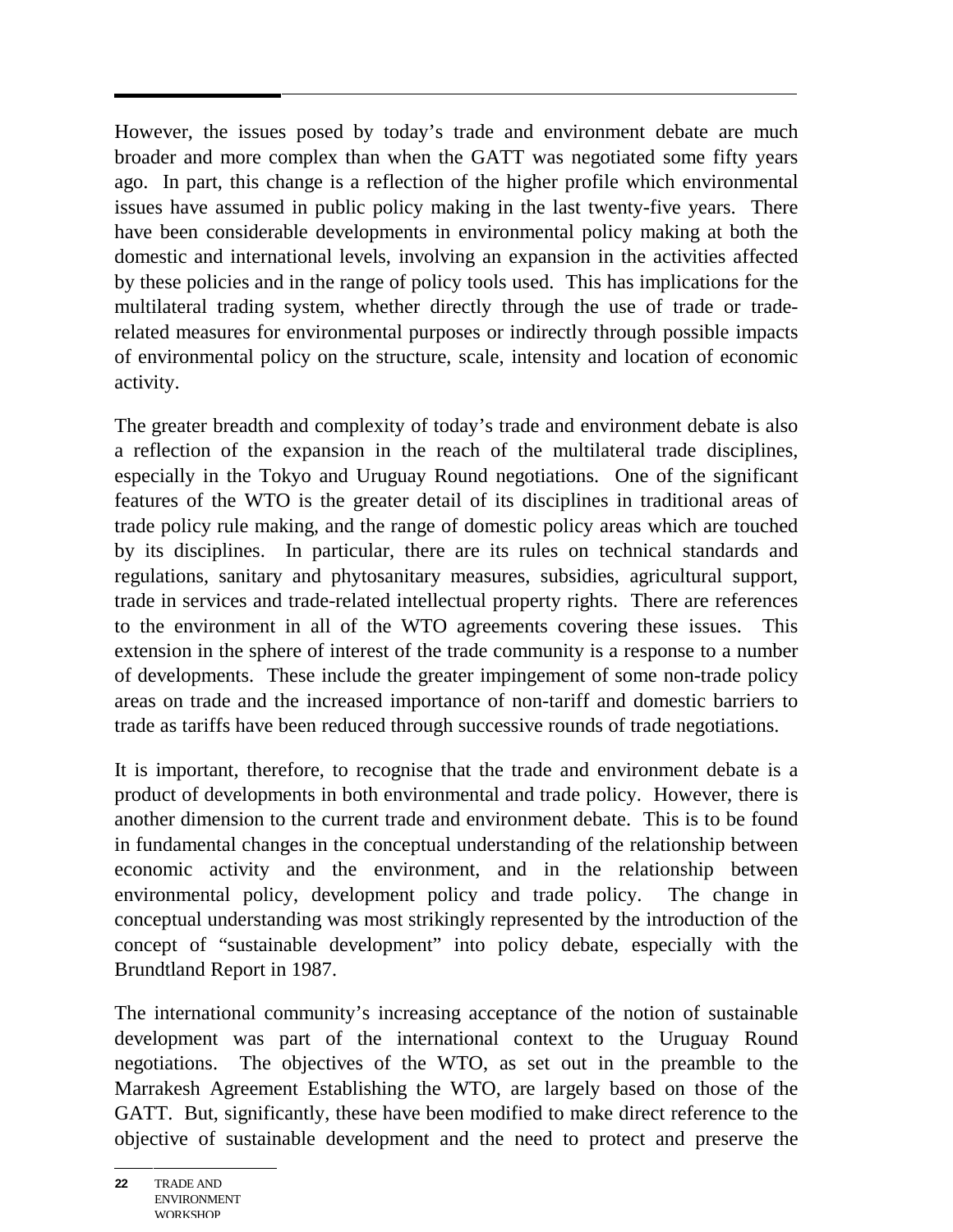environment. The objectives of the WTO also recognise the need for positive efforts to ensure that developing countries, and especially the least developed, secure a share of the growth in international trade in proportion to their economic development needs.

In line with this recognition of the objective of promoting sustainable development, the Marrakesh Ministerial Meeting which concluded the Uruguay Round agreed that the WTO should initiate a work program on trade and environment. This paper firstly provides an overview of the issues included in this work program and progress in the WTO's consideration of them. It then briefly examines two of these issues: the relationship between the WTO's disciplines and the use of trade measures in multilateral environmental agreements (MEAs); and the interaction between trade liberalization and the environment. Finally, the paper summarises key issues involved in the tuna/dolphin and shrimp/turtle dispute settlement cases.

### **An Overview of the WTO's Work on Trade and Environment**

The 'Decision on Trade and Environment' agreed by Ministers at Marrakesh echoed chapter 2 of Agenda 21 in its emphasis on 'making international trade and environment mutually supportive'. It provided for the WTO to establish a Committee on Trade and Environment (CTE) to carry out an analytical work program and to make recommendations on whether any modifications are needed to the WTO rules to enhance positive interaction between trade and environmental measures and avoid protectionist trade measures.

Some ten issues were identified in the CTE's work program. Key issues included:

- the relationship between the WTO rules and the use of trade measures for environmental purposes, including measures taken pursuant to multilateral environment agreements (item 1 of the work program)
- the relationship between the WTO rules and environmental measures which may affect trade, including eco-labelling, packaging and recycling requirements (item 3)
- the effects of environmental measures on market access (item 6)
- the environmental benefits of removing trade restrictions and distortions (also item 6).

The CTE presented a major report on progress in its consideration of the ten items to the WTO's first Ministerial Conference held in Singapore in December 1996.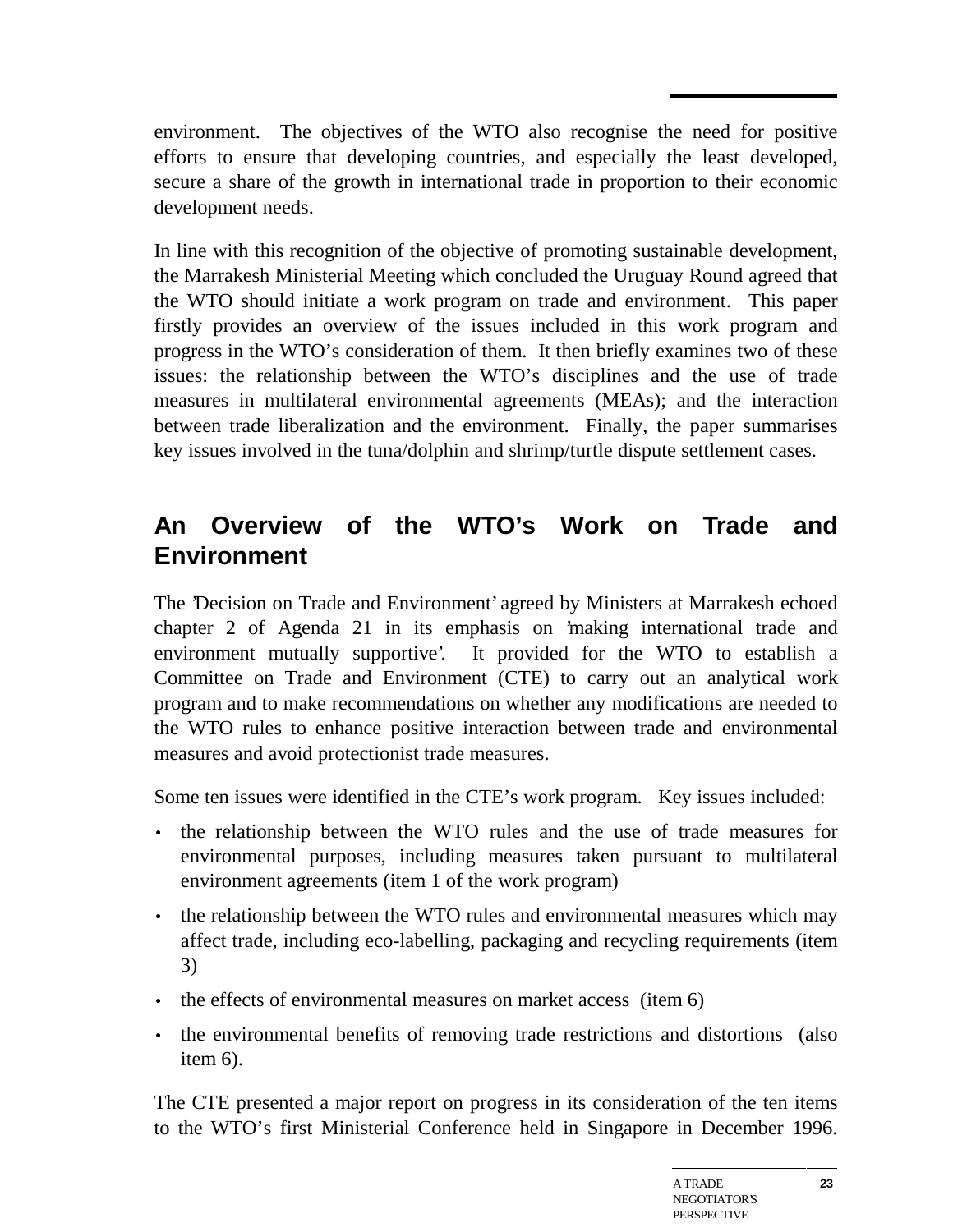The report summarised the state of debate in the Committee, including some areas where there were marked divergences in views. Since 1996 the focus of the CTE's work has been on improving its analytical understanding of the issues on its work program, as well as on improving dialogue with MEAs and on supporting outreach activities by the WTO. The WTO Secretariat has organized symposiums on trade, environment and sustainable development in May 1997 and March 1998 involving a wide range of business, environment, and development NGOs as well as WTO Members. The symposiums, which built on an earlier symposium in 1994, have provided a forum for Members to contribute to a more informed public debate on trade and environment issues and to receive input from the NGO community.

An important part of the CTE's work has been examination of the trade implications of a range of policies and mechanisms which have emerged in response to environmental problems and which may impact on market access. These include environmental taxes and charges, eco-labelling, packaging and recycling programs.

Much of the focus has been on eco-labelling, which is recognised as offering potential to inform consumers about the environmental impacts through the lifecycle of products. As this means changing consumption and production the trade impacting potential of these schemes is under scrutiny.

A key issue has been exploring ways to promote best design principles that will minimise the creation of ineffective, counter-productive or protectionist ecolabelling schemes. Principles discussed include: the need for transparency, adequate consultation processes, consideration of market and trade impacts, the special needs of developing countries, sufficient allowance for adaptation, harmonization of standards, scientific and technical evidence, and acceptance of equivalency and mutual recognition

The most recent development in the WTO on trade and environment is the proposal by the European Community and the United States for a High Level Meeting (HLM) on trade and environment to provide direction for the WTO's future work in this area. While the proposal is still under discussion, it appears likely that the HLM will be held in the first half of 1999 and that its focus will be on promoting improved dialogue between the trade and environment communities. It is envisaged that the meeting would involve NGOs, building on the format and experience already gained from the Secretariat-held symposiums.

**24** TRADE AND ENVIRONMENT **WORKSHOP**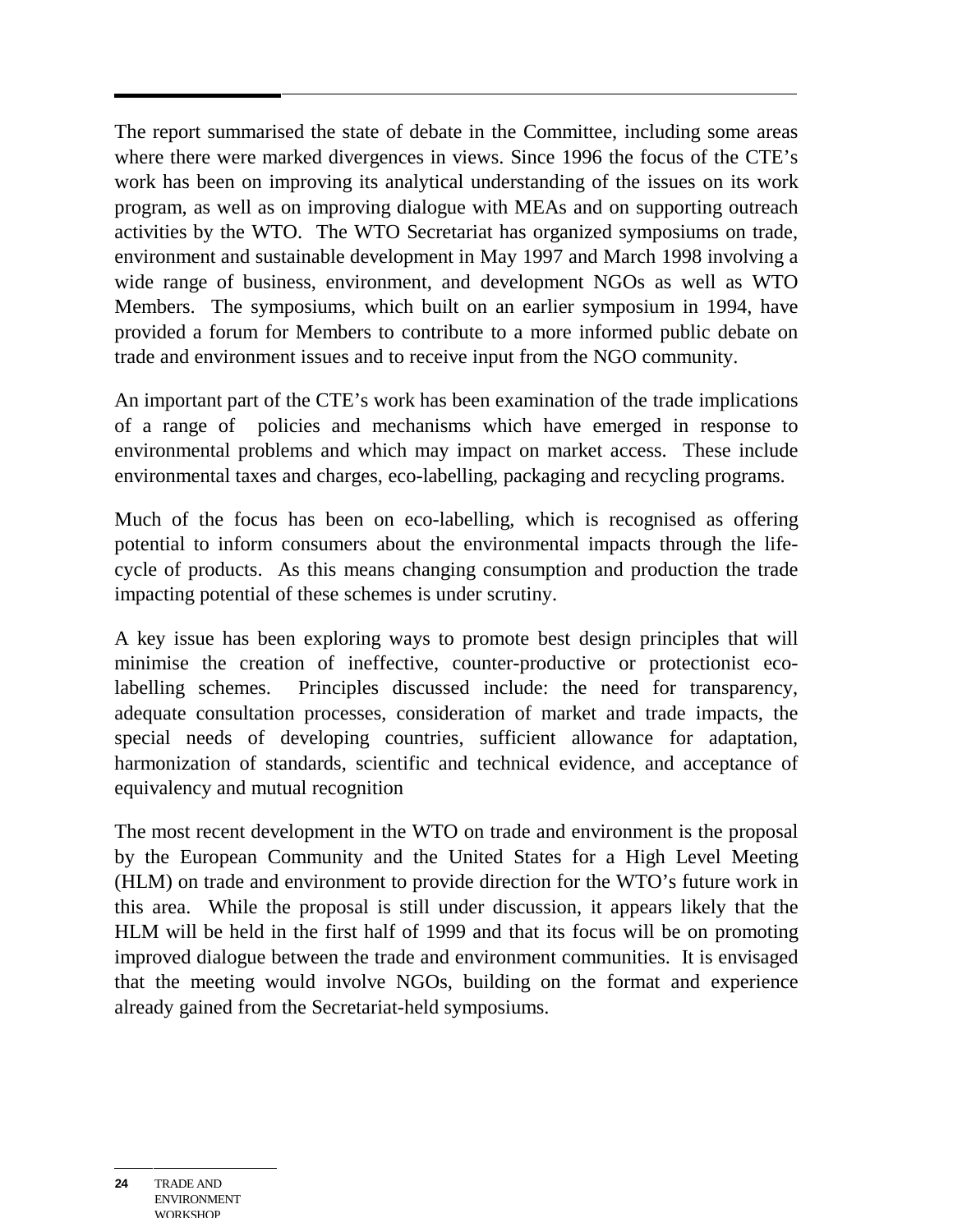### **The Use of Trade Measures in Multilateral Environmental Agreements**

MEAs have been negotiated to address a wide range of environmental issues. Most MEAs do not contain trade provisions. The Convention on International Trade in Endangered Species of Wild Fauna and Flora (CITES) is one MEA which does contain trade provisions and it has co-existed with the multilateral trading system since 1975 without apparent problems. However, the important role of trade measures in some MEAs, and the significant economic implications of some other MEA negotiations, have led to greater interest in the relationship between the WTO and the use of trade measures to meet MEA obligations. A key concern on the part of the trade community has been to ensure that trade and economic considerations are fully taken into account in significant environment negotiations such as those on climate change and a biosafety protocol.

Some WTO Members have proposed changes to the WTO rules to explicitly identify situations in which trade measures taken pursuant to an MEA would be considered WTO-compatible. Some have suggested that this could involve the development of criteria or principles to help identify when trade measures may be appropriate. Suggested principles include: the necessity of the trade measure for achieving the MEA's objectives; its effectiveness; and whether it is the least trade restrictive measure available.

The CTE's report to the Singapore Ministerial Conference noted that views differed on whether any modifications to the WTO rules were required to address this issue. However, the report set out a framework for further consideration which:

- highlights Principle 12 of the Rio Declaration on Environment and Development on avoiding unilateral actions to deal with environmental challenges outside the jurisdiction of the importing country;
- emphasises the complementarity between the work of the WTO in seeking cooperative multilateral solutions to trade concerns and multilateral cooperation to tackle transboundary and global environmental problems;
- points out that trade measures have been included in a relatively small number of MEAs, that to date there have been no GATT or WTO dispute about such measures, and that a range of provisions in the WTO including Article XX of GATT 1994 can accommodate the use of such measures;
- calls for particular care to be taken over any consideration of applying trade measures to non-parties in the negotiation of future MEAs;
- stresses the importance of policy coordination at the national level in reducing the possibility of legal inconsistencies arising.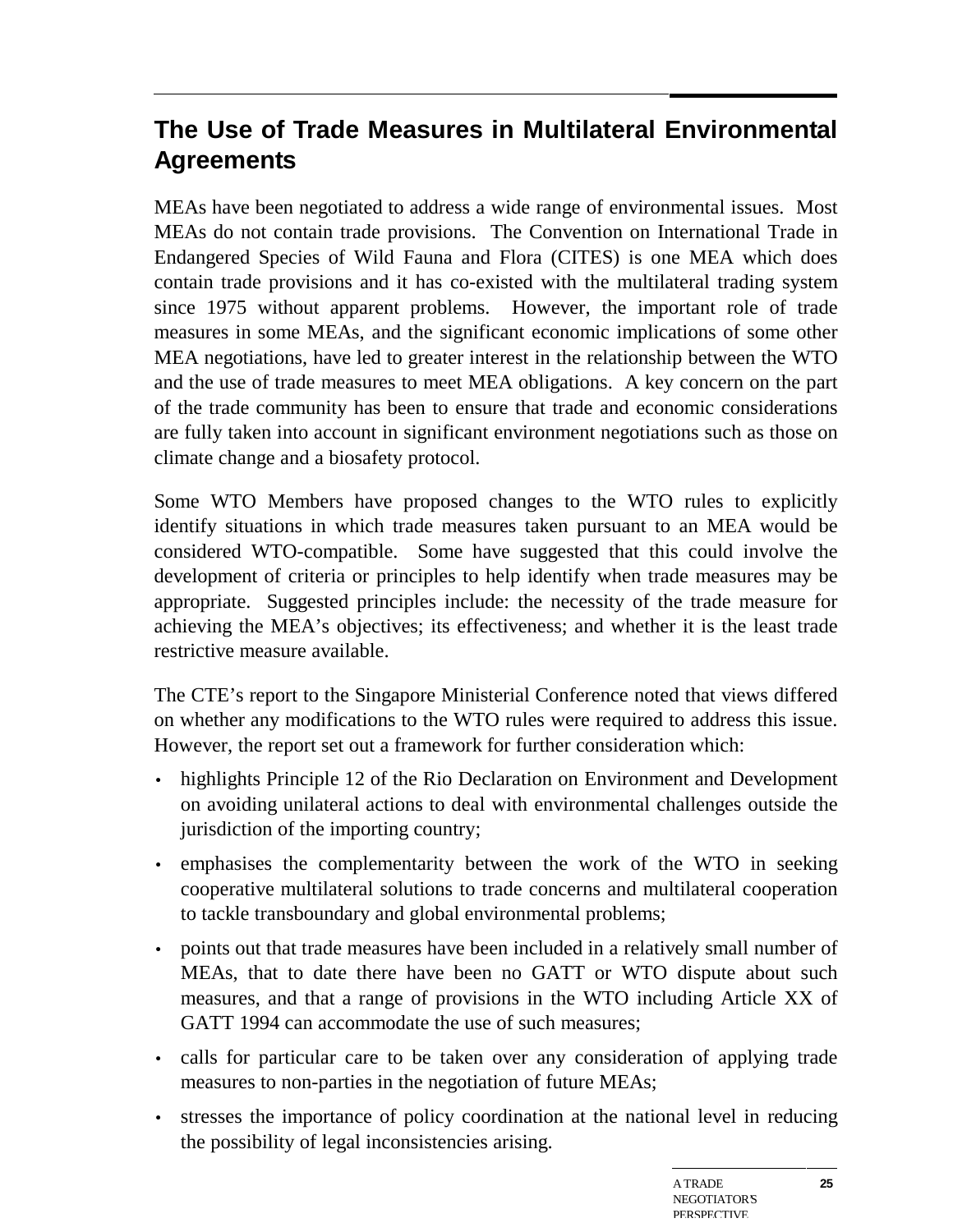While discussion in the CTE has continued on proposals for possible changes to the WTO rules in relation to the MEA issue, the current focus is on improving dialogue between the trade and environment communities. At CTE meetings in September 1997 and July 1998 a broad range of MEA Secretariats have been invited to report on developments in their respective MEAs and environmental negotiations, and to hear views from WTO delegations. These information sessions have helped ensure that trade officials are aware of MEA negotiations and that MEA Secretariats can assist their policy bodies take account of concerns from a WTO perspective. The success of this initiative will, however, critically depend on the extent to which it contributes to enhanced coordination among relevant ministries at the national level to ensure that negotiating positions in both trade and environmental fora represent whole of government positions.

### **The Interaction between Trade Liberalizaton and the Environment**

The relationship between trade liberalization and the environment has received considerable attention in the CTE's work. In part this reflects recognition of public interest in the subject and the need to be seen to be addressing concerns about the potential environmental impacts of trade liberalization if public support for the work of the WTO is to be maintained. But there is also interest on the part of many WTO delegations in the potential to identify "win-win" opportunities by which trade reform could contribute to both trade and environment benefits.

The CTE's 1996 report highlighted the close link between poverty and environmental degradation and the role that trade can play in assisting in the eradication of poverty. The report pointed to the potential contribution of trade liberalization in facilitating a more efficient allocation and use of resources, and in providing resources to support countries in their efforts to promote sustainable development. The importance of implementing appropriate environmental policies at the national level was emphasised to ensure that the benefits of trade liberalization are realized and trade-induced growth will be sustainable. The report also noted the inappropriateness of relaxing existing national environmental standards or their enforcement in order to promote trade, while recognizing that governments have the right to establish their national environmental standards in accordance with their respective environmental and developmental conditions, needs and priorities.

During 1997 and 1998 the CTE has concentrated on exploring these themes in relation to a range of sectors, including agriculture, forestry, fishing, energy, textiles and clothing and environmental services. A major focus for the CTE's discussions

**<sup>26</sup>** TRADE AND ENVIRONMENT **WORKSHOP**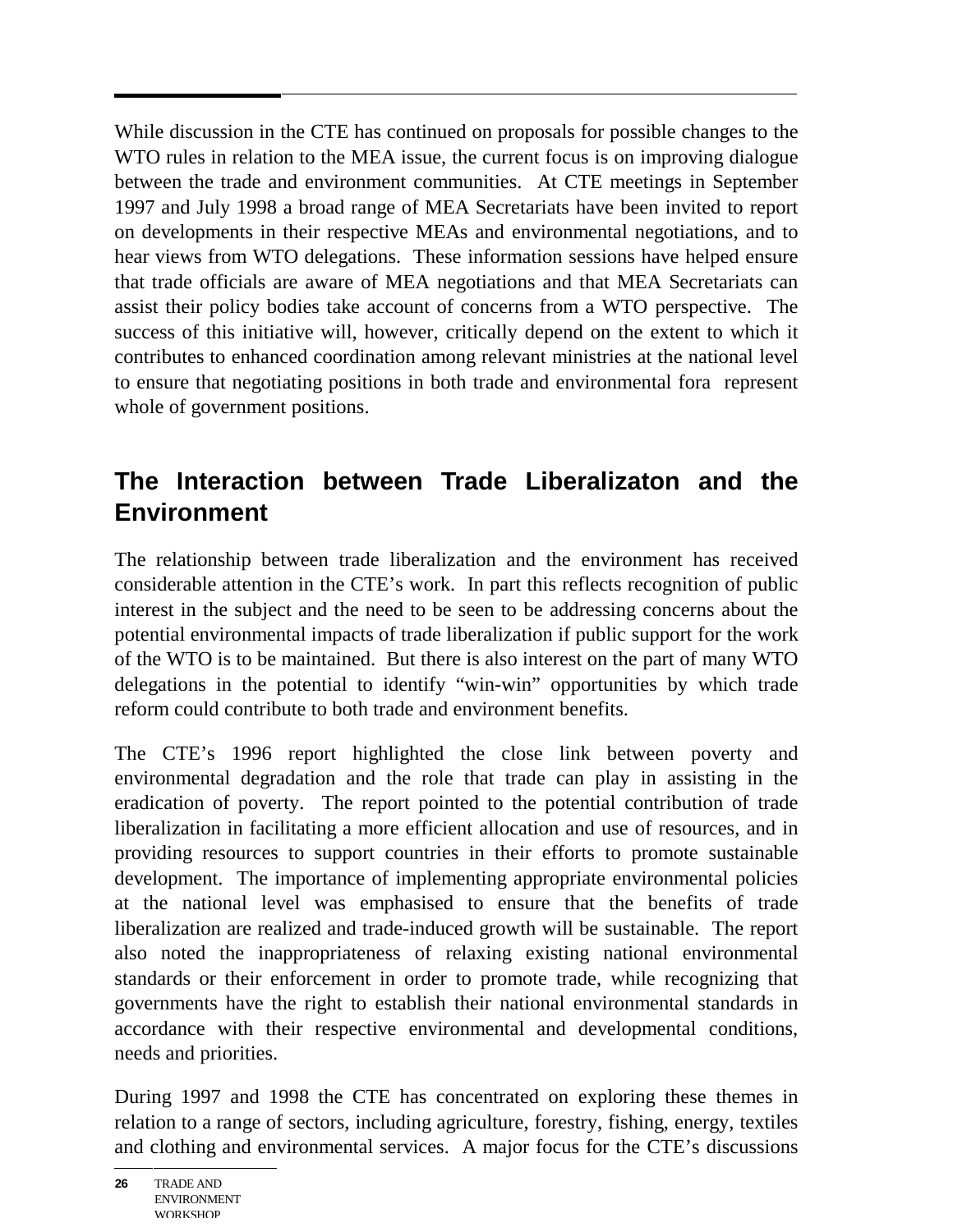has been the role of subsidies and market access barriers in stimulating high levels of resource use and wasteful processes, particularly in sectors like agriculture, fishing and energy. Another key area for consideration has been the extent to which tariff peaks and tariff escalation in export markets may limit the ability of primary producing countries to diversify their economic structures. It has been argued that such diversification may reduce pressures to earn needed foreign exchange through increased exploitation of the nature resource base.

A major area where there are diverging views is in relation to arguments about the multifunctionality of agricultural production, and the potential environmental benefits of some subsidy policies. CTE discussions have recognized concerns that trade liberalization and increased economic growth might exacerbate environmental problems in some circumstances. Many delegations have emphasised the need to address these concerns through targeted environmental policies and not by foregoing the benefits of enhanced trading opportunities.

### **GATT/WTO Disputes**

There have been only a handful of disputes in the GATT or WTO concerning the use of trade measures for environmental purposes. However, several of these have attracted considerable public attention and have formed the basis for claims that these agreements are do not adequately cater for environmental considerations.

A major focus of attention has been the two GATT dispute settlement panels which concluded in 1991 and 1994 that a U.S. ban on imports of certain imports of yellowfin tuna designed to reduce incidental kill of dolphins was in violation of GATT obligations. The U.S. measure banned the import of yellowfin tuna harvested with purse-seine nets in the Eastern Tropical Pacific Ocean unless U.S. authorities certified that the government of the harvesting country had a program regulating taking of marine mammals that was comparable to that of the United States. In addition, U.S. authorities had to certify that the average rate of incidental taking of marine mammals was comparable to the average rate for U.S. vessels.

Both panels found that the U.S. measure was an import prohibition inconsistent with Article XI of the GATT and could not be justified by the general exceptions provision of Article XX. The reasoning adopted by the two panels in relation to Article XX differed in a number of respects. An important consideration was the fact that the U.S. measure posed unpredictable conditions on exporters that could not be regarded as necessary to, or primarily aimed at, the protection of dolphins. Specifically, the exporting country could not know in advance whether its policies met the U.S. requirements as the latter required the exporting country to have the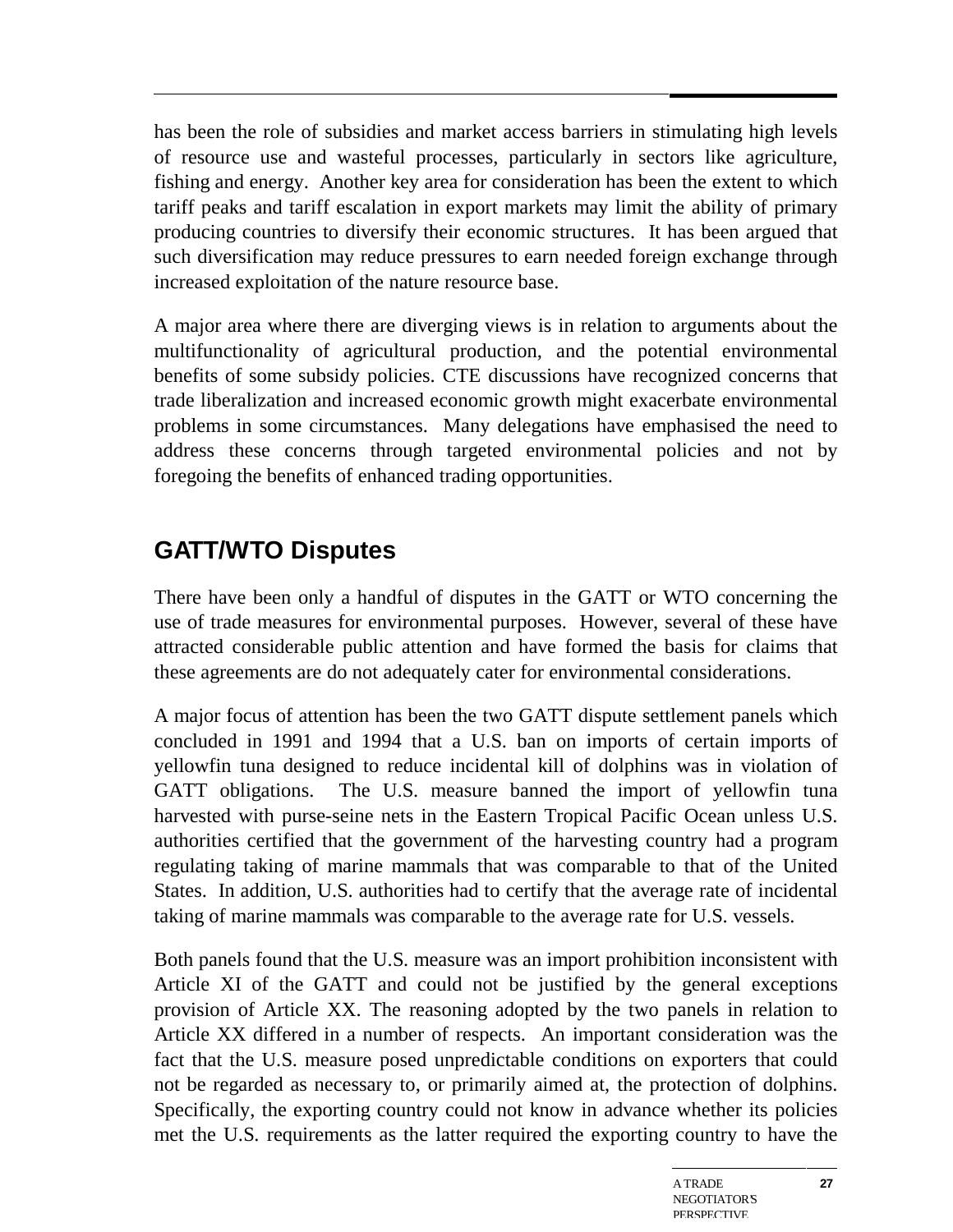same incidental taking rate as actually recorded by the U.S. for the period concerned.

However, a broader consideration for both panels was the fact that the U.S. measure imposed trade restrictions based on the fact that the governments of exporting countries followed different environmental policies. Both panels concluded that Article XX did not justify such a measure. The second panel emphasised that the dispute was not about the validity of the U.S. environmental objective but its use of a trade embargo to secure changes in the policies pursued by other GATT contracting parties in their own jurisdiction.

Neither of the panel reports were adopted by GATT Council due to U.S. opposition.

It is likely that the prominence of the trade and environment issue in the WTO will be significantly increased in the light of the recent outcome to the dispute settlement action taken by India, Pakistan, Thailand and Malaysia over a U.S. ban on shrimp imports. The dispute centred on the U.S. ban on imports of shrimp from countries that did not have a national regulatory program in place requiring the use of turtle excluder devices (TEDs) in shrimping vessels. The U.S. measure was found to be a violation of its WTO obligations by the panel which examined the case. The U.S. appealed this finding to the WTO's Appellate Body which found that the panel made a number of errors in its legal reasoning, but also concluded that the U.S. measure was not in conformity with WTO provisions.

There will be a major challenge to the WTO and its Members to promote a balanced public debate on these findings. A fundamental point is that the findings by the WTO's Appellate Body do not call into question the legitimacy or importance of the environmental objectives of the United States in conserving sea turtles. Indeed, they confirmed the ability of Article XX of the GATT 1994 to accommodate such objectives in finding that the U.S. measure related to the conservation of an exhaustible natural resource as required by Article  $XX(g)$ .

However, the findings highlighted major concerns about the means by which the United States sought to advance these objectives which should be of concern to both the trade and environment communities. The Appellate Body concluded that the U.S. measure was applied in a manner that constituted arbitrary and unjustifiable discrimination and therefore did not meet the requirements of the chapeau of Article XX.

In particular, the findings focus on the fact that the United States engaged in a unilateral and non-consensual procedure in its resort to an import ban rather than seeking to work through cooperative and diplomatic approaches to other countries. Further, the U.S. measure did not provide any flexibility to consider the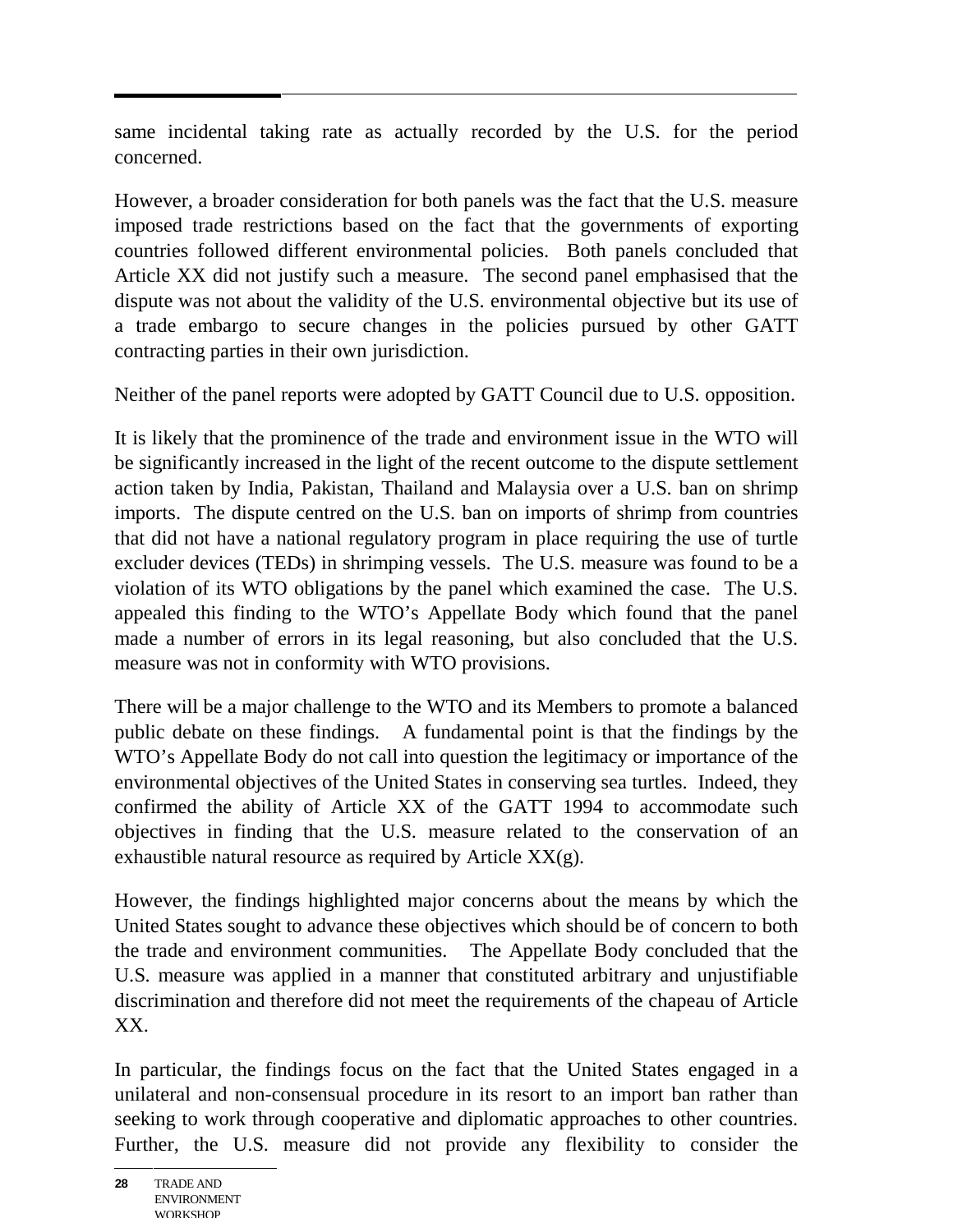appropriateness of the different conservation programs that might be followed in exporting countries. Its process for certifying countries to continue to export to the United States was not transparent or predictable and denied basic fairness and due process to countries whose applications for certification were rejected.

### **Concluding Comments**

The WTO has a comprehensive work program on trade and environment activities encompassing a range of complex issues. It would be illusory to think that there are simple solutions waiting to be found to address these issues and the WTO's work in this area will continue to have a major analytical focus. There appears to be strong support from a broad range of WTO Members for the CTE's work and agreement that trade and environment will continue to be an important issue for the WTO.

Three considerations are likely to shape much of the WTO's future work on trade and environment. The first is the need for enhanced coordination at the national and international levels on trade and environment issues, including the need to ensure that trade, economic and environmental considerations are all taken into account in both environmental and trade negotiations. The proposed high level meeting may provide an important vehicle for progressing this objective.

A second consideration is the extent to which the trade and environment debate can feed into and support future trade negotiations in areas like agriculture where there may be opportunities for "win-win" outcomes. There may be a significant role for the CTE in this regard, both in its own examination of the issues and as a catalyst for further research and analysis in other international fora.

A third consideration is the fact that trade and environment is likely to continue to be one of the key components of the public image of the WTO and an important influence in shaping public perceptions of the value and impact of trade liberalization. This suggests a continuing role for the WTO in contributing to informed public debate about the issues, including in relation to disputes such as the shrimp/turtle case, and a need to demonstrate that it is making a constructive contribution to international efforts to promote sustainable development.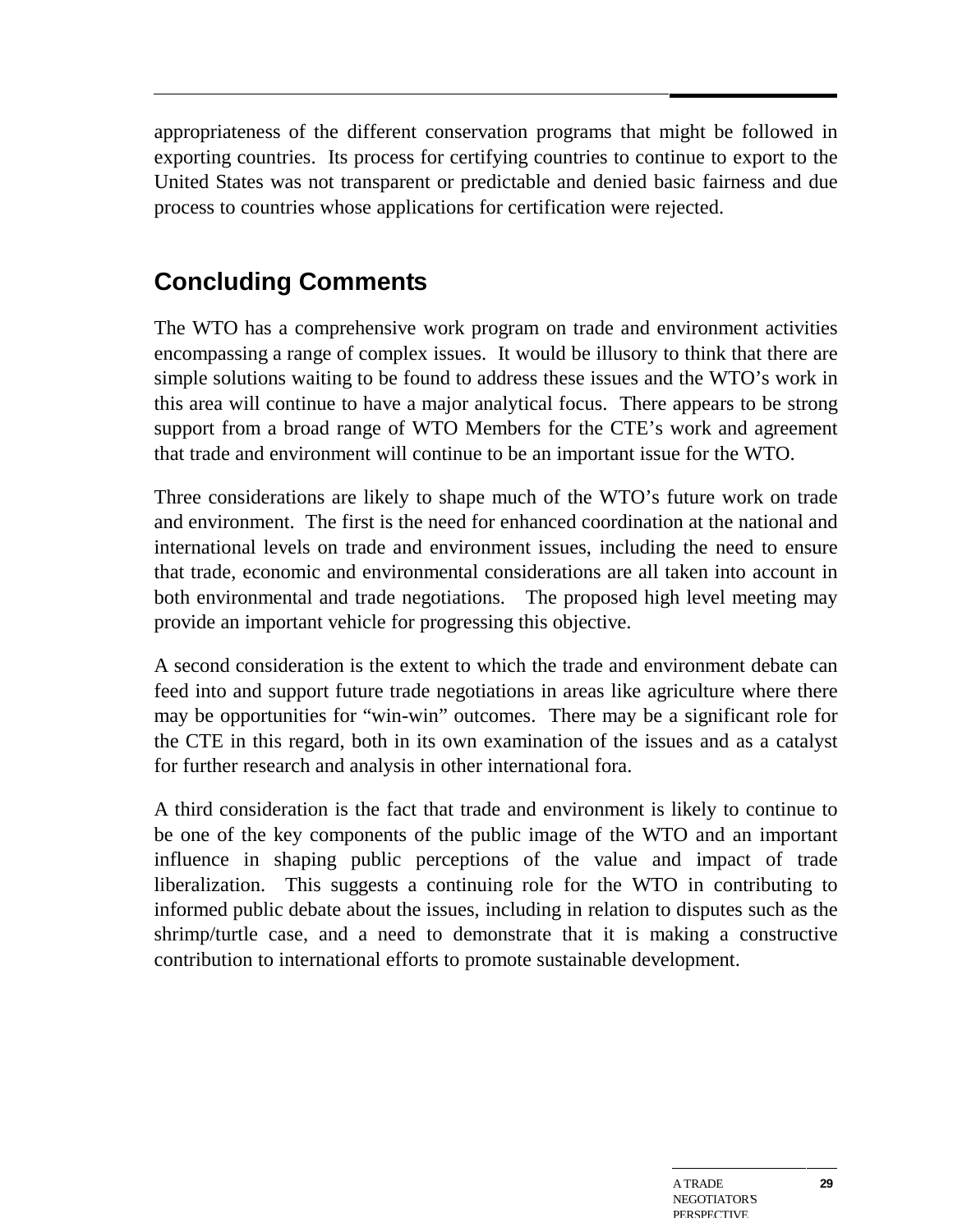# 3 Trade and Environment in Sustainable Development

*Margaret Clarke*

"From an economic perspective, neither trade liberalisation nor environmental protection is inherently or inevitably more important......On balance...there is no strong a priori economic case that trade policy should take precedence over environmental policy or vice versa."

Repetto, R (1993) Trade and Environment Policies : Achieving Complementarities and Avoiding Conflicts, Washington DC : World Resources Institute.

### **Introduction**

The concept of sustainable development as embodied in Agenda 21, recognises that trade liberalisation and environment protection are mutually supportive provided effective environmental policies are implemented. This is premised on the assumption that maximising the economic efficiency of resource allocation and national welfare through free trade should also maximise the efficiency of natural resource allocation and use. This will only be achieved however if environmental externalities are properly valued and internalised. In this context the natural resource base includes biodiversity, ecosystems and the absorptive capacity of the environment to take pollutants, including CO2 ie it covers both living and nonliving natural resources. It is generally the instruments that are applied to correct the market's failure to adequately value natural resource use, that create perceived conflicts between trade and environment policies.

### **The Principles of Sustainable Development**

The interaction of trade and environment policies should be seen as a sub-set of the many interactions that are a part of achieving sustainable development.

Sustainable development is a relatively recent concept; it appeared in an embryonic form in some key international documents of the 1970s, was clearly articulated in

**31**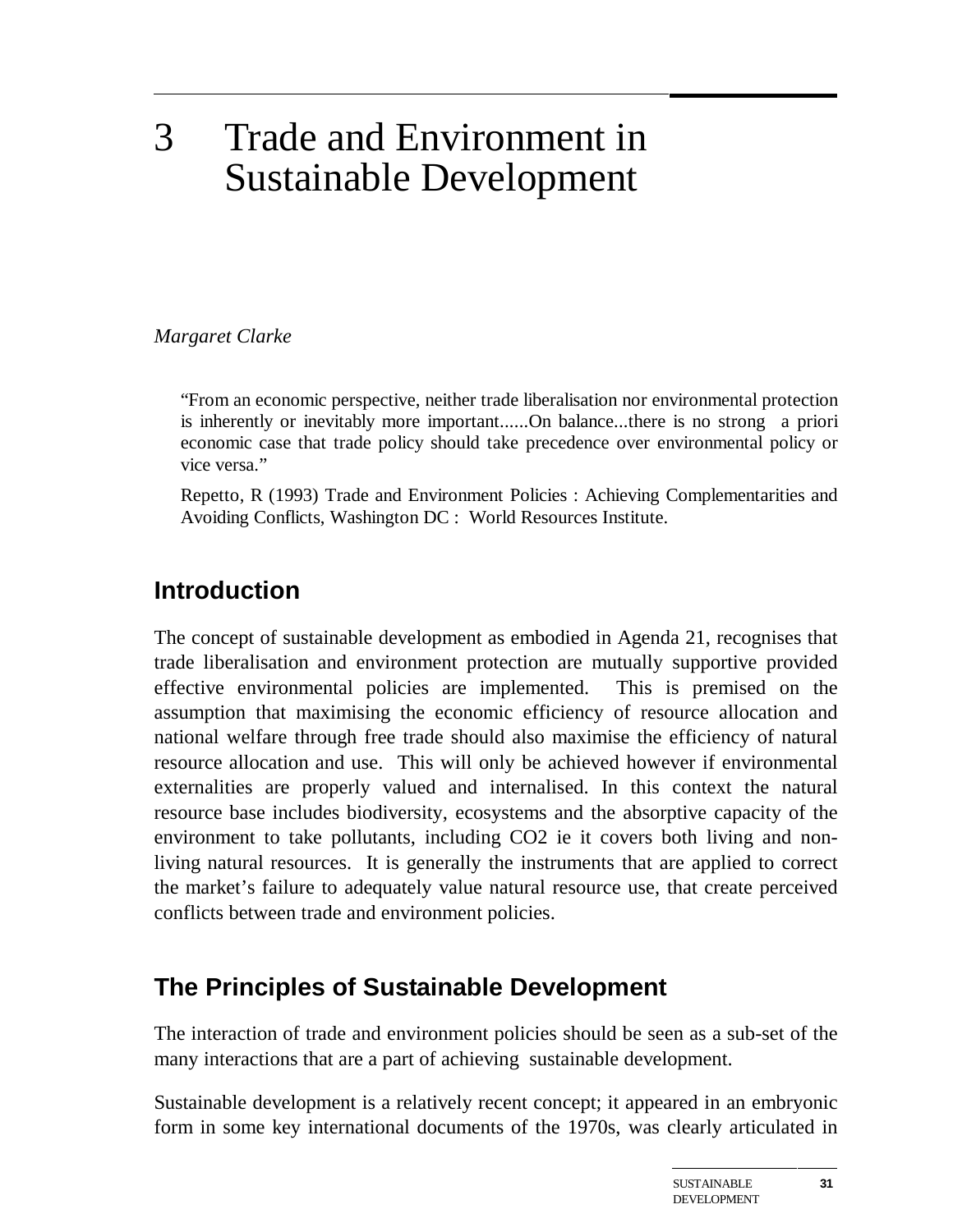the 1980s, and accepted in the 1990s, through Agenda 21, as an objective of the United Nations system. However, while the basic conceptual framework is firmly established, there is still work to be done in refining its application to some areas of public policy and administration.

For example, the precautionary principle states that "if there are threats of serious or irreversible environmental damage, lack of full scientific certainty should not be used as a reason for postponing measures to prevent environmental degradation". The Kyoto agreement is a good example of the precautionary principle in practice. Applying the precautionary principle to some proposed developments can be challenging, since careful judgements must be made about the degree of risk and the scientific evidence cautiously weighed. The twin dangers of taking unacceptable environmental risks and stifling development must be avoided. The task should become easier as decision-makers grow more accustomed to, and develop better tools for, applying the precautionary principle to projects with a high degree of economic and ecological uncertainty.

Uncertainty about long-term economic, environmental, and social outcomes of a particular course of action can also make application of the principle of intergenerational equity difficult. At present, scientific models are more successful in predicting long term outcomes (eg ozone depletion, land salinization), while social and economic models arguably provide better short term projections. Improvements in modelling will help decision-makers to balance the interests of current and future generations. Continuing debates about the interchangeability of natural and manufactured capital will also have a bearing.

The current initiative for achieving ecologically sustainable forest management in Australia (the Regional Forest Agreements process) could not have worked without the very significant investment (around \$60million) in data and knowledge about the forest values which allowed for informed decision making about resource use. While the RFA process can be regarded as a model for defining ecologically sustainable natural resource management, the high cost of a such a comprehensive and inclusive process needs to be recognised. Where that investment is not achievable, surrogate measures are needed, such as restraint on logging through woodchip export licences.

### **Trade and environment and development**

The social dimension of ecologically sustainable development also has important ramifications for both trade and the environment. This is through the indirect effect of rising incomes. Research has shown that societies' demand for environmental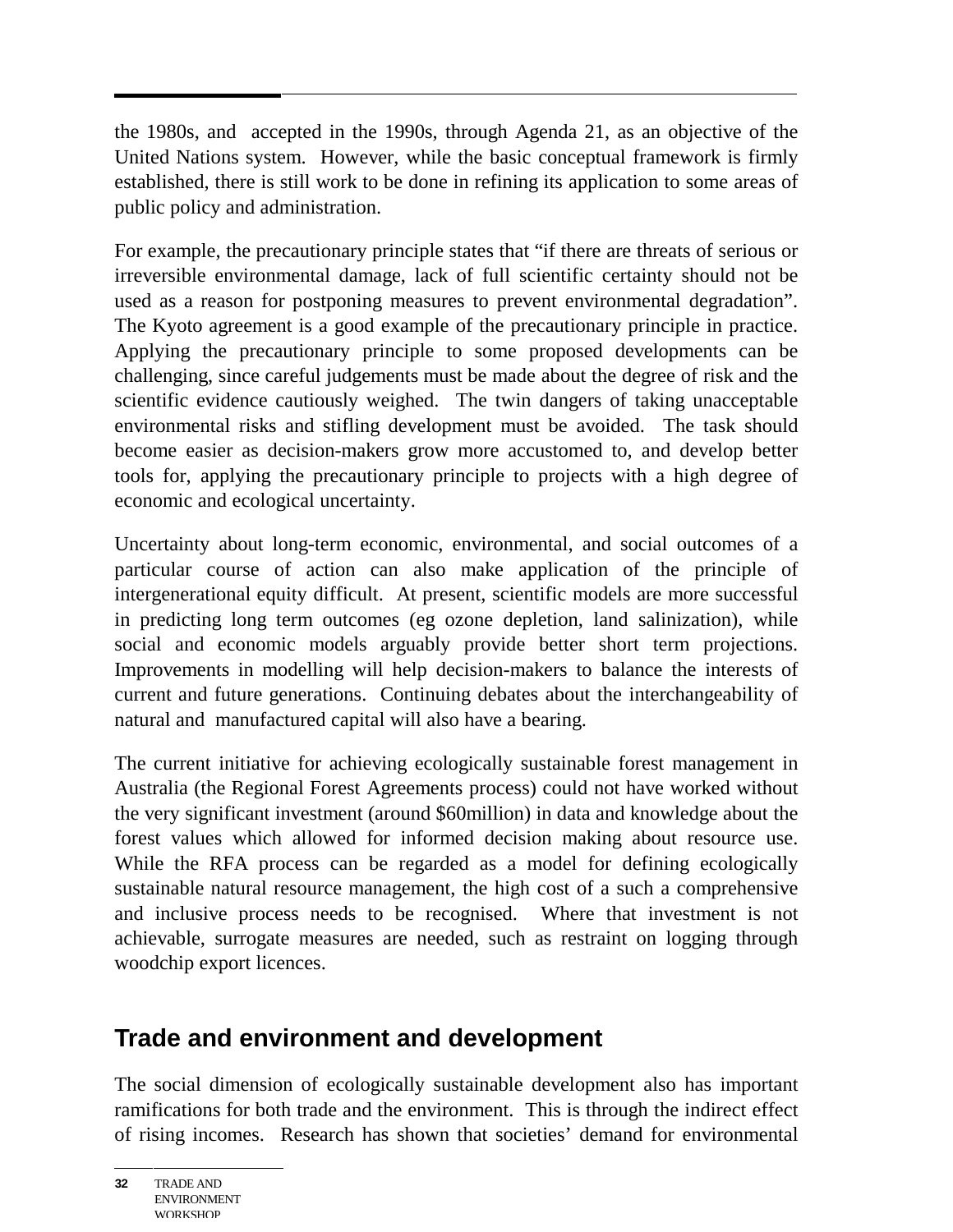protection rises with wealth. For developing countries, the amount of environmental regulation increases with growth in income per capita. Governments respond to community concern for improved environmental quality through improved resource allocation and the development of enforcement capacity to implement environmental policies and laws. Trade driven growth in least developed countries can therefore lead to environmental degradation where the domestic pressures for environmental protection are not well developed and the market fails to account for the environmental externalities and does not adequately define property rights.

The agriculture sector provides ample example of market and intervention failures. In developing countries both output and input prices are manipulated by governments to provide subsidies to farmers or cross subsidies to other sectors. Of particular environmental concern are those pricing policies which encourage deforestation and the use of marginal lands.

## **Trade provisions in Multilateral Environment Agreements**

The range of international instruments that have been put in place through multilateral environment agreements (MEAs) to attempt to correct market and intervention failures and commit the international community to sustainable development in particular areas are many and varied. The Convention on International Trade in Endangered Species of Wild Fauna and Flora (CITES) is perhaps one of the best known and long standing examples of the accepted use of trade controls to redress market and policy failures to protect the environment (in this case endangered species). Product bans, binding targets for pollutant emissions and national reporting are other approaches.

## **OECD 1995 Report**

The 1995 OECD report from trade and environment experts, which was endorsed by OECD governments, represents a valuable consensus view on a number of trade and environment issues. The report has guided international discussion since then. In particular OECD governments have accepted the recommendation that

'international cooperation may involve the use of specifically agreed-upon provisions for trade measures in MEAs to achieve the environmental goals of the agreement. There is a need to develop further internationally agreed principles to guide the use of trade measures within the context of MEAs, while avoiding protectionism and disruptions to trade'.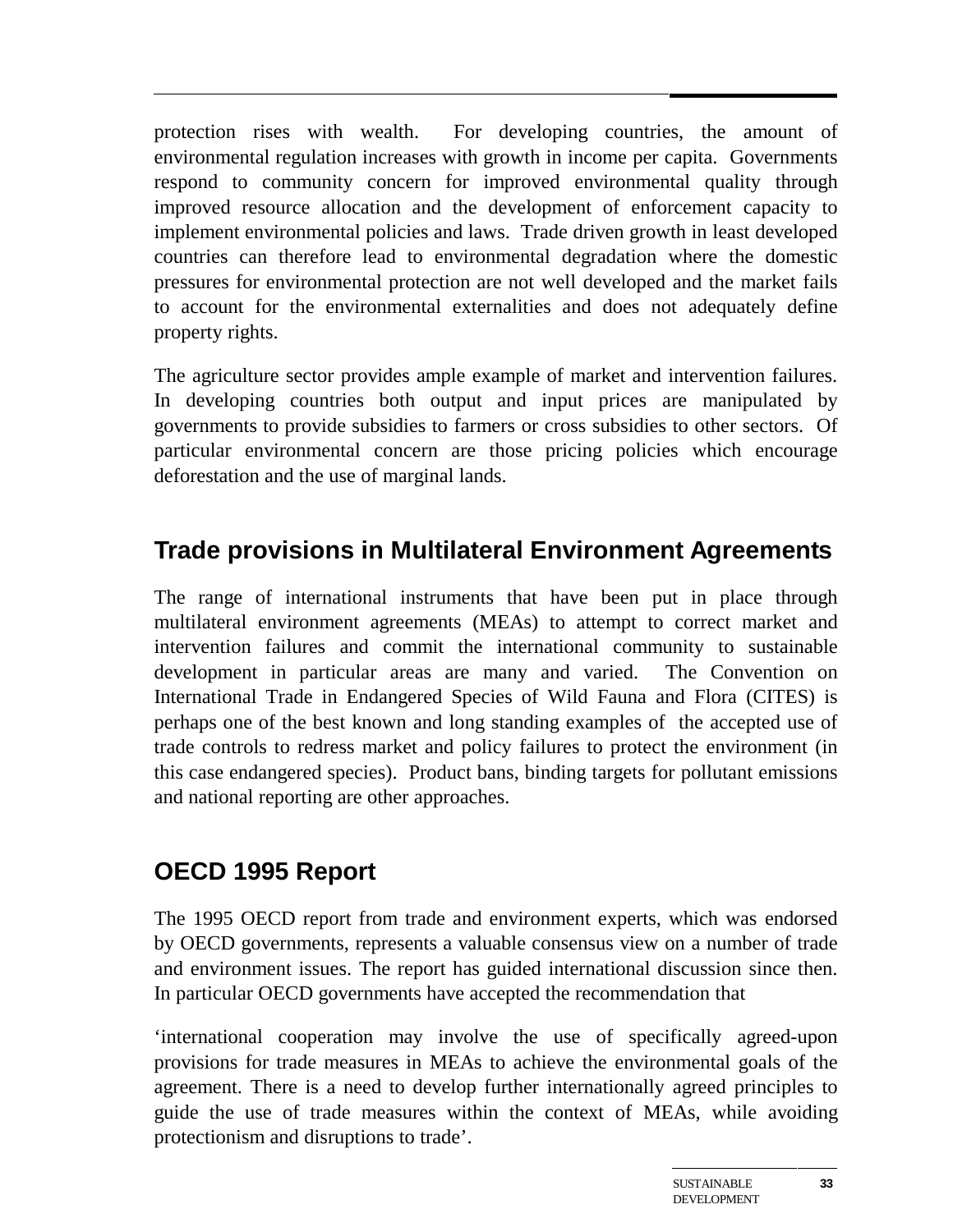The main forum for discussion on these principles has been the committee on trade and environment of the WTO, and that discussion is continuing, although the recent proposal for a High Level Meeting by the EU may indicate impatience by some with the pace of progress.

A second general recommendation in the report was on the importance of integration in policy consideration between trade and environment officials and interests, on this subject. Since that time there has been greater integration, for instance in the last year or two the WTO has organised or participated in several symposia with a wide range of NGOs on this subject. Possibly more significantly there have been exchanges of views by the WTO with the secretariats of several of the MEAs that incorporate or may incorporate trade measures. The general effect of this dialogue has been to narrow down areas of possible disagreement, and promote greater understanding on both sides. This is very welcome and will help to take the heat out of the debate, and lead to greater mutual supportiveness of measures in the future.

## **Australian interests**

Australia has particular interests in a number of international environment issues. The Framework Convention on Climate Change, the Montreal Protocol and the Biodiversity Convention are well known areas. Other areas of particular concern for Australia and which provide opportunities for Australia to advance solutions include:

- support for a global ban on the use of tributyltin (TBT) anti-fouling paints through the International Maritime Organisation
- nomination of the Great White Shark for listing under (CITES)
- assessment of a possible role for CITES in protecting stocks of the Patagonian toothfish and, if other international mechanisms prove unsuccessful, Southern Blue Fin Tuna
- work with other nations to stop illegal fishing in the Southern Ocean and promotion of strong measures through the Convention for the Conservation of Antarctic Marine Living Resources (CCAMLR)
- work with the World bank and the World Wide Fund for Nature forest alliance to protect forests in the Asia Pacific region. The principal objective of the alliance is the protection of an additional 50 million hectares of forests by 2010
- continue to pursue an international ban on commercial whaling through the International Whaling Commission and the establishment of a global sanctuary

**<sup>34</sup>** TRADE AND ENVIRONMENT **WORKSHOP**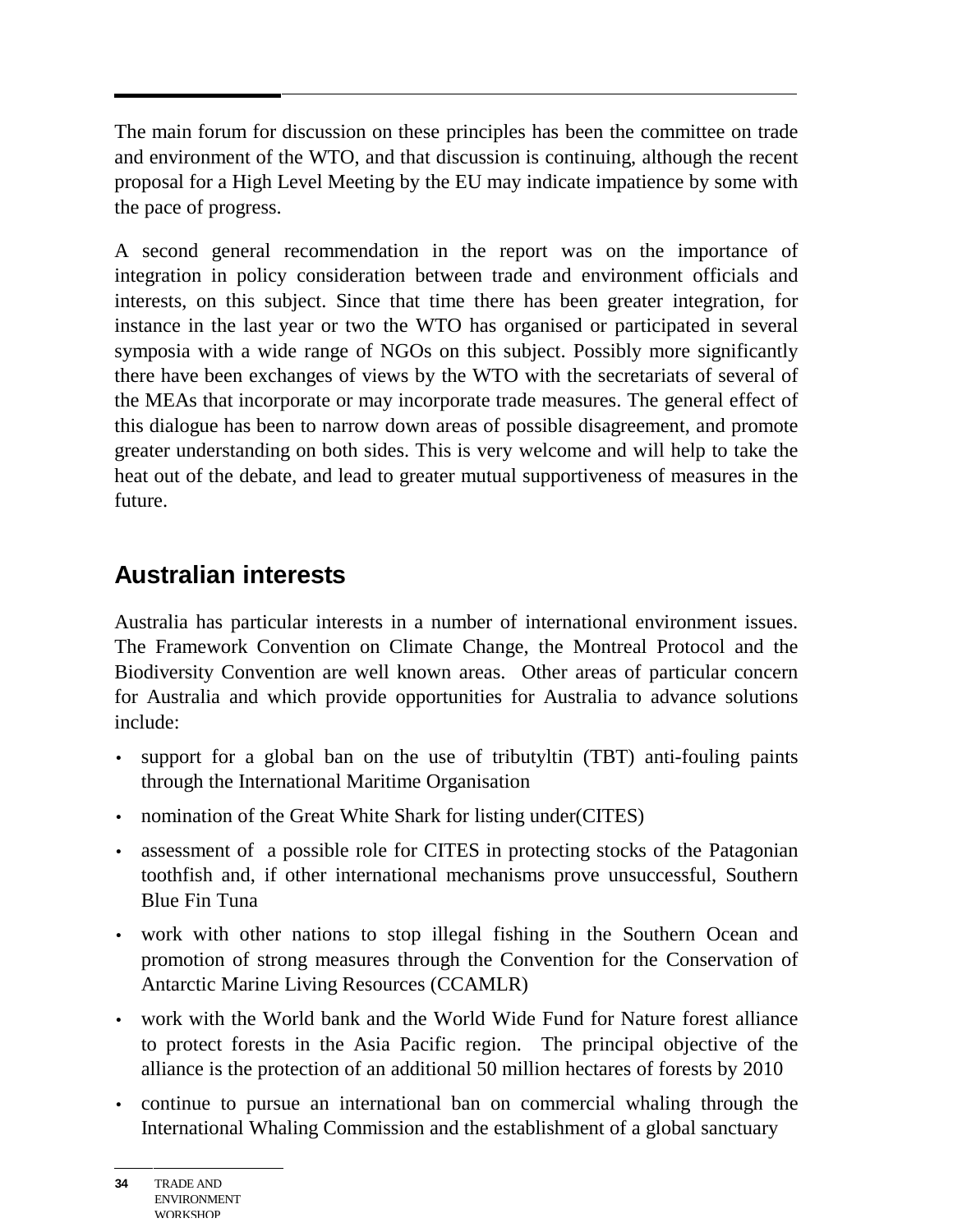- completion of a regional plan to implement the decision under the Convention on the Conservation of Migratory Species of Wild Animals (the Bonn Convention) to list all southern hemisphere albatross species
- nomination for listing under the Bonn Convention of all dolphin and porpoise species inhabiting Australian waters which satisfy the prerequisites for listing and development of regional plans for those species successfully listed
- promotion of international efforts to develop national halon management strategies and elimination of halon 1202 through the Montreal Protocol
- leading the development of a multilateral Migratory Waterbird Agreement for the Asia Pacific region

# **Conclusion**

These specific Australian interests and proposed initiatives are in addition to the ongoing work and advancement of Australian interests across the full range of environment related international fora. The essential global environmental challenge is to sustain the natural resource base for future generations in a way that is in harmony with economic and social goals. The instruments that are chosen to achieve these goals need to be tailored to the issue being addressed. In some cases a trade related instrument is the most appropriate and effective. It is important that such trade measures work as instruments to promote ecologically sustainable development. In that way they will work as much in the interests of global trade as in the interests of the global environment.

**35**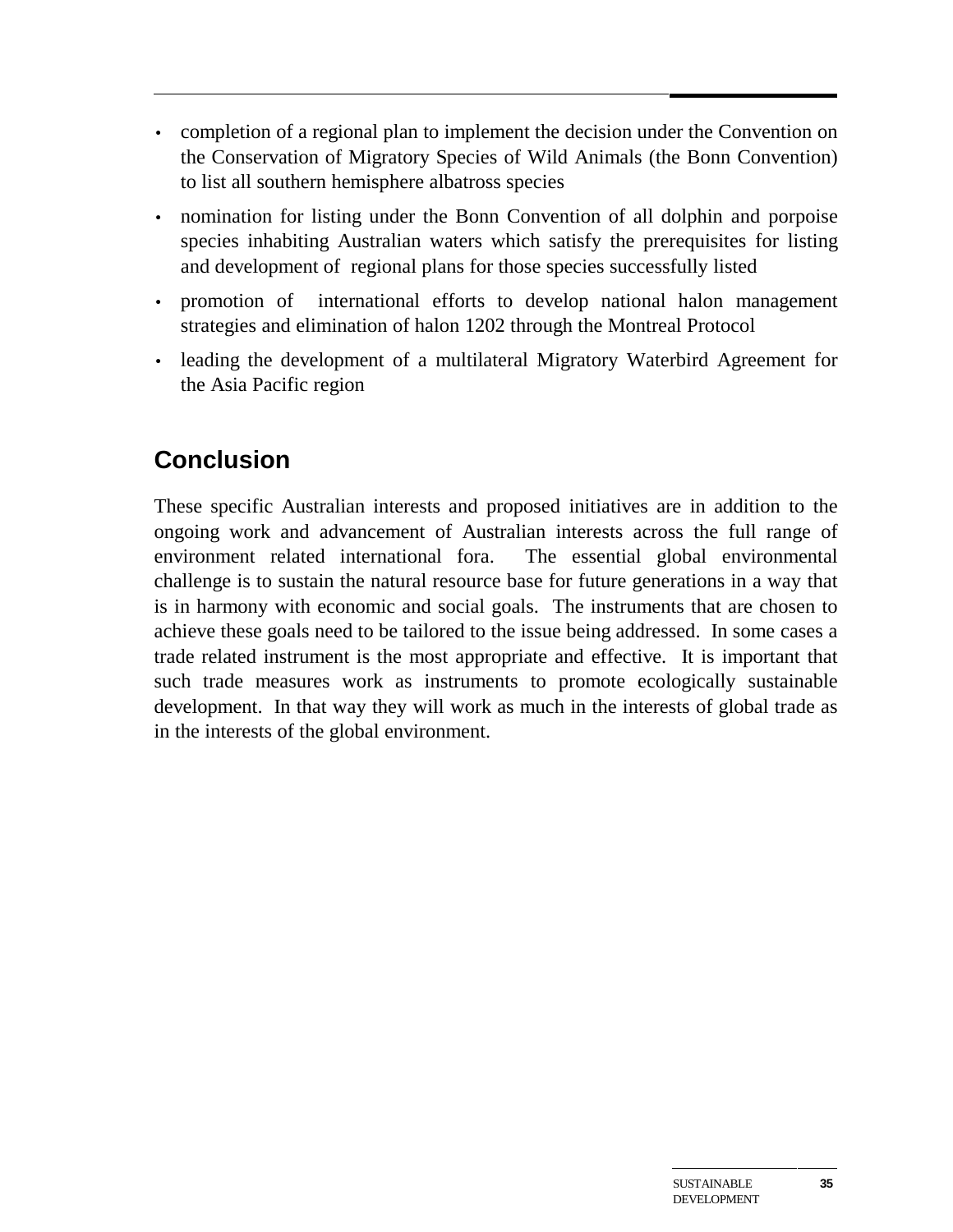PART B

# INSTITUTIONAL CHANGE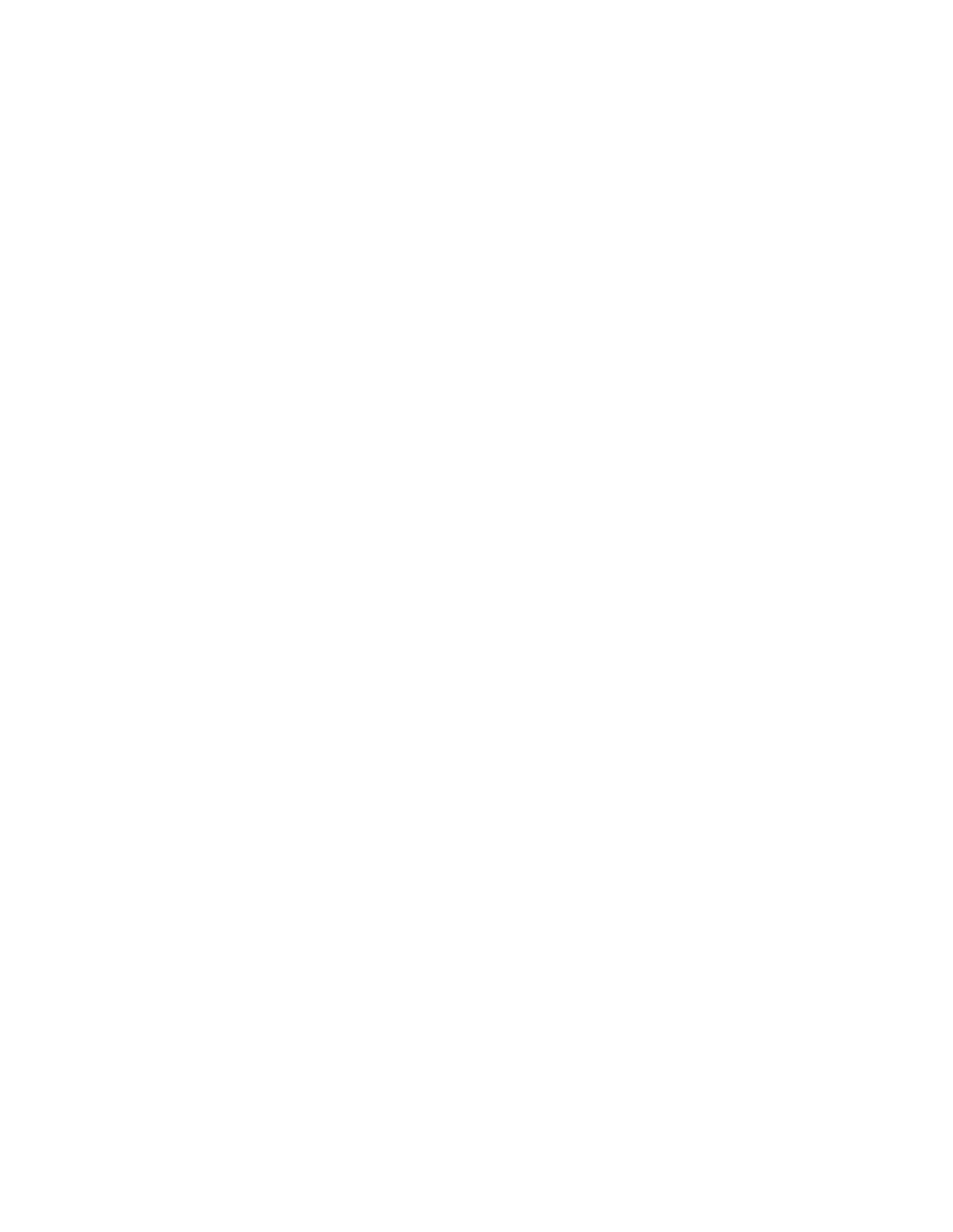# 4 Role of the World Trade Organisation in Influencing the International Environment Agenda

*Tim Fisher*

# **Introduction**

Notwithstanding that trade *per se* can improve economic well-being, the ACF strongly argues that international trade agreements must incorporate, and provide for, environmental and sustainable development considerations. How to achieve this both effectively and efficiently, and without unduly compromising prospects for international agreement on trade issues, is not a simple issue.

From a perspective of ecological sustainability, current indicators of economic performance are not value-free. Indicators such as GDP, GNP, current account, balance of payments, market indicators, inflation, employment and interest rates are of course very important, but they do not provide an accurate measure of things like:

- the economic values of natural processes, both now and (discounted) into the future
- the non-economic values provided by the natural environment (which invariably have an economic dimension)
- the rate at which renewable and non-renewable resources are being depleted or degraded (plus causal links to the activities which contribute to that degradation)
- climate change (and associated ecological and economic costs)
- inter-generational equity. (As economics is fundamentally about the distribution of resources, how resources are distributed temporally is a critical issue which cannot be ignored any longer)

Having said this, it must be recognised that providing for indicators of performance across these parameters is not an easy task. Nor is it exclusively in the domain of economics to furnish such indicators.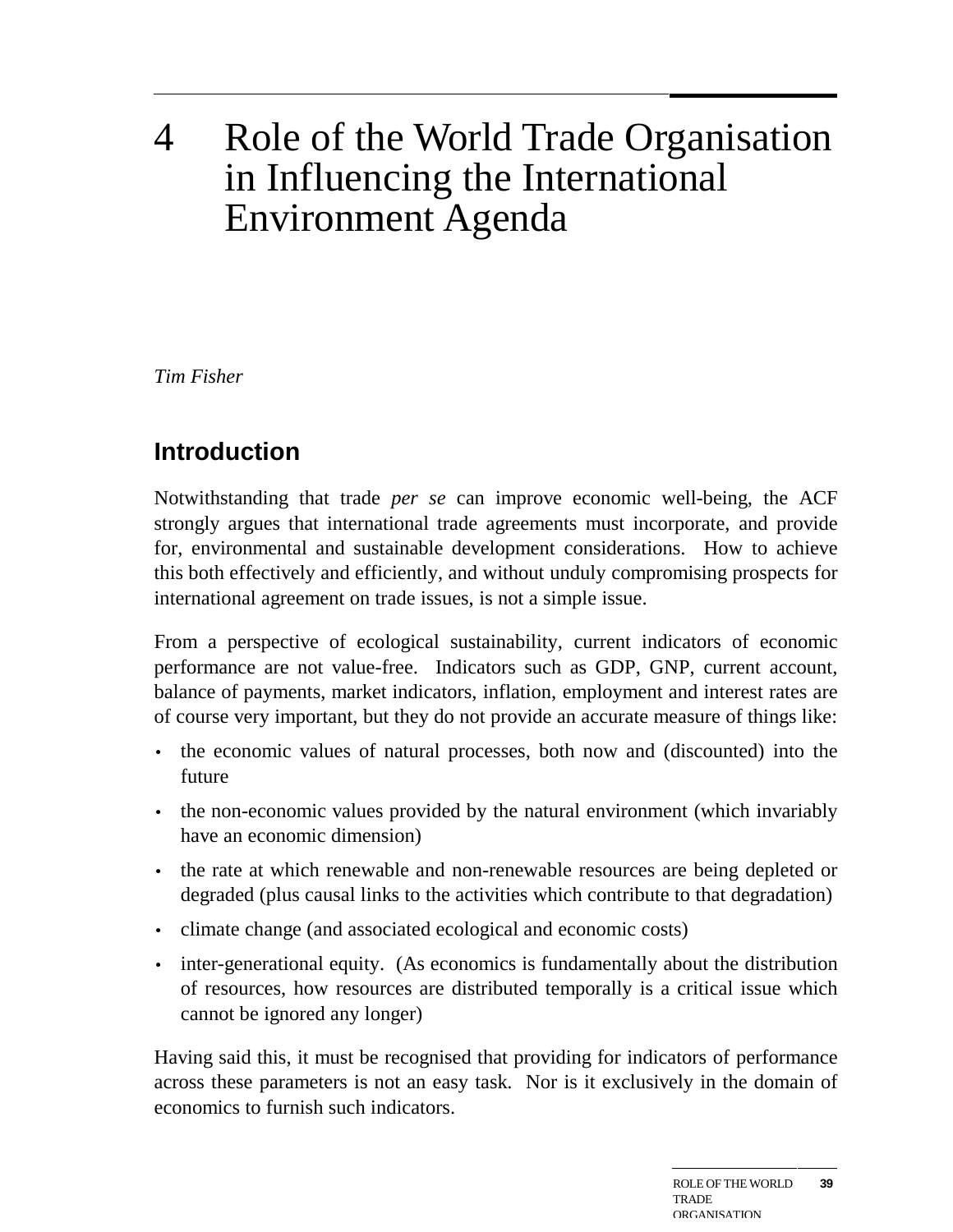As is the case with trade within national boundaries, international trade impacts on the environmental parameters listed above. In doing so, international trade (and trade generally) can have a (sometimes profound) impact detectable using conventional indicators of national economic performance and stability. For example:

- Trade in products made from endangered plants and animals, or sourced from endangered ecological communities, can contribute to species decline, population (and/or habitat) fragmentation, and ultimately extinction. (Hence the need for the CITES convention)
- Importing minerals or manufactured goods (eg. batteries, metal components), extracted or manufactured using technologies which are unacceptable to most trading nations; this may not only undercut the prices of similar products produced elsewhere, but may incur external costs on the producing nation. Such activity may also, in a political sense, contribute to pressure to erode production and environmental standards elsewhere.
- Trade in prawns produced from *temporary* prawn farms carved from SE Asian mangroves is only possible *at the price* where the producing nations fail to recognise the economic value of the mangroves themselves. (the Commonwealth State of the Environment Report cites research which valued mangroves in Queensland's Moreton Bay as being worth over \$7,000 per ha, per annum.)
- Australia's recent decision to proceed with the production (and potential export) of shale oil is not only highly inefficient in terms of greenhouse emissions, but was subsidised by a significant Commonwealth capital subsidy.
- Trade in *brassica* varieties of vegetables genetically engineered to resist herbicide presents a significant risk of gene transfer to naturalised *brassica* weed species (such as wild mustard), thereby imposing a more costly weed management problem on others.
- Trade in timber sourced via large scale land clearing operations (eg. Honduras) or by ignoring forestry management prescriptions (eg. Indonesia) can have major implications for future economic activity (eg. unprecedented erosion and flood damage in Honduras; major fires, soil erosion and river degradation in Indonesia.). At issue here is whether the true costs (including risk) are factored into the price of the timber.

# **Article XX**

At present Article 20 stands as the single provision in the GATT which can be used to restrict trade on environmental grounds.

**40** TRADE AND ENVIRONMENT WORKSHOP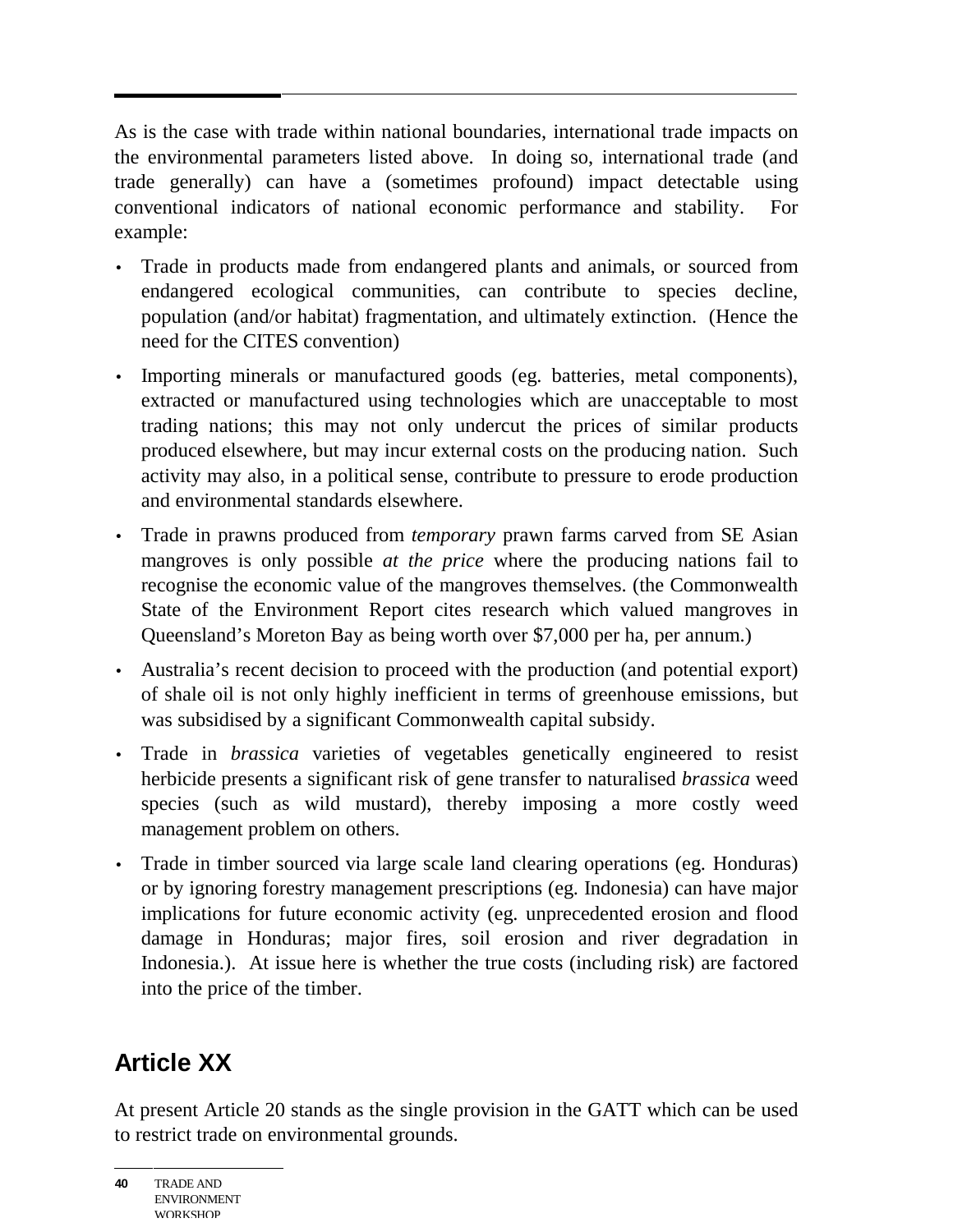Without doubt, Article 20 has a number of problems which raise serious questions about its efficacy (or its *potential*) as a tool to weave environmental considerations into both the agenda of the World Trade Organisations, and the enforcement provisions of the GATT.

GATT Article 20 is in some ways loosely expressed, and perhaps that is the reason why not much seems to have been challenged via this clause. For example, what precisely is an *exhaustible resource*? Does this term embrace "renewable" resources? Similarly, when does an environmental protection policy become "arbitrary"?

Of course one would expect that individual nations would only challenge other nations under Article 20 if it were in their trade interests to do so. Given especially that most (if not all) nations may in some way be vulnerable to such action, perhaps this is a case of people who live in glass houses being reluctant to throw stones.

I reject pretty much out of hand criticisms of the *need* for something like Article 20 (along with similar criticisms that international environmental agreements and treaties restrict trade unreasonably). I accept that there is some potential to abuse Article 20, but that applies to just about every law or agreement that ever existed. So the potential for abuse is not in itself a reason to water it down or get rid of it altogether, particularly as specific instances of its abuse appear to be pretty thin on the ground.

Where Article 20 has been invoked successfully, it is difficult to demonstrate that good environmental outcomes have ensued.

Furthermore, there can be no doubting that Article 20 is, on its own, a fairly crude and blunt instrument for protecting the environment.

To summarise, our concern is that Article 20 is, as a stand-alone instrument, barely even starting to address the concerns within the environment movement that international trade is a factor in hampering progress towards ecologically sustainable development. We suggest that a new approach is needed.

## **Observations about the WTO and WTO Processes**

First, a few points and observations (made from a distance) about the WTO:

• The WTO is not effectively "hooked-in" to international processes on the environment, including Agenda 21. Agenda 21, for example, clearly acknowledges the complex links between economics and the environment. In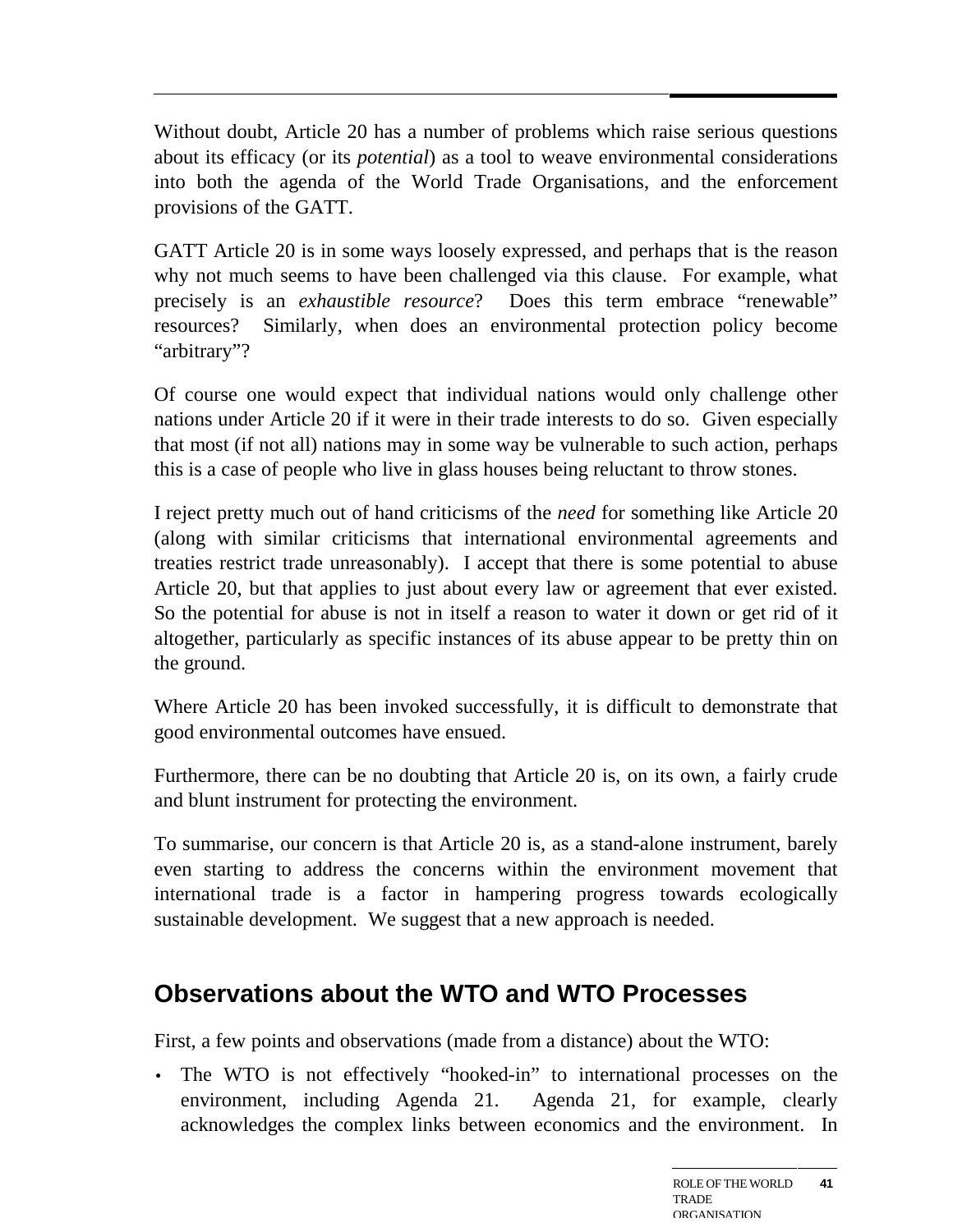contrast, the WTO appears to have very little expertise on environmental issues. It's not their core business if you like. As such there is an urgent need for the WTO to develop this expertise.

- On environmental issues, there is no logical reason why the GATT, or the proposed MAI, should take precedence over environmental treaties and conventions, or should override environmental considerations.
- WTO has no formal opportunities for non-government representation.
- WTO decision making processes are not transparent, and processes are remote and difficult for NGO's to provide input into
- Dispute resolution processes are unclear
- WTO does not appear to have a rational vision for achieving longer-term, incremental reform on **both** economic and environmental issues across different industry sectors.

I believe that there is a strong case for Australia and other WTO member states to address these concerns.

# **Economic Dimensions to Environmental Degradation**

For the most part, ACF's concerns about international trade can be expressed very simply as a desire to internalise externalities; both economic and non-economic externalities, together with other un-accounted or un-priced inputs (such as subsidies).

If some countries can trade goods and services produced in the absence of adequate environmental standards, then they are likely to be undercutting the efforts of other countries to improve their own environmental standards, while at the same time compromising current and future standards of economic well-being.

For the ACF, exactly the same concerns exist regarding subsidies; subsidised agricultural products and natural resources exported from some (indeed most) countries undercut the efforts of other countries to remove such subsidies and encourage more efficient and ecologically sustainable use of natural resources.

Unlike some economists, perhaps, we can't see too much of a distinction between environmental standards on the one hand, and economic policies on the other; the two are inextricably entwined. Ultimately, the degradation or destruction of environmental values will have an economic dimension, just as inefficient economic production will invariably have an environmental dimension.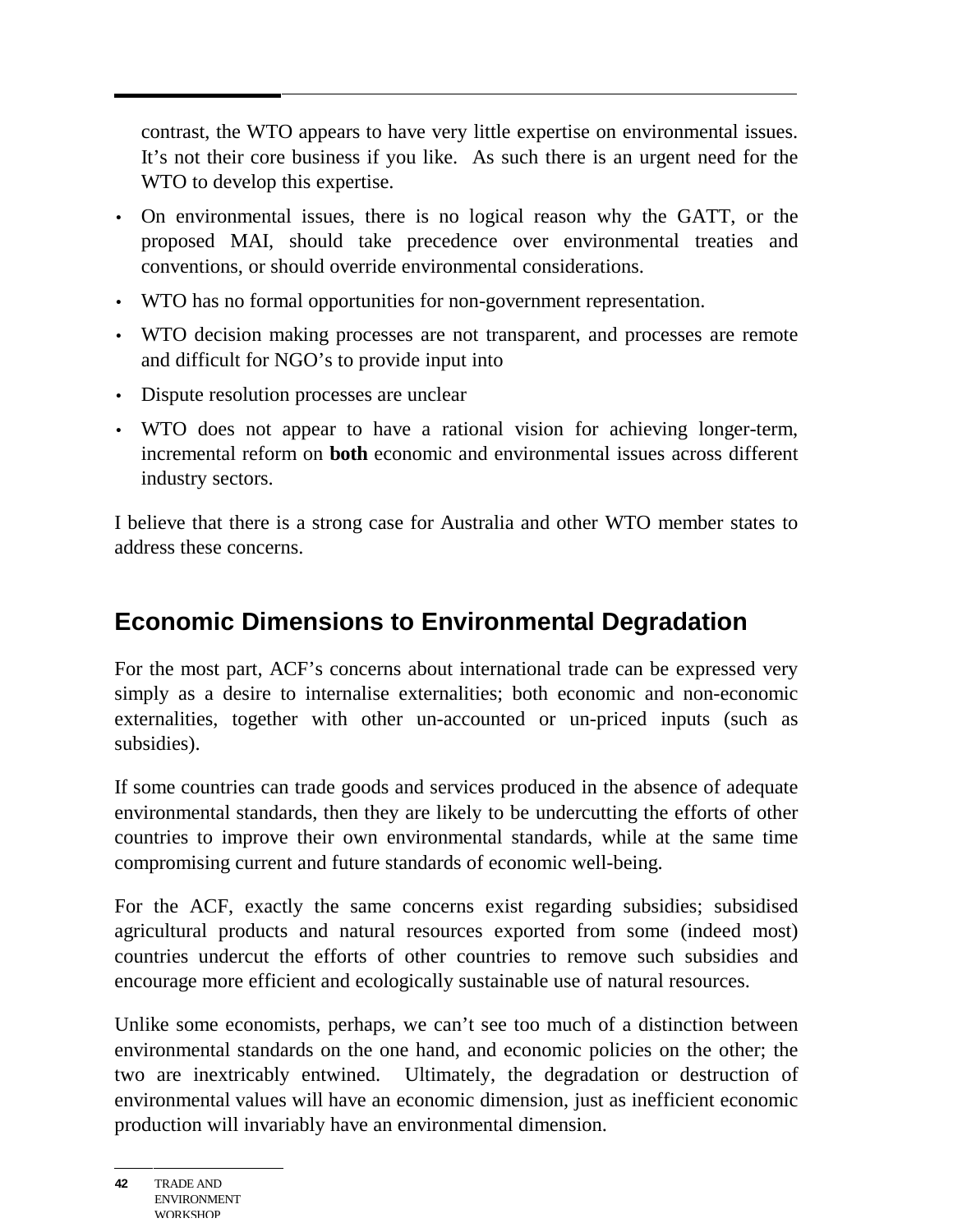Here are just a few examples:

- Groundwater exploitation in Florida has been causally linked to seagrass decline, and hence to the decline of marine (and fisheries) productivity, and of rare species such as the manatee. Similar causal relationships may well be associated with some seagrass decline in Australia.
- Direct and indirect subsidies for logging native forests in Victoria compromises other economic values including
	- − tourism (eg. Ontos P/L submissions re the East Gippsland Forest Management Plan)
	- − water production (eg. the scientifically proven impact of forestry on water production in the upper Thomson catchment, where two independent economic analyses demonstrated that the future water production lost to (or consumed by) forestry *free of charge* is worth more than the timber.
	- − logging mature stands of high pollen-yielding forests and woodlands compromises *licensed* apiary (honey production) activities without compensation. Here, apiarists contend that the value of their enterprise is, on a hectare for hectare basis, greater than the value of timber production
	- − some of the most heavily subsidised forestry activities (eg. box ironbark woodlands) are also the most significant for the conservation of rare and threatened species of flora and fauna
	- − subsidies in native forests, (including a failure to generate commercial return, pay dividends, or to pay tax equivalents), represents unfair competition to commercial hardwood plantations and farm forestry
	- − subsidised (and cross-subsidised) pulpwood prices create an artificially high level of demand for eucalypt woodchips, undercutting prices payable for commercially-produced wood fibre overseas.
- Dryland salinity is most widespread in temperate Australia where native perennial vegetation overlying saline geology has been (and, in some cases, continues to be) cleared for dryland cropping and grazing. In the Murray Darling Basin alone, this problem has the potential to take over 5 million hectares out of agricultural production. Furthermore, as a result of dryland salinity (and, to a lesser extent, irrigation salinity), average salt concentrations in Murray River water is rising at around 1 to 2 percent annually (possibly more). This means that Adelaide's drinking water will exceed WHO water quality guidelines on salinity 100% of the time before the middle of the next century.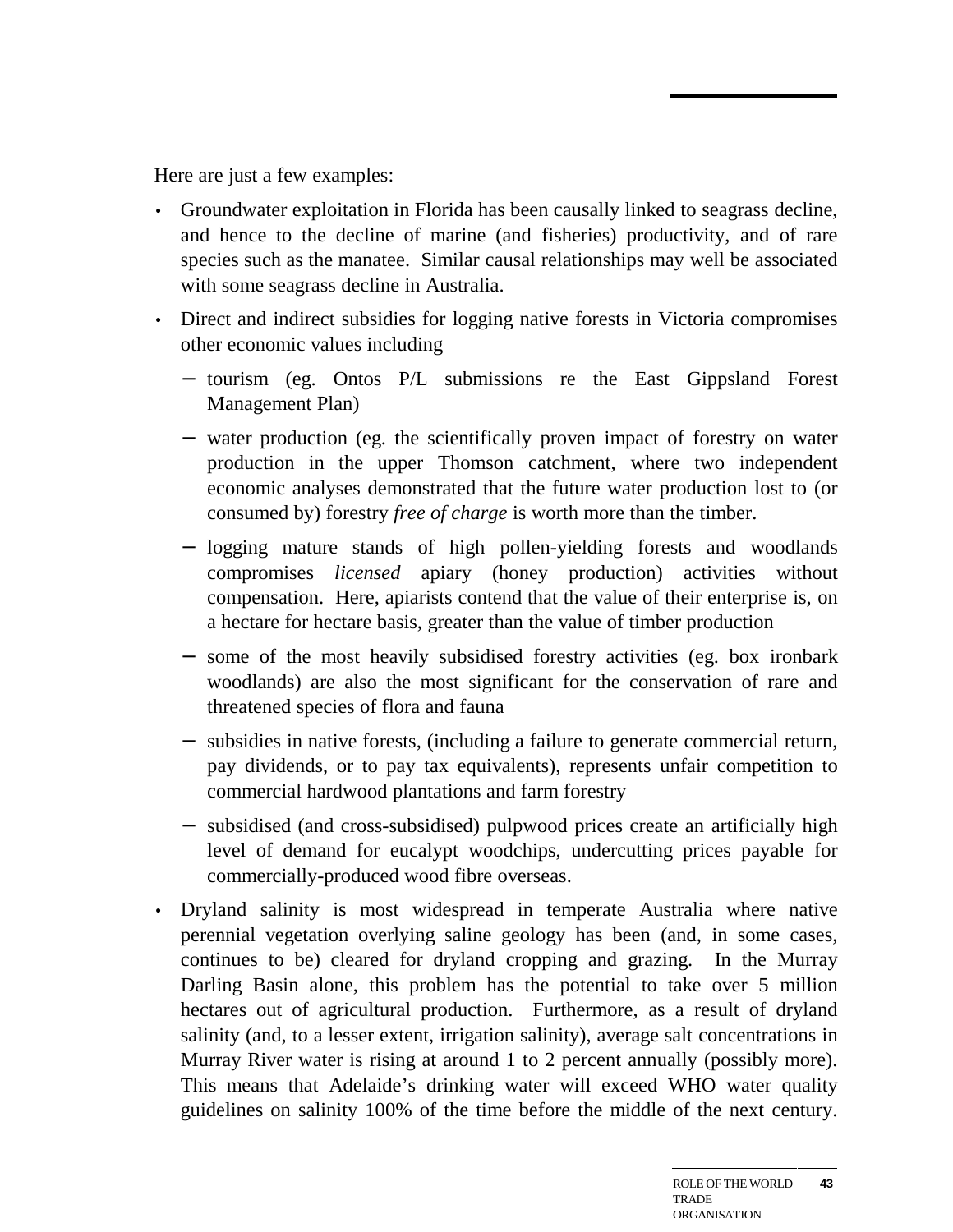This same phenomenon will ultimately make irrigated agriculture non-viable through much of the Murray "riverland" region.

## **The Need for Integrated and Systemic Reform**

Last year, as part of ACF's submission to the Productivity Commission's ESLM inquiry, we argued that the Australian Government pursue water industry reforms onto the international agenda via the WTO.

COAG Water Resources Policy is an inter-governmental agreement which is *enforceable* under the National Competition Policy payments program. Its key reform requirements cover:

- full cost pricing in water resources, with cross subsidies removed
- subsidies transparent and paid as Community Service Obligations (eg. pensioner rebates, but NOT massive irrigator subsidies)
- no new infrastructure unless both economically viable (ie. no subsidies) and ecologically sustainable
- provision for maintenance and refurbishment costs in water prices
- positive real rate of return on assets
- improved definition of water access and use rights
- allocation of water to the environment as a "legitimate use"
- use of best available science in determining environmental allocations
- where rivers are flow stressed, take steps to redress the imbalance between consumptive and environmental allocations
- provide for trade in water access rights
- reform in groundwater allocation and pricing processes (incl environmental requirements)
- public consultation
- public education
- progress on water quality and water quality standards
- implementation timeframe

Four years or so after the formal adoption of this policy, the overwhelming consensus amongst experts involved in land and water management generally is that this COAG reform package has achieved significant reforms which are not only far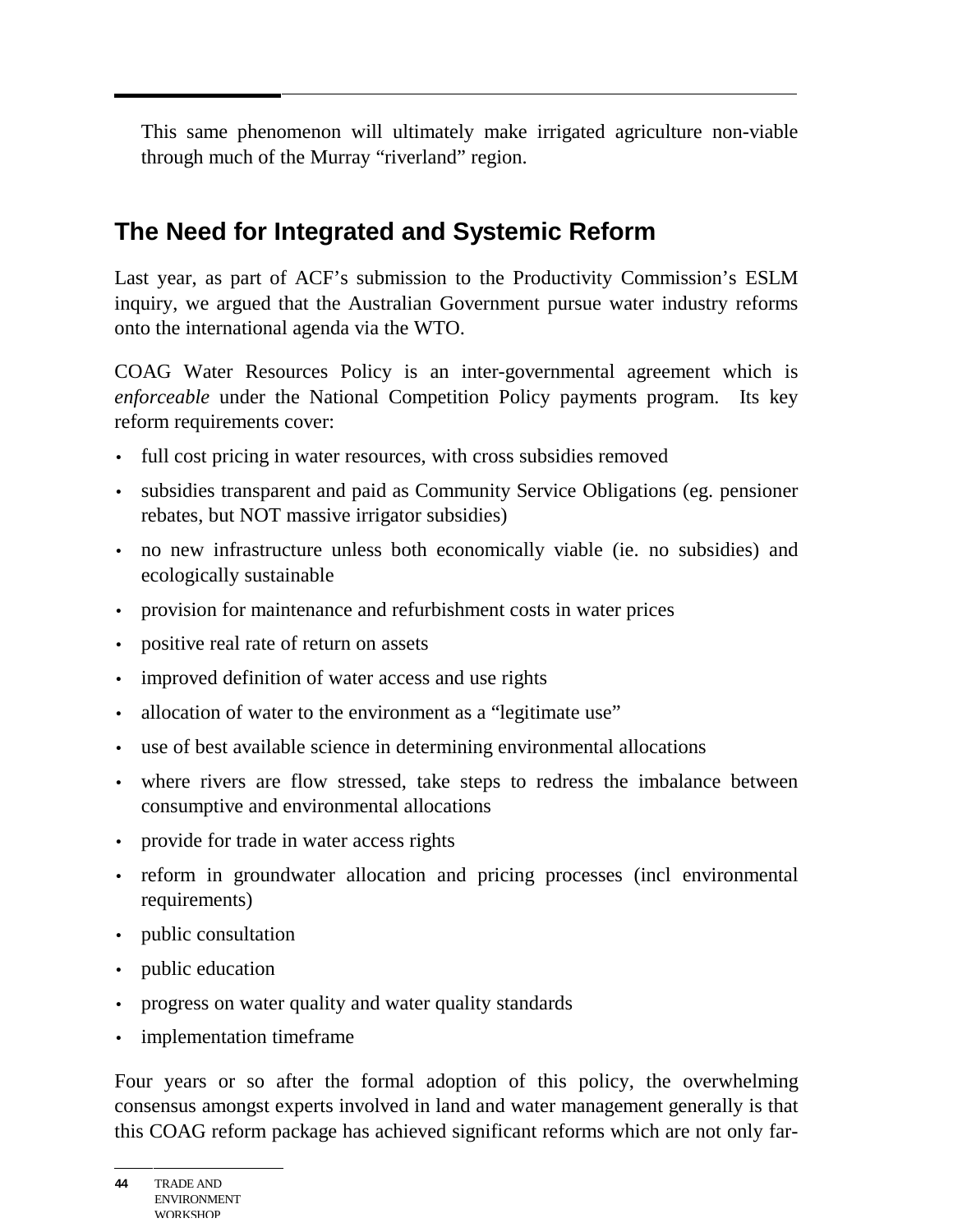reaching in their scope, but have been taken-up within a very short space of time. These changes have involved significant gains for the environment (ie. riverine and estuarine ecosystems).

The development of water resources, particularly for agriculture and hydro power (as well as for towns and cities), is characterised by the widespread use of subsidies (and indeed, foreign aid) towards the construction of large dam and associated infrastructure, and associated water price subsidies, primarily aimed at subsidising irrigated agriculture.

Essentially such subsidies undercut Australian prices for irrigated (and in some cases, non-irrigated) farm exports, while at the same time causing environmental degradation (and often social upheaval) in the countries concerned. (Note, however, that Queensland is now strongly resisting the COAG water reform agenda, as it hopes to provide over \$1 billion in capital subsidies to new irrigation schemes which equate to around \$½ million *per irrigator!*)

It is worth mentioning here that water and water infrastructure subsidies incur significant economic and environmental costs. In my Australian experience, the following examples are relevant here:

- a profound decline in commercial fish in the Lakes and Coorong region, involving the total collapse of some fisheries (eg. barracouta)
- undercutting farm productivity elsewhere in Australia (eg. irrigated dairy produce undercutting dairy farmers in rain-fed districts)
- in Queensland, impacts on riverine and estuarine fisheries and tourism in the Great Barrier Reef
- long-term public liabilities for maintenance and refurbishment costs (eg. \$12) million of Commonwealth Natural Heritage Trust funds used to repair Hume Dam on the Murray)
- irrigation salinity, together with the subsidised costs of irrigation surface drainage schemes
- acid sulfate soils caused by inappropriate draining of iron sulfate soils for sugar, etc.
- markedly increased incidence of toxic blue green algal blooms (irrigation nutrient exports; irrigation-related weir pools)
- unfair competition for producers of water efficiency technology
- diversion of Government funds from other priorities
- AS WELL AS profound impacts on freshwater ecosystems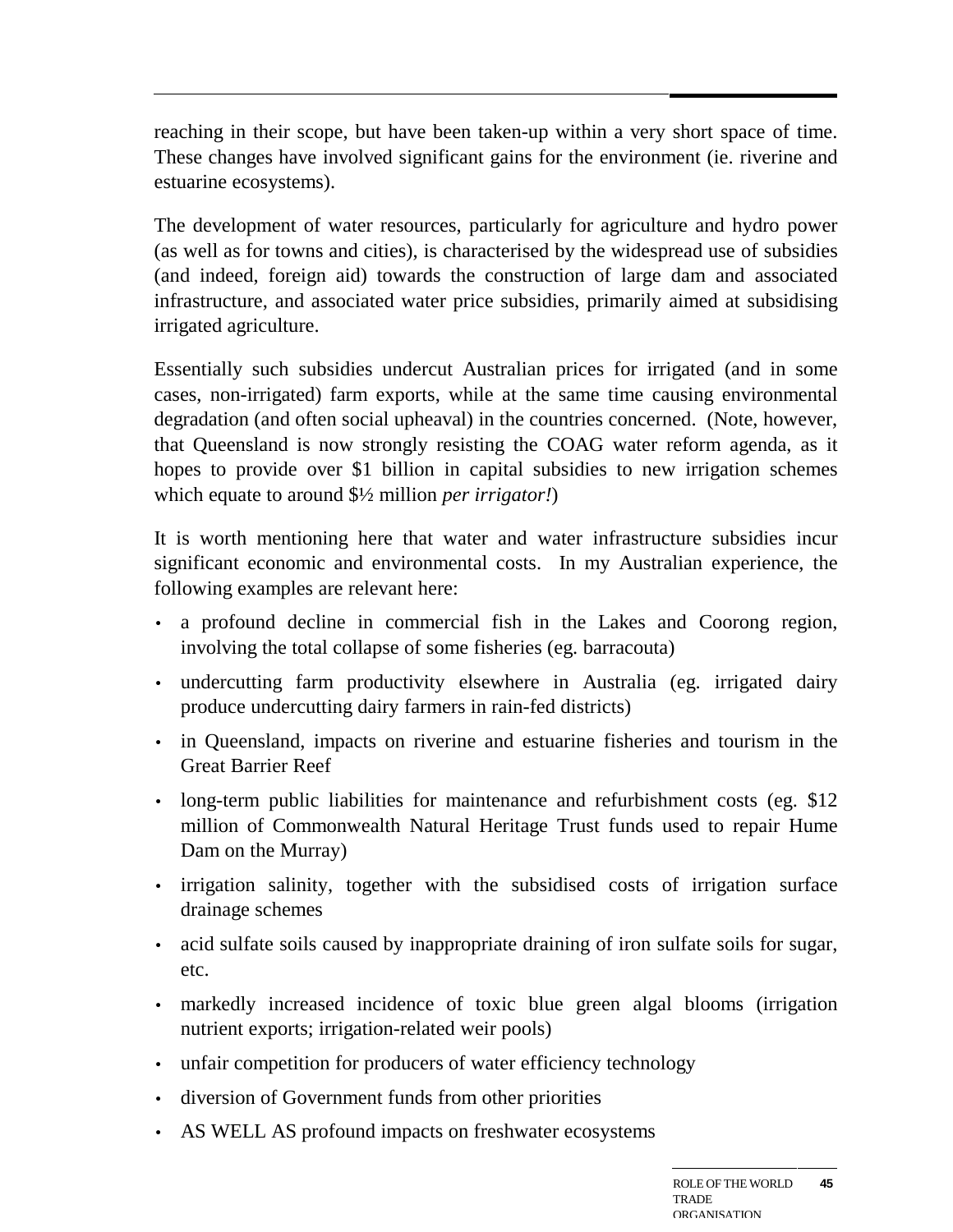ACF contends that the need to develop (and over time, refine) a water resource and infrastructure pricing and management policy be placed on the WTO agenda by the Australian Government.

While the COAG Water Resources is not "tailor made" as a potential international agreement on water industry reform, the concept of having sector-based reform programs is a sound one, embracing a raft of reform issues covering economics, finances, environmental considerations, structural considerations, regulatory issues, and public participation in decision-making.

Strategically, I suggest that water is a particularly important one from Australia's perspective.

Water is an area where Australia already claims to be "ahead of the pack", (even if not entirely true!).

- Water is also key to much of the world's agricultural produce.
- Freshwater and estuarine ecosystems worldwide are under development pressures which are simply staggering in their scale and scope.
- Water is also a key to regional stability in many parts of Europe, Asia and Africa in particular.
- An international agreement on water will help to "bed-down" COAG water reforms domestically.
- Water integrates, or touches on, many of the issues covered under Agenda 21, and hence helps to integrate Agenda 21 into the trade arena.
- And finally, Australian experience is that such a sector-based reform agenda can, once agreed upon, realise major positive reforms in a short timeframe.

As an inter-governmental agreement, the COAG Water policy is subject to all of the carrots and sticks available under the National Competition Policy payments program. This is critical, and obviously work is needed on the sorts of carrots and sticks appropriate for the WTO.

So, rather than rely on single clauses to protect the environment (like Article 20), the WTO needs a more sophisticated approach to encouraging improvements in both economic policy and environmental performance. A whole range of sectors – *agriculture, forestry, mining, energy, fisheries,* as well as *environmental standards* (eg. *pollution; greenhouse* emissions), can conceivably be addressed in this way.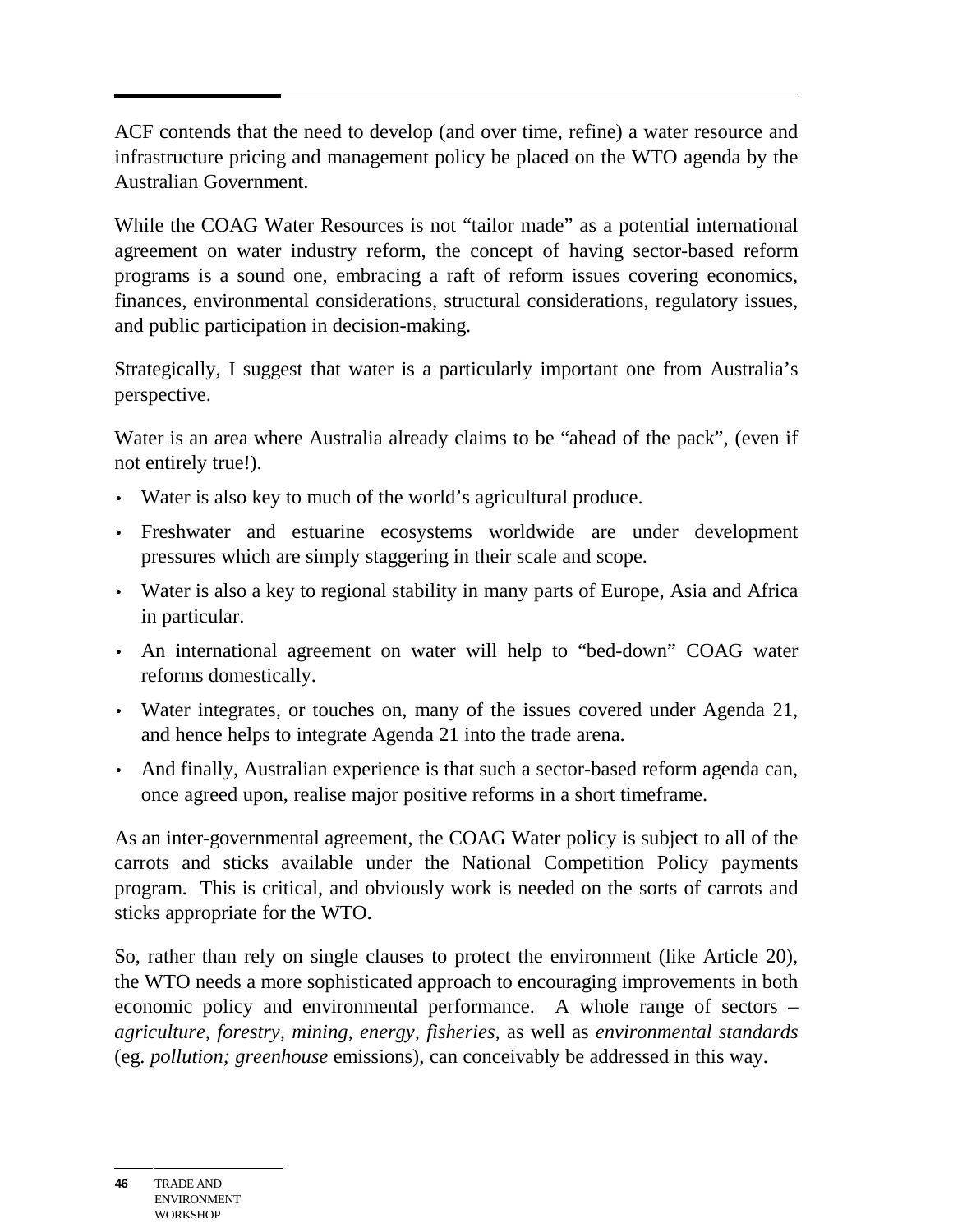The approach I am proposing here, while it undoubtedly adds further uncertainties into WTO processes, does promise both to accelerate the pace of reform, and to better integrate environmental issues into the world trade agenda.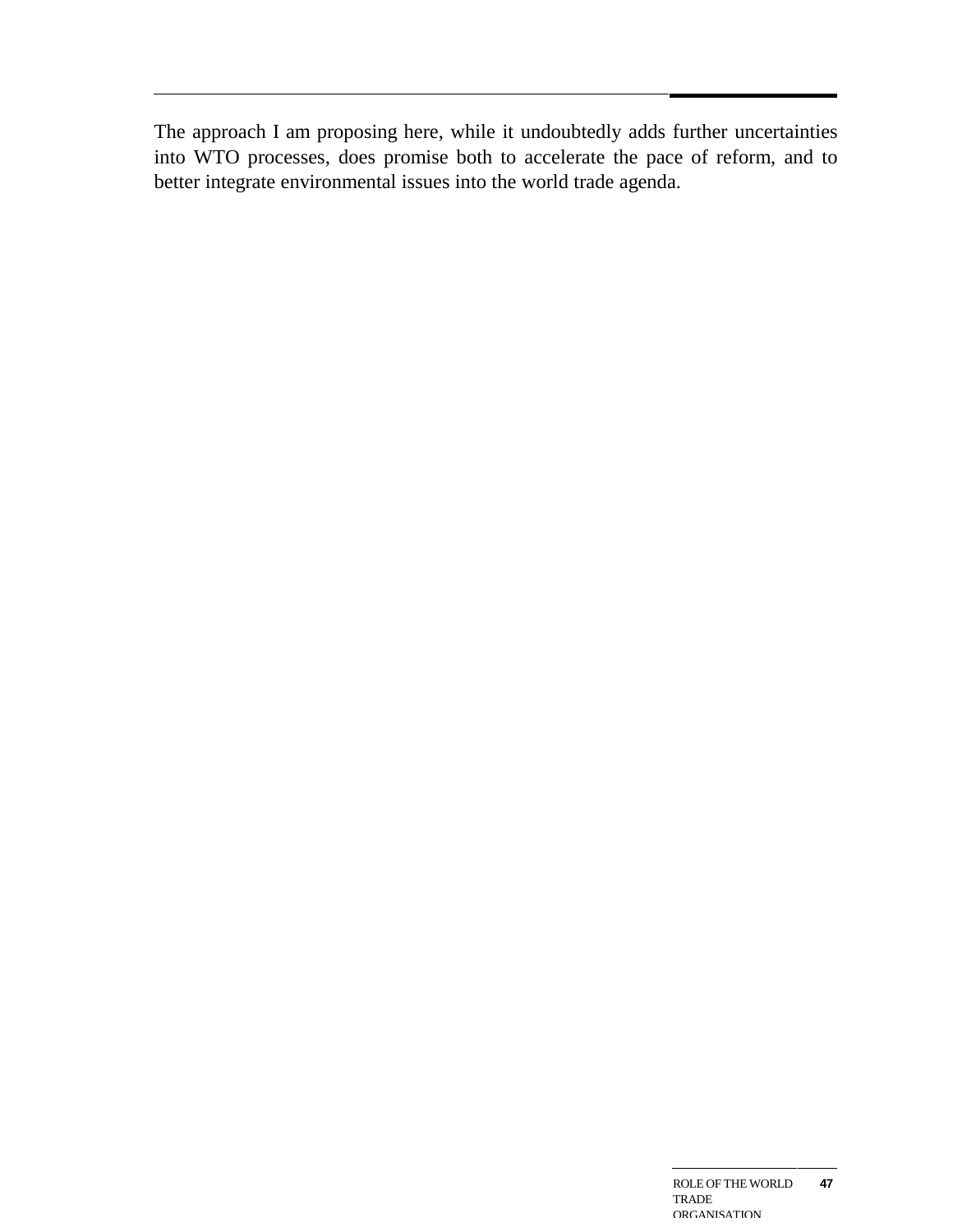# 5 MEAs and the WTO - The real trade and environment issues

*Alan Oxley*

### **Summary**

The overwhelming focus of discussion about trade and environment issues is over the conflict of obligations between Multilateral Environment Agreements (MEAs) and the Agreements of the World Trade Organisation, principally the General Agreement on Tariffs and Trade (GATT). The overwhelming preoccupation in turn is how to adjust the rules of the WTO to accommodate the trade provisions of the MEAs. This supports a contention widely held among environmental groups that changes need to be made to the WTO to enable it to better support measures to protect the environment. A number of Governments, particularly in Europe have adopted the position that some amendment should be made to the WTO to allow provision of the MEAs to coexist as exceptions to the rules of the GATT, where they conflict with GATT provisions.

These descriptions of the trade and environment "issue" are leading to poor public policy results. Ineffective public instruments for environmental management are being developed and consideration is being given to proposals which could well undermine the authority of the global trading system. The overall result is a "lose/lose" paradigm.

The cause of this state of affairs is that inadequate consideration has been given to the effectiveness of international instruments for managing the environment. This is the source of the conflicts between the trade provisions of some MEAs and the provisions of the WTO. If attention was focussed on how effectively the MEAs meet their goals, then the real source of the problem would be perceived: - trade instruments in MEAs are ineffective instruments for environmental management and, in some cases, are counterproductive to the purposes of the agreement. This understanding would then widen perceptions to enable contemplation of the appropriate solution: - remove the trade provisions from the environment agreements. It also reveals the inappropriateness of the idea of amending the GATT to allow the provisions to legally co-exist with the GATT provisions. Why amend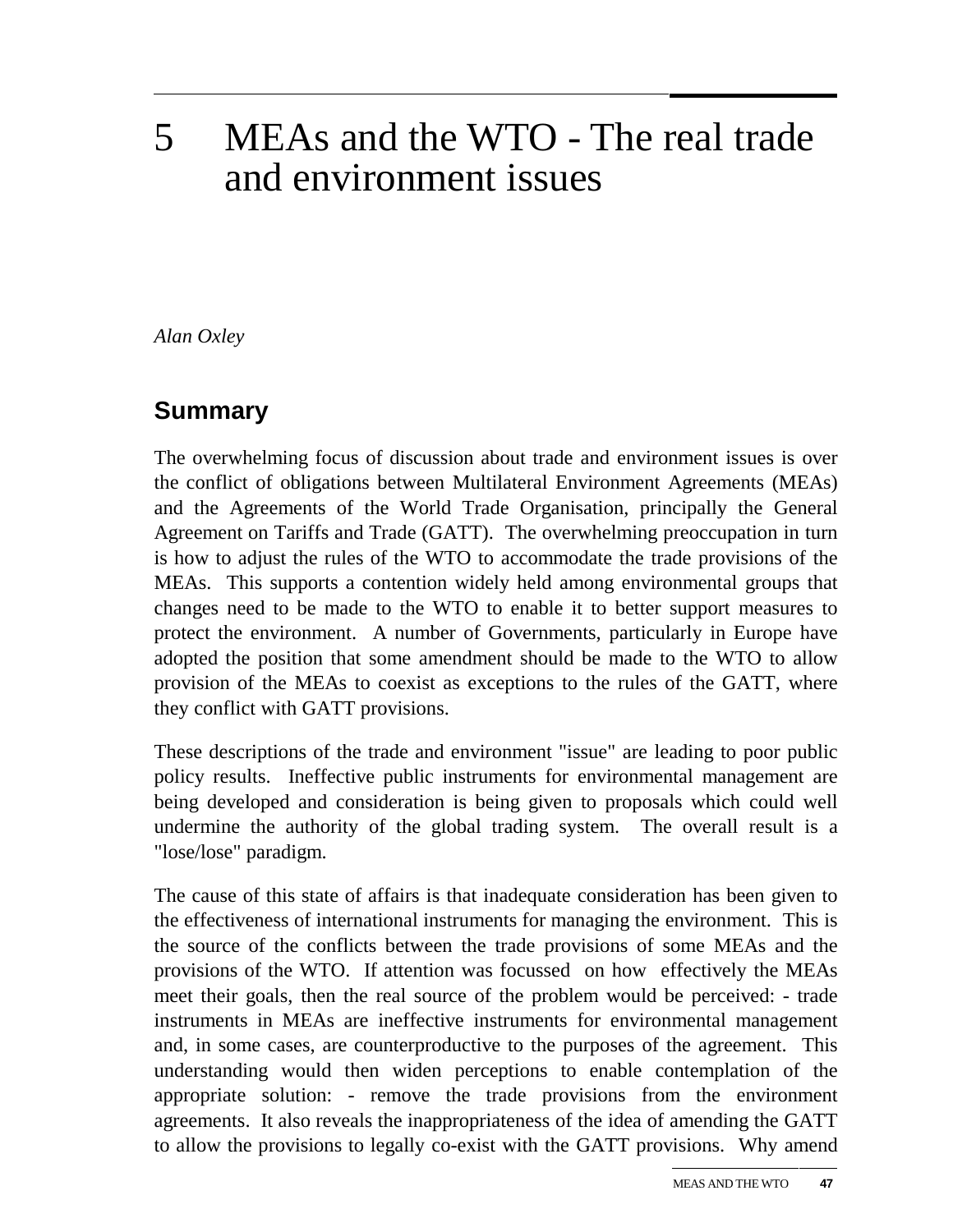the GATT to legitimise measures which themselves are inappropriate, ineffective and poor instruments of environmental management?

## **The trade provisions of MEAs.**

The trade provisions, which are the problem, are those that breach the fundamental commitment which parties to the GATT have made to treat the trade of other parties in a non-discriminatory way. The treaties which are the core of the problem are CITES, The Montreal Convention on Fluorocarbons and the Basle Convention on Transboundary Movement of Hazardous Waste.

In all three of those treaties, there are obligations to ban trade with non-parties to the treaties. This is a form of international coercion which is based on a principle otherwise generally regarded as odious.

In all three, as well, there are provisions which require parties to use trade restrictions in order to protect the environment. In the case of CITES it is based on the presumption that banning exports and imports will restrict demand for the endangered species and that this will lead to their conservation. In the case of Basel, the presumption is that requiring exporters to be responsible for how exports are handled in the country of import will prevent the dumping of toxic waste. In the case of the Montreal Convention, the presumption is that the trade ban will stop countries outside the convention from producing CFCs and that there is benefit in a measure to ban imports and exports when there are pre-existing obligations under the agreement to ban production and consumption.

The case for not using trade measures for environmental, or for that matter any other non-trade interest, is widely accepted among economists and is endorsed by the United Nations. The key principle in the trade and environment principles which were adopted at the Rio UNCED Summit was that trade restrictions should not be used to protect the environment.<sup>1</sup> The three MEAs concerned all breach the UNCED trade and environment principles.

 $\overline{a}$ 

<sup>&</sup>lt;sup>1</sup> UNCED endorsed the concept concept of cohabitation between systems for management of the environment and management of an open trading system. Each system operates independently, but with regard to economic principles which ensured that instruments used did not impede the interests of the other. In the environment systems, instruments should address the root of the environmental problems. The trade system was to support growth to enable sustainable development. Discriminatory restraints on trade were formally discouraged. The summary conclusion was that measures to open up international trade and measure to protect the environment should be "mutually supportive".

The fact that measures had been used which were inconsistent with the foregoing was recognised. UNCED treated these measures as exceptions or instruments of last resort. Where trade measures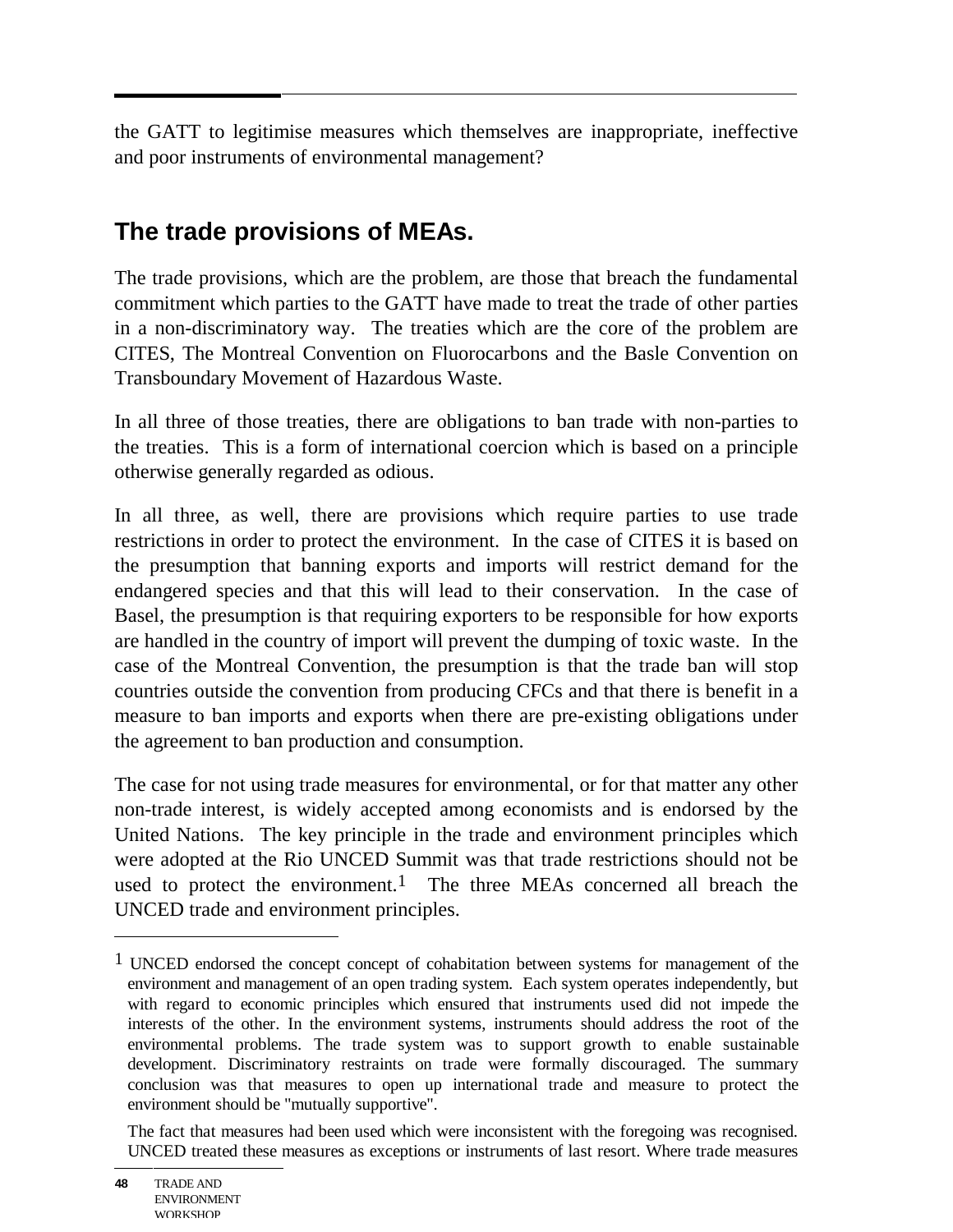There are now a number of analyses which demonstrate the ineffectiveness of the trade provisions of these MEAs. Julian Morris of the Institute of Economic Affairs, London, has recently prepared a comprehensive analysis. <sup>2</sup>

The trade ban in the CITES Treaty has not stopped the decimation of endangered species. Zimbabwe's success at managing its elephant population illustrates the point that the most effective economic instrument is to attribute an economic value to the preservation of the species concerned. In fact Zimbabwe argued successfully at the last conference of the parties to the CITES Treaty that the trade ban in fact impeded efforts at conservation and secured a waiver from the ban to export ivory, collected from culling, to use the proceeds from international sales to support the conservation program.

The trade bans in the Montreal Convention have not prevented production of CFCs in parties outside the Treaty. There is no reason why they should. They also had no impact on those parties to the Treaty which made bans on production and consumption effective.

The trade bans in the Basel Convention have stopped trade in a number of low hazard products and impeded recycling of a number of low hazard products. (None of these were the "toxic wastes" the treaty was supposed to control). It has redirected economic activity from developing to industrialised economies. Recycling of lead acid batteries and computer scrap in the Philippines has declined. The Basel Convention is an outstanding example of the wrong solution because of the wrong diagnosis of a problem. Toxic waste was being dumped in African countries. The problem was lack of enforcement of national laws which anyway prohibited this. The solution in the Basle Treaty has stopped trade in a number of low hazard products, not improved the environmental condition, and has removed business from developing countries.

All these agreements would be improved instruments for environmental management if the discriminatory trade provisions in them were removed.

## **Impact on the WTO**

 $\overline{a}$ 

There is no logic to the idea of amending the WTO to remove the conflict between the provisions of the WTO with the discriminatory trade provisions of the MEAs.

were used in environmental agreements, they had to satisfy rigorous criteria, in particular the principle of non-discrimination.

<sup>2</sup> Draft paper presented to a Hoover Institution conference in October 1998.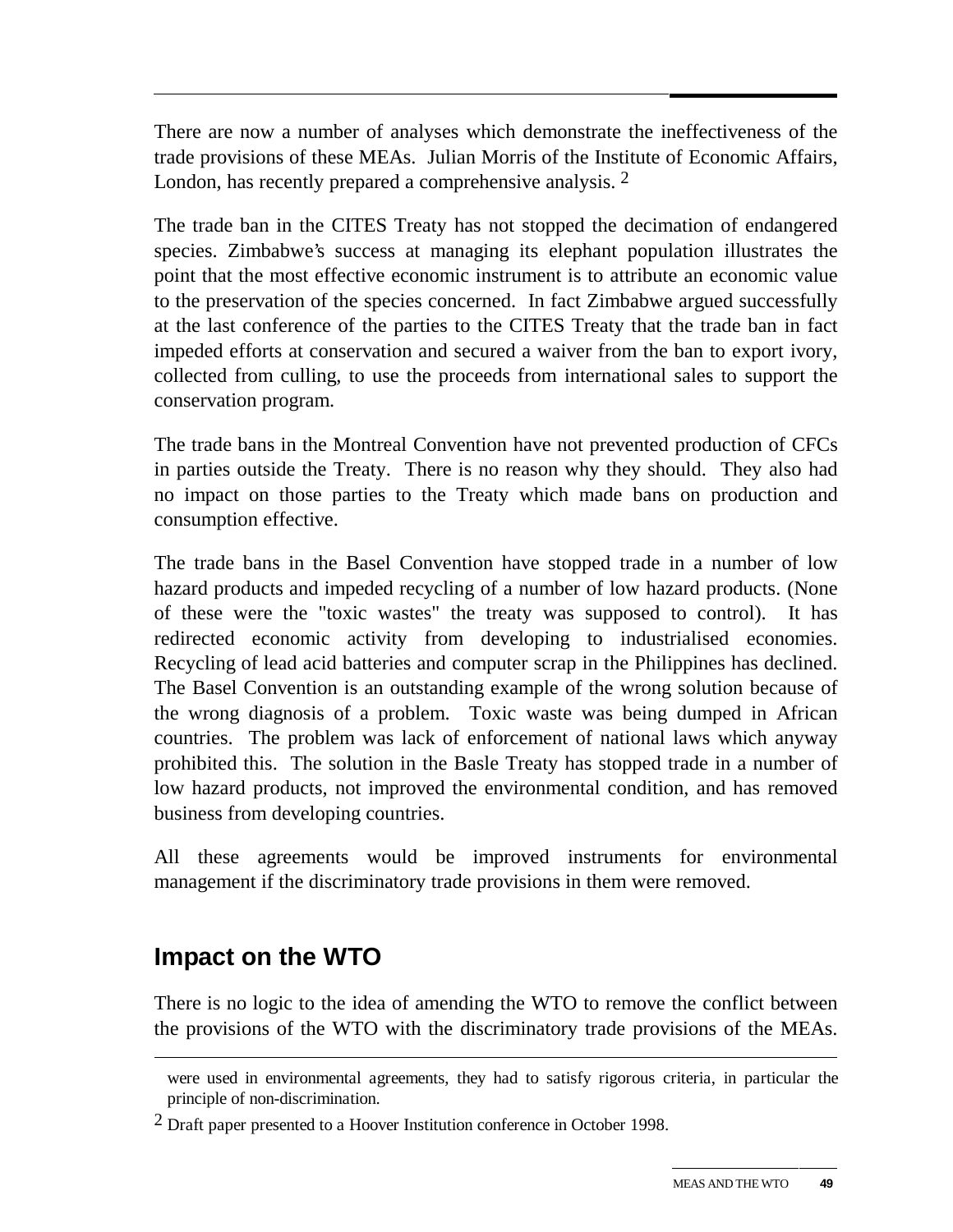Why amend the GATT to legitimise discriminatory trade provisions to manage the environment when those provisions are poor and defective public policy? The GATT has been an extremely effective instrument for promoting the economic welfare of countries. Its success depends upon the universal application of its basic rules by its members. As a general principle, the occasions upon which members have the right to apply trade measures that are exceptions to those general principles should be kept restricted.

The proposals to amend the WTO are to expand the exceptions provisions (which are set out in Article XX) to permit discriminatory restrictions on trade for environmental reasons. Any proposal to widen the exceptions should be treated very seriously. It would be folly to expand the exceptions for provisions which themselves are ineffective or defective. The effect would be to create two international regimes with poor, public policy instruments.

Nevertheless, amendment of the WTO rules is virtually a standing position of environmental groups. It has also been proposed by the EU.<sup>3</sup>

## **Attitudes to the WTO.**

Environmental groups have developed a set of policies towards the WTO which go beyond amending Article XX. As well as proposing that the objectives of the WTO should include sustainable development, they relate mainly to providing a formal right of participation in the proceedings of the WTO of "civil society" as well as greater transparency in the dispute settlement proceedings of the WTO.

It is a little odd that environmentalists have made these issues such a "cause celebre" since there is nothing about them that is inherently related to the environment. Environmentalists are not the only non-government parties who have an interest in the work of the WTO, indeed they are likely to have much less of an interest than the myriad of parties involved in international trade throughout the world.

**50** TRADE AND ENVIRONMENT **WORKSHOP** 

 $\overline{a}$ 

 $3$  In 1996, the European Commission circulated a proposal to this effect in the Committee on Trade and the Environment in the WTO. The EU paper was described as a "non-paper". This is a device which the EU employs to circulate proposals which are draft concepts. They may not be fully endorsed by the members of the EU, but they represent fully developed proposals which the European Commission wants discussed. The aim of the EU was to seek agreement at the meeting of Ministers of the WTO in Singapore in December 1996 to the change. The idea was strongly opposed, particularly by developing countries. The EU did not to press the proposed change, but has not also not formally eschewed it. The position received informal support from the US. It tabled an informal paper in which it stated that the operation of the trade provisions of the MEAs should not be impeded.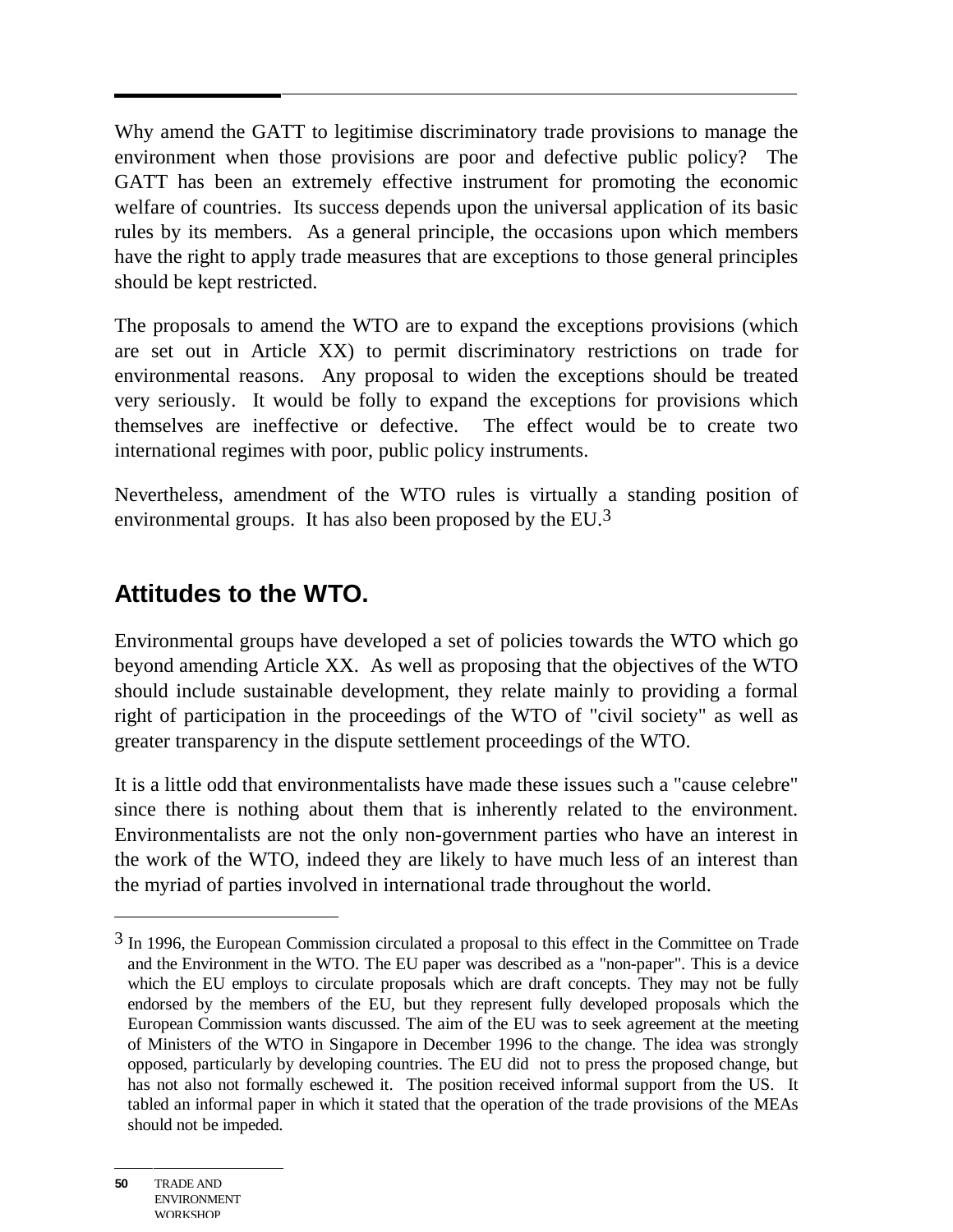The proposals for giving rights to non-state parties to participate in the proceedings of the WTO disregards a fundamental feature of the constitution of the WTO. It is unique among international organisations in that its primary purpose is the regulation of measures that governments impose by establishing a set of commitments that governments enter into between themselves. The WTO is the business of governments. Unlike the UN and some other international institutions, it has never sought or been given a wider interest.

The natural place for non-state interests to make input into developments in the WTO is in national capitals where governments develop positions. There is no community of interest which NGOs represent which is not recognised in the processes of national administrations. This applies to business and consumers as much as to environmentalists.

There is a case for greater transparency of the proceedings of the WTO. But this is not a very significant issue. There is no logical place for direct participation by NGOs in any of the formal proceedings of the WTO.

## **Broadening Perspectives**

No serious progress will be made in the trade and environment debate until the question of what are effective instruments for the management of the environment is considered. The problem is not in the WTO, it is in the MEAs. This is not a matter for the WTO, but for the United Nations and for environmental policy makers in national governments. The quality of international environmental policy making is poor. International agreements are being negotiated without adequate regard to the ultimate purpose they are supposed to serve, or to adequate consideration for how their provisions should work. They do not even have regard for the basic principles which have been adopted in the highest organs of the United Nations which should govern these issues.

There is nothing in the WTO which impedes effective management of the environment. Its instruments already give considerable latitude to national governments to use trade measures as exceptions to the rules of the WTO for national environmental management programs.

The solution to the trade and environment issue lies not in considering how to broaden the exceptions clauses of the WTO to legitimise the discriminatory trade provisions in the MEAs, or to provide opportunities for direct input into the processes of the WTO of 'civil society', but in improving the effectiveness of the provisions of the MEAs as instruments of environmental management, in particular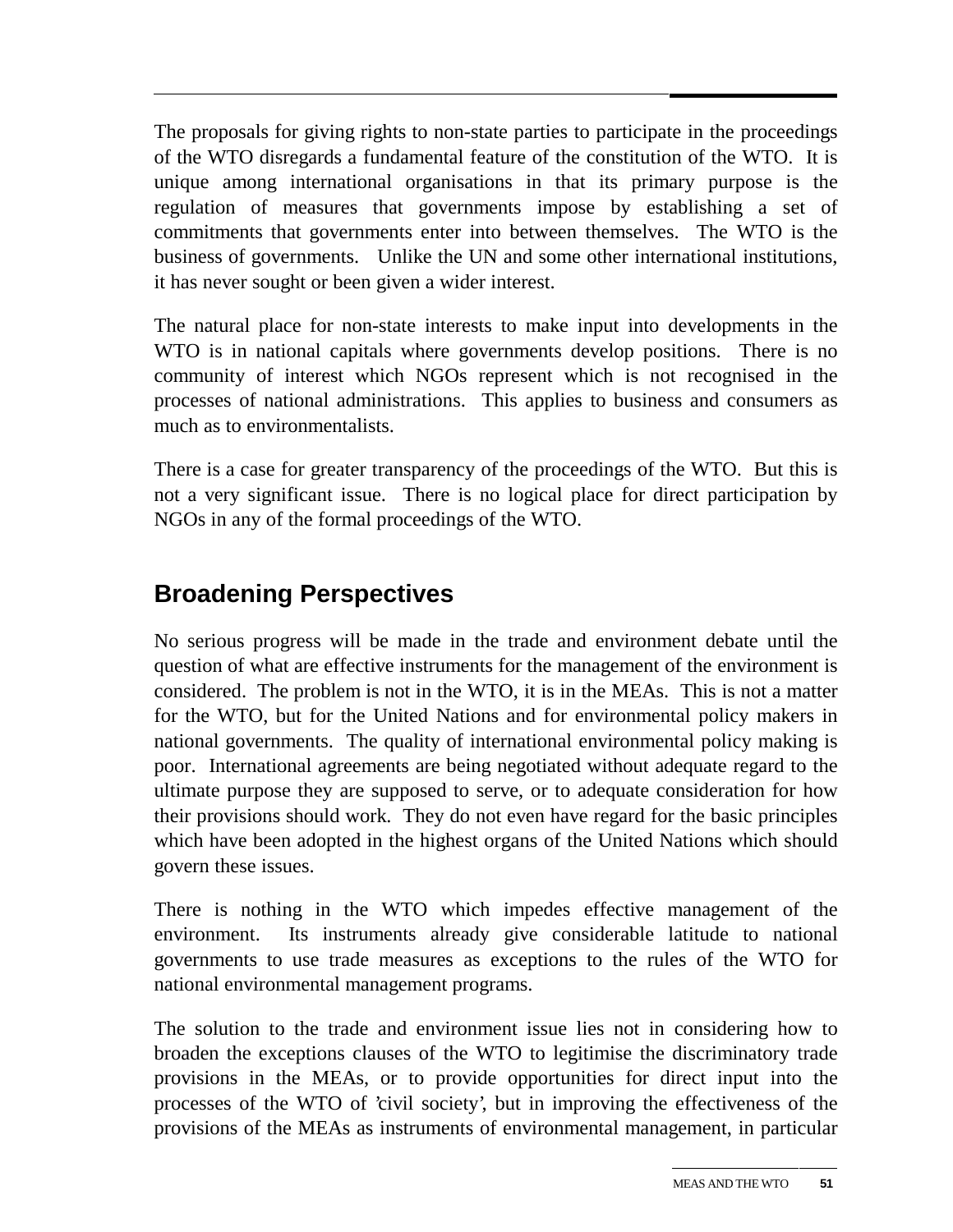by removal of the provisions which contain discriminatory trade provisions. This will result in more effective protection of the environment and a better international system for the expansion of international trade.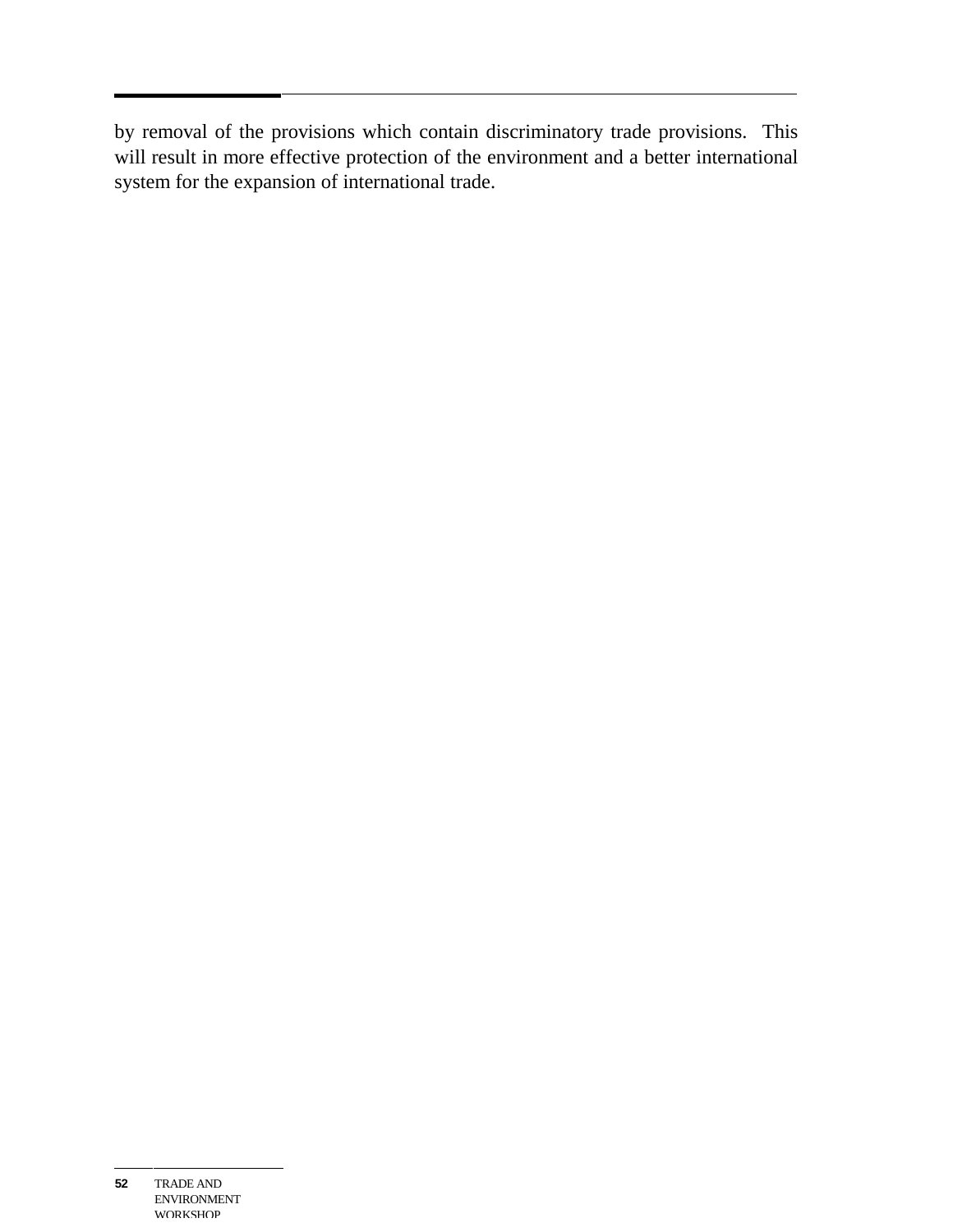# 6 Some Implications of the Shrimp-Turtle Decision

#### Richard Snape

The following are some notes on the report by the World Trade Organization's Appellate Body on what has been termed the Shrimp–Turtle Dispute, more formally, *United States -- Import Prohibition of Certain Shrimp and Shrimp Products (AB-1998-4).*

- 1. Article XX(g) of GATT 1994 refers to "conservation of exhaustible natural resources". The Appellate Body finds that living as well as non-living exhaustible natural resources are embraced — that is those living resources that are threatened with extinction.
- 2. The case has been decided on the basis of Article  $XX(g)$ . In passing we can note that  $XX(g)$  does not include the word "necessary" as does  $XX(a)$  and (b). Article XX(b) refers to measures "necessary to protect human animal or plant life or health" and in the past "necessary" has been interpreted strictly, to disallow a measure if another measure was available. Under  $XX(g)$  there is no requirement that the measure used is necessary (in the sense of being the only one available).
- 3. On the basis of the Appellate Body's report, it would appear that trade measures can now be applied in a way that distinguishes between "like" products according to the mode of production, so long as this distinction — and a comparable (not necessarily identical) measure — is also applied to domestic production, presumably even if there were no actual domestic production.
- 4. The Appellate Body has ruled that NGOs can make submissions directly to a Panel but:
	- (a) It is up to the Panel whether to accept the Submission or not, and to what extent notice is taken. (Under Article 13.2 of Dispute Settlement Undertaking (DSU) a Panel has a right to "seek" information from whomever it wishes -- the Appellate Body decided that the Panel does not have to take the first step.)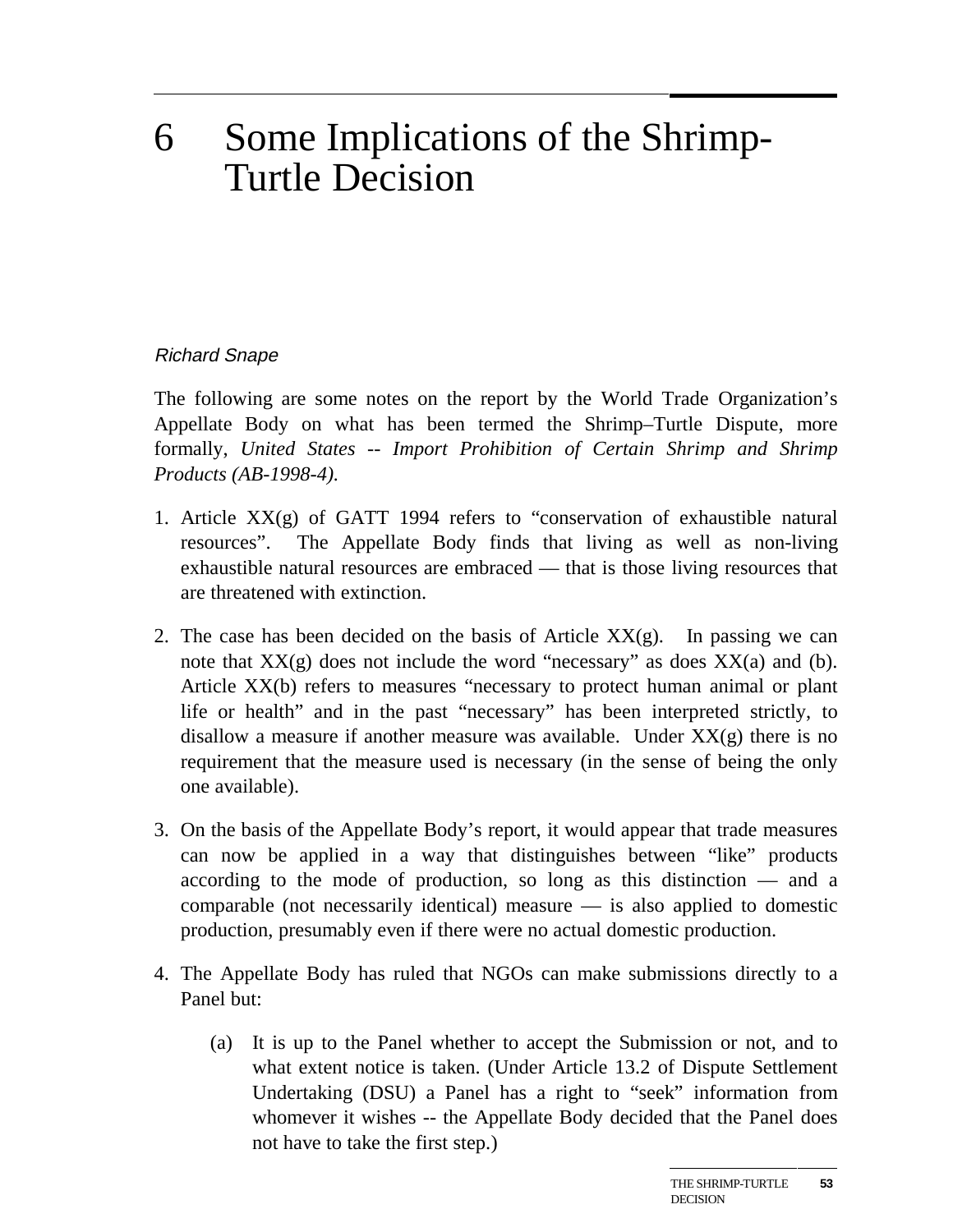- (b) To be taken into account, the Submission would have to address the matters within the Terms of Reference, and these are restrictive.
- (c) The Parties have a right to respond.
- (d) There is a risk that the Appellate Body could decide that a Panel *should* have taken account of a Submission which it did not, but I think this is unlikely as the DSU clearly gives the "right to seek information" to the Panel.
- (e) The Panel, before it "seeks information or advice from any individual or body within the jurisdiction of a Member" has to inform the authorities of that Member.
- 5. **On the unilateral application of measures**. The Appellate Body found that the US *applied* a measure — a measure that was legitimate under  $XX(g)$  — in a manner that constituted "arbitrary and unjustifiable discrimination between Members of the WTO". It stated that, *inter alia*, the US had not tried to secure agreement with all parties and therefore was discriminatory. What is unclear is what the situation would have been if the US *had* attempted to negotiate with all parties and had failed to secure agreement. I think the decision could be interpreted to say that the US *may* then have been able to apply the measure so long as its *application* was non-discriminatory. This then opens up the possibility of different countries having different production requirements for their imports from the same exporting countries, and it was *this* fear that led to the Panel's decision (that the US measure should be disallowed because it could undermine the multilateral trading system) that the Appellate Body overturned.
- 6. The Appellate Body's process is to address the exception in Art XX *first* in this case (g) — and then the *chapeau*. (The Panel worked in the opposite direction.) That is, it asked whether a measure relates to the conservation of exhaustible natural resources — and in addressing this considered the Preamble to the WTO Agreement. In the Preamble to GATT 1947, the words "developing the full use of the resources of the world" appeared. These are not in the Preamble to the WTO. Instead it states, in part, "allowing for the optimal use of the world's resources in accordance with the objective of sustainable development, seeking both to protect and preserve the environment and to enhance the means for doing so ...".

Having adopted an evolutionary (its term) interpretation of "natural resources", so as to embrace living resources, the Appellate Body addressed the legitimacy of the measure in the context of the Preamble to the WTO, and then addressed the manner in which it was applied. In essence, this could make the trade effects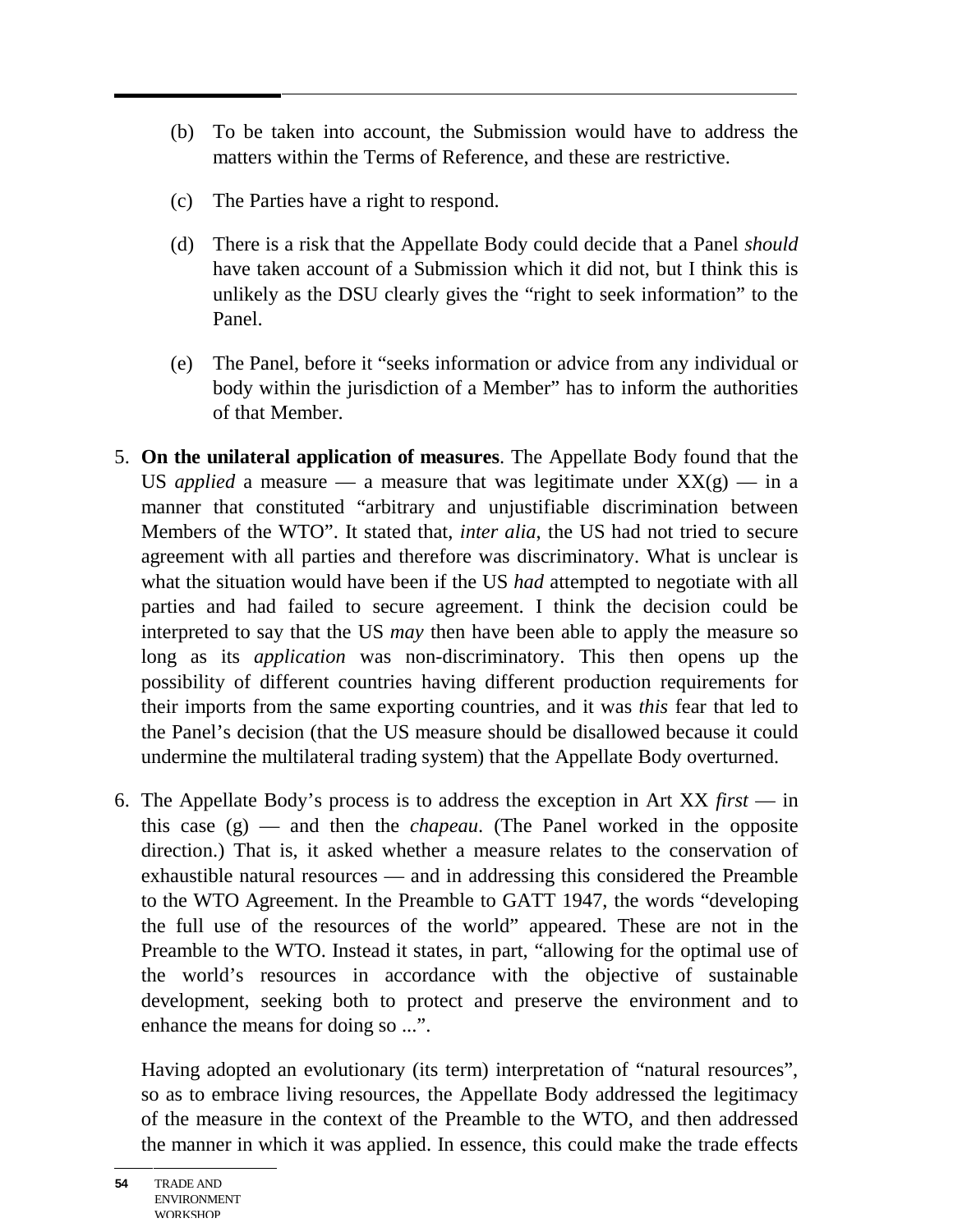of a measure subsidiary to the more general consideration covered by the Preamble of the WTO. That is, if a measure has made the conditions of trade uncertain — for example because exporters could face different requirements for production processes by different importing countries — that may be of secondary relevance to sustainable development for example.

7. The Appellate Body's decision has caused concern to some delegations in Geneva, in relation to points addressed above, but also regarding the role which some see the Appellate Body as having adopted, in determining the meanings of the WTO Agreement beyond what the Members (or some of them) intended.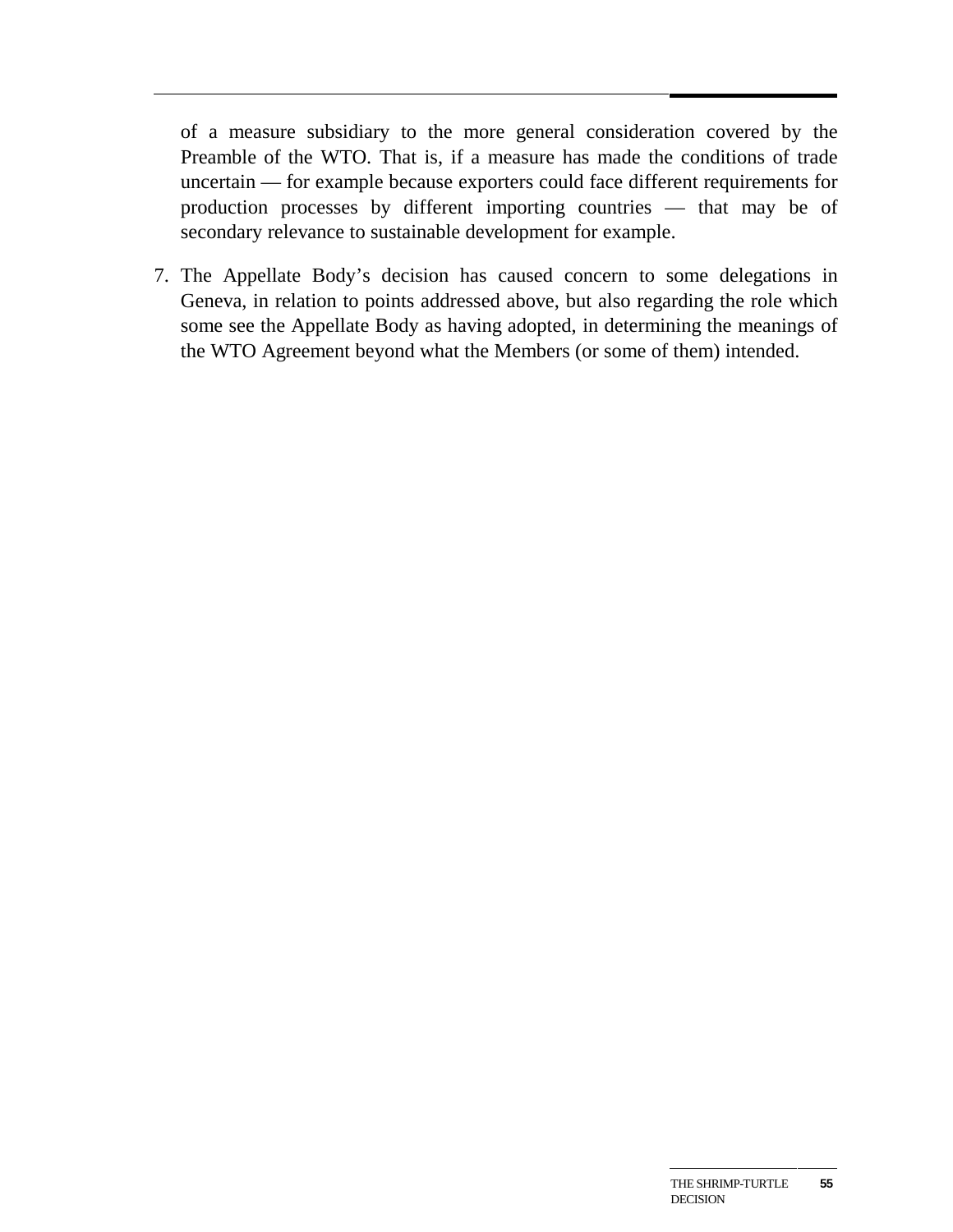PART C

# OTHER ISSUES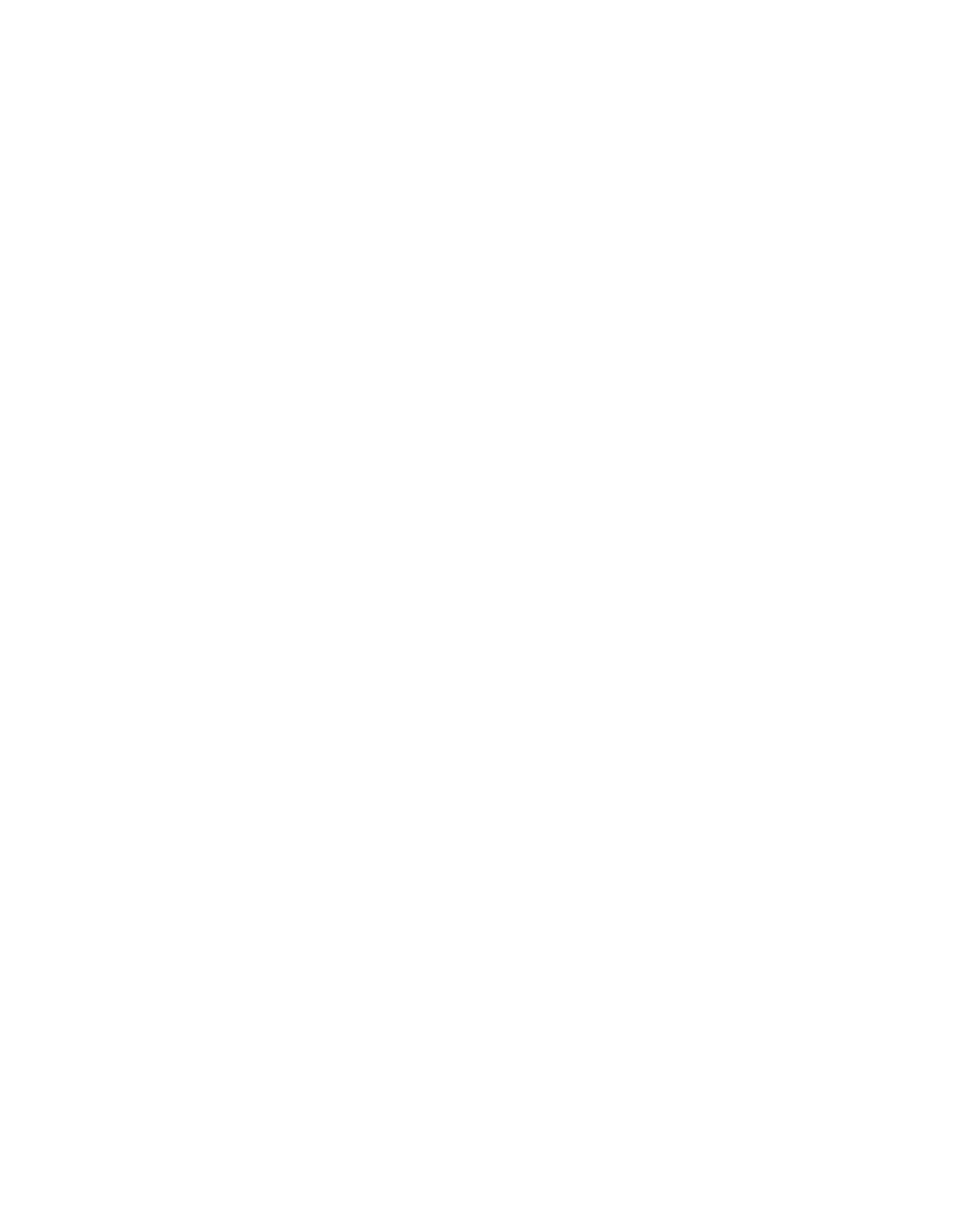# 7 Implications for Gains from Trade of Changes in Methods of Support **Overseas**

### Apelu Tielu and Ivan Roberts

Agricultural income support policies in countries around the world have distorted world trade in agricultural products, imposing major costs both on countries that provide the support and on efficient agricultural exporters such as Australia.

In recent years, methods used to support agricultural incomes in developed countries, in particular the United States and the European Union, have been changing toward so-called 'decoupled' arrangements. By decoupling support from prices and production, these arrangements are intended to be less market distorting than previous arrangements.

## **Decoupled support arrangements**

The move to decoupled support has been encouraged by WTO (World Trade Organisation) rules and has been occurring in parallel with the application of the WTO Agreement on Agriculture. Efforts to reduce distortions to world trade by implementing decoupled support arrangements can have many benefits in principle (box 7.1).

Wise use of decoupling can reduce distortions and therefore provide benefits. However, there remain practical concerns.

- Even with care to minimise them, distortions from decoupled support arrangements can be appreciable.
- Most current efforts to decouple support in line with WTO arrangements fall well short of full decoupling.
- There are potential dangers in countries claiming that their support arrangements are decoupled when in fact they are not fully decoupled and therefore remain substantially market distorting.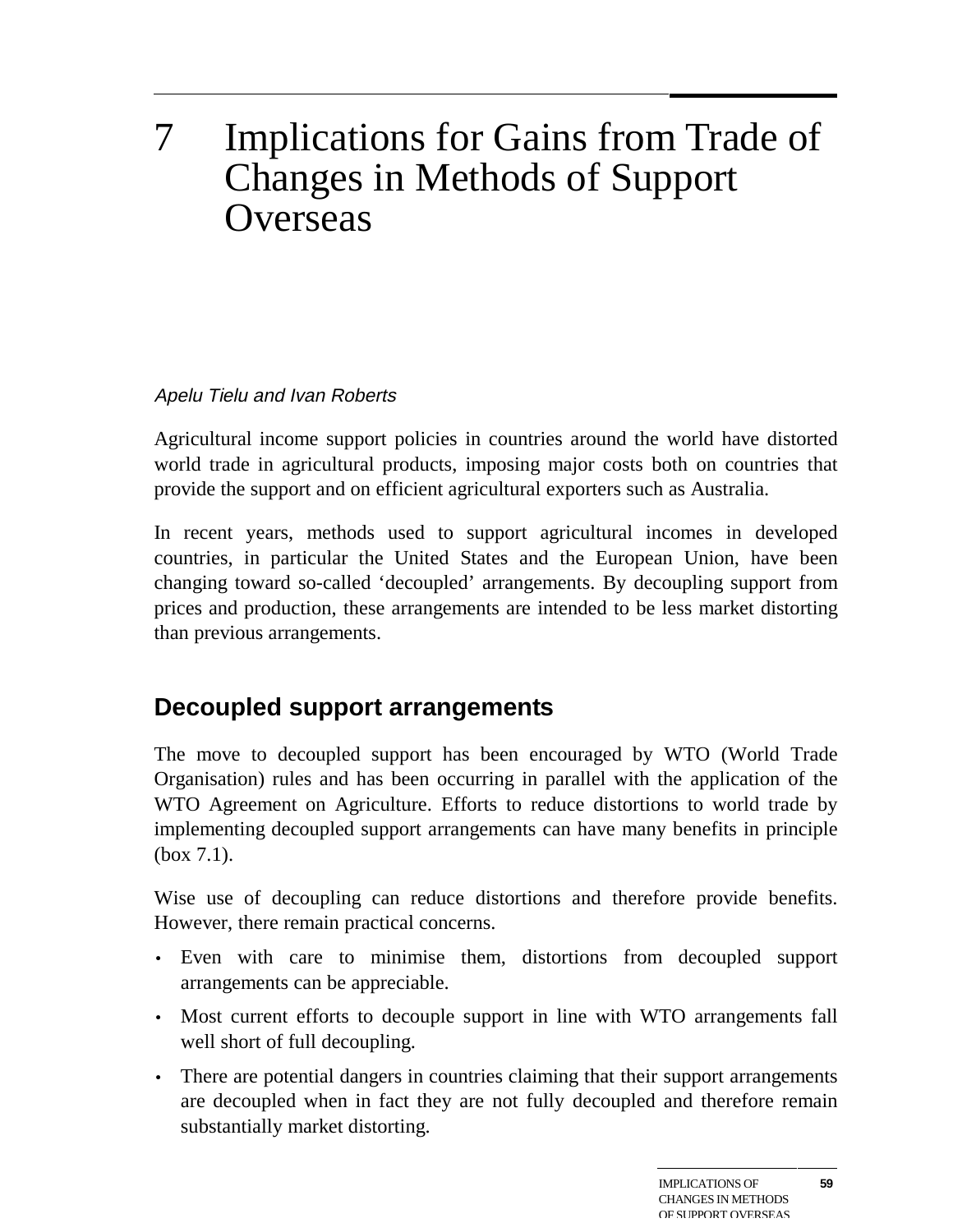These concerns highlight the need to design strict rules, definitions and monitoring arrangements for decoupling.

#### Box 7**.**1 **What does 'decoupling' mean?**

The notion of decoupling is the provision of income support in ways that are 'decoupled' from production and prices. An objective of decoupling is to reduce costly market distortions that arise through links between support and production, consumption, trade and prices.

## **Market distortions from support**

In competitive markets, resources are drawn to produce items for which returns are greatest and are drawn away from items for which returns are lower. Efficient operation of such markets maximises the returns from economic activity to society as a whole.

Only where there are marked differences between private and public values of economic activities might government intervention provide additional benefits. However, governments often intervene not to overcome these factors but to support special interest groups, including farmers.

## **These interventions produce costs to their economies.**

Traditionally, most farm support policies have involved maintaining domestic prices above world levels by using tariffs, other import restrictions and production and export subsidies (OECD 1996, p. 13).

Such measures reduce aggregate incomes in the countries providing the support by maintaining or drawing resources into agriculture where returns would be low in the absence of support, and away from more profitable sectors. This leads to increased production, and in many cases lower domestic consumption, reduced imports and increased exports. In turn, this depresses world market prices, penalising efficient producers such as Australia and reducing global income.

# **Decoupling farm support**

'Decoupling' support from production and prices emerged as a key issue in reforming agricultural policies in the Uruguay Round. It provided a way out of an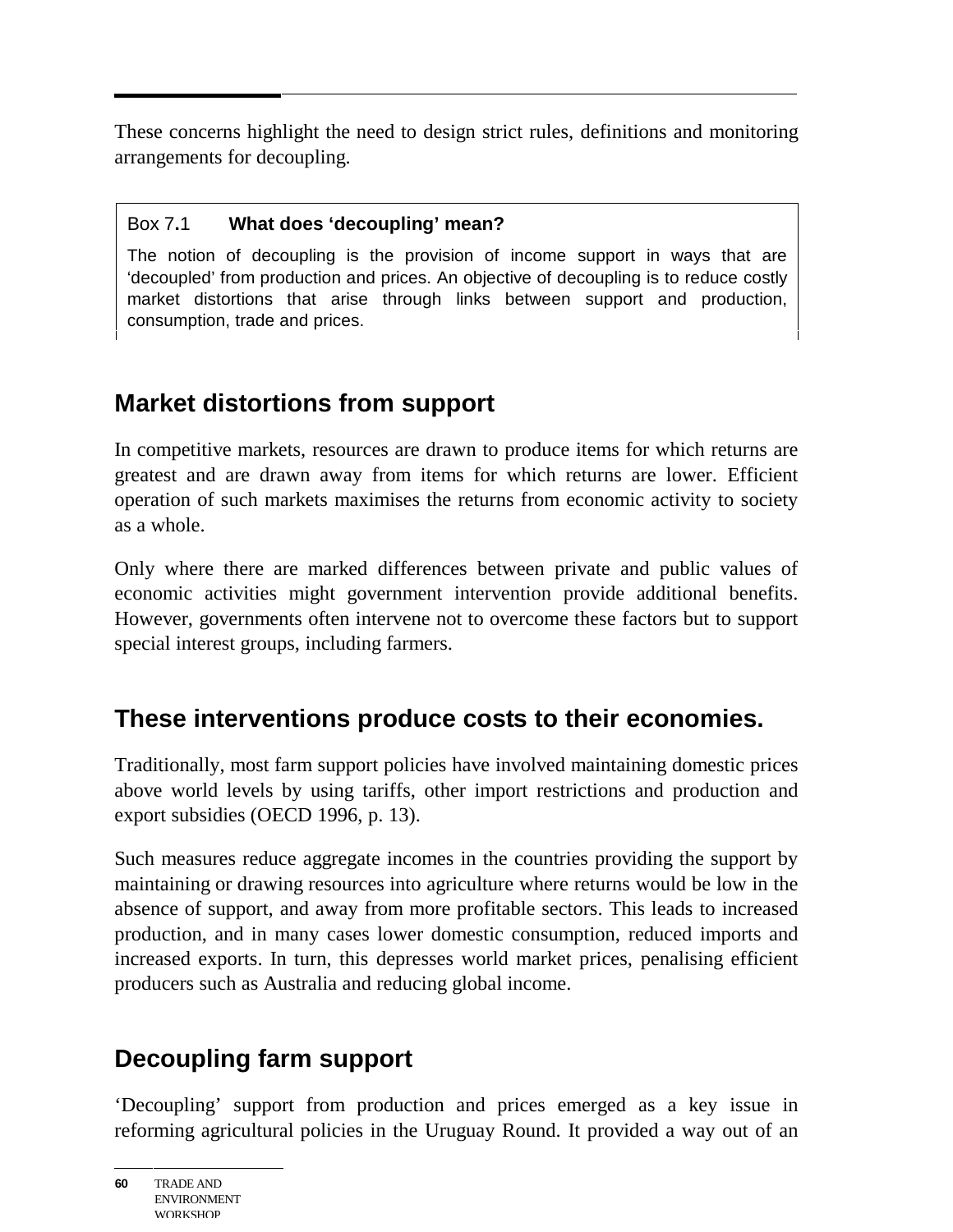impasse from differences in US and EU proposals (Franklin 1988), and was a key ingredient in reaching the WTO Agreement on Agriculture.

The main advantage of decoupling is that it promises to be less distorting than other forms of support. As some governments providing highly distorting support might be reluctant to withdraw the support quickly, they may prefer to reorient it to decoupled support that would distort markets and depress world prices much less.

With fully decoupled support, farmers receive payments that are not linked to their current or future production decisions, their input use or to world prices at all (Collins and Vertrees 1988). They receive it even if they do not produce anything. An example of such support is predetermined, fixed lump sum payments.

Farmers' decisions about what and how much to produce are determined by two things — the returns from additional units of production (marginal returns) and the costs of producing additional units (marginal costs). If income support is independent of these two variables, then production and selling decisions will be determined by world market prices for outputs and inputs. This is the conventional theoretical reasoning behind claims that decoupled support is nondistorting or minimally distorting.

Another advantage of decoupled payments is their transparency. Since decoupled payments involve budget outlays, information on them would be open to public scrutiny, thereby exposing governments to further pressures to limit farm support.

A comparison between fully market insulating price support and decoupled support — assumed here to be through fixed predetermined payments — is given in box 7.2.

The conventional theory of decoupling implies that it is possible to disengage farm production decisions from support.

In practice, however, it is virtually impossible to break the links between income support and marginal costs and returns — which, in turn, influence production and create market distortions (Roberts and Andrews 1991; Blandford and Dewbre 1994; Roberts 1997). This is because of the additional effects on production of farm policy induced changes to farm income, wealth and risks — often ignored by commentators. All of these effects are influenced by decoupled payments in ways that increase production.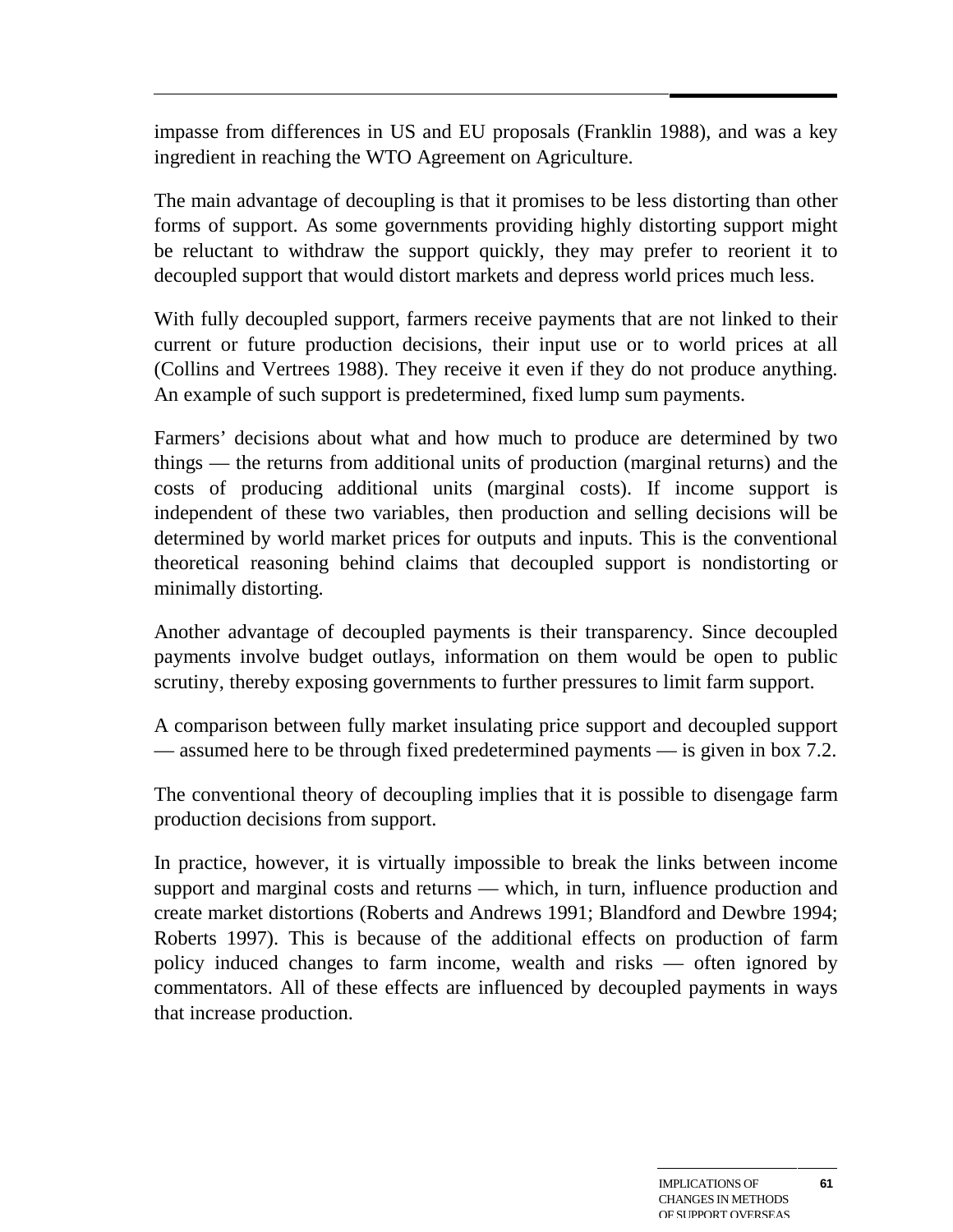

As shown, coupled price support for a market that is fully insulated from competition maintains unit producer returns at \$160 a tonne, irrespective of world market prices. There is no incentive for producers and domestic consumers to respond to changing market conditions.

In contrast, where support is through decoupled fixed payments, total returns vary with market prices. Producers and consumers have incentives to respond to changing market prices.:

Decoupled payments increase farm incomes and farmers' wealth over returns from the market alone. Given a farmer's specialised skills and knowledge in farming, and the absence of perfect capital and information markets, significant amounts of decoupled payments are likely to be invested in the farm (Roberts 1997). These payments would increase farm input use and allow access to improved technology, which would increase production and distort agricultural markets.

The payments increase income and wealth and, depending on how the payments are structured, can reduce risks from income variability. If, for example, the payments are large and stable relative to market earnings, aggregate incomes will be higher and less variable than from market earnings alone.

The reduction in income risk can reduce costs of borrowing by exposing lenders to lower risks of loan default, thereby increasing farm investment and production.

Also, decoupled payments are often provided in a way that increases land values and are linked to the status of landholders as farmers. This would maintain land in farming that might otherwise be used for other purposes.

**62** TRADE AND ENVIRONMENT **WORKSHOP**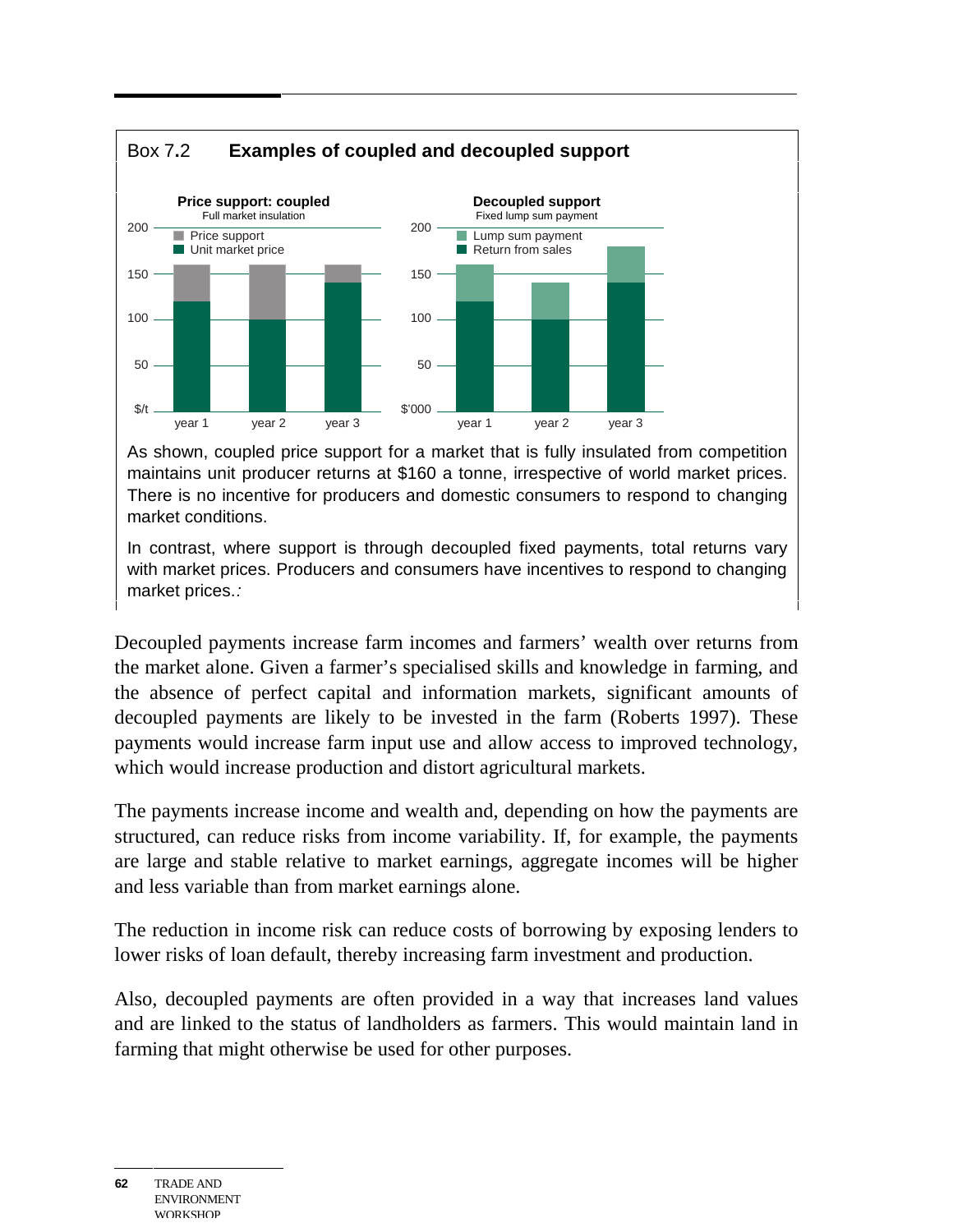Further, based on past experience, farmers may be justified in believing that establishing a basis of high production may provide the basis for higher payments under future support arrangements. This would give them an incentive to expand output. Expectations about the impact of current production decisions on future support could therefore reduce the extent of possible decoupling and lead to market distortions.

Another disadvantage with decoupled payments is that they involve costs of collection, administration and policing. More importantly, they add to costly distortions in resource use through the need to raise additional taxes to fund the payments.

A study of US acreage responses by Chavas and Holt (1990) incorporated wealth into their model and found that both wealth and risk perceptions were important determinants of acreage allocation decisions for corn and soybeans. Their estimated responses of plantings to changes in wealth were more than half those of the responses to direct price changes for each crop (box 7.3).

These results imply that even if payments to farmers were decoupled from production and prices, the impacts of the payments on wealth would still influence production significantly.

In their study of white beans, corn, soybeans and winter wheat in Canada, von Massow and Weersink (1993) found that wealth and risk variables were important in explaining variability in plantings, but the effects of both were relatively small.

Hennessy (1998) concluded that the wealth and insurance effects of many support programs increased input levels 'even for supposedly decoupled programs'.

## **WTO 'green box' and 'blue box' exemptions**

The WTO Agreement on Agriculture obligated members to reduce the total value of domestic support for agriculture overall by 20 per cent from its 1986–88 level.

However, some forms of support — termed either 'green box' or 'blue box' exemptions (box 7.4) — were excluded from the cuts on the basis of decoupling and related arguments. The amounts of support by major countries in these exempt classes are substantial and affect key commodities of interest to Australia, including cereals and meats.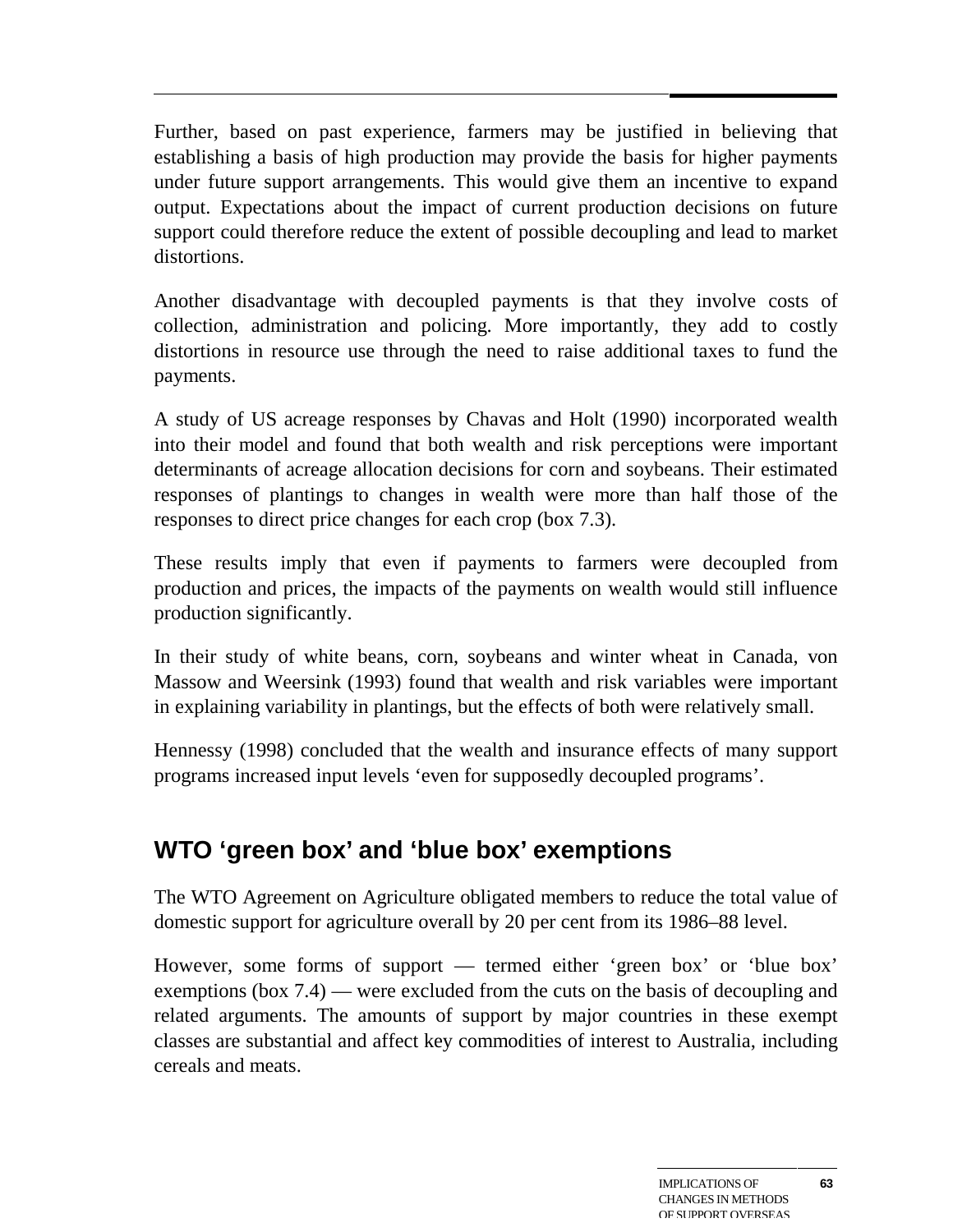

### **Blue box support**

The risk with this approach is that WTO members may see decoupled and blue box payments as sufficient to correct trade distortions, and use loosely defined decoupling and blue box criteria to avoid reducing support payments.

They could therefore be undiscriminating in defining acceptable decoupling, and socalled 'decoupled' or 'production limiting' payments could become a new form of institutionalised market distorting protection.

If that occurs, the political will to institute fundamental market based policy reforms, or even well designed genuinely minimally distorting arrangements, could be weakened.

Blue box programs based on limiting production may appear to be less market distorting than price supports. However, if the measures to limit production are not very effective, market distortions may not be reduced.

For example, where governments pay producers to 'set aside' a proportion of their crop land for production control reasons, farmers may be free to set aside their poorest land thus minimising the effect on production.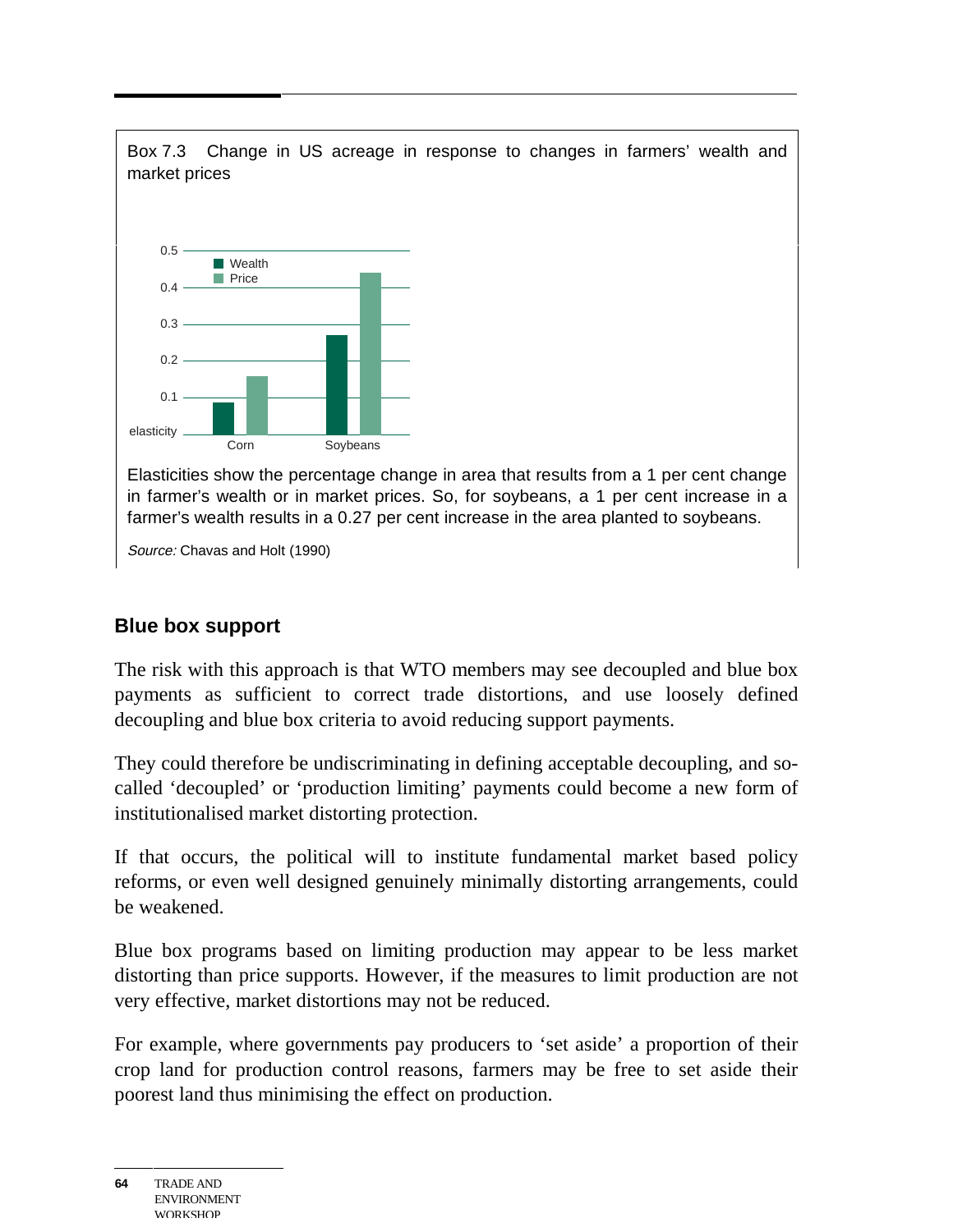Also, the proportions of base areas to be set aside are determined by the government of the day. Under the WTO Agreement on Agriculture, no rules are indicated for setting them. If the set aside percentage is low, reduction in output distortions may be small.

#### Box 7**.**4 **'Green box' and 'blue box' exemptions**

#### 'Green box' exemptions

Green box exemptions were generally considered to be minimally market distorting. They include general services such as research, pest and disease control, training and facilities, extension and advisory services, inspection services, marketing and promotion services, infrastructure services, public stockholding for food security purpose, domestic food aid, environmental payments and direct payments to producers if they meet specified criteria for being decoupled. The specified criteria include the status of recipients as farmers, the delinking of payments from production, prices and inputs, and the condition that no production shall be required in order for payments to be received.

#### 'Blue box' exemptions

Blue box exemptions were not considered to be decoupled but were required to be production limiting, with payments based on fixed area and yields, or made on 85 per cent or less of the base level of production, or, for livestock, with payments made on a fixed number of head (WTO 1994).

### **Green box support**

Although the green box measures are supposed to be minimally production distorting there could be substantial scope for reorienting support toward these measures in ways that could markedly increase production.

Many green box payments have no direct links to product prices, but affect production indirectly. For instance, public purchases for food security, domestic food aid and marketing and promotion services increase product demand, so farmers benefit from higher prices and world markets may be distorted.

Also, payments for providing 'environment goods' along with food production could substantially distort markets if they are paid on a large enough scale.

In some countries maintenance of a 'lived in' rural environment is advanced as an argument for substantial agricultural support. Since 'environment goods' can be joint products of farm production, payments based on 'environment goods' would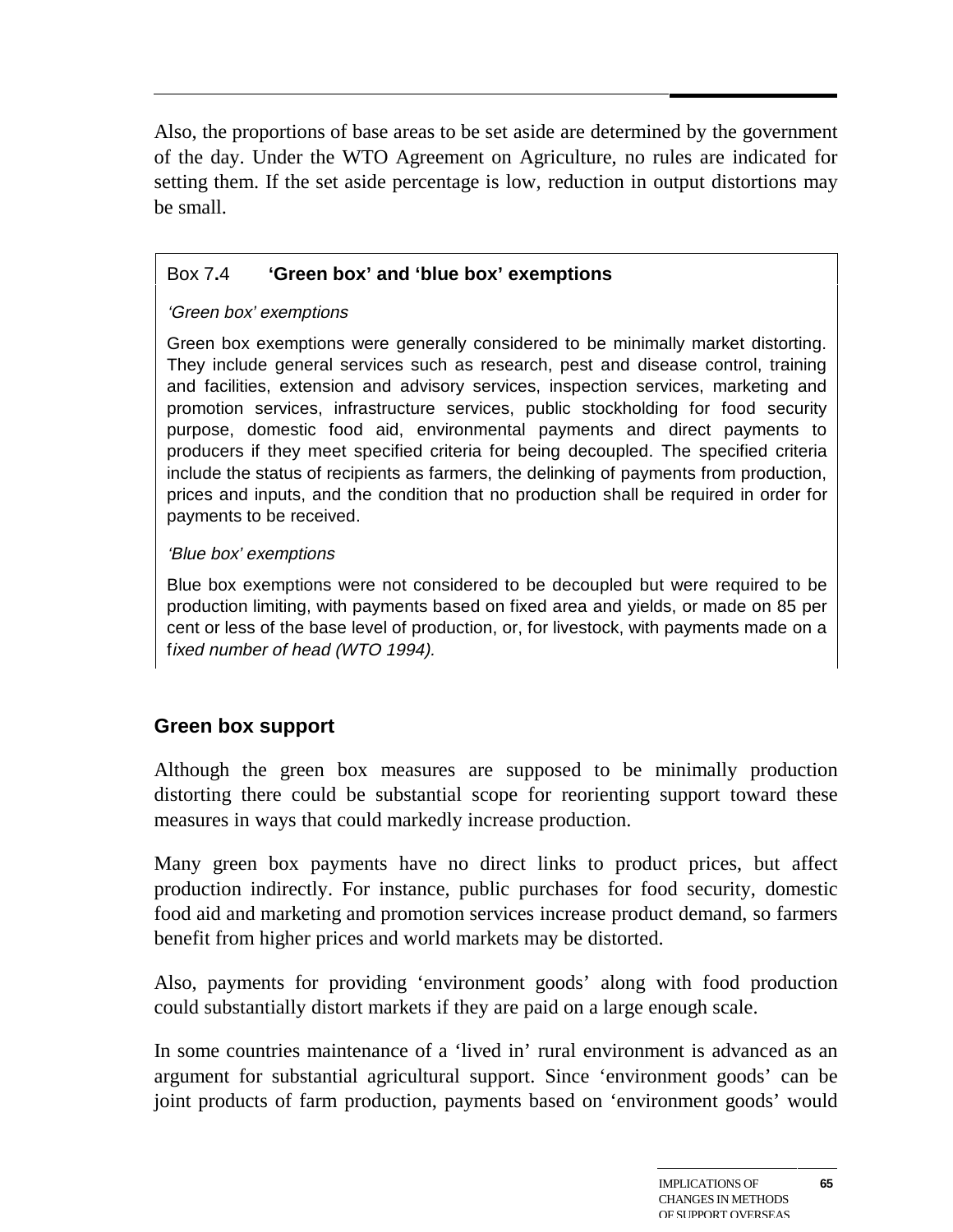affect production directly. If many, or large, countries use 'environment goods' to justify substantial support, it could stifle market based reforms.

Therefore, although green box support seems less distorting than price support, it is often not free of distortions, and there is potential for some green box measures to be as market distorting as traditional forms of support.

However, some green box exemptions may be justified on welfare grounds, such as food aid to help poor people to purchase adequate food.

Others may be justified on grounds of public good benefits where activities might be unprofitable for individuals but would benefit society as a whole. For example, research into farming methods might not be undertaken by individuals or groups of farmers because relatively costless application of the results by others could prevent those undertaking the research from obtaining most of the benefits. In this case public research funding could be justified since society may benefit through cheaper, better food, by more than the cost of the research.

## **Changing forms of support**

The United States and the European Union were key players in the Uruguay Round, and are expected to remain so in future WTO agricultural negotiations.

The European Union significantly reformed the Common Agricultural Policy (CAP) for cereals, oilseeds, protein crops and beef in 1992. The EU Commission has proposed further reforms in *Agenda 2000* (European Commission 1997), which were refined in a proposal in March 1998 (European Commission 1998).

The United States, in *The Federal Agricultural Improvement and Reform* (FAIR) *Act of 1996*, introduced changes toward decoupled support for some major crops.

### **European Union**

The European Union's Agenda 2000 proposes strengthening the 1992 reforms (box 7.5) by extending them and by extending domestic support measures such as environmental and regional payments which might be construed as green box measures.

**<sup>66</sup>** TRADE AND ENVIRONMENT **WORKSHOP**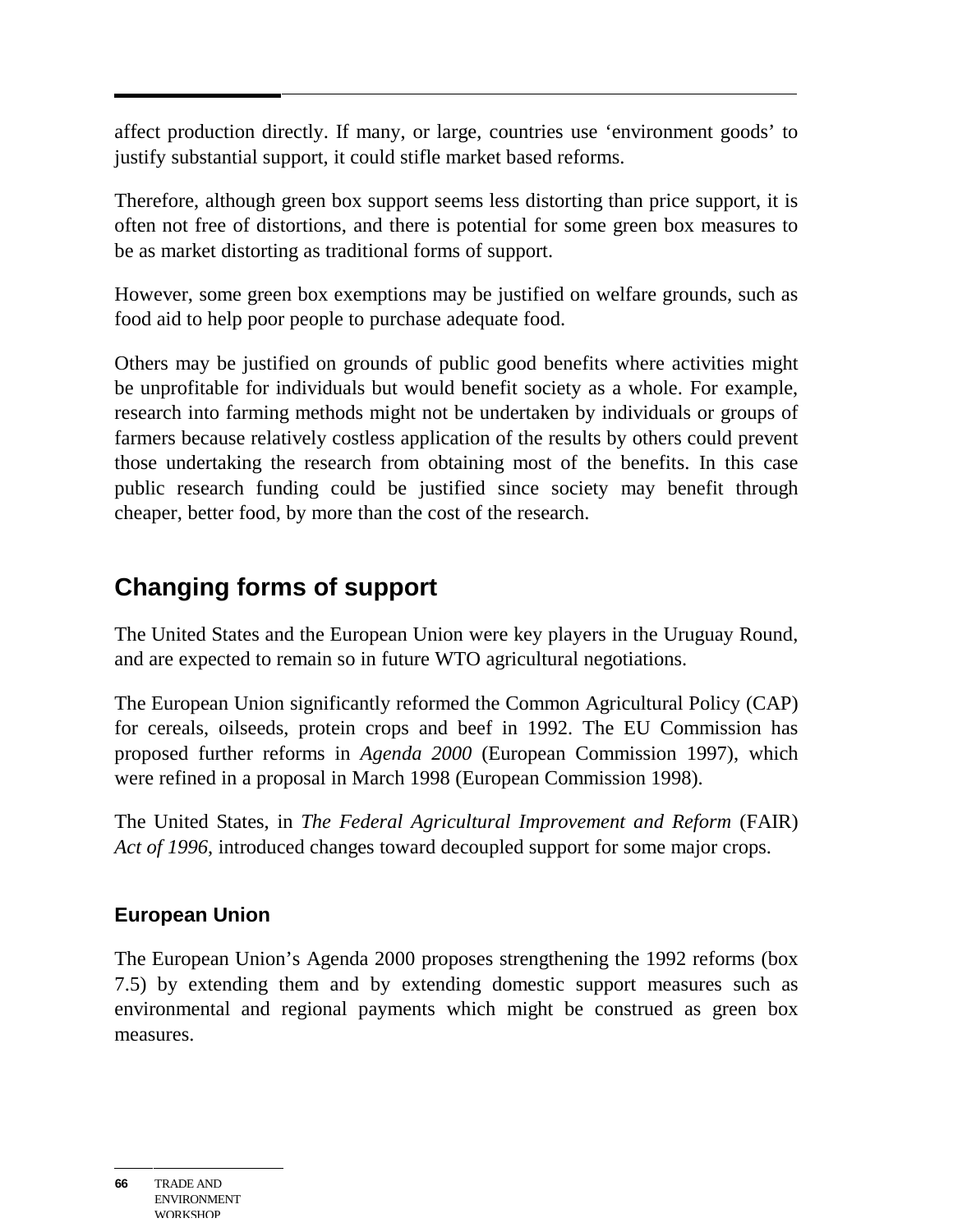#### Box 7**.**5 **The European Union's 1992 reforms**

The 1992 reforms made policies somewhat less market distorting than the former highly market insulating arrangements.

High internal prices for cereals and, to a lesser extent, beef were reduced, with the reduction being replaced by direct compensation payments and payments per head of livestock held (headage payments).

Support for cereals, oilseeds and protein crops was brought under a common system for arable crops and area reduction programs were applied to these crops.

Compensation payments were based on past regional yields, regional area bases and animal numbers, but the yield based compensation payments for oilseeds differed from those for cereals.

Other support through border measures and export subsidies remains, although levels of export subsidies to bridge the gap between EU and world prices are lower than previously because of the lower domestic support prices.

The reforms reduced internal prices to closer to world levels for cereals and beef. They changed the form rather than the level of support. The reforms for arable crops partially decoupled support, as compensation payments are based on fixed regional yields, not on individual farmers' yields. Consequently, incentives to raise yields to increase benefits were reduced.

Payments on areas are limited to a fixed regional base area. However, each farmer receives direct payments on the actual area planted and the area set aside, and proportional reductions are applied if the regional base area is exceeded.

Member countries have the option to allocate total area quotas to each farmer. This could cap payments per farm but still allow farmers to increase areas planted in response to support, within that limit.

Under this reform policy, therefore, a link between areas planted and support payments persists.

Headage payments are similarly determined on a regional basis and subject to proportional reductions if there is an overrun in regional claims. They are subject to limits per individual farm on the number of animals for which farmers can receive payments and to limits on stocking rates.

So, while constrained, they are also not decoupled at the individual farm level. Further, receipt of compensation payments by arable crop and beef producers is contingent on them planting such crops or holding bovine animals, so production and support are still partly coupled.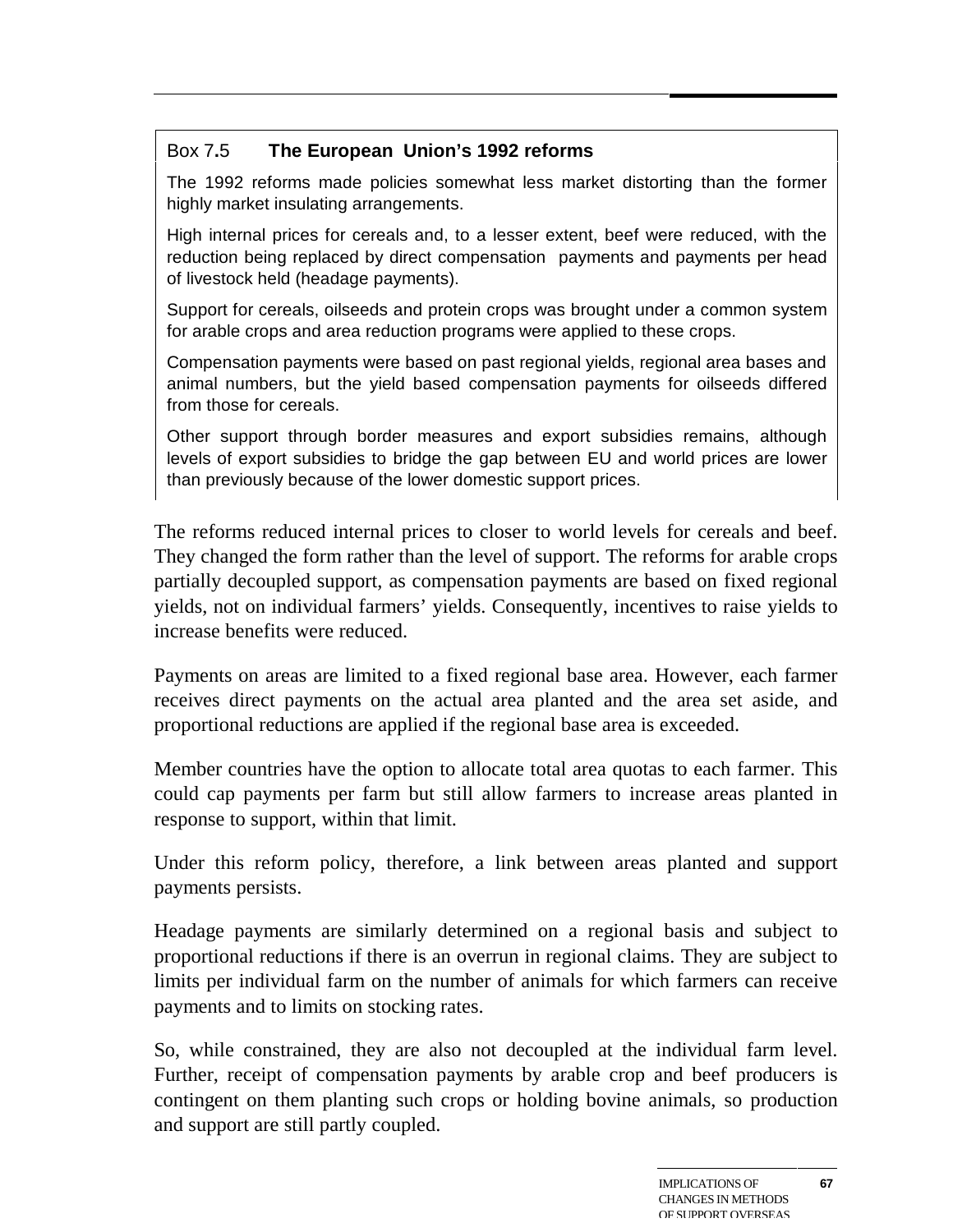The support for arable crops and livestock headage payments does not meet the green box decoupling criterion that 'no production shall be required in order to receive such payments' (WTO 1994, Annex 2, para. 6e). Nevertheless, these payments have been exempted from reductions in domestic support under the blue box provisions for production limiting schemes.

While such payments *might* technically satisfy those provisions, it is open to interpretation. For example, one condition of the blue box exemption is that payments are on fixed areas. However, as indicated above, the payments are subject to regional fixed areas, but not necessarily to individual farm areas. In fact, the regional area bases have been exceeded in several instances and the penalties in the legislation have not been fully applied (Agra Europe 1998).

### **Agenda 2000**

To deepen the 1992 reforms, *Agenda 2000* proposes further reductions in the support prices for cereals. It also proposes reductions in support prices for some dairy products and beef. The reductions would be compensated for by higher or new direct payments. It also proposes harmonising the oilseeds payment with those for cereals. But there was no proposal to cut prices for other major commodities, including sugar, or to reduce tariffs.

There are aspects of the restructuring of EU support arrangements for cereals and beef that are potentially significant for multilateral trade rules under the WTO Agreement on Agriculture. These relate primarily to reorientation of EU support toward currently exempt blue box domestic support and away from export subsidies, by replacing the latter with compensation and headage payments.

The recommended reductions in cereal support prices could take them below world prices in some, if not most, years, with EU producers being compensated by higher direct payments. When internal prices fall below world prices, EU exports would no longer technically be subsidised and would not need to heed WTO limits on subsidised exports (Gardner 1998).

But, with the proposed *Agenda 2000* increases in compensation payments, EU producers would be receiving even larger direct payments than under the 1992 reforms, instead of the export subsidies.

In effect, the pre-1992 export subsidy and domestic price support would be fully replaced by a production subsidy. Currently, because these subsidies are provided in conjunction with production constraints they are exempt from domestic support reductions under the blue box arrangements.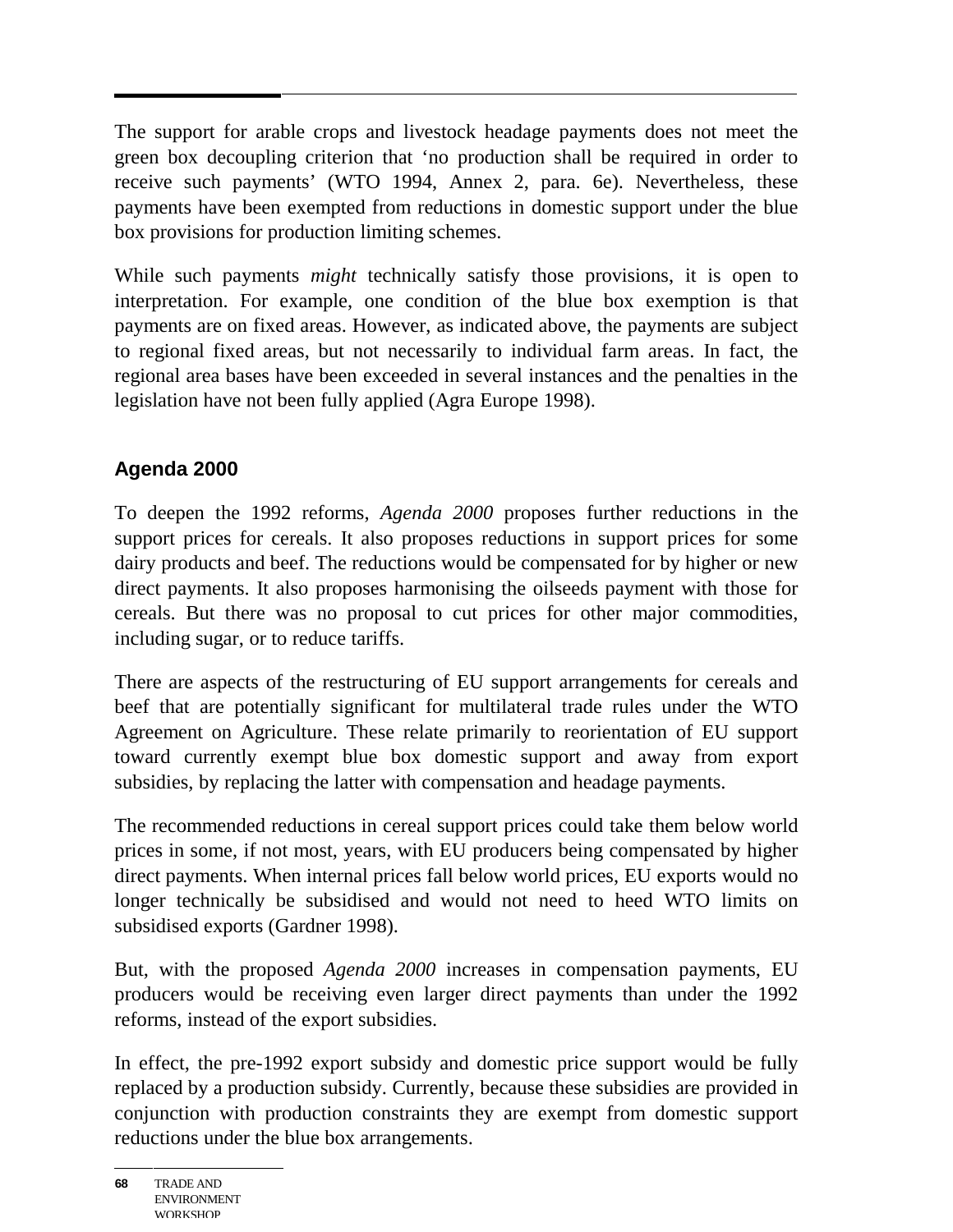Also, under *Agenda 2000*, compulsory area reduction programs are recommended to be zero. Swinbank (1998) concluded that the European Union's proposed set-aside of zero per cent satisfies the blue box requirements if the 1992 compulsory set-aside is retained (European Commission 1997; Swinbank 1998).

This illustrates how weak the production limiting arrangements for blue box support are. Because an area reduction program exists, some might interpret the program to be production limiting, even if the percentage reduction is zero, as the area would be limited to that in the base period, 1989–91.

As EU systems of support for grain are only partly decoupled, setting the variable set-aside percentage at zero would increase EU production and depress world prices further. Under such conditions, it becomes critical if substantial depression of world prices from EU protection is to be avoided that EU support is, in fact, minimally market distorting. It becomes even more important with potential EU expansion to incorporate the land rich eastern European countries.

In a WTO context, *Agenda 2000* appears to be based on the premise that blue box exemption for cereals and beef will be extended. The support is only partly decoupled and, additionally, its risk reducing, income and wealth effects will continue to encourage production, part of which will be exported. It would remain market distorting and other WTO members could be sceptical about accepting continuation of the blue box exemption for EU direct payments.

*Agenda 2000* would increasingly reorient traditional supports to green box measures by linking support payments to production of 'environment goods' and other social benefits from farming. Such payments include support for farming in less favored areas, agri-environment activities, marketing facilities and forestry.

Shifting support toward production of environment goods and other social benefits is likely to sustain many market distortions since agricultural production and these other benefits (they may be negative as well as positive) are joint products of farming (OECD 1998, p. 45).

The stated criterion for green box exemptions is that they have 'no, or at most minimal, trade distorting effects or effects on production' (WTO 1994). If subjective 'environmental' benefits are widely used to justify green box support, there is a danger of institutionalising highly market distorting policies.

*Agenda 2000* claims that 'the European model of agriculture is not the same as that pursued by our major competitors elsewhere, and that care will accordingly need to be taken to provide proper compensation for natural constraints and disadvantages' (European Commission 1998).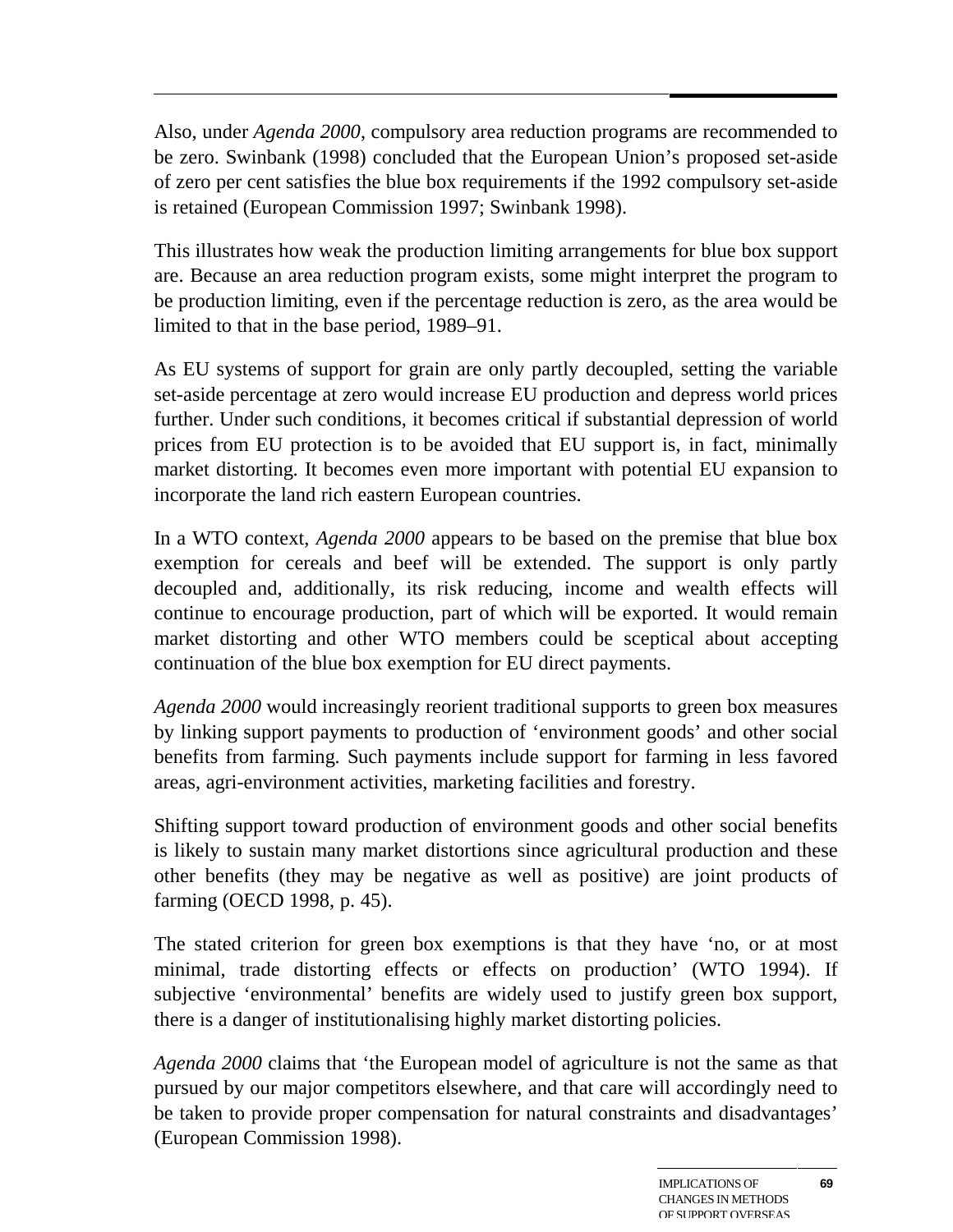This subjective statement suggests that Europeans value agriculture and the agricultural environment more than others. Swinbank (1998) dismisses it as 'protectionist poppycock' and adds that 'the benefits of trade stem from the ability to take advantage of differing cost structures around the world'.

#### **United States**

The US FAIR Act of 1996 contained changes in the form of support for some crops. It replaced traditional crop-by-crop deficiency payment subsidies with seven-year contract payments based on a merged acreage base for selected program crops.

Specifically, producers of program crops (barley, cotton, maize, oats, rice, sorghum and wheat) have merged commodity specific base acreages into a single 'whole farm base' (US Department of Agriculture 1996).

Farmers receive payments for 85 per cent of their 1996 base acreage computed under the 1990 farm bill determined payment acres, regardless of what crops they plant or whether they plant at all (except that conditions apply for vegetables and fruits). In addition, the budgetary commitment is capped at US\$35.6 billion for seven years. Importantly, FAIR removes the acreage reduction policy that was used to control supply.

The changes in the FAIR Act have characteristics of decoupled support and represent important breaks with tradition (Stuart and Runge 1997).

They eliminate the direct link between income support payments and current prices and allow farmers of program crops to respond more to market signals. As such, these policies are exempt from support reduction requirements under green box arrangements.

Nevertheless, other market distorting measures, including cotton competitiveness subsidies and export subsidies, still apply for some of these crops and the contract payments will indirectly affect production through supporting land prices. So, although the contract payments should result in lesser market distortions than deficiency payments for some commodities, significant systemic distortions remain.

To the extent that wealth and risk reducing effects from the contract payments stimulate production, these distortions would be exacerbated.

Also, other important commodities (dairy products, sugar, peanuts and tobacco) were largely excluded from the decoupled program (Stuart and Runge 1997).

**<sup>70</sup>** TRADE AND ENVIRONMENT **WORKSHOP**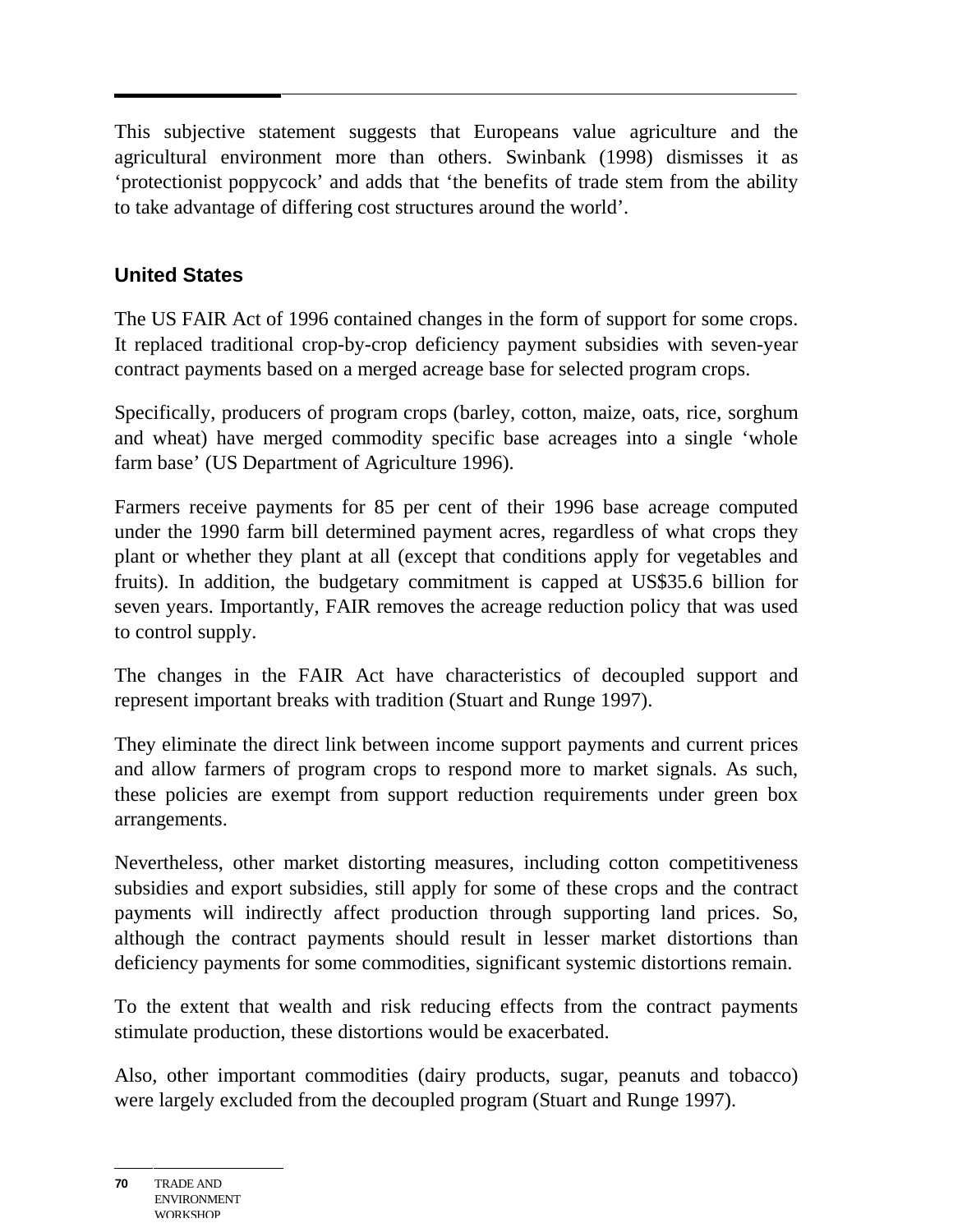An important consideration concerning the degree of decoupling under the FAIR Act is that the arrangement expires in 2002. If US producers of the affected crops anticipate that the arrangements could change or be changed to coupled support, they could expand plantings to increase future support base levels. This would weaken the degree of decoupling with current arrangements.

## **Conclusion**

The goal of future WTO negotiations is to advance the benefits of trade through reducing market distortions imposed by farm income support policies. Decoupling may be a means toward this end but it is not an end in itself.

Decoupled arrangements provide opportunities to make national agricultural support policies less market distorting. They also increase flexibility for reaching agreement in multilateral trade negotiations.

However, they have definite limitations. First, they still distort markets to some extent. Second, efforts to decouple existing support arrangements have proven to be far less than complete. Indeed there are many instances where substantial decoupling is claimed but, in fact, little or no decoupling has occurred. This highlights that decoupling arrangements must be rigorously defined and applied or they may form the basis for institutionalising highly market distorting support systems.

# **References**

Agra Europe 1998, *CAP Monitor*, Tunbridge Wells, England.

- Blandford, D. and Dewbre, J. 1994, 'Structural adjustment and learning to live without subsidies in OECD countries', *American Journal of Agricultural Economics*, vol. 76, no. 4, pp. 1047–52.
- Chavas, J. and Holt, M.T. 1990, 'Acreage decisions under risk: the case of corn and soybeans', *American Journal of Agricultural Economics*, vol. 72, no. 3, pp. 529– 38.
- Collins, K. and Vertrees, J. 1988, 'Decoupling and U.S. farm policy reform', *Canadian Journal of Agricultural Economics*, vol. 36, no. 4, pp. 733–45.
- European Commission 1997, Agenda 2000: For a Stronger and Wider Union, Brussels.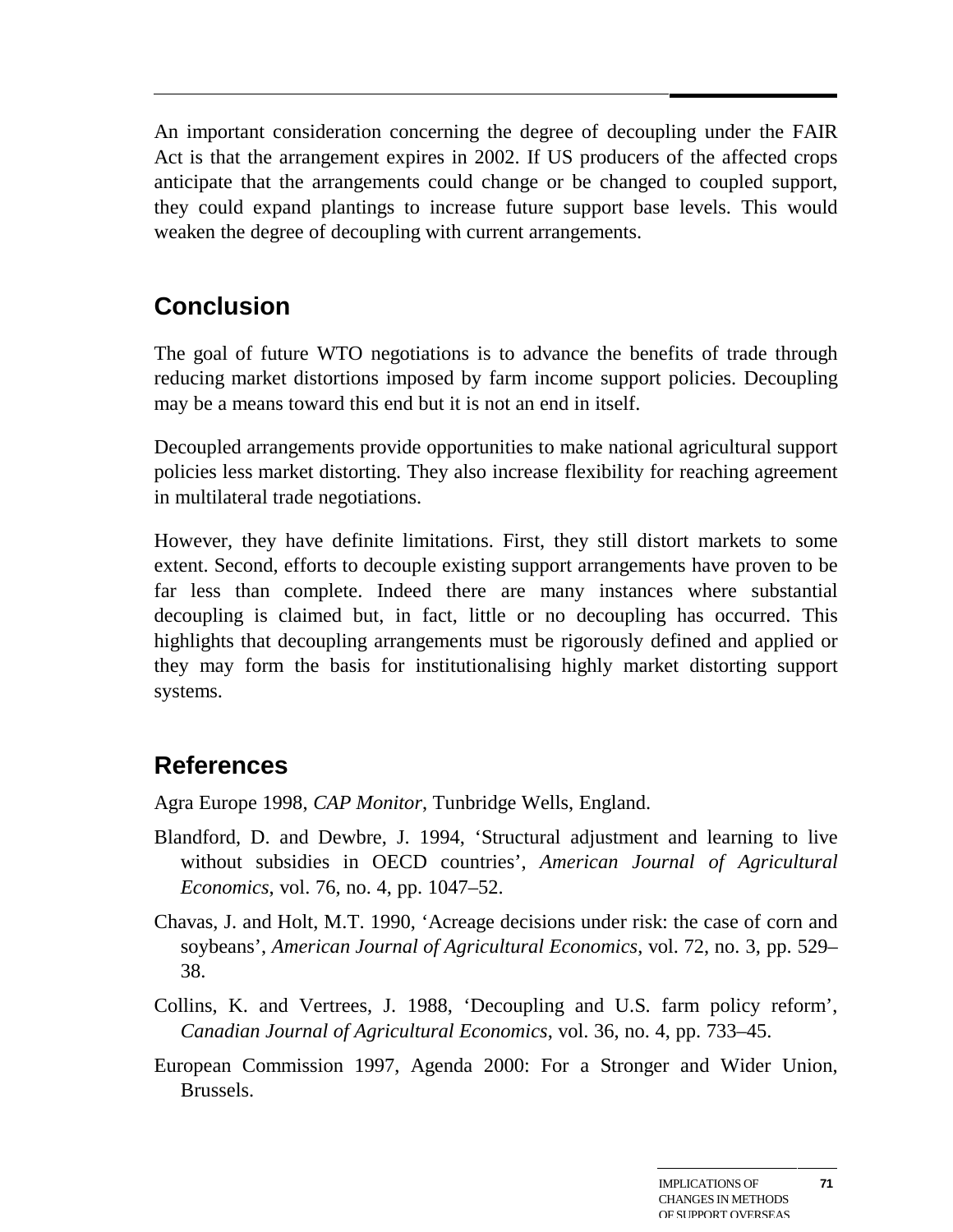—— 1998, *Explanatory Memorandum: The Future for European Agriculture*, Brussels.

- Franklin, M. 1988, *Rich Man's Farming: The Crisis in Agriculture*, Royal Institute of International Affairs, Routledge, London.
- Gardner, B. 1998, 'EU policies and their impact on world grain markets', in *Outlook 98*, Proceedings of the National Agricultural and Resources Outlook Conference, Canberra, 3–5 February, vol. 2, *Agriculture*, ABARE, Canberra, pp. 194–205.
- Hennessy, D.A. 1998, 'The production effects of agricultural income support policies under uncertainty', *American Journal of Agricultural Economics*, vol. 80, no. 1, pp. 46–57.
- OECD 1996, *Agricultural Policies, Markets and Trade in OECD Countries: Monitoring and Evaluation* 1996, Paris.
- —— 1998, *Agricultural Policies in OECD Countries: Measurement of Support and Background Information 1998*, Paris.
- Roberts, I.M. 1997, *Australia and the Next Multilateral Trade Negotiations for Agriculture*, ABARE Research Report 97.6, Canberra.
- —— and Andrews, N.P. 1991, 'Decoupling and the 1990 US farm bill for grain', *Agriculture and Resource Quarterly*, vol. 3, no. 2, pp. 1–17.
- Stuart, K. and Runge, C.F. 1997, 'Agricultural policy reform in the United States: an unfinished agenda', *The Australian Journal of Agricultural and Resource Economics*, vol. 41, no. 1, pp. 117–36.
- Swinbank, A. 1998, *Will Agenda 2000 Meet Current and Prospective WTO Commitments?* Centre for European Policy Studies, Brussels.
- US Department of Agriculture 1996, *USDA 1996 Farm Bill: The Federal Agricultural Improvement and Reform Act of 1996* [online], available URL: http://www.usda.gov/farmbill/index.htm.
- von Massow, M. and Weersink, A. 1993, 'Acreage response to government stabilization programs in Ontario', *Canadian Journal of Agricultural Economics*, vol. 41, no. 1, pp. 13–26
- WTO 1994, *The Results of the Uruguay Round of Multilateral Trade Negotiations: The Legal Texts*, World Trade Organisation, Geneva.

**<sup>72</sup>** TRADE AND ENVIRONMENT **WORKSHOP**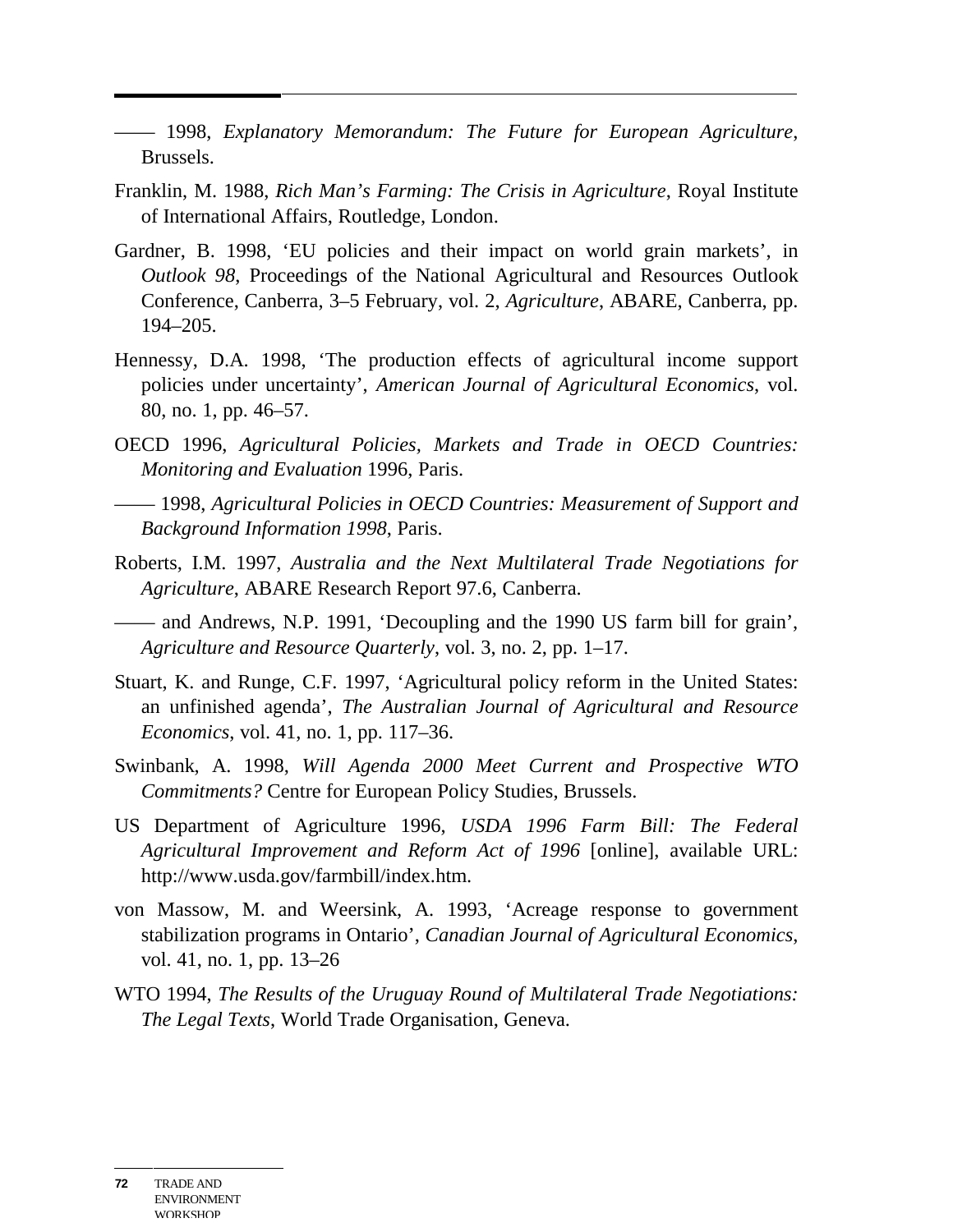# 8 The Biotechnology Action Agenda: Implications for Trade and the Environment

Donn Corcoran

### **Summary**

#### **Short/medium term issues**

In the short to medium term, biotechnology :

- Offers the prospect of new investment and employment opportunities in a key emerging technology
- Builds on Australia's research in sectors in which we are world competitive
- Will have substantial impacts on the productivity and competitiveness of established industries such as agriculture including food production and pharmaceuticals, and on activities such as environmental management
- Requires regulation for the purposes of environmental protection and as an enabling measure for investment and trade
	- − Australia has a voluntary system of regulation but a comprehensive statutory system is being developed
	- − trade concern is already occurring as a result of disagreements on regulatory approvals
- Involves both potential benefits and risks
	- − the risk factors raise questions of public acceptance of biotechnology
	- − niche markets may arise as a result of rejection of gene technology by a section of the population
	- − as has been experienced with antibiotics, the benefits can be dissipated if its use is not carefully managed.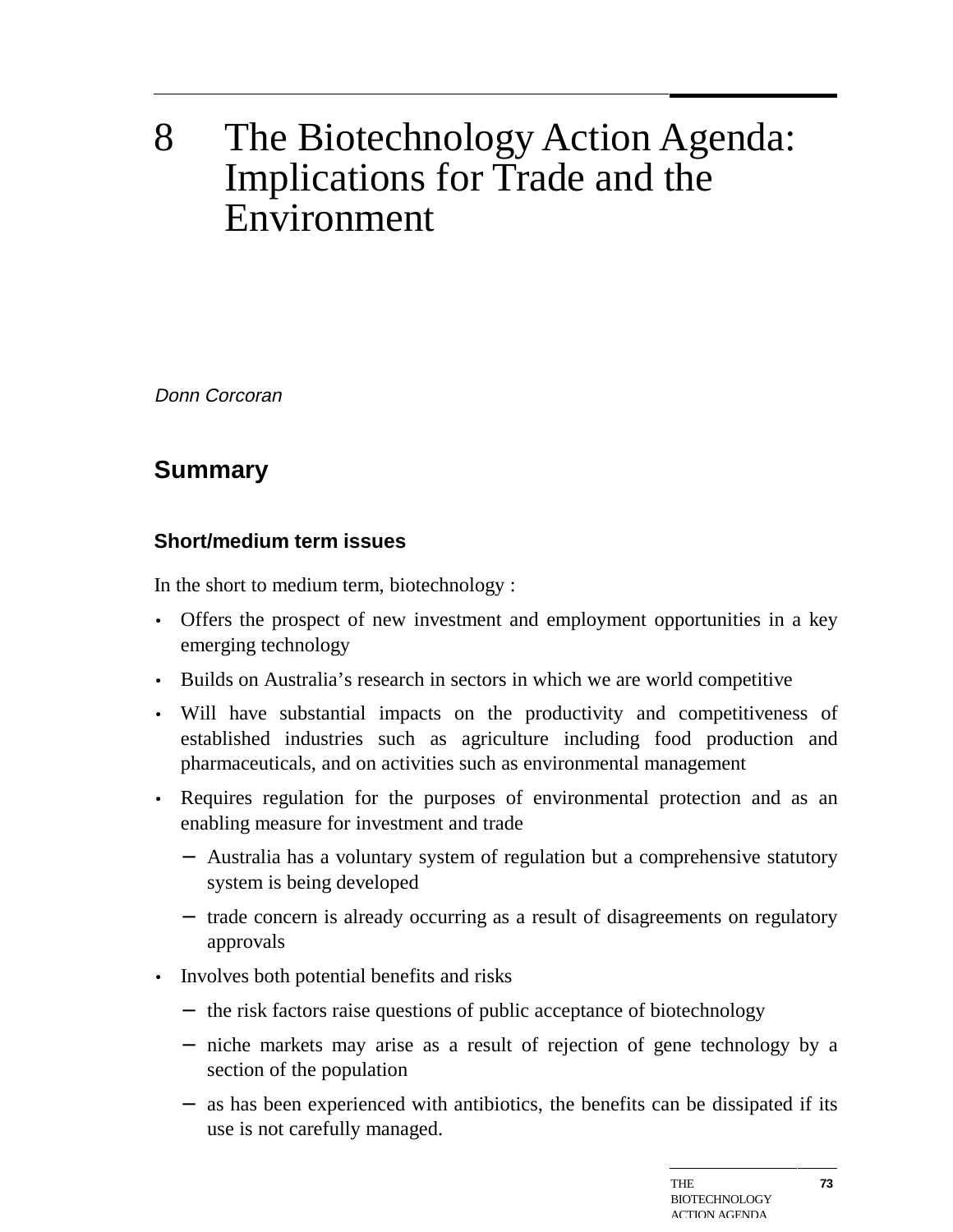Biotechnology is knowledge intensive and subject to intellectual property laws. Vertical integration and concentration of ownership of intellectual property are creating challenges in sectors that are biotechnology-dependent, such as agriculture and food. Accordingly, Australia needs to have an adequate involvement in the development and ownership of gene technology.

#### **Policy responses**

Biotechnology adds a new dimension to a number of issues in public policy, including investment and R&D promotion, regulation, ethics, privacy and public awareness.

The Commonwealth Government has announced a Biotechnology Action Agenda and Agricultural Biotechnology Strategy with the objectives of developing an internationally competitive biotechnology sector which generates new investment and employment and supports traditional biotechnology-dependent industries including agriculture, food production and pharmaceuticals.

#### **Long term issues**

In the longer term, biotechnology is likely to have impacts that are difficult to predict at present but which will be as far-reaching as previous technological revolutions such as information technology. Intellectual property will become increasingly important in international competitiveness and the generation of profits.

### **Introduction**

Biotechnology is the 'application of scientific and engineering principles to the processing of materials by biological agents to provide goods and services.'(Biotechnology -- International Trends and Perspectives, OECD, 1982)

Gene technology, a major technique of modern biotechnology, involves techniques of controlled insertion of genetic material into living organisms so as to alter the characteristics of the organism. This provides opportunities to enhance, switch off or otherwise modify existing characteristics, to introduce entirely new characteristics, and to enable large-scale production of biological molecules that would otherwise be impossible. In some instances gene technology simply speeds up and provides greater control over changes that can be achieved through conventional breeding practices. However, it also enables the exchange of genetic material between species that would not do so in nature.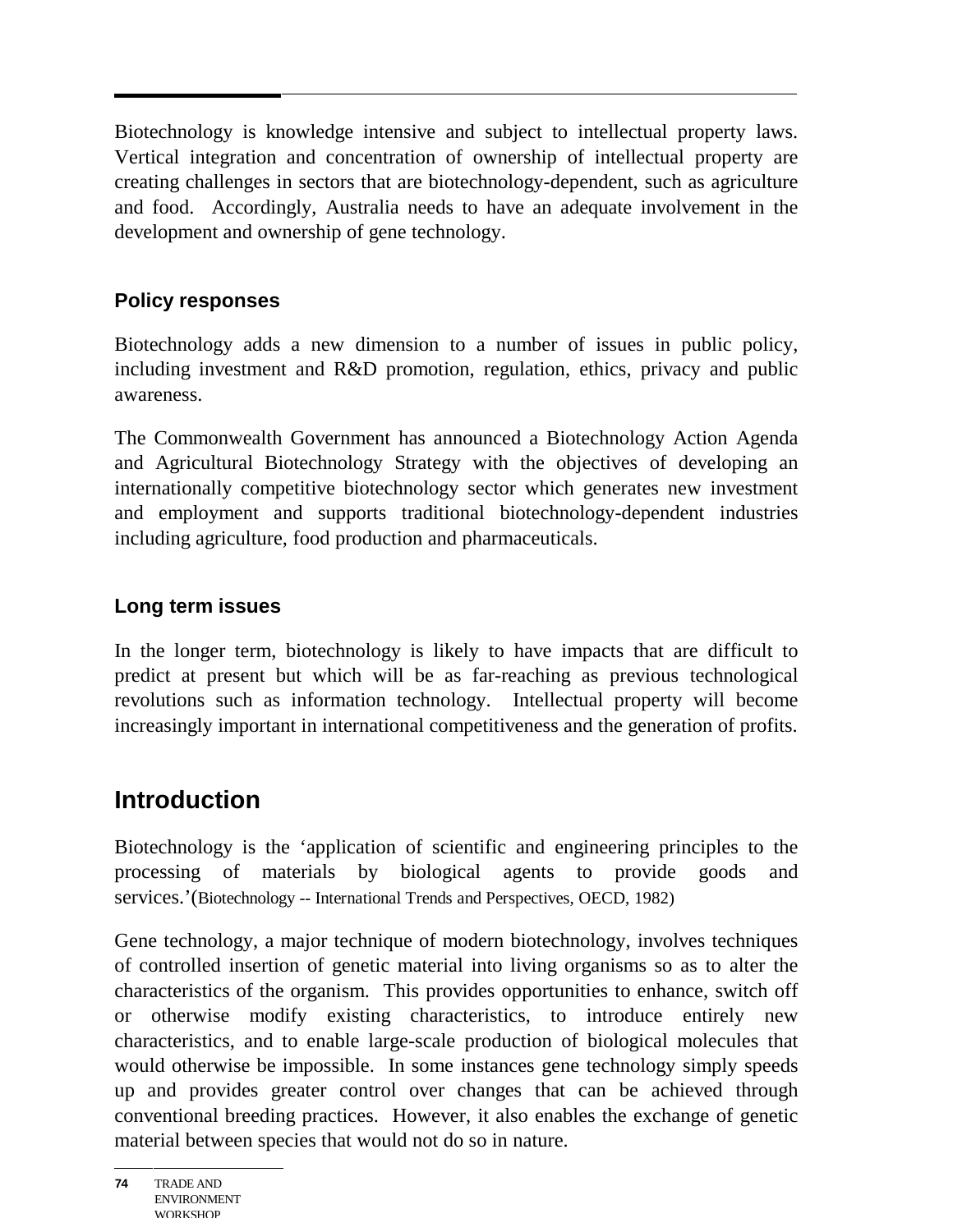# **Benefits of biotechnology**

Some current examples of beneficial products of biotechnology are:

- the production of human insulin by microorganisms, replacing the extraction of insulin from pigs; the product is both safer and cheaper
- the production of human growth hormone by microorganisms, replacing the extraction of the hormone from cadavers; again the product is safer and cheaper
- slow-ripening tomatoes; less waste and better flavour
- Bt cotton; insertion into cotton of the capability to produce the Bacillus thuringiensis toxin provides resistance to insect attack and thereby reduces the need for chemical pesticides, with environmental and cost benefits

# **Risks**

Some applications of gene technology can result in risks to human health, economic production and the natural environment. These risks are considered in Australia by the Genetic Manipulation Advisory Committee (GMAC) and other regulatory bodies to ensure appropriate safeguards are in place.

It is important not to overstate the risk factors from gene technology; many of these risks exist in conventional cross-breeding processes and in some instances can be reduced by gene technology. However, the level of certain risks, such as the development of resistance by weeds to herbicides, can be increased, and entirely new risks can be introduced. One example of such a risk was the proposed introduction into a rumen bacterium of the capability to detoxify fluoro-acetate, a toxin found in a number of native plants and also used in the poison 1080 used for control of vertebrate pests, including rabbits. GMAC considered that there was a risk of the immunity to fluoro-acetate spreading from cattle to feral animal, with the potential for devastation of much of the floral of arid regions in Australia, and the project was not approved.

### **Trade issues**

One of the most important trade issues for Australia is the ability of biotechnology to increase the range and quality of products, with particular relevance to the pharmaceutical and agricultural sectors, and the ability to increase the efficiency of production. It is also apparent that failure to take advantage of the opportunities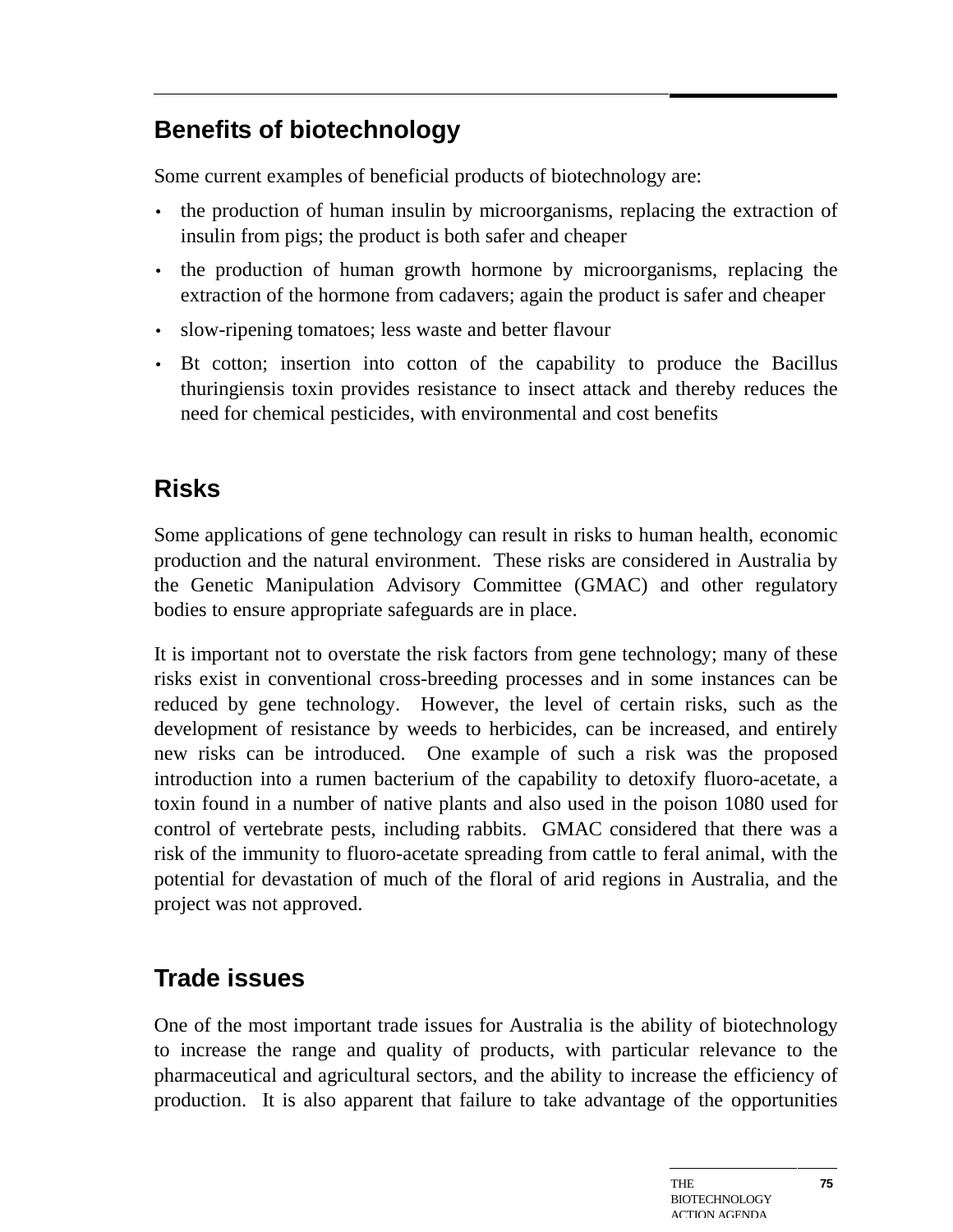would result in Australian industry becoming less competitive on world markets, particularly in agriculture.

Another important aspect of gene technology is that it introduces to agriculture in a much more comprehensive way intellectual property issues, with long term implications for management and profitability. As IP becomes more important to agricultural output, a greater share of the value of production will accrue to the owners of the IP. While this will not directly affect the export value of agricultural production, the high level of foreign ownership of the IP may tend to reduce profitability of the farm sector and the net economic benefits to Australia.

Recognition of the importance of IP has resulted in a substantial concentration of IP ownership by a small group of multinationals and a focus on vertical integration, with agricultural chemical companies acquiring ownership of gene technology IP, seed companies, and possibly further stages in the production process. The concern over pricing of Bt cotton seed, where there is a significant price differential between Australia and the US, is an early example of the potential for shifts in the competitive position of industries.

Concern has also been expressed that smaller economies and sectors of economic activity will be disadvantaged because of restrictions on the availability of patented technology. For example, the prime focus of companies owning agricultural IP is its exploitation in those areas where the highest returns can be made. The need for environmental assessment of genetically modified crops on a regional basis because of differing regional environmental factors has resulted in concern that some crop varieties will be slower to obtain the benefits of genetic modification or will be ignored because of the substantial regulatory and legal load experienced by the owners of the IP.

To some extent, these problems result from the granting of excessively broad patents in the early years of development of gene technology, and this may be overcome over a period of time by legal clarification of the scope of patents. However, the fact that the technology will continue to develop is likely to make problems of this nature a long term consideration. However, there are differing views within the scientific community over the appropriateness of allowing patents on genes and techniques for the insertion of genes. Some support patenting as a providing an incentive for research while others consider that it can inhibit research and create undesirable monopolies.

Ownership of IP also introduces control over farming practices, including practices such as annual contracts for the sale of seed, prohibitions on seed saving, and inspection rights on the part of seed companies.

**76** TRADE AND ENVIRONMENT **WORKSHOP**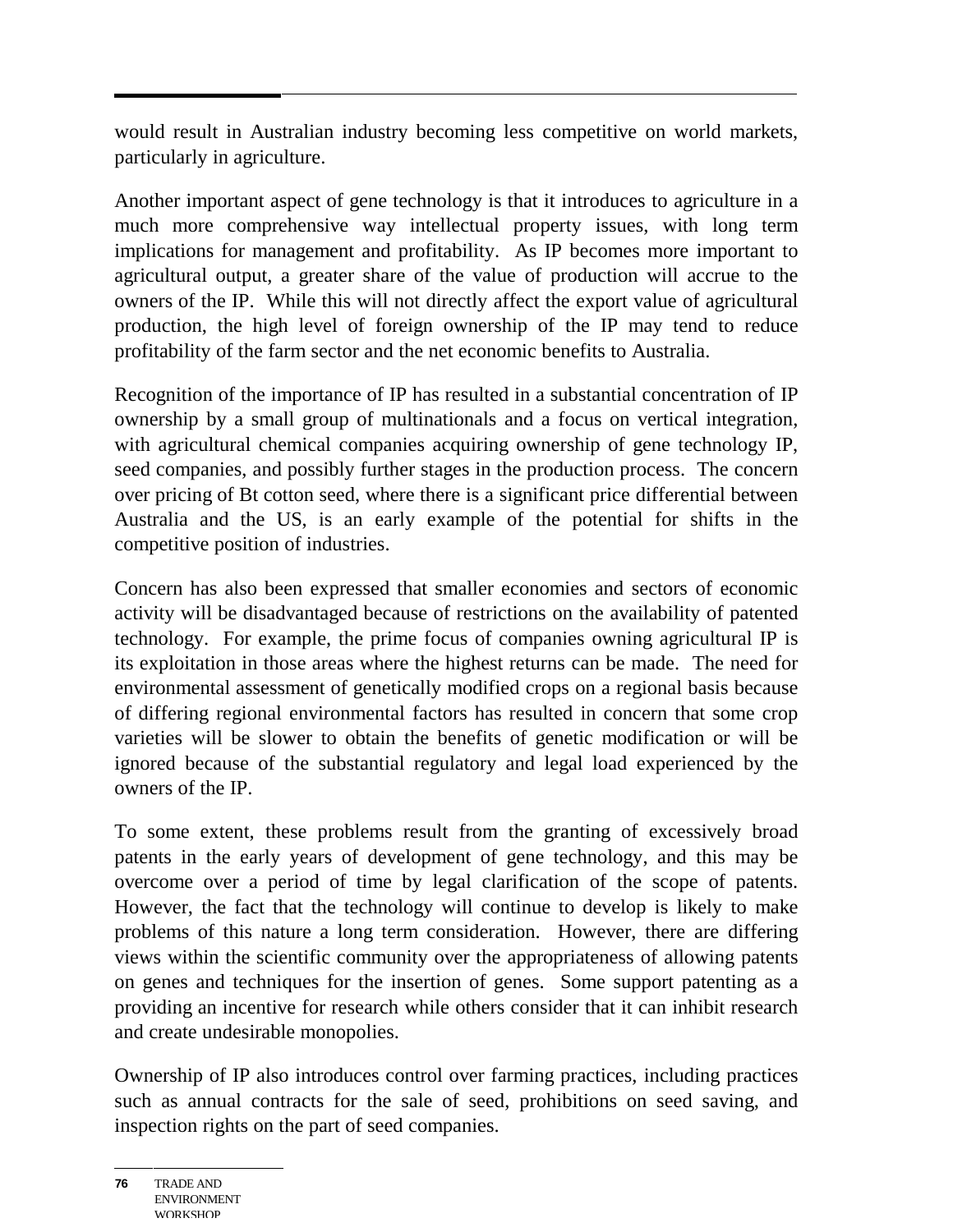The application of biotechnology is also leading to new types of trade concern over genetically modified products. Some bulk commodities such as corn and soy have been approved by US and Canadian regulatory agencies but have not been approved in Europe because of a differing assessment of the risks associated with anti-biotic resistant marker genes. These differences are likely to be referred to the World Trade Organisation for resolution.

Finally, there is the possibility that regulatory arrangements for genetically modified organisms and derived products could be used in some instances as a disguised non tariff trade barrier.

## **Environmental issues**

Most of the current discussion of the relationship between biotechnology and the environment falls into two broad categories.

- The potential beneficial and adverse effects on the environment of the application of biotechnology
- The need to preserve biodiversity in the interests of the development of biotechnology (in addition to other social and ethical arguments for the maintenance of biotechnology)

The application of modern biotechnology, and particularly gene technology, offers potential environmental benefits

- More efficient agriculture (higher yields, lower waste) could feed growing populations with less clearing of new land for farming, allowing maintenance of biodiversity
- Pest resistant crops will permit reduced use of chemical pesticides

There are also risks that need to be addressed and managed though appropriate regulatory arrangements. These include:

- Creation of new varieties of pest species with resistance to pesticides or to natural predators, such as herbicide-resistant weeds
- Loss of biodiversity through general use of genetically uniform varieties of crops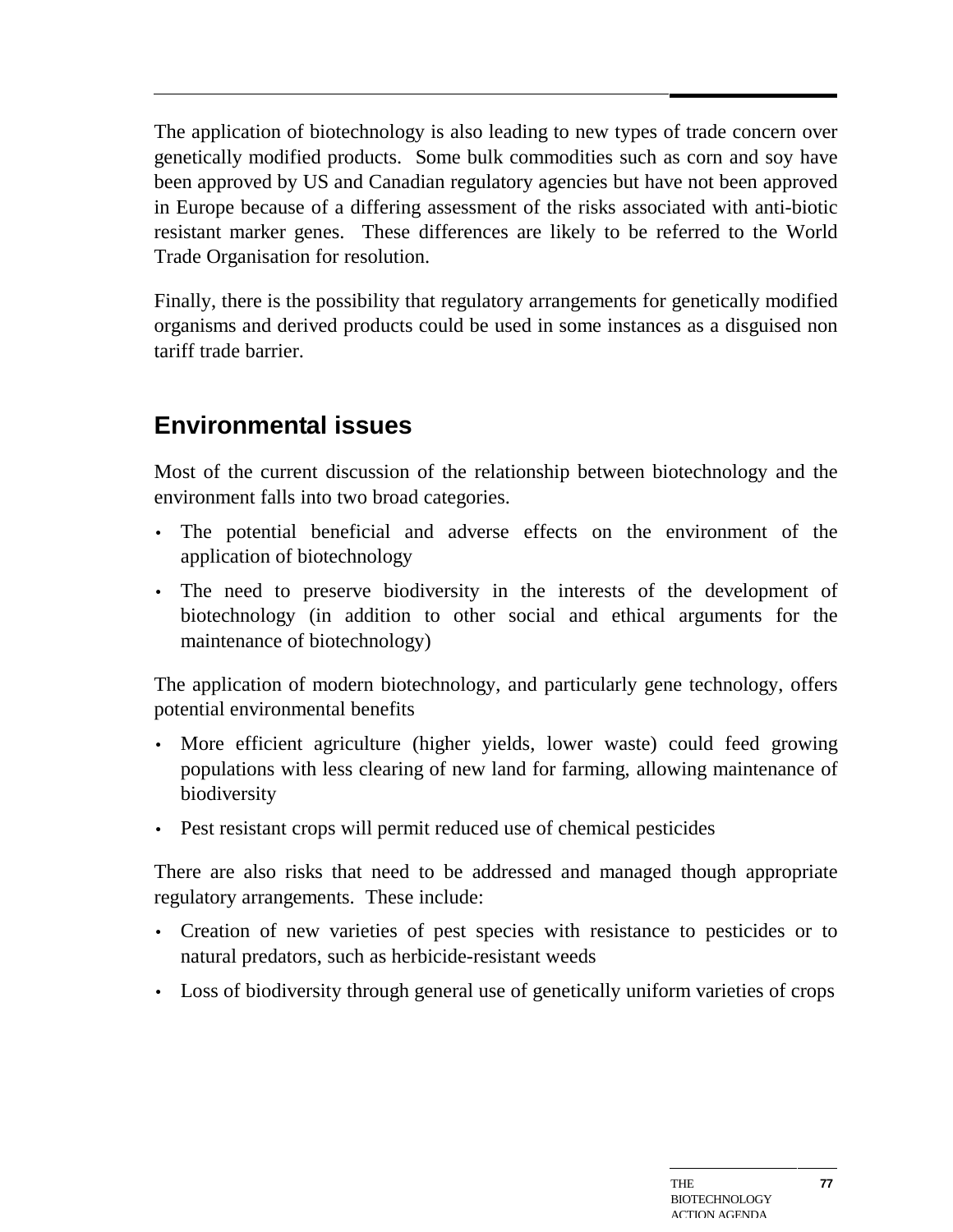### **Policy responses**

#### **Regulatory arrangements for gene technology**

Gene technology has been subject to voluntary regulation in Australia for about 20 years through the operation of the Genetic Manipulation Advisory Committee (GMAC) and its predecessors. GMAC's voluntary system covers both contained research and the public release of genetically modified organisms (GMOs). The release of some products which are either GMOs or derived from GMOs is covered by existing regulatory bodies, including the Therapeutic Goods Administration and the National Registration Authority for Agricultural and Veterinary Chemicals.

These arrangements were satisfactory while the technology was largely in the research phase but the increasing level of public release is widely regarded as requiring a comprehensive system of legislation. This view is generally supported by the research community as providing safeguards for human health and the environment and by most companies in the industry as an enabling measure which will provide consumer confidence and, consequently, investor confidence.

The Commonwealth has proposed the establishment of a Gene Technology Office to regulate research and the release of GMOs not covered by other regulatory bodies. This position is currently being discussed with the States and Territories and cooperative legislation is expected to be introduced in 1999.

#### **Biotechnology Action Agenda**

The need for a strategy for biotechnology has been considered at some length in policy forums, including the Prime Minister's Science, Engineering and Innovation Council and the Supermarket to Asia Council. The Gene Technology/Germ Plasm Steering Committee of the Supermarket to Asia Council has made a number of recommendations on maximising the benefits of gene technology to Australia.

These and related concerns led to a commitment by the Government in the context of the recent federal election, to a Biotechnology Action Agenda and, within this whole-of-government approach, an Agricultural Biotechnology Strategy. The establishment of the Action Agenda recognises that, while the biotechnology sector has clear potential to generate economic and social benefits, it also faces a number of challenges. Measures by industry and government to address these challenges will be important for the development of an internationally competitive biotechnology sector and as a consequence to our international trade.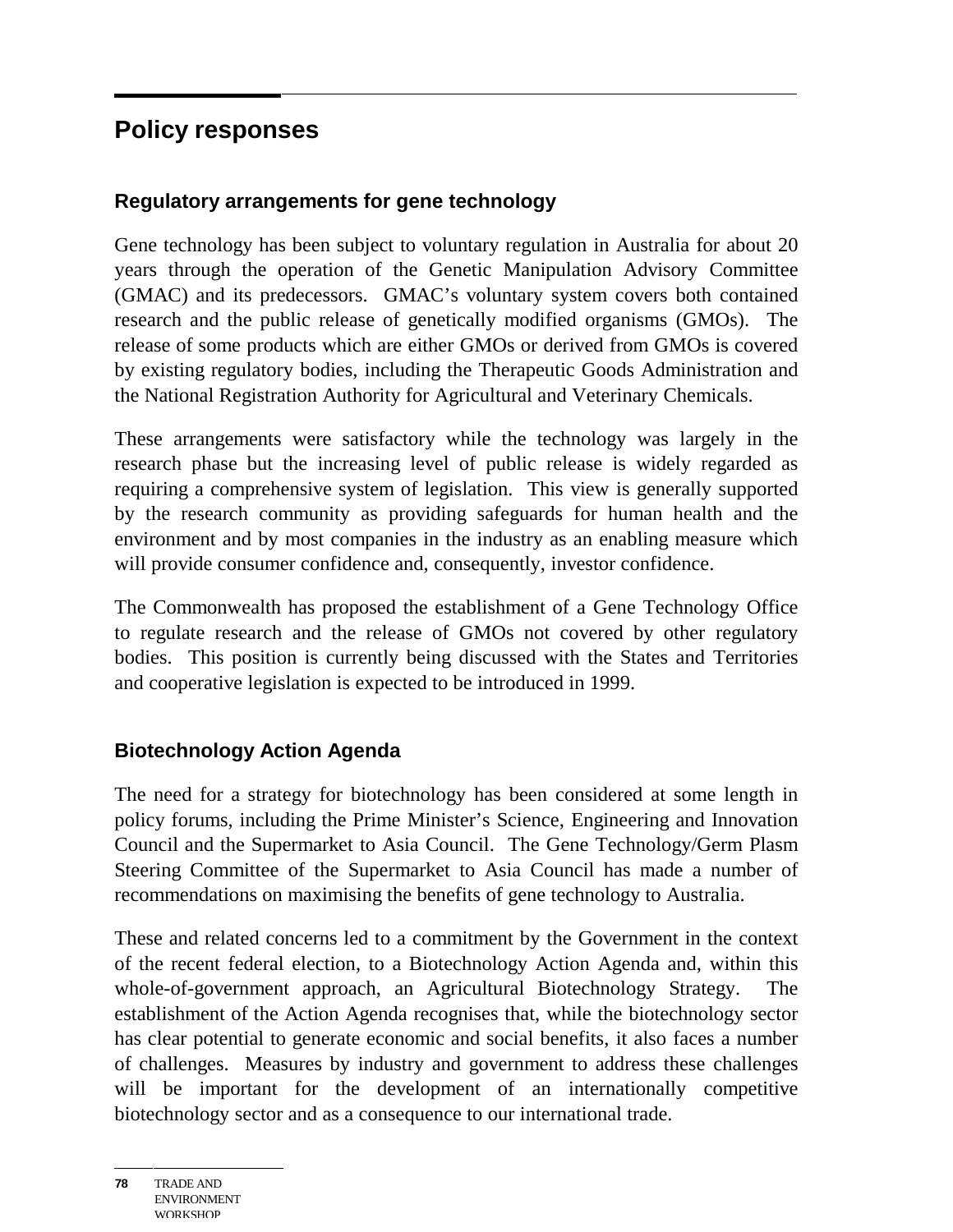The Action Agenda will be supported by a Biotechnology Task Force within the Department of Industry, Science and Resources and will involve broad-based consultation within the Commonwealth, with States and Territory Governments, and with stakeholders. As part of this process a high-level industry-government Biotechnology Consultative Group is being established, to advise Government on policies for the development of an internationally-competitive biotechnology sector.

The issues and priorities to be addressed under the Action Agenda will be subject to consideration by the Biotechnology Consultative Group. However, on the basis of preliminary consultation with industry and other stakeholders the Task Force has identified the need for strategies to address issues such as:

- Technology development and diffusion
- Intellectual property management and ownership
- Access to venture capital
- Market access and promotion
- Regulation, biosafety and biodiversity
- Public awareness
- International agreements on intellectual property and other issues.

Two initial projects which the Biotechnology Task Force will support are:

- preparation of an industry directory for investment promotion and marketing purposes
- support for an Australia-California Biotechnology Partnering Meeting in San Diego in May 1999.

Access to venture capital has been identified as a significant industry concern. Institutional investment from the US is regarded by many within the high technology sectors as being inhibited by current levels of Capital Gains Tax. While not taking a position on the issue, the Task Force is seeking to facilitate the presentation of the biotechnology sector's views on investment issues to the Review of Business Taxation. As part of this process, planning is underway for an industry forum to be held in Sydney on 14 December.

While foreign investment is widely accepted as necessary for development of Australian biotechnology, there is also a concern that Australia maintain a strategic position in the development and ownership of intellectual property. One of the challenges facing the sector is achieving the appropriate balance between foreign investment and management of Australia's trade and economic interests.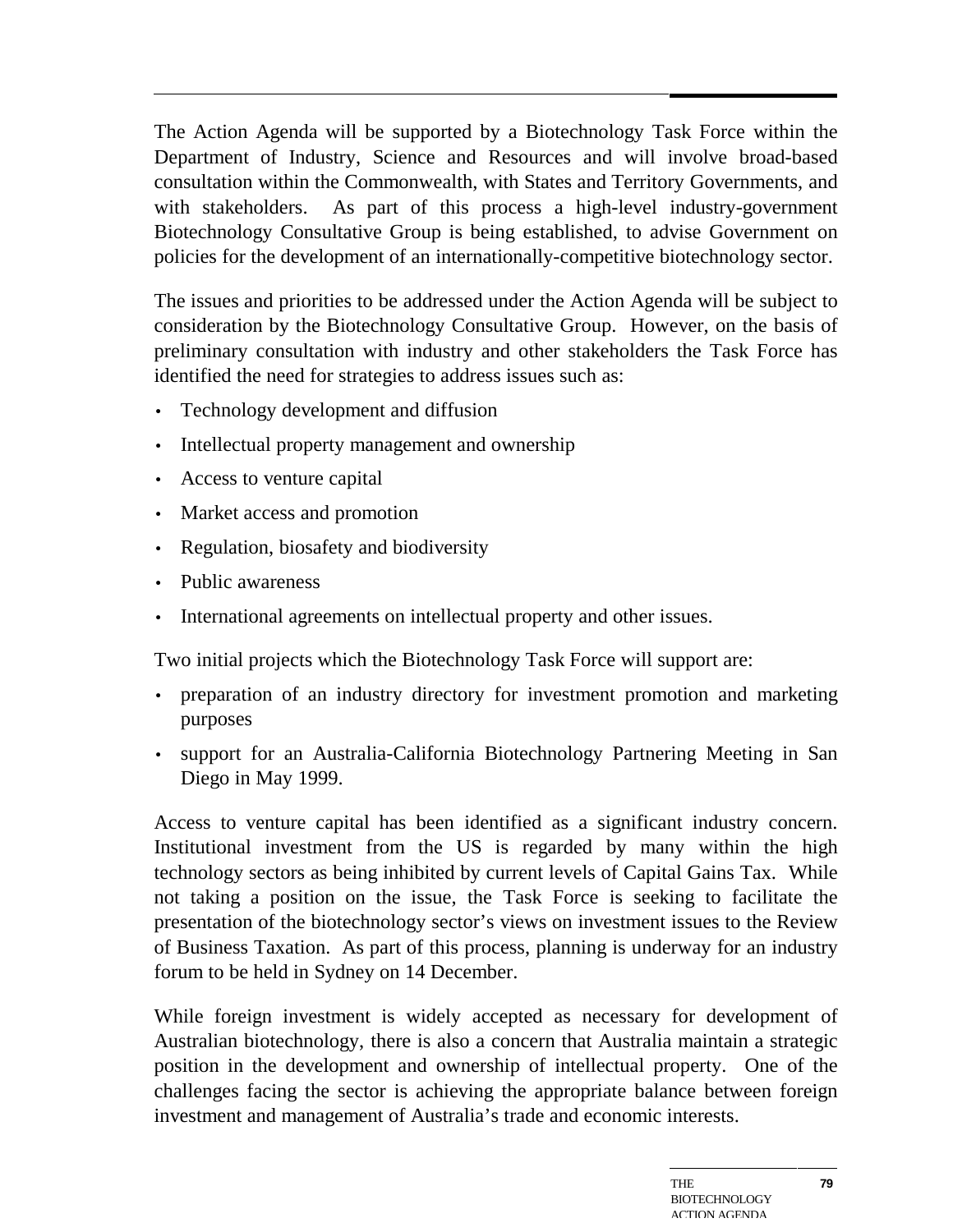### **Long term issues**

A brief mention should be made of some of the long term implications of biotechnology for both trade and the environment. Just as the substantial impact of the personal computer was not expected by manufacturers of early mainframes, it is difficult to forecast the impact of biotechnology.

Just a few examples will illustrate the point. In the medical field, research is now being undertaken on the use of undifferentiated human cells to produce whole organs, including complex organs such as hearts. This research may achieve outcomes in as little as ten years, with the prospect of commercial production and trade in live organs. With the development of a wealthy and aging population of in a number of countries, a whole new field of economic activity in the medical field may open up.

Through the application of gene technology, a number of biologicals such as human insulin and human growth hormone are already being produced by microorganisms. Some plastics are now being produced by biological processes. Research currently underway may lead to the mass production through biotechnological processes of some basic chemicals and agricultural products.

It is possible that cotton and other natural fibres may be produced in the longer term by microorganisms in large saline ponds, making some forms of agriculture redundant. As a by-product of these developments, there could be benefits to the environment in that some forms of pesticide intensive agriculture will be eliminated.

The impact on trade of these developments is hard to predict but could be substantial. However, it is likely that competitive advantage, trade flows, and the distribution of profits from production will be determined more and more by ownership of the relevant intellectual property rather than of factors of production such as land.

This has the potential to work to Australia's disadvantage unless the appropriate decisions are made on investment in and management of IP. Developing the right policies requires early and effective cooperation between government, industry, the investment community and the research community.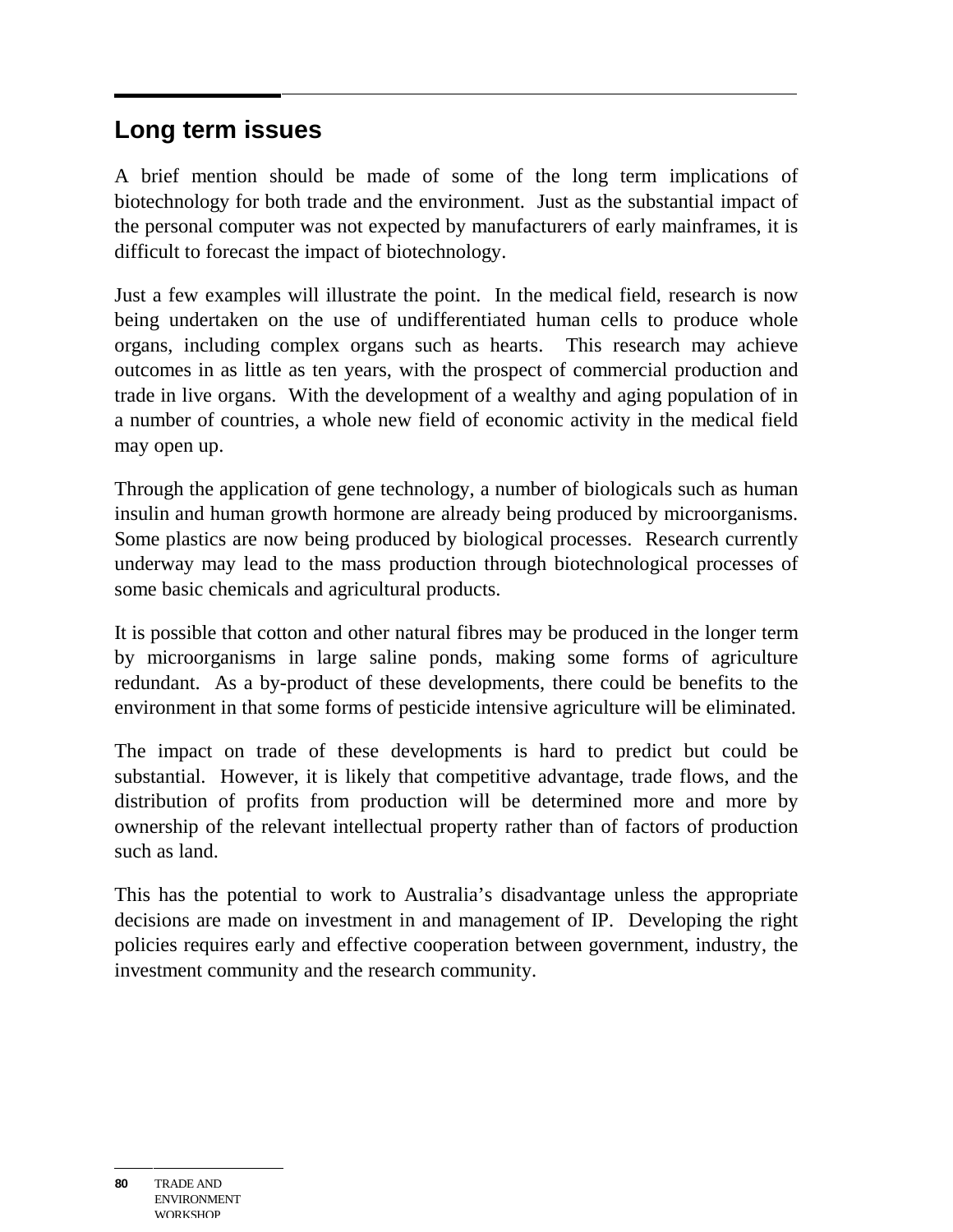# 9 Incorporating Risk Assessment in Trade Policy

#### David Robertson

International commercial relations are becoming increasingly complex as political leaders thrust more and more burdens on the fragile trading system, while *nongovernment organisations* (NGOs), unable to force their ideas through domestic political institutions, attempt to exploit opportunities in international agencies. Governments unwilling to confront interest groups at home even subscribe to vague concepts, such as "the civil society" (President Clinton, 1998).

The WTO has become a target for NGOs since the Uruguay Round was concluded (Robertson, 1994). The Uruguay Round Final Act provided new opportunities for NGOs to intrude their single issue politics into WTO affairs because it expanded the scope of GATT principles to cover trade in agriculture and services, strengthened trade rules, increased membership, established links between trade and investment and competition policy (TRIMs), reinforced protection of intellectual property rights (TRIPs) and incorporated new rules on product standards. Above all, the adoption of the Understanding on the Settlement of Disputes introduced a process, using the *Dispute Settlement Board* (DSB) that offered a pseudo-legal mechanism and an international platform where lobby groups can seek to emancipate their interests.

Encouraged by governments' acceptance of a link between trade and the environment in the closing stages of the Uruguay Round, embodied in the Decision on Trade and the Environment in the Marrakesh Declaration (April 1994), 'green groups' have besieged WTO processes. In its original GATT context, 'transparency' referred to publication of trade barriers and schedules to keep traders informed about commercial regulations. More recently, transparency has expanded to cover release of WTO documents and reports to facilitate surveillance of policy commitments, and public symposia with NGO participation, leading, increasingly, to NGO intrusions into some WTO processes. In fact, there is a 'cultural clash' between the confidential process of trade negotiations and the publicity-seeking objectives of green lobbies and other NGOs. Managing this conflict will require delicate balancing by the WTO Council, because the WTO is designed to be an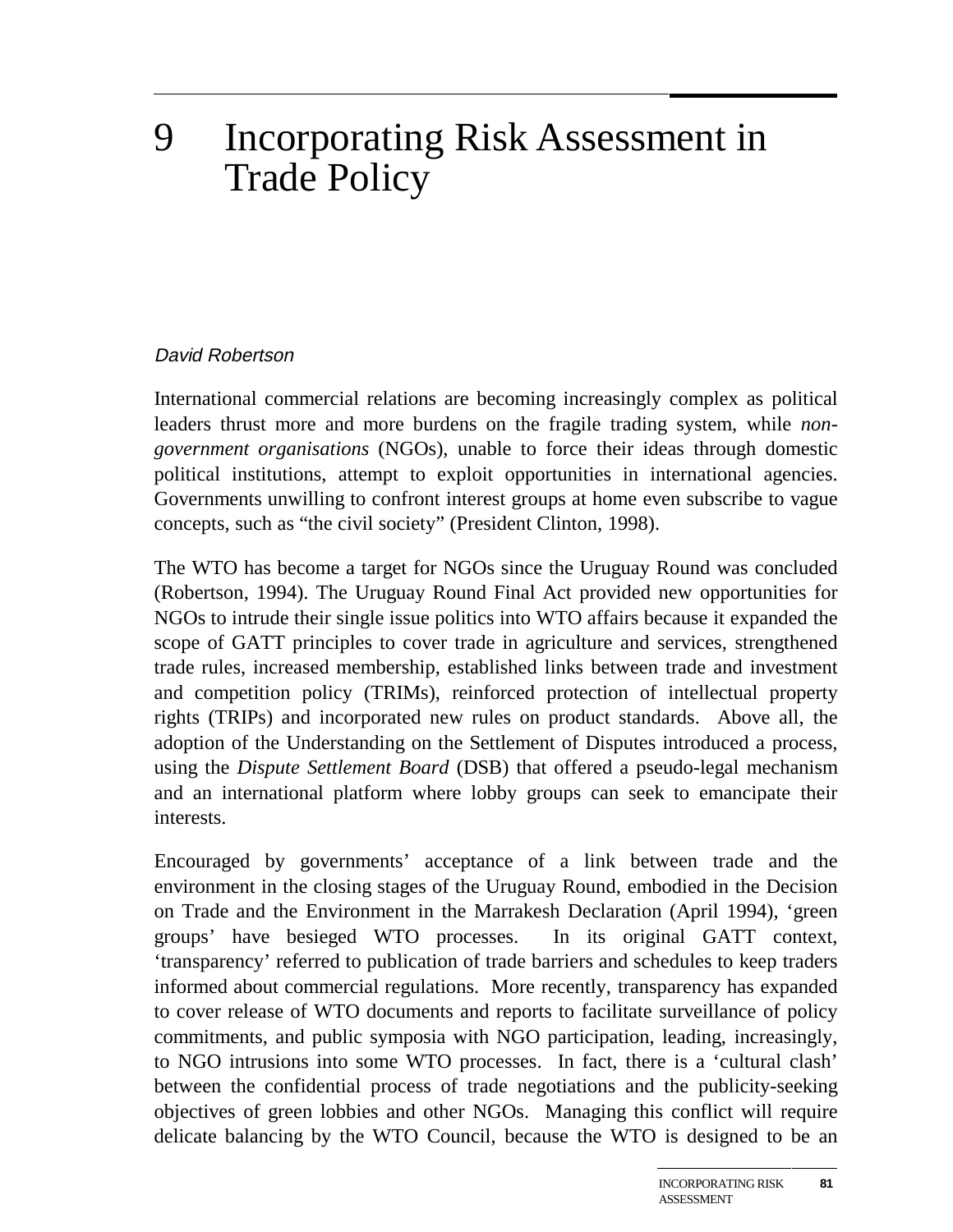inter-governmental organisation (unlike the *International Labour Office* (ILO) which is a tripartite agency comprising governments, trade unions and business).

The evolution of the WTO since 1994, based on its increased scope and its new rules-based system, has been complicated by two other developments:

- 1. the adoption of new *multilateral environmental agreements (MEA)* that contain provisions that may not accord with WTO rules (although only in their application will this be tested);
- 2. new national measures that contravene WTO provisions, but are regarded as an exercise of sovereignty, such as unilateral measures to protect the environment and animal, plant and human health, but which have extraterritorial effects.

The first category has provided the substance in discussions and reports of the WTO *Committee on Trade and Environment* (CTE), especially relating to proposals to amend GATT article XX. This debate has been rejuvenated by new amendments proposed since the 50<sup>th</sup> Anniversary of GATT in May 1998, where emphasis was given to 'the civil society' (WTO 1998 (a) and (b)). More recently, the Appellate Body's decision in the Shrimp-Turtle case has reopened the debate on article XX, in terms of clause (g) and the interpretation of the Preamble to the WTO (WTO 1998 (c)).

The second category comprises two types of difficulties:

- 1. Strengthened rules on non-tariff barriers, such as *The Agreements on the application of Sanitary-Phytosanitary Measures* (SPS) and *The Agreement on Technical Barriers to Trade* (TBT), result in complaints to the DSB when interpretations of the rules differ (eg, Canada/US complaints against Australia's quarantine regulations preventing imports of uncooked salmon, and US/Canada complaints against the EU embargo on imports of hormone-enhanced meat and meat products);
- 2. Unilateral adoption of restraints on imports as part of environmental or health protection, which contradicts WTO agreements (eg. European governments' proposals the EU Commission that imports of genetically-modified cereals or meat of animals fed antibiotics should be banned).

Although DSB complaints may be honestly initiated, changes to provisions in WTO agreements depend on providing scientific evidence. Assessing the risk that allowing market access for foreign produce will endanger domestic production is at the centre of most SPS cases presently before the DSB (see Table 9.1). Similarly, EU demands for measures of 'biosafety' require more substantiation than consumers'suspicions and a mood of distrust engendered by recent outbreaks of BSE, ecoli strains and viruses.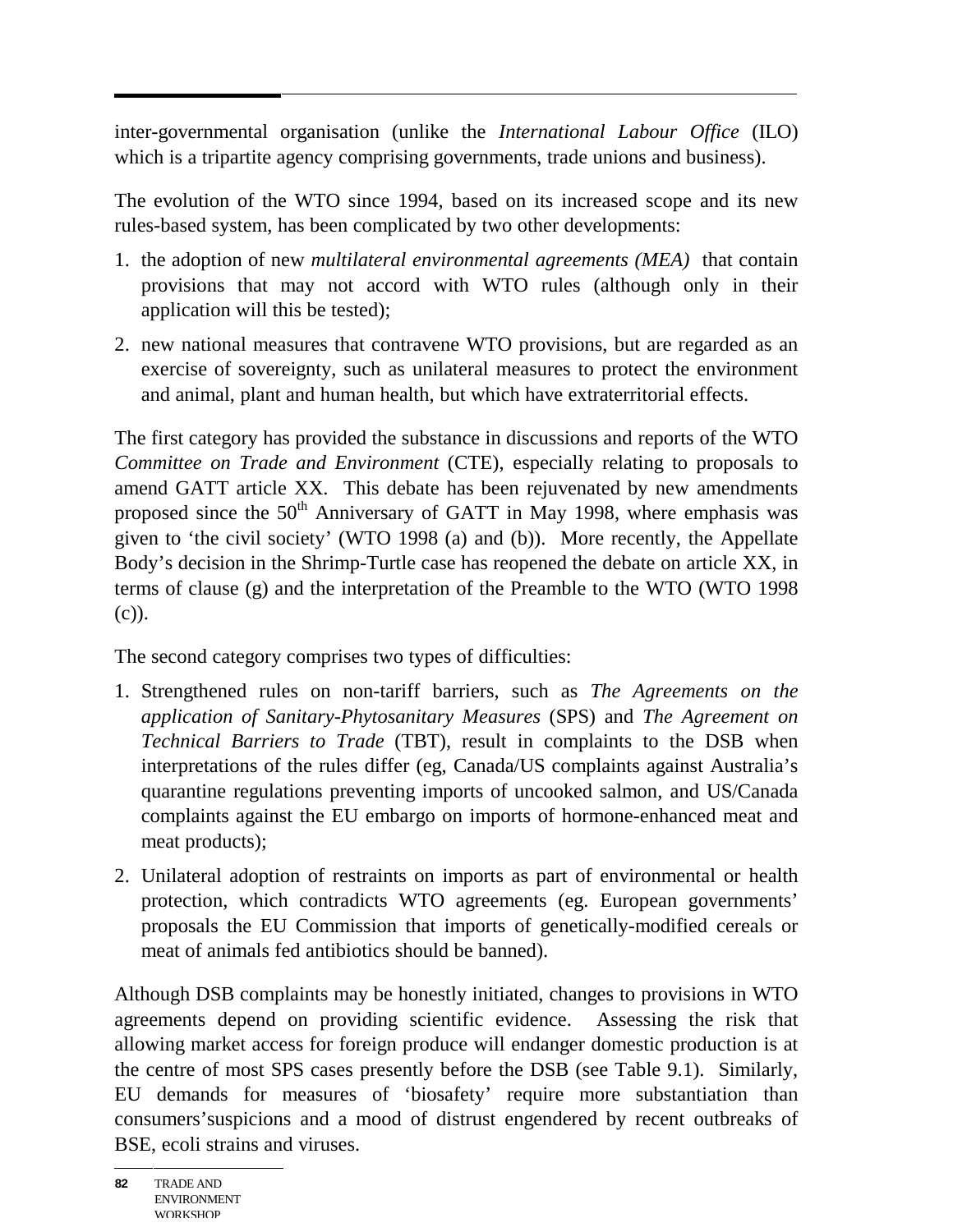| Status*                                                                                  | Complainants                                                                                 | Complaint                                      |
|------------------------------------------------------------------------------------------|----------------------------------------------------------------------------------------------|------------------------------------------------|
| US implemented DSP<br>recommendations                                                    | Venezuela, Brazil                                                                            | US gasoline standards (TBT)                    |
| 19 August 1997                                                                           |                                                                                              |                                                |
| EU undertakes to comply with<br>DSB recommendations by<br>13 May 1999                    | US, Canada                                                                                   | EU meat and meat products<br>(hormones)        |
| DSB report appealed by US 13<br><b>July 1998</b>                                         | India, Malaysia, Pakistan,<br>Thailand, Philippines (plus 3 <sup>rd</sup><br>country rights) | US shrimp/turtle                               |
| DSB report appealed by<br>Australia 22 July 1998; Appeal<br>Board decision 20 Oct. 1998. | Canada, US                                                                                   | Australia salmon/salmonids<br>(SPS)            |
| Panel established<br>18 Nov 1998                                                         | US                                                                                           | Japan agric. quarantine (SPS)                  |
| Canada Complaint 17 June 1998, panel<br>requested.                                       |                                                                                              | EU barriers to imports of<br>conifer woods     |
| Complaint 28 May 1998                                                                    | Canada                                                                                       | EU asbestos and products<br>thereof (TBT)      |
| Complaint 18 Aug 1997                                                                    | EU                                                                                           | US poultry (SPS)                               |
| Complaint 15 Jan 1997                                                                    | EU                                                                                           | Japan pork and pork products<br>(SPS)          |
| Latest complaint 24 May 1996                                                             | <b>US</b>                                                                                    | Korea quarantine on food and<br>ag. (SPS, TBT) |

Table 9**.**1 **WTO disputes requiring risk assessments**

Source: \*WTO summary, 12 August 1998

In SPS cases, there is interest in promoting a commercial income stream by avoiding risks from disease, while at the same time achieving economic rents from this protection. Similarly, the TBT seeks to avoid discriminatory barriers to trade, from unnecessary technical regulations (mandatory), standards (voluntary), testing or certification procedures, by encouraging the use of international standards and obliging consultations with interested foreign suppliers when different standards are set. This recognises the commercial interest.

#### **Risk assessment**

The GATT (1947) was based on negotiated agreements. Comparatively few disputes were notified under its 'nullification and impairment' provisions (articles XXII and XXIII). Most were resolved during consultations. Out of 233 disputes notified before 1988, only 73 panel reports were completed and forwarded to the GATT Council. Several reports were not adopted by the GATT Council under the consensus provisions (mainly subsidy complaints). General acceptance of panel reports, however, indicated support for GATT principles, considering the Council had no enforcement powers (Jackson, 1990; 98-101). Any evidence proffered in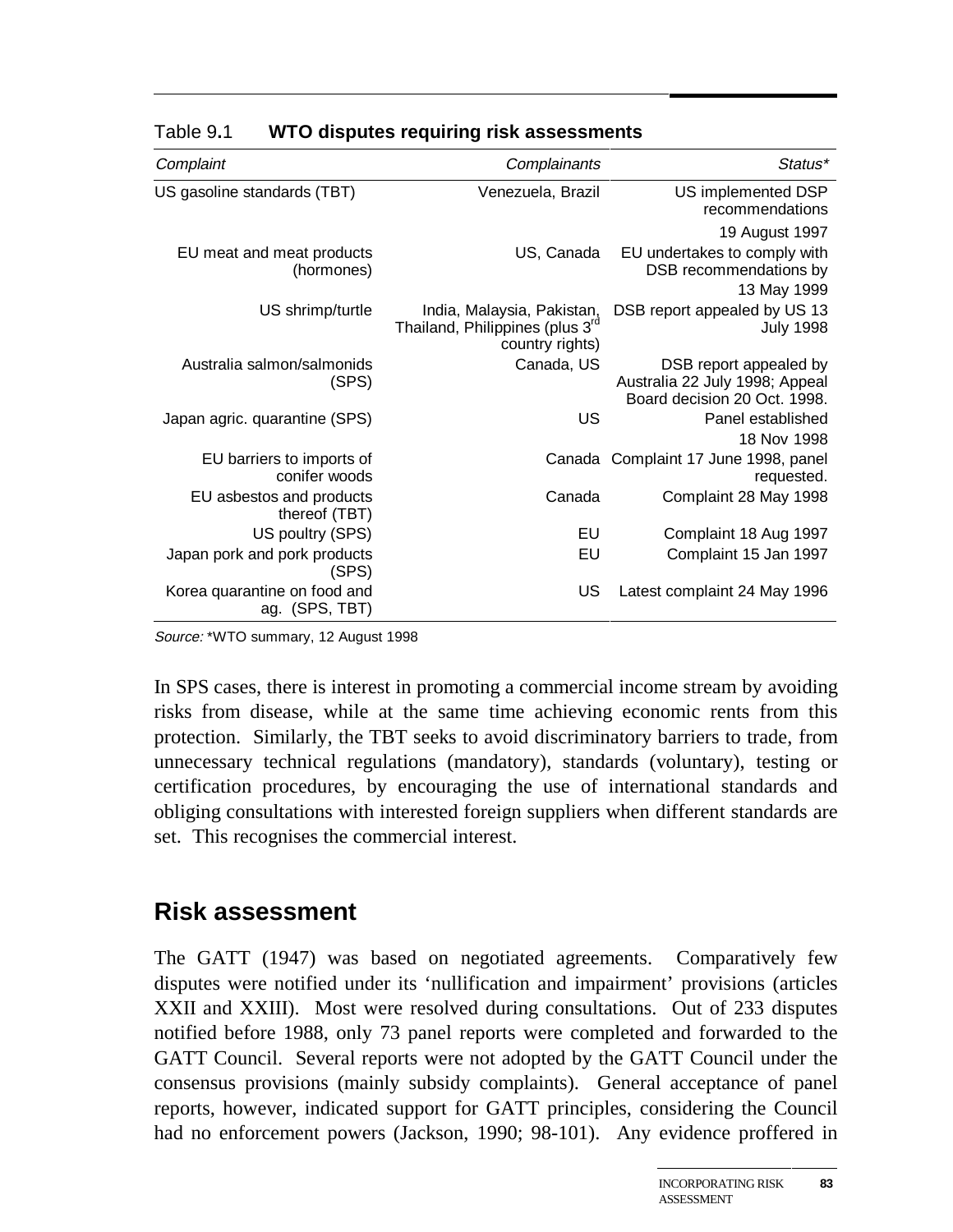such disputes was largely anecdotal or based on trade statistics, not scientific evidence.

Adoption of the WTO dispute settlement process, together with strengthened rules against NTBs, has introduced a legalistic approach to disputes, particularly with the Appellate Body to give definitive verdicts to the WTO Council (Jackson, 1997). Moreover, the SPS and TBT agreements call specifically for scientific evidence to be considered. In many instances, this requires an assessment of risk (eg. Canada/Australia salmon dispute). Such assessments will become increasingly important in DSB cases (see Table 1).<sup>1</sup>

MEAs require more difficult assessments of risk and burden sharing in finding collective solutions to cross-frontier environmental problems. Nevertheless, reaching agreements depends on scientific studies and acceptance of evidence on risk to decide whether collective actions are necessary. Negotiating an MEA requires some ceding of sovereignty that corresponds to perceptions of the problem (including the economic efficiency of alternative proposals).

At the Kyoto Conference (1997) the proposal for a proportional reduction in emissions for Annex I countries was not an efficient solution. The scientific evidence alone did not point to an efficient solution, because other considerations were relevant. Yet such qualifications were widely rejected before Kyoto (Paterson and Grubb, 1996).

Similarly, the *Basel Convention* on shipments of hazardous chemicals restricts movements of chemicals to developing countries without *prior-informed consent* (PIC), on grounds that developing countries are not equipped to evaluate the effects of such imports. This presumption against shipments follows the precautionary principle. Properly administered PICs provide information that may facilitate trade once they are agreed. If PICs are required for each shipment, of course, they could become an administrative barrier. Ultimately, the trade effects will depend on how the system works and the motives of participating countries. As a regulatory device, however, PICs have created a precedent that green lobbies will continue to exploit.

New campaigns against health/environment 'hazards' are appearing. European agricultural and food lobbies are attacking *genetically modified organisms* (GMOs),

 $\overline{a}$ 

<sup>1</sup> Recently, the Appellate Body has ruled that NGOs always have a right to submit briefs to DSB panels. It is a decision for each panel to decide whether to seek formal and proper submissions (under the power of panels to obtain information from any source (see DSU article 13)). For NGOs this is a major victory and a flood of NGO submissions is expected in future disputes involving the environment, SPS, TBT and other areas where NGOs have interests.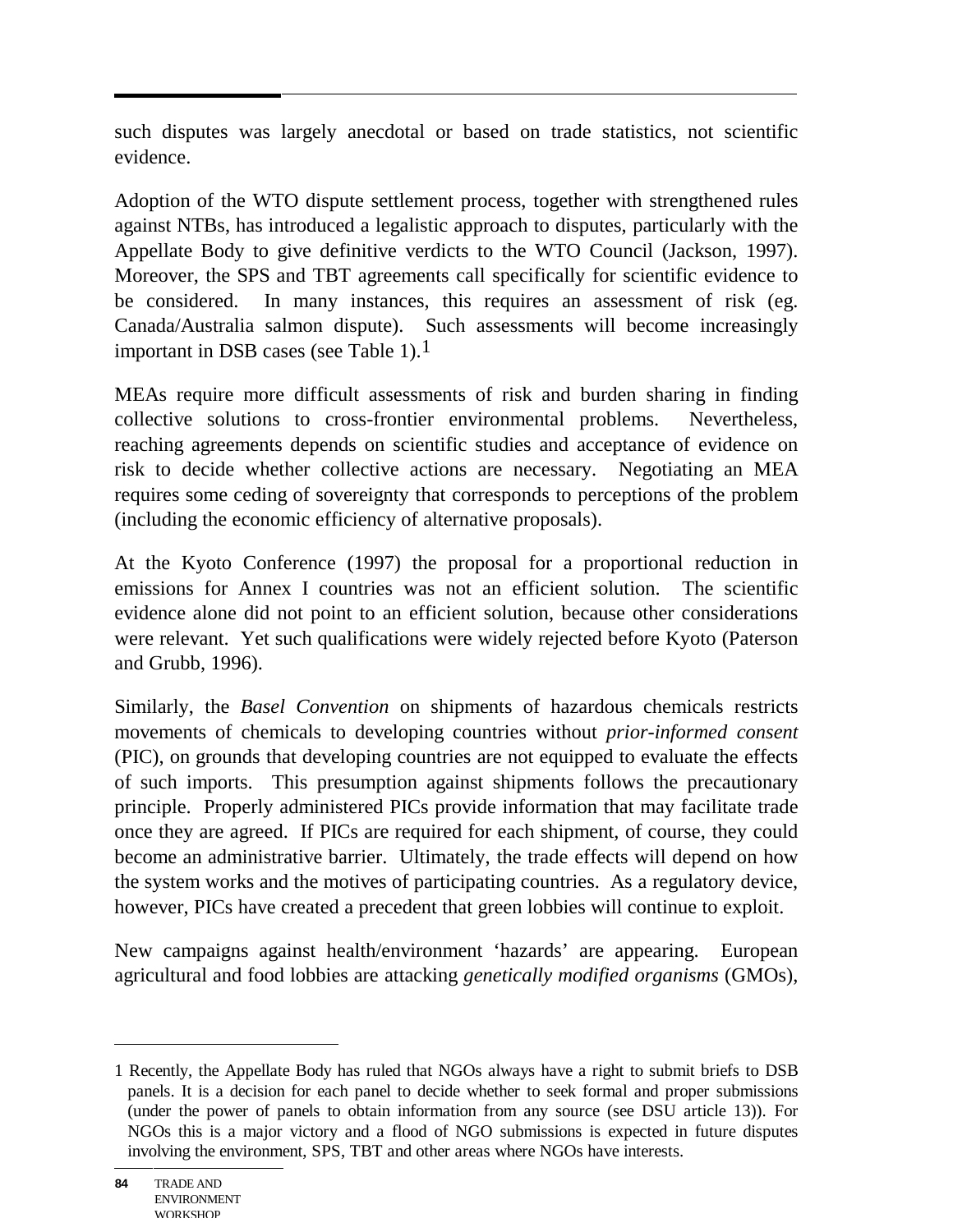and the SPS agreement. This is also apparent in the draft UN Biosafety Protocol. The SPS agreement states:

"Members shall accept the sanitary or phytosanitary measures of other Members as equivalent, even if these measures differ from their own or from those used by other to the Members trading in the same product, if the exporting Member objectively demonstrated importing Member that its measures achieve the importing member's appropriate level of sanitary or phytosanitary protection". (SPS Agreement, 1994).

In many countries, quarantine standards are subject to political decisions which introduces a degree of arbitrariness, and promotes lobbying over scientific analysis. This indicates the role of international standards organisations will be crucial in holding back 'consumer sentiment' against scientific evidence. The use of risk assessment in setting standards will become increasingly important and require careful review. The standard-setting processes are important –

- FAO/WHO Codex Alimentarius
- International Office of Epizootics
- International Plant Protection Convention.

The SPS agreement means that WTO members have to adopt international standards or be prepared to justify any stricter approach they choose. Biosafety issues should be judged in the same way. Genetic modification does not in itself make an organism dangerous. Proper analysis is essential.

Risk assessment based on scientific evidence will become increasingly relevant in WTO disputes relating to technical standards and environment issues. For consistency such assessment and risk management should also be applied in MEAs. Five principal areas appear to need risk assessment as part of any agreement:

- 1. WTO disputes relating to agreements drawing on scientific evidence to establish technical or environment standards (SPS, TBT)
- 2. Unilateral implementation of measures that impede trade (or investment) on environment or technical grounds, such as biosafety, 'green' standards and labelling, etc. (These issues are still under review in the CTE.)
- 3. Identifying hazardous chemicals in terms of risk management for issuing PICs or shipment permits; for example, scrap metal is a necessary input to metal production in many developing countries and restrictions on trade in scrap could hamper commercial activities.
- 4. Controlled testing and cultivation of GMOs is an important step in plant breeding experiments, and patenting new varieties; aspects are subject to review under the TRIPs agreement.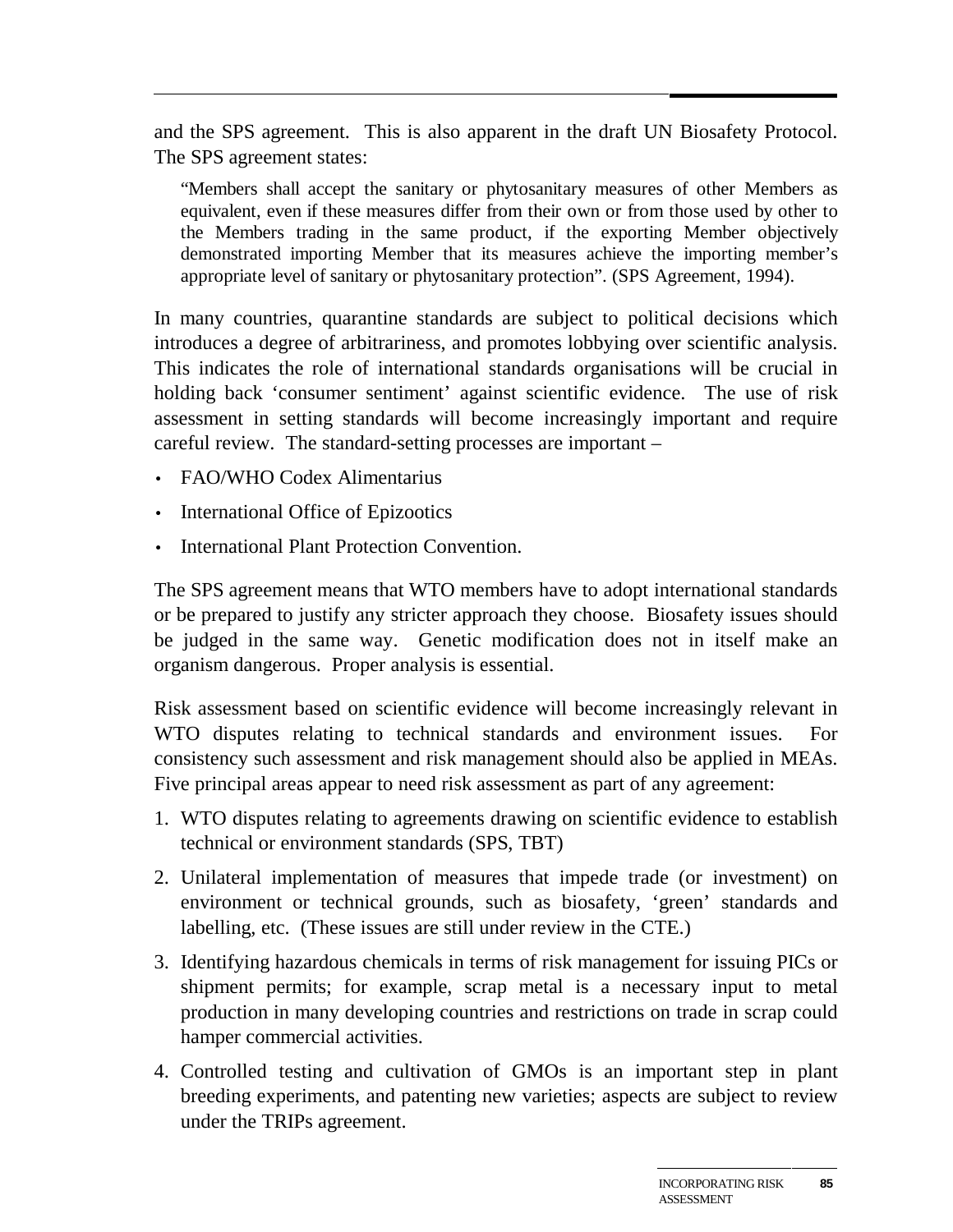5. Alternative methods of safeguarding species claimed to be 'endangered' (eg. turtles and dolphins) and other environmental threats, such as GHG emissions. , require risk assessments.

[An important unresolved problem about disputes is who should pay the expenses associated with preparation of positions and appeals before the DSB? Risk assessments and legal advice are expensive and benefit specific industries. At present, tax-payers meet the bill of government representation, but it could be argued that the interested parties should foot the bill. This 'user-pays' approach should also be applied to environment groups pursuing DSP cases.]

### **Experience with risk assessment**

Risk assessment methodology should be appropriate to circumstances, which means scientific information is the key. If risk is negligible, there is no need to draw on scientific measures of risk. Quantitative risk assessment requires establishing risk factors and then estimating probability of an adverse event. The only 'no risk' option may be to ban trade, but identifying risk will require measurements to make such an assessment. Since a full set of data is unlikely, some model building may be necessary. This raises the question of what judgements can be made; inadequacies will even apply to qualitative assessments. It is important to separate risk assessment (analysis) from risk management, which is a secondary judgement.

An assessment might proceed as follows:

- 1. identify hazards
- 2. assess degree of danger (exposure)
- 3. characterise risk and identify the most serious.
- 4. assess possible responses

The analysis can be based on the most serious risk, but more complete or precise data on other elements of risk may influence the measurement stage, and hence the assessment. Qualitative assessments can be more significant than quantitative measures where scientific research can establish dominant risks. Several WTO disputes have shown that scientific measurement of risk may not always be feasible.

Some participants in the UN Biosafety Protocol want to take account of social and economic consequences. Cost-benefit analysis may show that elimination of scientific risk would impose social costs, either directly or indirectly. On the other hand, these outcomes may not point in one direction. Some would claim that new high yielding crop varieties may jeopardise traditional agriculture (ie cultural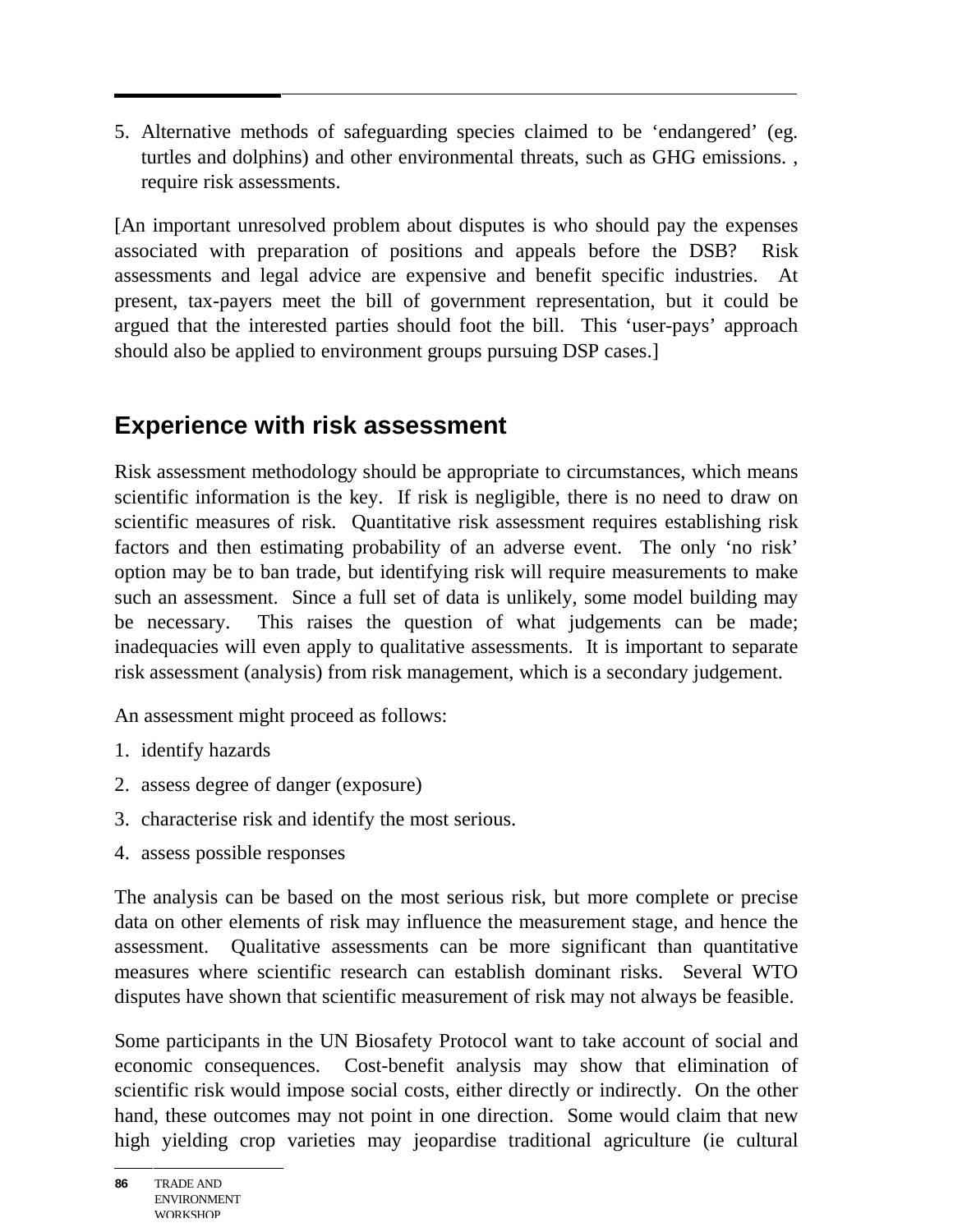values). Restricting matters to scientific risks to health of plants, animals and humans is difficult enough. Allowing for political economy would create insuperable barriers.

Risk assessment is also relevant to evaluation and ranking of environmental issues, and as a guide to setting necessary standards. Setting priorities on a national basis is the first step to managing risk. Risk comprises the likelihood of a happening and the consequences if it happens.

Assessment of risk is evident in everyday events that include environmental considerations. Insuring against damage from freak weather or an accident (eg. a ship or road tanker crash) takes account of both risk and the costs of reparation. Insurance premiums have been rising as the commercial world has recognised the consequences of carelessness that might damage environmental assets. Evidence from insurance companies is relevant to some environmental risks. Such data would be more useful in risk assessments than purely subjective results from surveys of public opinion.

## **Separating interests**

Different perceptions have to be reconciled in reaching any risk assessment. Officials/regulators seek to minimise to limit damage to their reputations that occurs if an unacceptable event occurs. Consumers are similarly risk averse, as are lawyers fearful of large damages imposed in the courts. These risk-averse groups are taking the lead in the GMO/biosafety debate and in trade disputes based on quarantine and environmental issues. Commercial interests rely on risk-taking for profits, but even they will favour rent creation using protection if an opportunity offers. Assessing risk in trade is multidimensional and requires balancing divergent interest, but information and education is the principal route to enlightenment.

Even scientific evidence is open to prejudice and self-interest. Declaring a new kind of environmental threat will require research, which is in the interest of specific researchers, in the same way that tight quarantine laws or technical standards protect the commercial interests of domestic producers. 'Rent-seeking' is a general phenomenon, not simply economic. Hence, scientific evidence is only part of the story (eg. GHG emissions). The EU support for biosafety standards to be applied to GMOs, for example, carries a strong flavour of agricultural protection and vested interests.

Developing countries will be suspicious about new standards wherever multilateral trade restraints may be employed or threatened. It suggests eco-imperialism unless